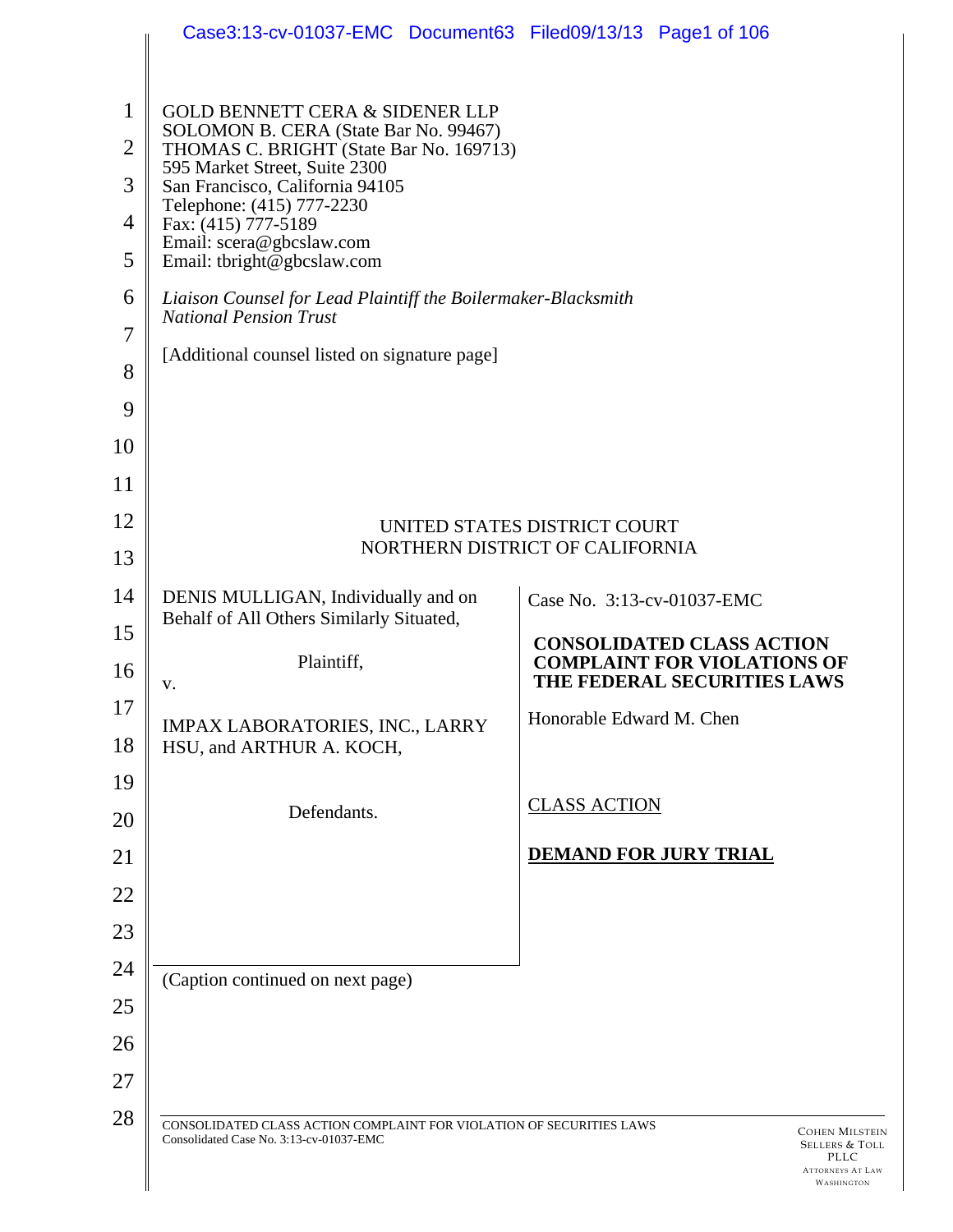|                | Case3:13-cv-01037-EMC Document63 Filed09/13/13 Page2 of 106          |                                                                         |
|----------------|----------------------------------------------------------------------|-------------------------------------------------------------------------|
|                |                                                                      |                                                                         |
| $\mathbf{1}$   | HAVERHILL RETIREMENT SYSTEM,                                         | Case No. 3:13-CV-01566-EMC                                              |
| $\overline{2}$ | Individually and on Behalf of All Others<br>Similarly Situated,      |                                                                         |
| 3              |                                                                      |                                                                         |
| $\overline{4}$ | Plaintiff,                                                           |                                                                         |
| 5              | ${\bf V}$ .                                                          |                                                                         |
| 6              | IMPAX LABORATORIES, INC., LARRY<br>HSU, and ARTHUR A. KOCH,          |                                                                         |
| $\overline{7}$ |                                                                      |                                                                         |
| 8              | Defendants.                                                          |                                                                         |
| 9              |                                                                      |                                                                         |
| 10             |                                                                      |                                                                         |
| 11             |                                                                      |                                                                         |
| 12             |                                                                      |                                                                         |
| 13             |                                                                      |                                                                         |
| 14             |                                                                      |                                                                         |
| 15             |                                                                      |                                                                         |
| 16             |                                                                      |                                                                         |
| 17             |                                                                      |                                                                         |
| 18             |                                                                      |                                                                         |
| 19             |                                                                      |                                                                         |
| 20             |                                                                      |                                                                         |
| 21             |                                                                      |                                                                         |
| 22             |                                                                      |                                                                         |
| 23             |                                                                      |                                                                         |
| 24             | CONSOLIDATED CLASS ACTION COMPLAINT FOR VIOLATION OF SECURITIES LAWS |                                                                         |
| 25             | CONSOLIDATED CASE NO. 3:13-CV-01037-EMC                              | <b>COHEN MILSTEIN</b><br>SELLERS & TOLL<br>P.L.L.C.<br>ATTORNEYS AT LAW |

WASHINGTON, D.C.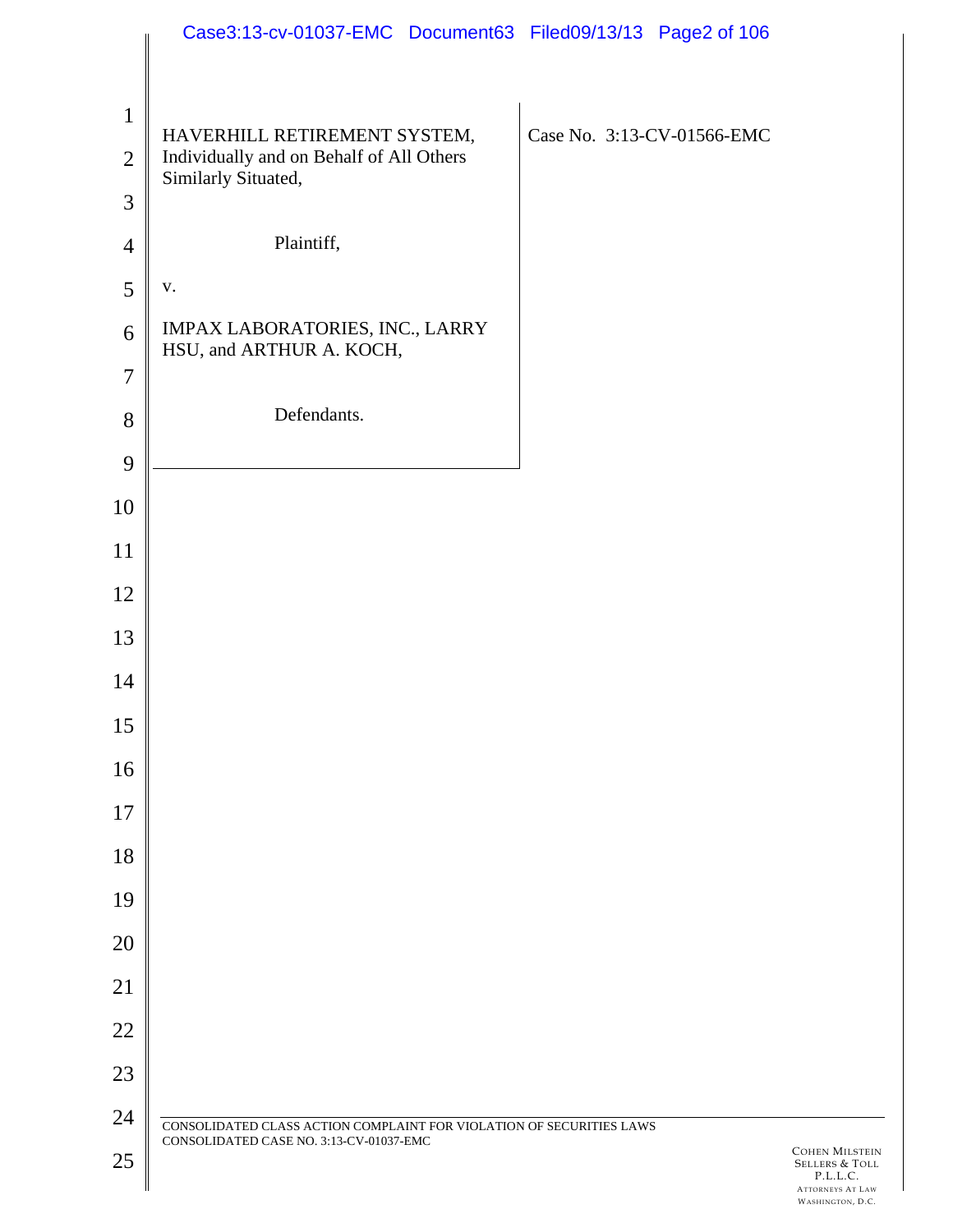|     | <b>TABLE OF CONTENTS</b>                                                                                                       |                                                    |
|-----|--------------------------------------------------------------------------------------------------------------------------------|----------------------------------------------------|
|     |                                                                                                                                | Page                                               |
| Ι.  |                                                                                                                                |                                                    |
| П.  |                                                                                                                                |                                                    |
| Ш.  |                                                                                                                                |                                                    |
| IV. |                                                                                                                                |                                                    |
| V.  |                                                                                                                                |                                                    |
|     |                                                                                                                                |                                                    |
|     |                                                                                                                                |                                                    |
|     |                                                                                                                                |                                                    |
|     | D. CATALOGUING AND COMMUNICATING OBSERVATIONS OF<br>NONCOMPLIANCE TO THE REGULATED ENTITY AND ITS SENIOR                       |                                                    |
|     |                                                                                                                                |                                                    |
| VI. | IMPAX HAD A HISTORY OF REPEATED OBJECTIONABLE CONDITIONS                                                                       |                                                    |
|     | A. THE FORM 483s FROM ALL FIVE YEARS REPEATED THE SAME                                                                         |                                                    |
|     | B. THE 2013 FORM 483 CITED TWO ADDITIONAL "REPEAT<br>OBSERVATIONS" THAT HAD REMAINED UNCORRECTED                               |                                                    |
|     |                                                                                                                                |                                                    |
|     |                                                                                                                                |                                                    |
|     |                                                                                                                                |                                                    |
|     | 1. The Repeat Observation: Failure to Review Deviations as Mandated                                                            |                                                    |
|     | iii<br>CONSOLIDATED CLASS ACTION COMPLAINT FOR VIOLATION OF SECURITIES LAWS<br>Consolidated Case No. 3:13-cv-01037-EMC<br>PLLC | <b>COHEN MILSTEIN</b><br><b>SELLERS &amp; TOLL</b> |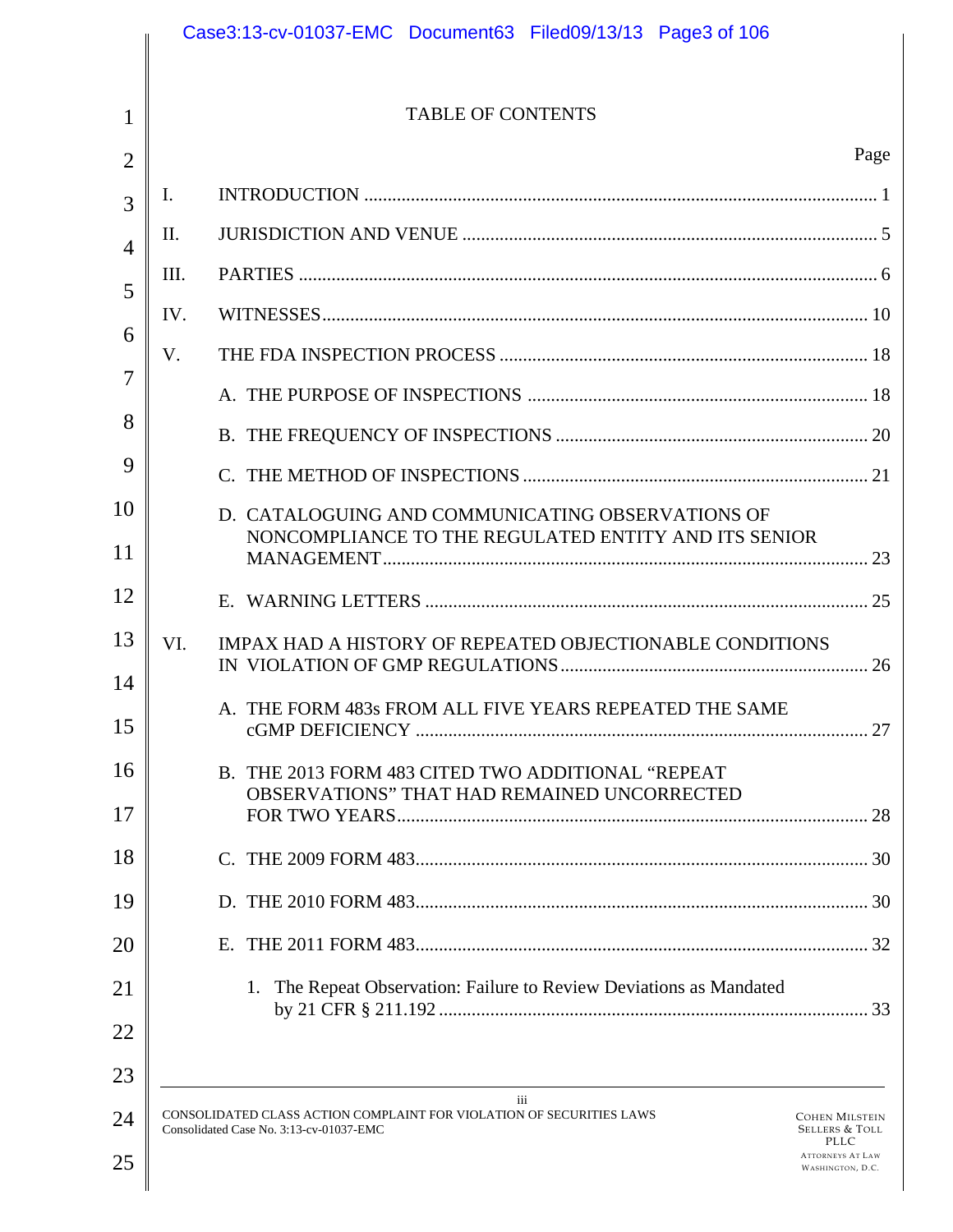|                | Case3:13-cv-01037-EMC Document63 Filed09/13/13 Page4 of 106                                                                                                                 |
|----------------|-----------------------------------------------------------------------------------------------------------------------------------------------------------------------------|
|                |                                                                                                                                                                             |
| 1              |                                                                                                                                                                             |
| $\overline{2}$ |                                                                                                                                                                             |
| 3              | (a) Impax Technicians Regularly Failed to Fill Batch Records in Real                                                                                                        |
| $\overline{4}$ | (b) Impax Took Shortcuts and Undermined Quality Control Testing 37                                                                                                          |
| 5              | Impax Failed to Properly Maintain Equipment or Phase-Out<br>(c)                                                                                                             |
| 6              | Equipment that Had Exhausted its Commercial Life Span and                                                                                                                   |
| 7              |                                                                                                                                                                             |
| 8              | F. THE CLASS PERIOD BEGINS AS IMPAX RECEIVES A WARNING                                                                                                                      |
| 9              |                                                                                                                                                                             |
| 10             |                                                                                                                                                                             |
| 11             | H. THE TRUTH IS REVEALED AS IMPAX RECEIVES ITS FIFTH<br>FORM 483 AND STILL IS UNABLE TO CLEAR THE WARNING LETTER 49                                                         |
| 12             | VII.<br>APART FROM WHAT DEFENDANTS LEARNED FROM THE FDA, THEY                                                                                                               |
| 13             | INDEPENDENTLY KNEW OR RECKLESSLY DISREGARDED THE FACT<br>THAT IMPAX HAD SIGNIFICANT, PERVASIVE MANUFACTURING AND                                                            |
| 14             | QUALITY CONTROL DEFICIENCIES AND THEY HAD NO REASONABLE<br>BASIS TO ASSURE INVESTORS THAT IMPAX WAS CAPABLE OF                                                              |
| 15             | CLEARING THE WARNING LETTER IN A TIMELY MANNER<br>50                                                                                                                        |
| 16             | A. IMPAX IMPLEMENTED AND THEN REVERSED CORRECTIVE                                                                                                                           |
| 17             | MEASURES TO GIVE THE IMPRESSION OF COMPLIANCE AND<br>SET-UP DECEPTIVE LAYOUTS FOR THE DURATION OF                                                                           |
| 18             |                                                                                                                                                                             |
|                | B. CLEANLINESS AND SANITATION WAS CONSISTENTLY A PROBLEM  54                                                                                                                |
| 19             | 1. FDA-Compliant Procedures Were Not Followed in Response to Events of                                                                                                      |
| 20             |                                                                                                                                                                             |
| 21             | C. DOCUMENTATION AND BATCH RECORDS WERE EGREGIOUSLY                                                                                                                         |
| 22             |                                                                                                                                                                             |
| 23             |                                                                                                                                                                             |
| 24             | iv<br>CONSOLIDATED CLASS ACTION COMPLAINT FOR VIOLATION OF SECURITIES LAWS<br><b>COHEN MILSTEIN</b><br>Consolidated Case No. 3:13-cv-01037-EMC<br><b>SELLERS &amp; TOLL</b> |
| 25             | PLLC<br><b>ATTORNEYS AT LAW</b><br>WASHINGTON, D.C.                                                                                                                         |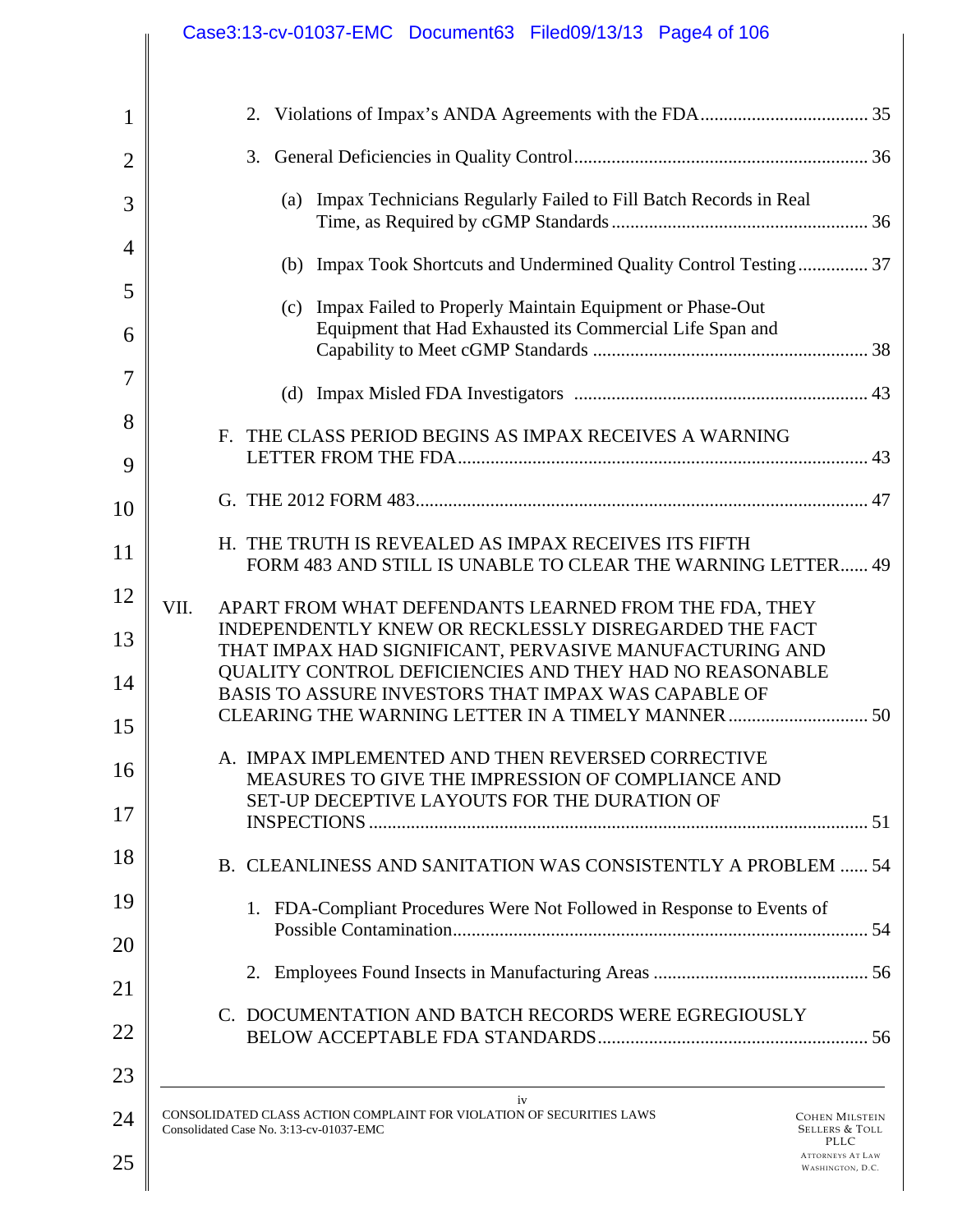|                                |       | Case3:13-cv-01037-EMC Document63 Filed09/13/13 Page5 of 106                                                                                                                                                                       |    |
|--------------------------------|-------|-----------------------------------------------------------------------------------------------------------------------------------------------------------------------------------------------------------------------------------|----|
| $\mathbf{1}$<br>$\overline{2}$ |       | D. IMPAX MACHINERY WAS ANTIQUATED AND SO FREQUENTLY<br>NEEDED REPAIR THAT COMPLIANCE WITH GMP REGULATIONS                                                                                                                         |    |
| 3                              |       | E. IMPAX COULD NOT ERADICATE METAL CONTAMINATION IN A                                                                                                                                                                             |    |
| $\overline{4}$                 |       | F. IMPAX TECHNICIANS ROUTINELY VIOLATED PROCEDURES,                                                                                                                                                                               |    |
| 5<br>6                         |       | WHILE QA STAFF AND IMPAX EXECUTIVES RECKLESSLY FAILED<br>TO BECOME ADEQUATELY INVOLVED IN ON-THE-GROUND                                                                                                                           |    |
| 7                              |       |                                                                                                                                                                                                                                   |    |
| 8                              |       | 2. Technicians and Supervisors Worked Positions for Which They Were                                                                                                                                                               |    |
| 9                              |       | Impax's Facilities Were Unequipped to Meet GMP Regulations, and<br>3.                                                                                                                                                             |    |
| 10                             |       | Unequipped to Timely Adopt Wholesale QC Improvements and New<br>Practices, Due to the Limitations of its Facilities, Equipment,                                                                                                   |    |
| 11                             |       |                                                                                                                                                                                                                                   |    |
| 12                             | VIII. | DEFENDANTS ISSUED FALSE AND MISLEADING STATEMENTS                                                                                                                                                                                 |    |
| 13                             | XI.   | THE TRUTH EMERGES AS IMPAX RECEIVES THE 2013 FORM 483 WITH                                                                                                                                                                        |    |
| 14<br>15                       | Х.    | LOSS CAUSATION                                                                                                                                                                                                                    | 88 |
| 16                             | XI.   |                                                                                                                                                                                                                                   |    |
| 17                             | XII.  |                                                                                                                                                                                                                                   |    |
| 18                             | XIII. | APPLICABILITY OF PRESUMPTION OF RELIANCE: FRAUD ON THE                                                                                                                                                                            |    |
| 19                             | XIV.  |                                                                                                                                                                                                                                   |    |
| 20                             |       |                                                                                                                                                                                                                                   |    |
| 21                             |       |                                                                                                                                                                                                                                   |    |
| 22                             |       |                                                                                                                                                                                                                                   |    |
| 23                             |       |                                                                                                                                                                                                                                   |    |
| 24<br>25                       |       | V<br>CONSOLIDATED CLASS ACTION COMPLAINT FOR VIOLATION OF SECURITIES LAWS<br><b>COHEN MILSTEIN</b><br>Consolidated Case No. 3:13-cv-01037-EMC<br><b>SELLERS &amp; TOLL</b><br>PLLC<br><b>ATTORNEYS AT LAW</b><br>WASHINGTON, D.C. |    |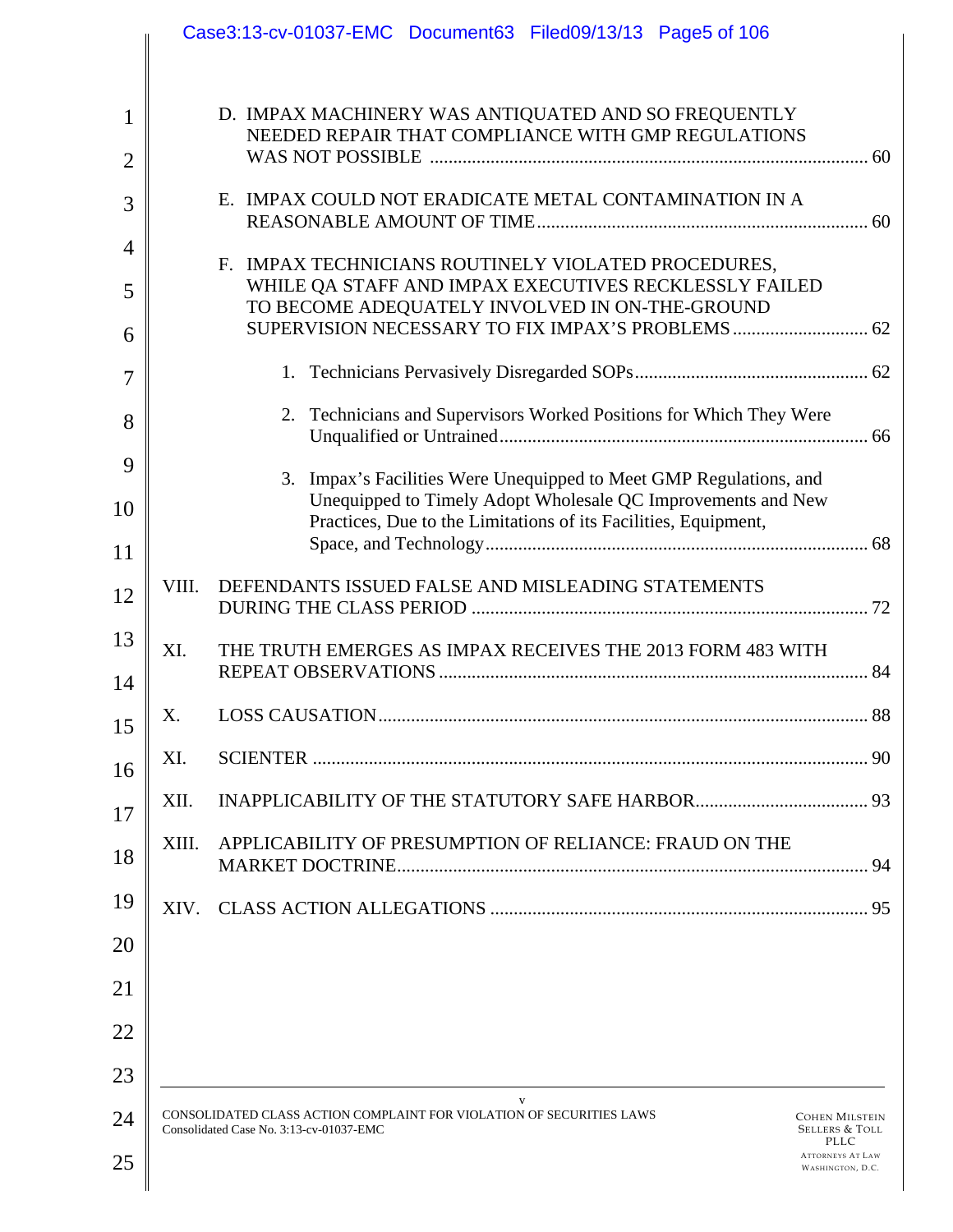1

# **I. INTRODUCTION**

2 3 4 5 6 7 8 9 10 11 1. Lead Plaintiff Boilermaker-Blacksmith National Pension Trust ("Lead Plaintiff") brings this proposed federal securities class action on behalf of itself and a proposed class of persons and entities who purchased or acquired Impax Laboratories, Inc.'s ("Impax" or the "Company") common stock during the period between June 6, 2011 and March 4, 2013, inclusive (the "Class Period") and were injured by virtue of the misconduct alleged herein (the "Class," defined more fully below). Lead Plaintiff seeks remedies under the Securities Exchange Act of 1934 (the "Exchange Act"). Defendants (as defined below) made a series of materially false and misleading statements and omissions of material facts during the Class Period which artificially inflated the value of Impax common stock. Later disclosures caused the price of Impax common stock to decline, causing injury to Lead Plaintiff and the Class.

12

13 14 15 16 17 18 19 20 21 22 23 2. Impax is a pharmaceutical company that engages in the development, manufacture, and marketing of bio-equivalent pharmaceutical products referred to as generics as well as branded products. Impax and certain of its former and current officers and directors issued false and misleading information to investors by failing to disclose pervasive, serious, and known deficiencies at Impax's manufacturing facility in Hayward, California, as well as Impax's inability to timely remedy these deficiencies as was required by the United States Food and Drug Administration ("FDA"). Accordingly, defendants lacked a reasonable basis for their repeated assurances to investors that Impax was capable of bringing its manufacturing and quality control systems into compliance with FDA standards so that a Warning Letter issued by the FDA in May 2011 to Impax could be resolved. Instead, in repeated statements, defendants touted their confidence their ability to resolve these issues, represented that many significant remedies had already been successfully implemented in response to the Warning Letter, and assured investors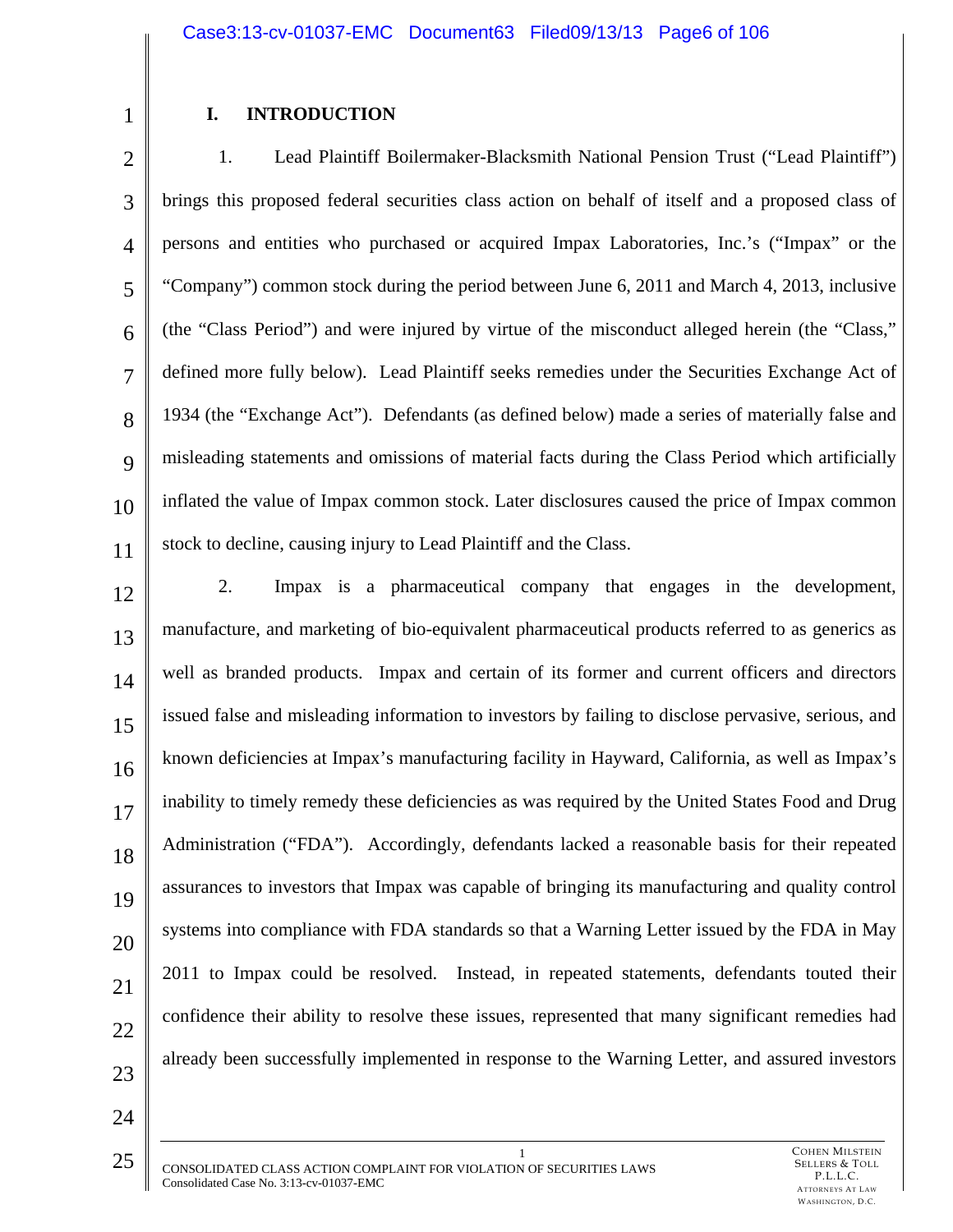### Case3:13-cv-01037-EMC Document63 Filed09/13/13 Page7 of 106

that Impax was on track and had the capability to remedy deficiencies, all the while failing to disclose the truth about the pervasive and serious quality control and manufacturing deficiencies that existed at Impax for years before and then during the Class Period.

4 5 6 7 8  $\mathbf Q$ 10 11 12 13 14 15 16 17 18 19 20 21 22 23 3. In particular, both prior to and throughout the Class Period, Impax and its senior executives were aware that persistent deficiencies existed both with regard to the Company's manufacturing facility in Hayward, California and also with respect to the Company's quality control procedures. Indeed, Impax was on notice of these serious problems directly from its regulator – the FDA. As early as 2009 and continuing through 2013, Impax was subject to FDA inspections and received notifications every year from the FDA detailing specific observations of non-compliance with important FDA regulations relating to good manufacturing procedures for the medications Impax was selling to the public. Impax endured this annual frequency of investigations and deficiency notices where the average drug manufacturing facility receives quality control inspections (*i.e.* Good Manufacturing Practice or "GMP" inspections) less frequently than once every two years. The notices Impax received contained detailed observations of the deficiencies cited by the FDA, and many of the observations were repeated year after year, including Impax's failure to properly investigate deviations in the manufacturing process that were likely indicators of failure to follow standards set for the manufacturing of pharmaceuticals designed to ensure, among other things, that medications in pill form are all of a uniform weight such that patients get the correct and safe dosage. Indeed, in certain of the formal FDA notifications the FDA expressly labeled its observations as "repeat observations", underscoring Impax's repeated inability to identify and remedy these conditions. These notices were of such importance that not only did the FDA expressly direct them to senior executives at Impax, including the Company's chief executive officer Larry Hsu, but FDA investigators

24

1

2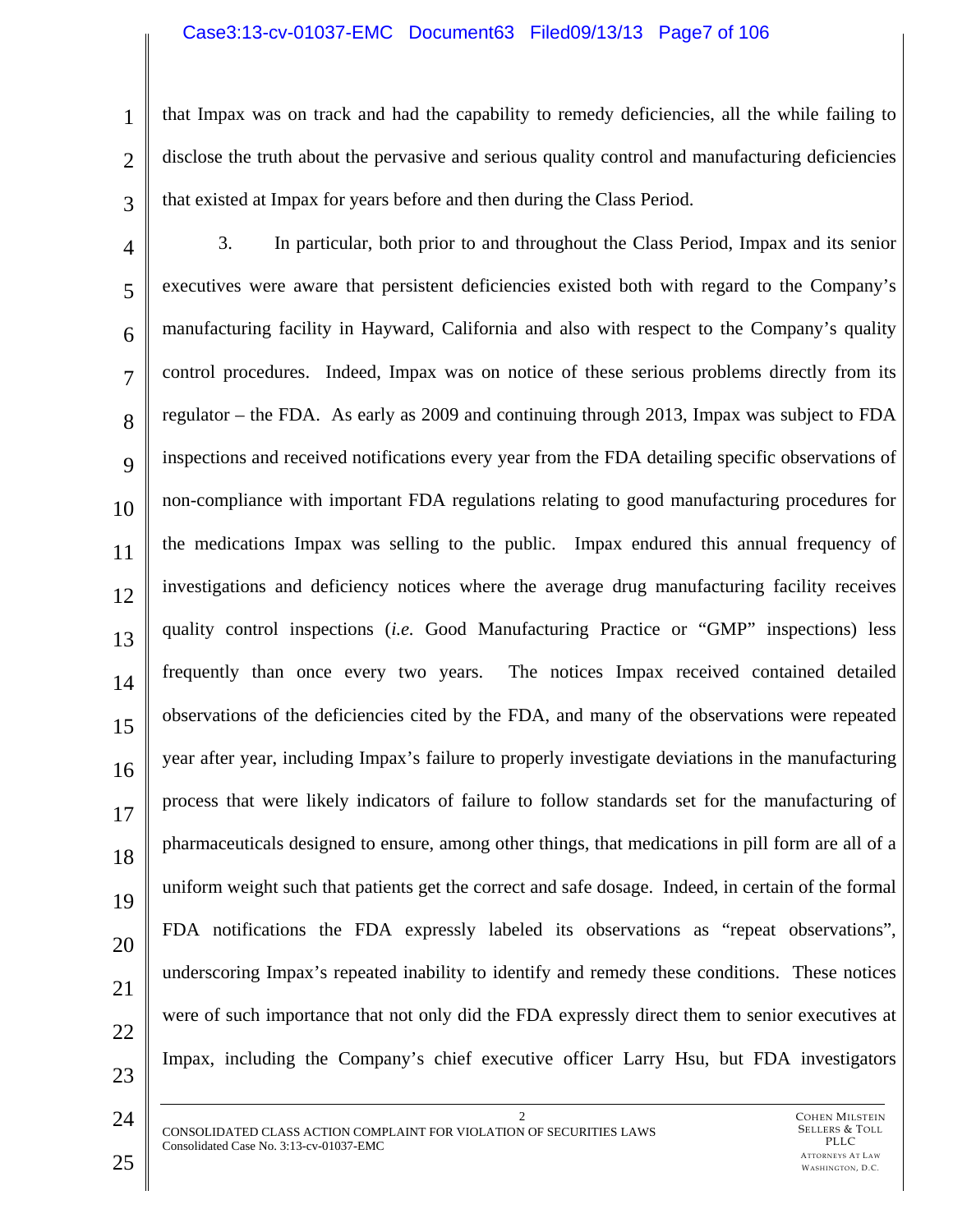#### Case3:13-cv-01037-EMC Document63 Filed09/13/13 Page8 of 106

5

6

7

1

4 conducted several in-person close-out meetings in which they explained in detail to Larry Hsu and other executives the contents and potential consequences of these documents. Next, FDA investigators recorded their account of these meetings and conversations with executives in a consolidated report that was made available to Impax. Notably, when the FDA issued a notice to Impax in February 2013, that notice contained three "repeat observations" dating back to notices issued in 2011 and 2010 as well as the Warning Letter itself, meaning deficiencies that had been cited two and three years earlier had *still* not been corrected.

8 9 10 11 12 13 14 15 16 17 18 19 20 21 22 23 4. But defendants' knowledge of these problems – and Impax's repeated inability to remedy them – was not merely restricted to information provided by the FDA. Rather, Impax independently was aware of these conditions based on the observations and experiences of its own employees and outside consultants. Indeed, as set forth below through the detailed descriptions of multiple witnesses who were present at the Hayward manufacturing facility, Impax was well-aware that it had a long and continuous history of manufacturing and quality control deficiencies and an inability to cure them. For example, witnesses describe in detail that Impax lacked the proper facilities and procedures to ensure that materials remained sterile permitting, for example, insects to be present in the manufacturing facility; that its manufacturing machinery was out-of-date, leaked fluids, emitted "black specks" into tablets, and released metal shavings that found their way into medications; that its facilities were of inadequate size, causing materials and equipment to be moved from place to place and as a result risking contamination of medications; that critically important written records and documentation including operating procedures – which are essential for compliance with FDA standards – were not properly maintained; that important operating procedures were not only routinely violated but that the violations were tacitly tolerated; that Impax appointed supervisory staff *even after* those persons

3 CONSOLIDATED CLASS ACTION COMPLAINT FOR VIOLATION OF SECURITIES LAWS Consolidated Case No. 3:13-cv-01037-EMC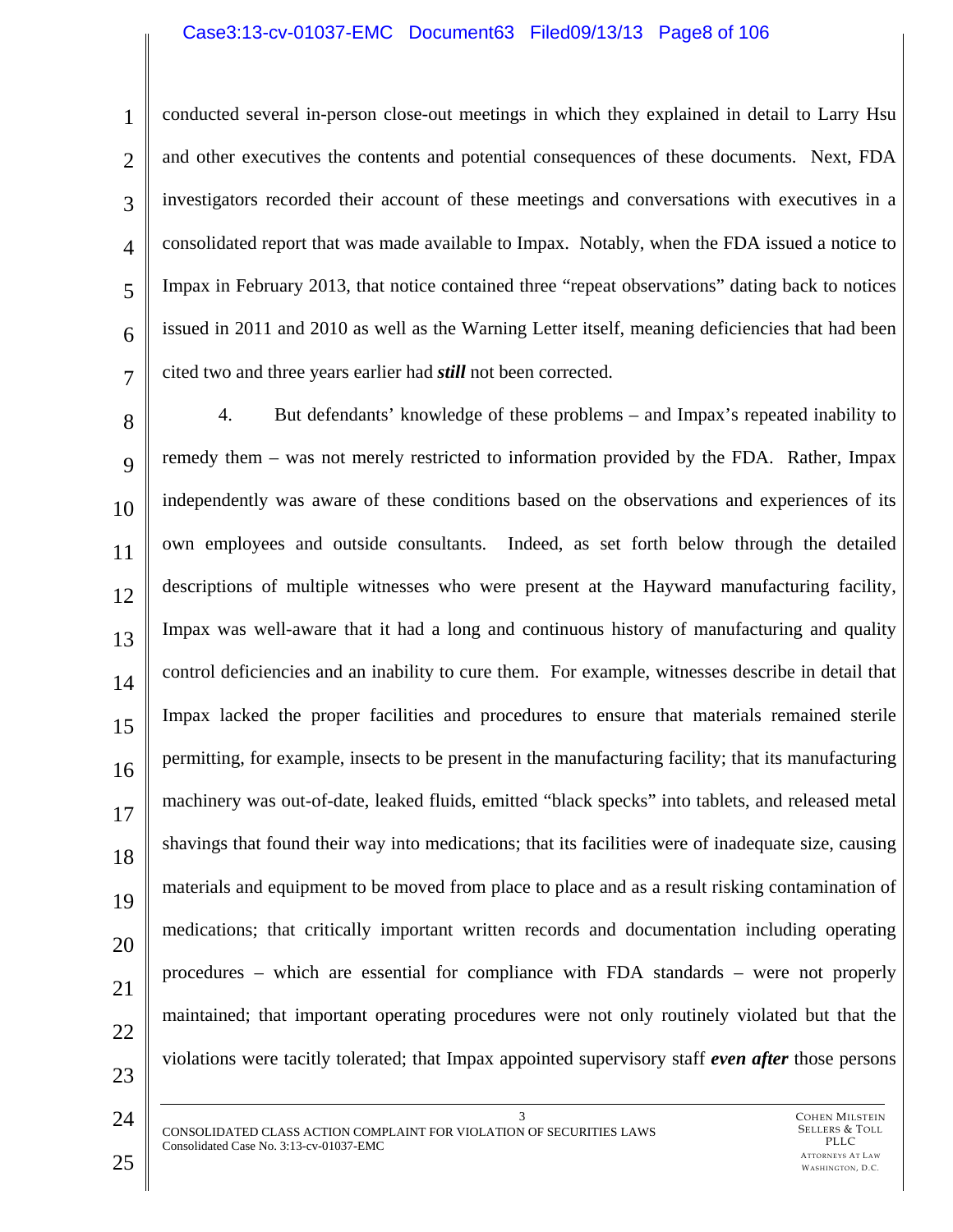### Case3:13-cv-01037-EMC Document63 Filed09/13/13 Page9 of 106

2

3

1

demonstrated an inability to respect manufacturing standards or to accurately report in good faith problems in production; and that Impax lacked a corporate culture and commitment to successfully address the issues raised by the FDA.

4 5 6 7 8 9 10 11 12 13 14 15 16 5. In the face of these facts demonstrating both the severity and pervasiveness of the problems and Impax's repeated inability to meet FDA standards and to address the Warning Letter from the FDA, defendants nevertheless continuously assured the investing public of their "confidence" that these conditions could be promptly remedied; that Impax was "on track" to, and investors could be "comfortable" that Impax would, clear the Warning Letter problems by the target date of February 2012 (later moved back); that "significant" progress was being made to remedy these issues; and that Impax had successfully resolved issues previously identified as problems by the FDA when that was not the case. In short, investors were completely misled about the true state of affairs at Impax, its ability to fix its problems in a timely fashion and, ultimately, to satisfy the FDA such that Impax would no longer be subject to the Warning Letter and the serious implications the Warning Letter had for Impax's business. Indeed, defendants knew of or were deliberately reckless in ignoring the truth about the manufacturing and quality control deficiencies as well as Impax's repeated inability to remedy these issues.

17 18 19 20 21 22 23 6. On March 4, 2013, after nearly two years of assuring investors that Impax was capable of complying with the FDA's standards and was well on its way to doing so such that the Warning Letter would be cleared, Impax shocked the market when it disclosed that the FDA had completed inspection of the Hayward manufacturing facility and that, based on the inspection, the FDA cited twelve problems at the facility requiring remediation and memorialized in an FDA Form 483 (explained more fully below). Importantly, Impax also informed investors that the latest Form 483 identified three "repeat observations" – essentially deficient production practices

4 CONSOLIDATED CLASS ACTION COMPLAINT FOR VIOLATION OF SECURITIES LAWS Consolidated Case No. 3:13-cv-01037-EMC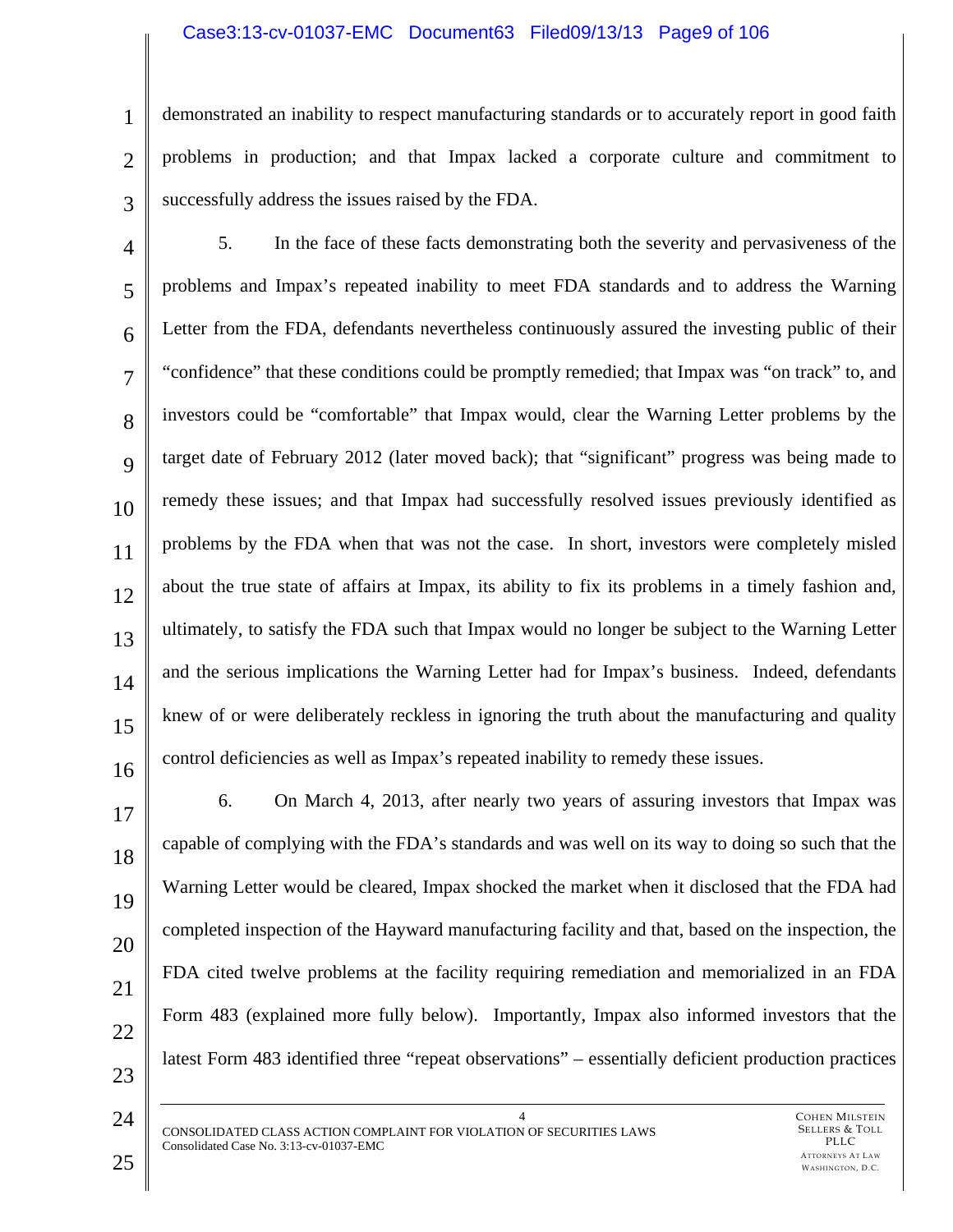### Case3:13-cv-01037-EMC Document63 Filed09/13/13 Page10 of 106

1 2 3 4 5 6 7 8  $\mathbf Q$ 10 11 12 13 – that had been identified prior to the Warning letter, and thus had not been remedied in the two years' worth of Impax's improvement efforts, underscoring to the market that Impax had no capacity to cure its deficiencies and finally revealing to the market that defendants never had a basis to believe they were capable of clearing the Warning Letter. Impax further revealed that due to the manufacturing deficiencies, it did not expect to be able to launch Rytary – a drug for the treatment of Parkinson's disease – or a generic version of Concerta – a drug for the treatment of attention deficit disorder – until 2014. The market reacted immediately and severely to this disclosure with Impax common stock losing nearly 26% of its value in a single day on March 5, 2013, trading at a volume of over 11,696,547 shares – *eighteen times* (*i.e.* 1,800%) the average daily volume for the class period. Indeed, securities analysts who followed the Company were incredulous about how the Company could be in such a position based upon the prior disclosures from Impax. One analyst noted that Impax's failures seemed to be based on an inability to comply with "GMP (good manufacturing practices) 101" while another noted that these issues were "obviously indicative of some *systemic issue*."

14

# 15

### **II. JURISDICTION AND VENUE**

16 17 18 19 20 21 22 23 7. This Complaint sets forth claims under Sections 10(b), and 20(a) of the Exchange Act, 15 U.S.C. §§ 78j(b) and 78t(a), and the rules and regulations promulgated thereunder, including SEC Rule 10b-5, 17 C.F.R. § 240.10b-5 ("Rule 10b-5"), against Impax, and Impax officers named as defendants herein, who were knowing or reckless participants in defrauding investors in connection with their material misrepresentations and omissions concerning FDA onsite inspections from 2011 through 2013 at Impax and the FDA's observations as noted in Form 483 the Agency issued in March 2012, as well as the Warning Letter the FDA issued to Impax in May 2011.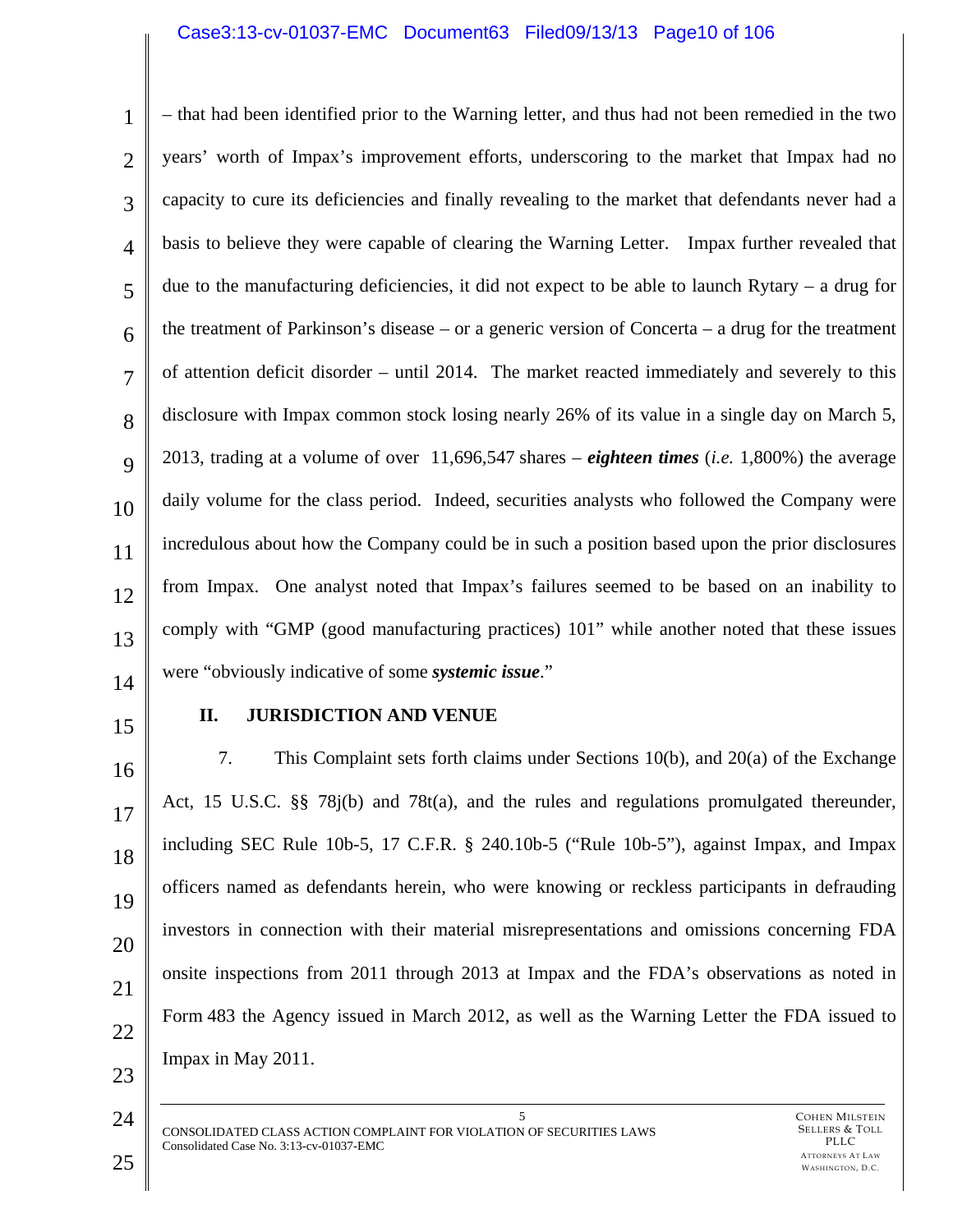2

1

8. This Court has jurisdiction over the subject matter of this action pursuant to 28 U.S.C. §1331 and §27 of the 1934 Act (15 U.S.C. §78aa).

3 4 5 6 9. Venue is proper in this District pursuant to Section 27 of the Exchange Act, 15 U.S.C. § 78aa. Many of the acts and transactions that constitute the violations of law complained of herein, including the dissemination to the public of untrue statements of material facts, occurred in this District.

7 8 9 10 10. Impax maintains its principal executive offices at 30831 Huntwood Avenue, Hayward, California 94544. Certain of the acts and conduct complained of herein, including dissemination of materially false and misleading information to the investing public, occurred in this District.

11 12 13 14 11. In connection with the acts alleged in this complaint, defendants, directly or indirectly, used the means and instrumentalities of interstate commerce, including, but not limited to, the mails, interstate telephone communications and the facilities of the national securities markets.

15

# **III. PARTIES**

16 17 18 19 20 21 22 23 12. Lead Plaintiff is one of three Taft-Hartley trusts maintained by the Boilermaker National Funds. Lead Plaintiff is headquartered in Kansas City, Kansas and has over \$7.7 billion in assets under management. Most of Boilermaker National Funds participants are union members affiliated with over 100 local lodges of The International Brotherhood of Boilermakers and who work in boiler construction or repair, ship building, forging, manufacturing and other industries. As set forth in Exhibits B and D, and incorporated here by reference, attached to the Declaration of Daniel S. Sommers in Support of Motion to Appoint Lead Plaintiff and Lead Counsel Boilermaker-Blacksmith National Pension Trust's Motion for Consolidation of Related

6

CONSOLIDATED CLASS ACTION COMPLAINT FOR VIOLATION OF SECURITIES LAWS Consolidated Case No. 3:13-cv-01037-EMC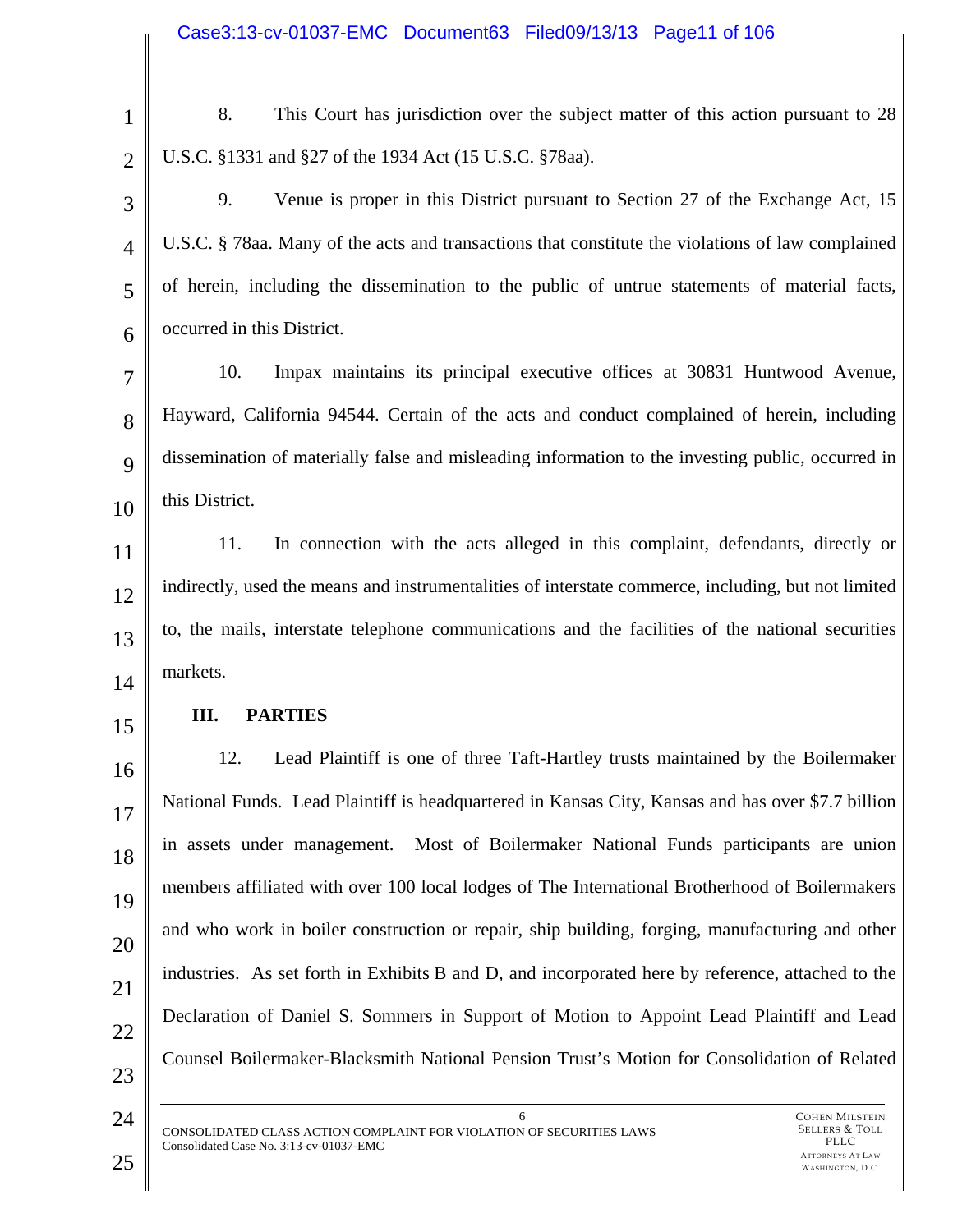### Case3:13-cv-01037-EMC Document63 Filed09/13/13 Page12 of 106

1 2 3 Actions, Appointment As Lead Plaintiff, And Approval of Selection Of Lead Counsel (Dkt. 15), Lead Plaintiff purchased Impax shares during the Class Period and suffered damage as a result of the securities violations alleged herein.

4 5 6 7 8 13. Defendant Impax is a publicly-traded company and was incorporated in the State of Delaware in 1995. The firm's corporate headquarters, research and development, and commercial manufacturing operations are located in Hayward, California. In California, the company utilizes a combination of owned and leased facilities mainly located in Hayward. Impax has two other facilities located in Philadelphia, Pennsylvania and Taiwan.

9 10 11 12 13 14 15 16 17 18 19 14. Impax, a specialty pharmaceutical company, engages in the development, manufacture, and marketing of bioequivalent pharmaceutical products. The Company operates in two divisions, Global Pharmaceuticals and Impax Pharmaceuticals. The Global Pharmaceuticals division develops, manufactures, sells, and distributes generic pharmaceutical products. This division provides its generic pharmaceutical prescription products directly to wholesalers and retail drug chains, and generic pharmaceutical over-the-counter and prescription products through unrelated third-party pharmaceutical entities, in addition to offering research and development services. The Impax Pharmaceutical division develops proprietary brand pharmaceutical products for the treatment of central nervous system disorders, including epilepsy, migraine, multiple sclerosis, Parkinson's disease, and restless leg syndrome, and promotes third-party branded pharmaceutical products. Impax markets and sells its generic pharmaceutical prescription drug products in the continental United States and the Commonwealth of Puerto Rico.

- 20 21
- 22

23

24

15. As part of its production process, Impax receives active pharmaceutical ingredients and raw materials used for the manufacturing of drug products through interstate commerce within the United States and also imports them. Once manufactured and released, the firm ships

7 CONSOLIDATED CLASS ACTION COMPLAINT FOR VIOLATION OF SECURITIES LAWS Consolidated Case No. 3:13-cv-01037-EMC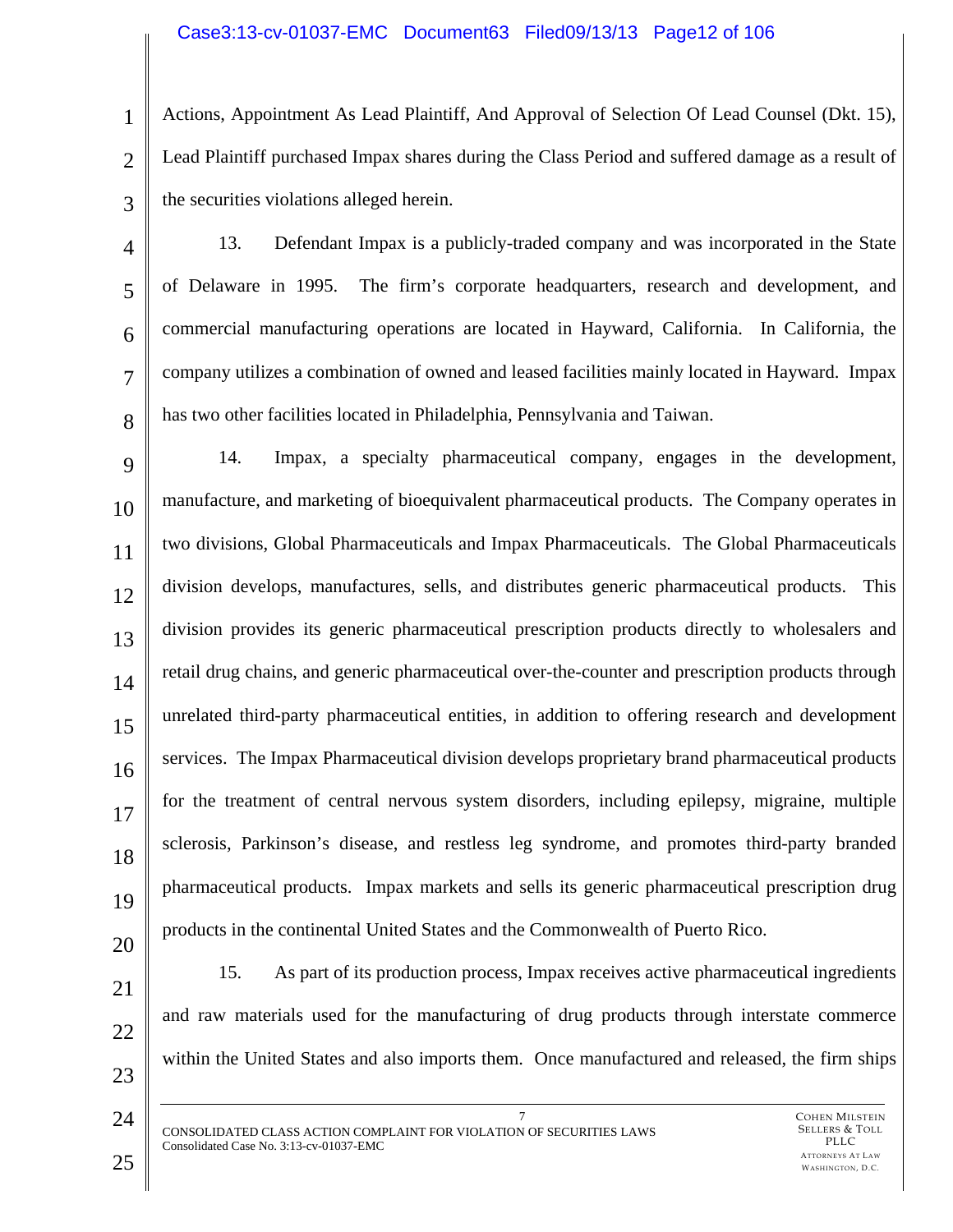### Case3:13-cv-01037-EMC Document63 Filed09/13/13 Page13 of 106

1 2 3 bulk drug product from its Hayward, California facility to its packaging and labeling facility located in Philadelphia, Pennsylvania. Once packaged and labeled, the drug product is then sold to customers.

4 5 6 7 16. Impax has historically focused on generic drugs, which offer notably lower margins than branded drugs. In 2008, the Company launched its branded products division in an effort to diversify its revenue base. Rytary, also known as IPX066, is the first drug that Impax sought to take through the entire FDA approval process for new drugs.

8 9 10 11 12 13 14 15 16 17 18 19 20 21 22 23 17. Defendant Chungchiang Hsu, also known as Larry Hsu, ("Hsu") is, and at all relevant times was, the Company's Chief Executive Officer ("CEO"), President and a director. Hsu works in Impax's Hayward headquarters. During the Class Period, Hsu was designated by the FDA as "the most-responsible" person at Impax, and accordingly, important communications from the FDA to Impax were directed to him by the FDA. As described in Impax's June 25, 2013 press release, Hsu was "co-founder and later CEO…helped guide the Company from its founding in 1994, through the 1999 reverse merger with Global Pharmaceuticals that gave Impax its current shape." Hsu has been President and CEO since October 2006. Prior to holding these positions, Hsu served as President and Chief Operating Officer beginning in 1999. When Hsu cofounded Impax Pharmaceuticals, Inc. in 1994, he served as its President, Chief Operating Officer and a member of the board from its inception until its merger in 1999. From 1980 to 1995, Hsu worked at Abbott Laboratories, where, during his last four years, he served as Director of Product Development. Hsu's biography on the Impax website states further that Hsu's "experience as our co-founder, President and Chief Executive Officer, and previously our President and Chief Operating Officer, provides the board with unique insights into our operations, challenges and opportunities" and that he brings 30 years' experience to Impax's operations and business

8 CONSOLIDATED CLASS ACTION COMPLAINT FOR VIOLATION OF SECURITIES LAWS Consolidated Case No. 3:13-cv-01037-EMC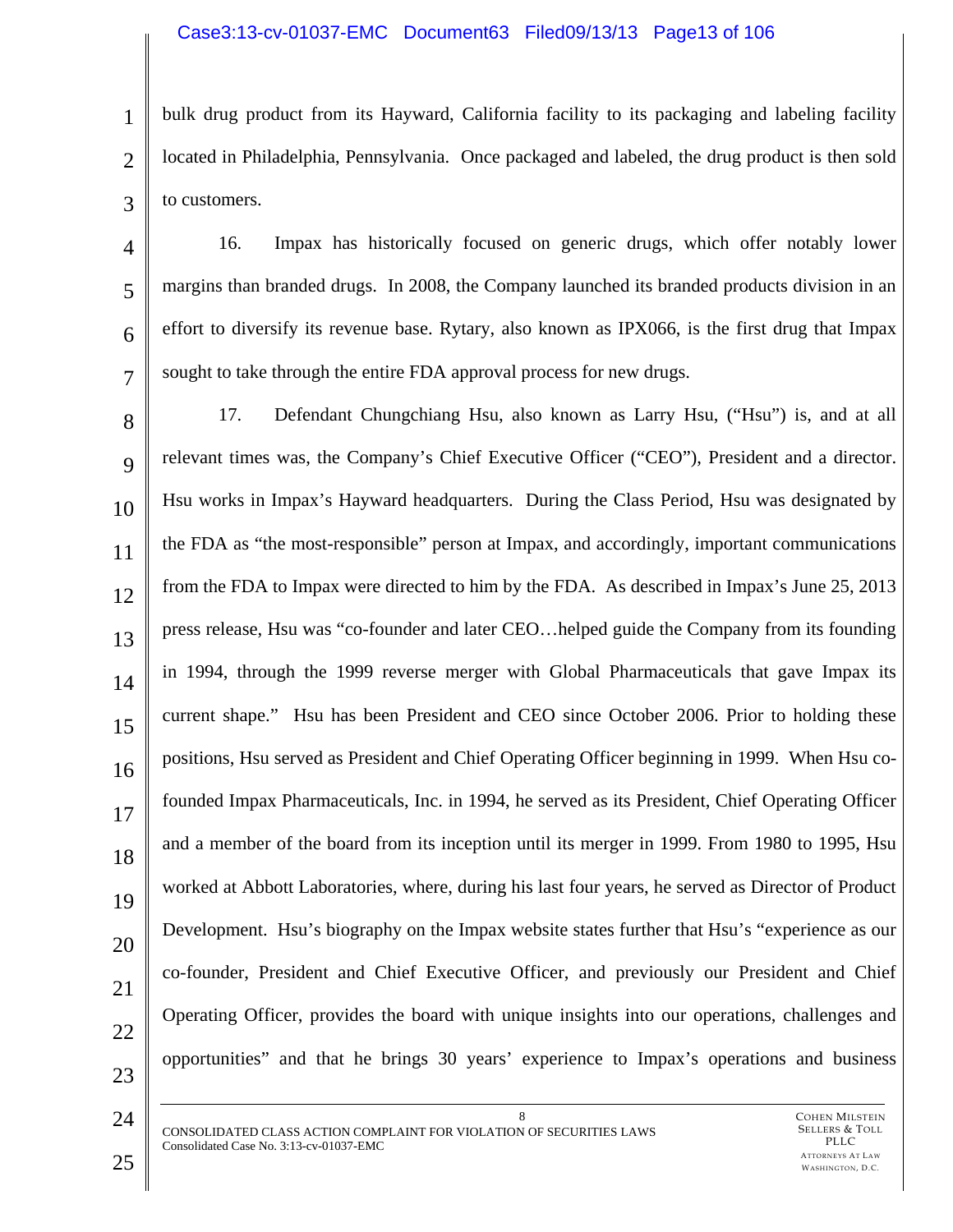### Case3:13-cv-01037-EMC Document63 Filed09/13/13 Page14 of 106

1 2 3 4 5 6 7 8 9 10 11 12 strategies. During the Class Period Hsu received communications from the FDA – many of them addressed to, or personally hand delivered to him, by the FDA – and was otherwise informed about such communications including several Form 483s that detailed severe, pervasive, and repeated violations of well-known and longstanding FDA standards for good manufacturing practices, as well as a Warning Letter form the FDA which threatened severe regulatory action against Impax if the deficiencies were not timely addressed. Hsu frequently spoke publicly about Impax, its interactions with the FDA and the status of Impax's responses to problems identified by the FDA with respect to the Company's repeated failures to comply with good manufacturing practices. In particular, Hsu repeatedly spoke about these issues to securities analysts who regularly followed Impax, as well as in numerous Impax press releases. Hsu also signed Impax's filings with the SEC including Forms 10-K and 10-Q. In June 2013, Hsu and Impax announced that Hsu would be retiring as President and Chief Executive Officer of Impax.

13 14 15 16 17 18 19 20 21 22 23 18. Defendant Arthur A. Koch ("Koch") was, at all relevant times from April 2005 and until his resignation on June 29, 2012, Chief Financial Officer ("CFO") and Executive Vice President, Finance of Impax. Prior to joining Impax, he had been with Strategic Diagnostics Inc., a company that develops, manufactures and markets immunoassay-based diagnostic test kits, including six years as Chief Operating Officer, five months as interim CEO and five years as CFO and Vice President ("VP"). At Strategic Diagnostics, Koch's most recent responsibilities included responsibility for all profit and loss activities and leadership of the research, manufacturing and financial functions. He also was involved in several acquisitions and developed the company's investor relations campaign. Koch holds a Bachelor of Business Administration from Temple University and has been a Certified Public Accountant since 1977. Koch left Impax on June 29, 2012. Koch frequently spoke publicly about Impax, its interactions

9 CONSOLIDATED CLASS ACTION COMPLAINT FOR VIOLATION OF SECURITIES LAWS Consolidated Case No. 3:13-cv-01037-EMC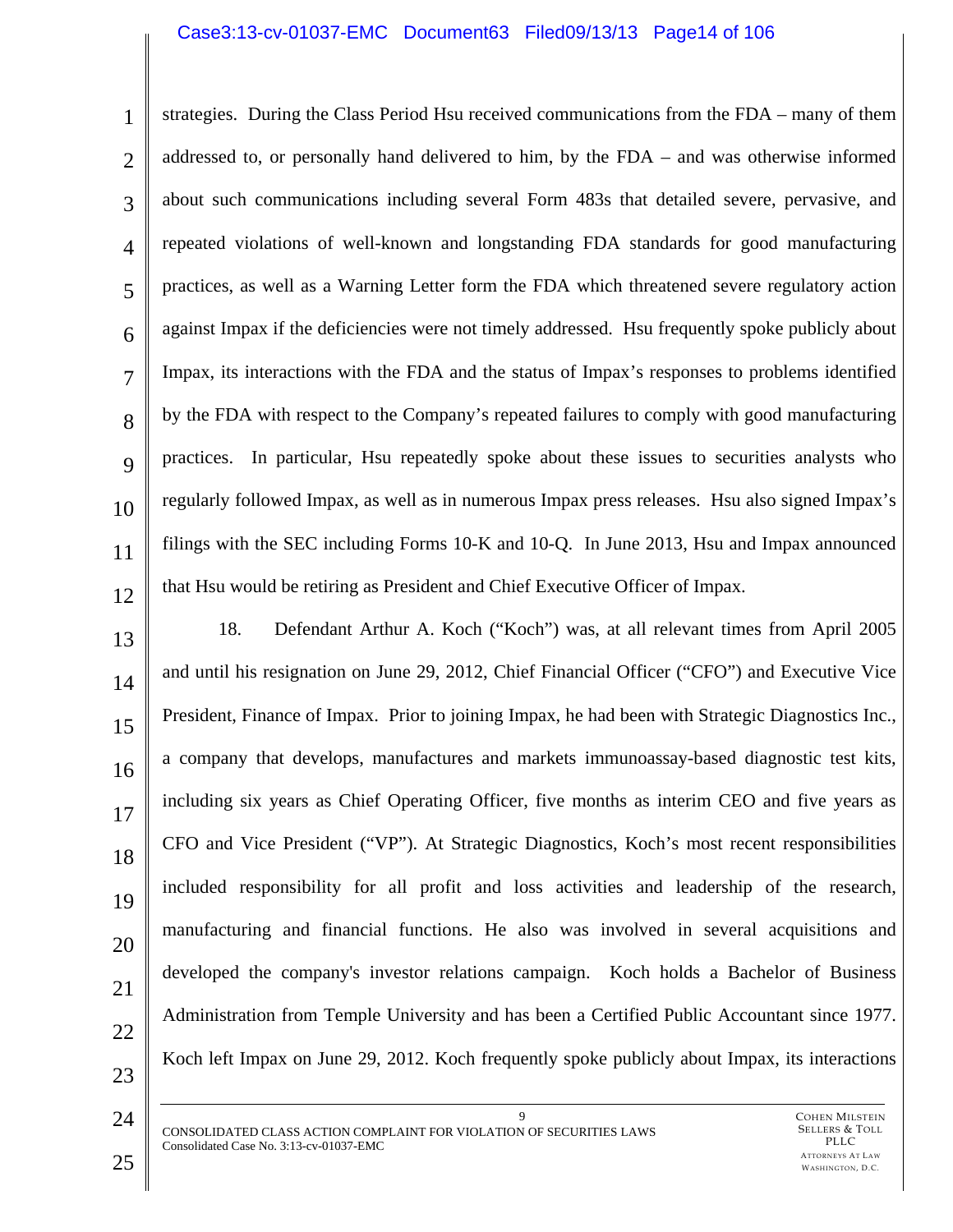### Case3:13-cv-01037-EMC Document63 Filed09/13/13 Page15 of 106

2 3

4

5

6

1

with the FDA and the status of Impax's responses to problems identified by the FDA including to securities analysts who regularly followed Impax, as well as in numerous Impax press releases. Koch also signed Impax's filings with the SEC including Forms 10-K and 10-Q.

19. The defendants named above in ¶¶17-18 are referred to herein as the "Individual Defendants." The Individual Defendants along with Impax are sometimes referred to herein as "Defendants."

7 8  $\mathbf Q$ 10 11 12 13 14 15 16 17 20. The Individual Defendants, because of their positions with the Company, possessed the power and authority to control the contents of Impax's quarterly reports, press releases, and presentations to securities analysts, money and portfolio managers and institutional investors, *i.e*., the market. They were provided with copies of the Company's reports and press releases alleged herein to be misleading prior to or shortly after their issuance and had the ability and opportunity to prevent their issuance or cause them to be corrected. Because of their positions with the Company, and their access to material non-public information available to them but not to the public, the Individual Defendants knew that the adverse facts specified herein had not been disclosed to and were being concealed from the public and that the positive representations being made were then materially false and misleading. The Individual Defendants are liable for the false statements they made as pleaded herein.

18

# **IV. WITNESSES**

19 20

- 21
- 22
- 23

24

21. Lead Plaintiff, through counsel, conducted an investigation of the matters alleged in this Complaint, including through interviews of witnesses. As alleged and specified below, each witness worked at Impax, either as an employee, contract employee or consultant, and had experience with Impax's policies, practices, and methods of manufacture, storage, and quality control and quality assurance methods. Each and all of these witnesses was in a position to have

10

CONSOLIDATED CLASS ACTION COMPLAINT FOR VIOLATION OF SECURITIES LAWS Consolidated Case No. 3:13-cv-01037-EMC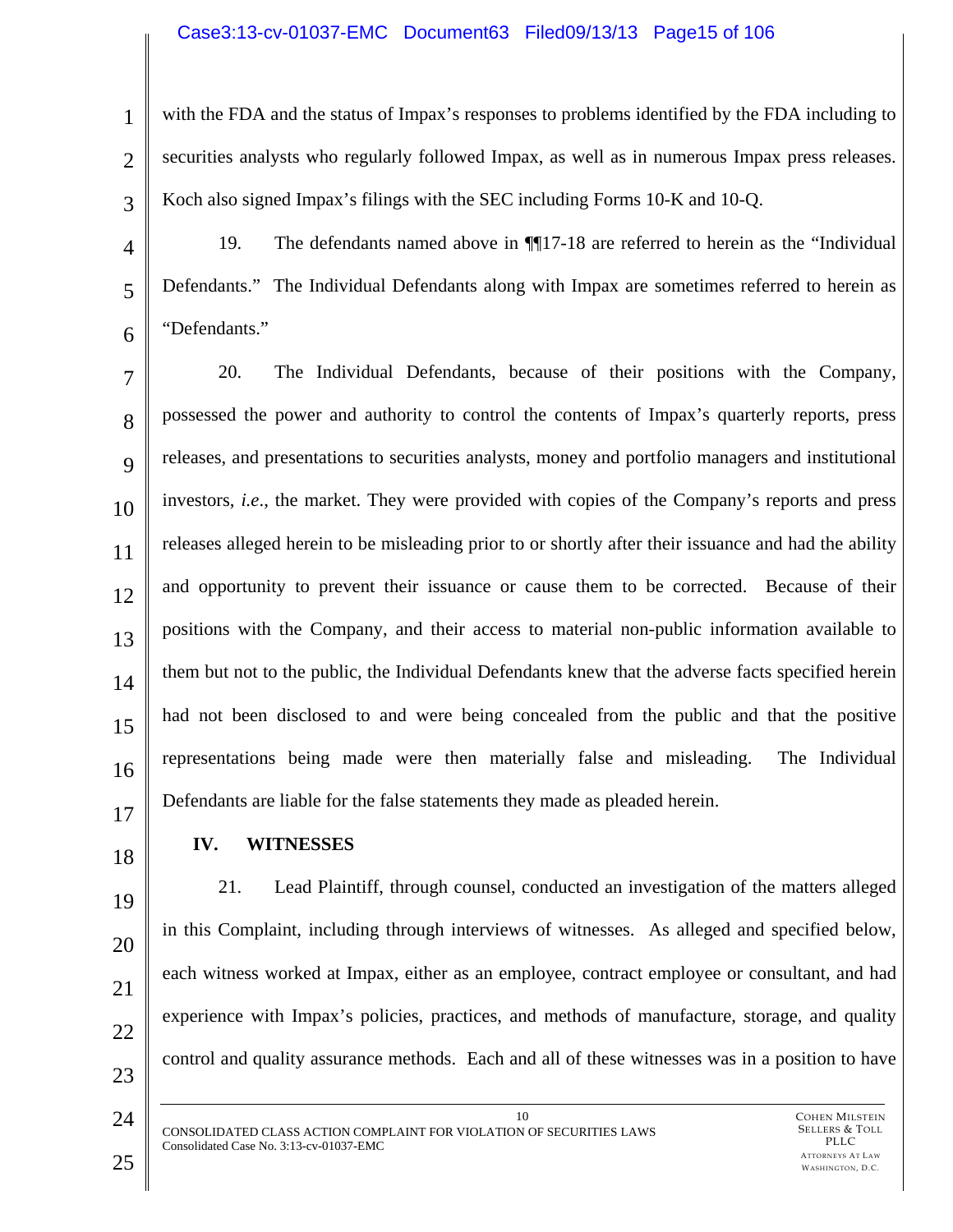### Case3:13-cv-01037-EMC Document63 Filed09/13/13 Page16 of 106

1 2 3 knowledge of the matters attributed to them by virtue of their particular job responsibilities as well as actual tasks performed in their positions as employees or contract employees of, or consultants for, Impax.

4 5 6 7 8  $\mathbf Q$ 10 11 12 22. **Confidential Witness No. 1** ("CW 1"): CW 1 was a Manufacturing Technician II (the next level after the introductory level I) at Impax from 2006 until June 2013. Manufacturing technicians were the individuals who actually operated the machines on the manufacturing floor during production. As a Manufacturing Technician II, CW 1 was responsible for making medications using raw materials. CW 1 worked at the Hayward manufacturing facility. At the time CW 1 left Impax in 2013, CW 1 reported to Songwan Khachonritdet, who is a production supervisor. Prior to that time, CW 1 reported to Rod Guanzon after a period of employment during which CW 1 reported to Patrick Killenberg, a supervisor for the weighing and coating departments.

13 14 15 16 17 18 19 20 21 23. **Confidential Witness No. 2** ("CW 2"): CW 2 began working at Impax in December 2002, and was a Supervisor at Impax's Hayward manufacturing facility until April 2011. CW 2 supervised dayshift technicians during the course of their work on the manufacturing floor and CW 2 reported to Eric Baier (the Associate Director of Manufacturing) toward the end of CW 2's period of employment. In CW 2's capacity as supervisor, CW 2 reviewed production data to monitor department quality, productivity, and yields, investigated and wrote exception investigations on process, product, or procedural deviations, ensured execution of the manufacturing schedule and resolved any problems, reported to superiors on departmental performance, safety, employee training, and productivity metrics, oversaw the use of production equipment on the manufacturing floor and monitored the need for major cleans.

22

23

24

11 CONSOLIDATED CLASS ACTION COMPLAINT FOR VIOLATION OF SECURITIES LAWS Consolidated Case No. 3:13-cv-01037-EMC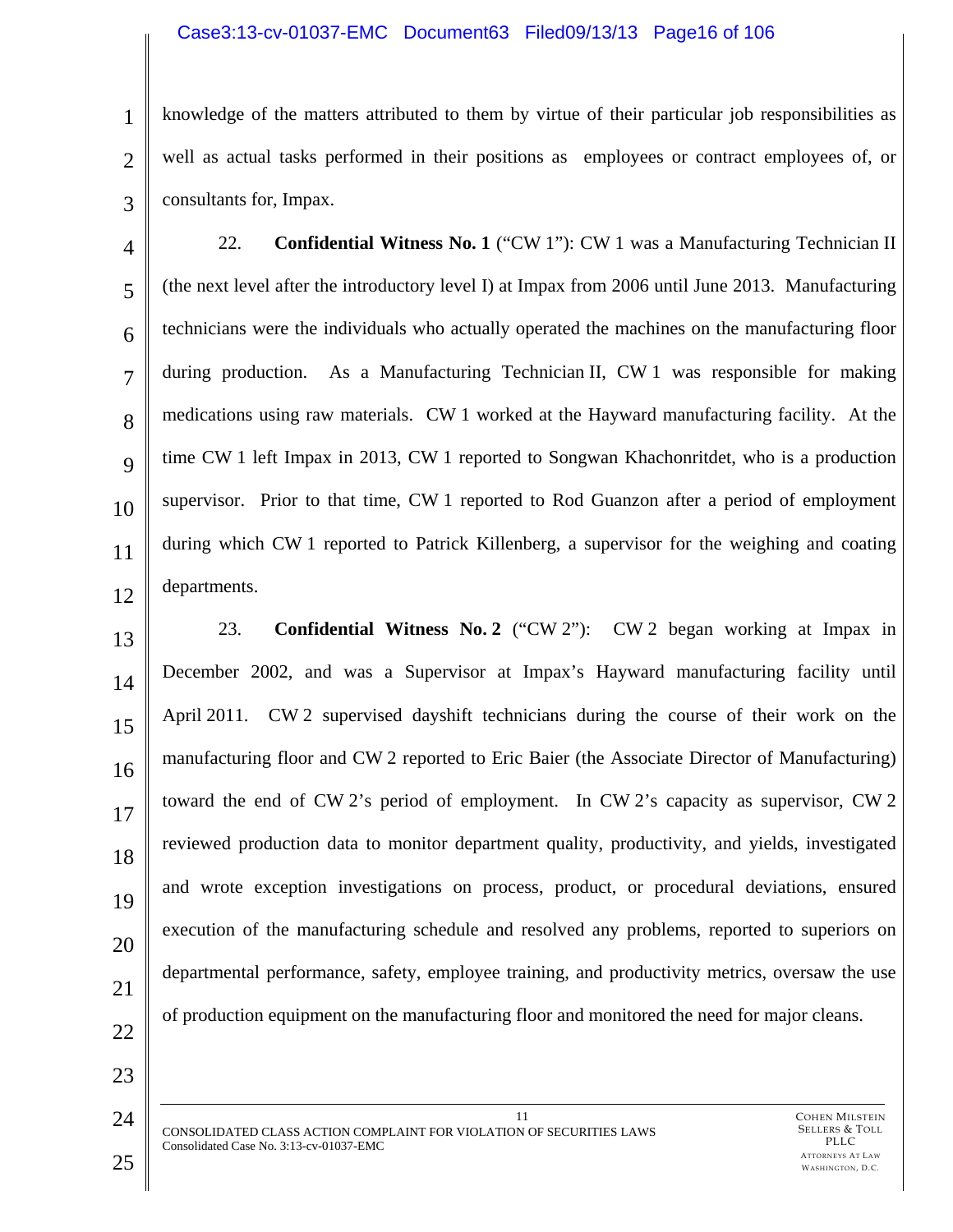### Case3:13-cv-01037-EMC Document63 Filed09/13/13 Page17 of 106

| $\mathbf{1}$   | 24.<br><b>Confidential Witness No. 3</b> ("CW 3"): CW 3 was a manufacturing engineer at       |
|----------------|-----------------------------------------------------------------------------------------------|
| $\overline{2}$ | Impax's Hayward manufacturing facility from August 2010 to October 2012. More specifically,   |
| 3              | from August 2010 until approximately March 2011, CW 3 was a Manufacturing Technician I,       |
| $\overline{4}$ | first as a contractor through a staffing company and then as a full-time employee. As a       |
| 5              | manufacturing technician, CW 3 handled and processed regulated materials, and worked in       |
| 6              | blending, milling, and screening. CW 3 worked the shift from 6 p.m. to 6:30 a.m. every        |
| $\overline{7}$ | Thursday, Friday, Saturday and every other Wednesday. CW 3 reported to Rob Guanzon, who       |
| 8              | was the compounding department shift supervisor and also reported to Robert Anderson, who     |
| 9              | oversaw the compounding department. From March 2011 until August 2011, CW 3 was a             |
| 10             | Production Engineering Associate and reported to Raymond Jahn (Director, Production           |
| 11             | Engineering). In that position, CW 3 learned how production engineering associates support    |
| 12             | manufacturing technicians. CW 3 managed procurement and production scheduling through         |
| 13             | purchase orders and report compilations for the Change Review Board, which CW 3 explained     |
| 14             | mostly consisted of Impax director-level employees and was designed to approve and oversee    |
| 15             | changes implemented in the manufacturing process.<br>CW 3 was also responsible for            |
| 16             | implementing Standard Operating Procedures (SOPs). Finally, from August 2011 until October    |
| 17             | 2012, CW 3 was a Manufacturing Engineer and helped with Impax's "continuous improvement"      |
| 18             | manufacturing projects. As part of this program, CW 3 wrote new and updated existing SOPs in  |
| 19             | an effort to optimize equipment efficiency standards. In this position, CW 3 reported to Eric |
| 20             | Baier (Assoc. Dir. of Manufacturing), Jeff Blumenfeld (Senior Director of Manufacturing) and  |
| 21             | then Alex Rodriguez when Rodriguez replaced Blumenfeld.                                       |
|                | 25.<br><b>Confidential Witness No. 4</b> ("CW 4"): CW 4 was a Manufacturing Technician I      |

22

23

24

at Impax in its Hayward facility from February 2011 to January 2012. CW 4 has Bachelor of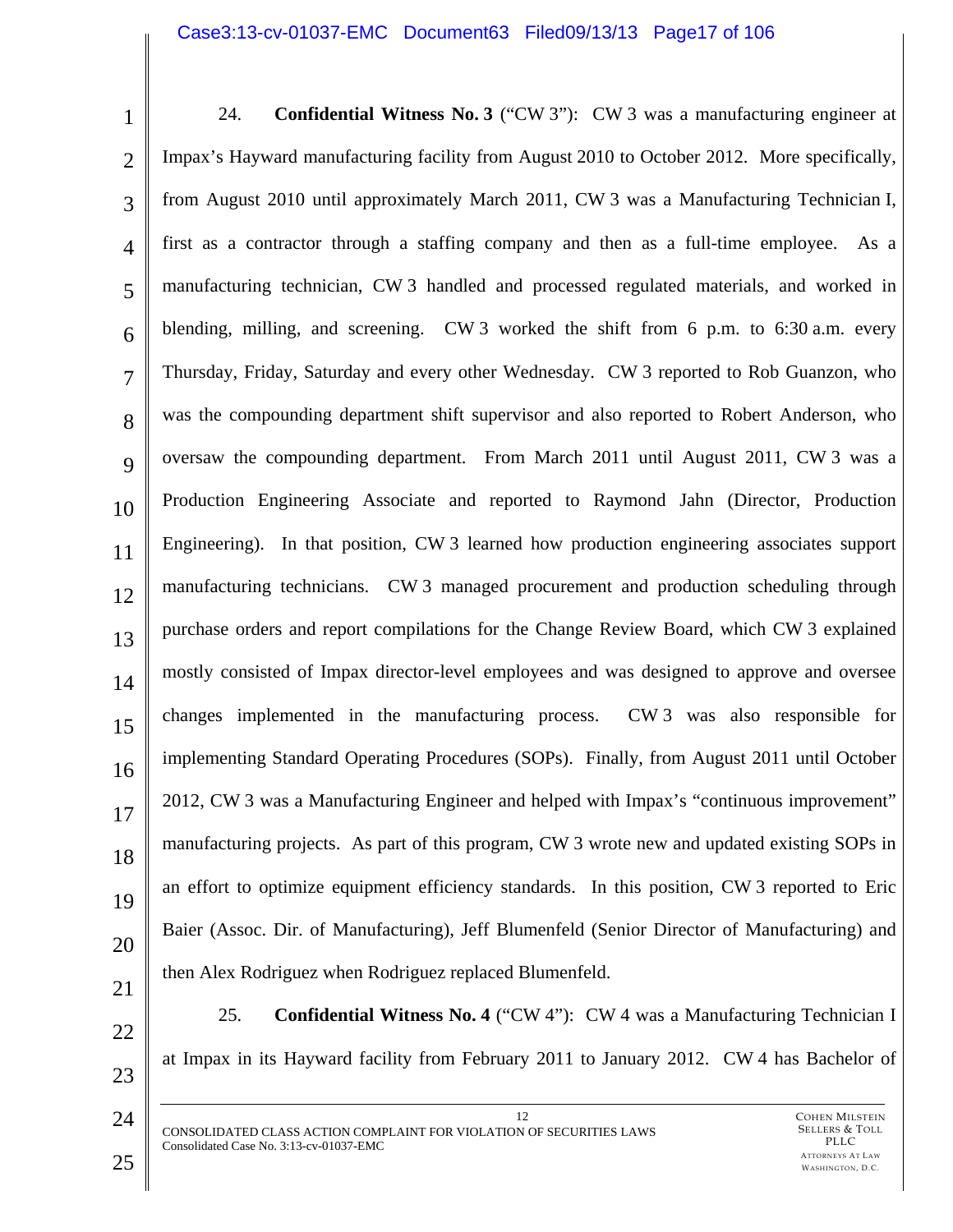### Case3:13-cv-01037-EMC Document63 Filed09/13/13 Page18 of 106

1 2 3 4 5 6 Science degree in biology. CW 4 reported to the team lead, who reported directly to Supervisor Cindy Brashaun. CW 4 worked in the preliminary phase of manufacturing when compounds were weighed and sometimes mixed with other compounds, which included handling hazardous powder daily. In this capacity, CW 4 operated various manufacturing equipment used by Impax to manufacture product, including 5, 10, 30 cubic foot Gemco blenders, Fitsmill, ComMill, and a vibroscreen (sifter). CW 4 also worked on removing ambiguity from established SOPs.

7 8 9 10 11 12 13 14 15 26. **Confidential Witness No. 5** ("CW 5"): CW 5 was a Senior Manufacturing Supervisor from December 2002 until January 2012 at Impax's Hayward facility. CW 5 was responsible for supervising manufacturing technicians working the "graveyard" shift (the latest shift in the day that ran from before midnight until about 7 a.m.) and sometimes the night shift (which ran from 3 p.m. to 11:30 p.m.). CW 5 directed technicians and oversaw all aspects of manufacturing operations to facilitate compounding, tableting, encapsulation, and coating. CW 5 drafted work schedules and reviewed batch records, and was charged with maintaining compliance with FDA regulations.<sup>1</sup> CW 5 reported to Jeff Blumenfeld (Senior Director of Manufacturing).

27. **Confidential Witness No. 6** ("CW 6"): CW 6 was Associate Director of Manufacturing and Associate Plant Manager at Impax's Hayward facility from December 2008 until February 2012. CW 6 reported to Jeff Blumenfeld (Senior Director of Manufacturing). Daytime manufacturing supervisors reported to CW 6, and CW 6 was also responsible for training the personnel on all four shifts at the manufacturing facility.

21

16

17

18

19

20

13 CONSOLIDATED CLASS ACTION COMPLAINT FOR VIOLATION OF SECURITIES LAWS Consolidated Case No. 3:13-cv-01037-EMC

<sup>22</sup>  23  $\overline{a}$  $1$  According to CW 5, technicians check-off their step-by-step execution of production steps on paper forms that are later compiled into "batch records." CW 5 stated that technicians also make notes on these checklists during the production process of any deviations from the steps required by SOPs. These production batch records are based off of a Master batch record (*i.e.* template) that is initially designed in the Research and Development (R&D) sector.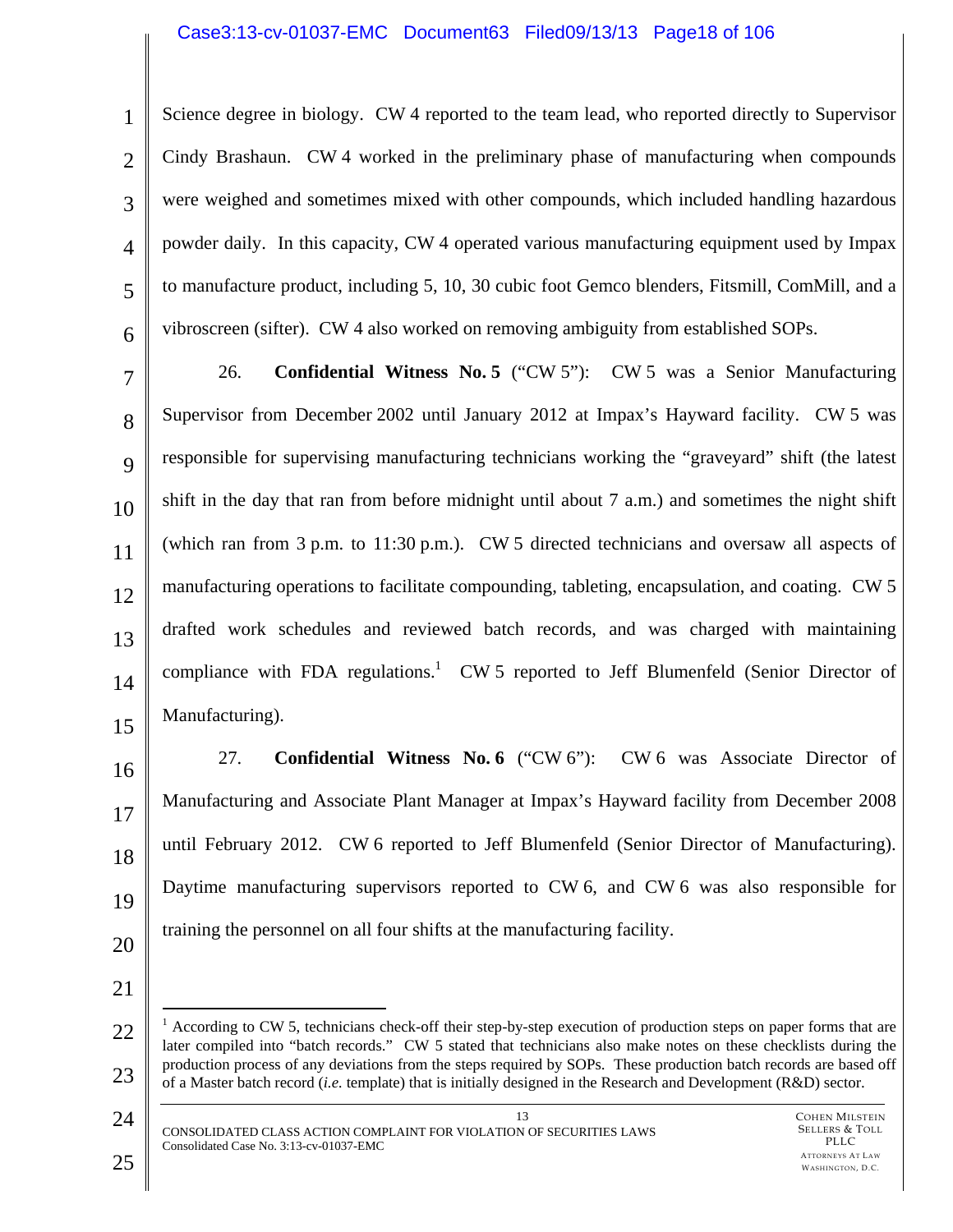### Case3:13-cv-01037-EMC Document63 Filed09/13/13 Page19 of 106

| $\mathbf{1}$   | 28.<br><b>Confidential Witness No. 7</b> ("CW 7"): CW 7 was a Quality Assurance                    |
|----------------|----------------------------------------------------------------------------------------------------|
| $\overline{2}$ | Investigation Consultant at Impax's Hayward facility from August 2012 through October 2012.        |
| 3              | CW 7, along with one to two dozen other consultants from a consulting firm called Validant,        |
| $\overline{4}$ | worked at Impax in different departments to assist with various process improvements in an effort  |
| 5              | to address the FDA's observations. CW 7 often reported to Steve Fields, the Director of            |
| 6              | Analytical Sciences Brand in R&D at Impax, and who was the most senior Impax employee in           |
| $\overline{7}$ | the R&D building. (As a general matter, the R&D group researched and designed new drug             |
| 8              | formulas.) CW 7 worked directly with other Validant consultants at Impax's R&D building on         |
| 9              | issues that CW 7 understood had been cited by the FDA in its observations of the Quality Control   |
| 10             | group and that Impax had extended as improvement standards to its R&D group. As part of this       |
| 11             | mission, CW 7 reviewed all of Impax's lab data generated by R&D to identify compliance gaps,       |
| 12             | which included four of five years of data as compiled in R&D technicians' lab notebooks dating     |
| 13             | back to 2008. CW 7's task was to resolve data gaps by investigating the source. CW 7 and           |
| 14             | fellow colleagues working with CW 7 recorded their findings in two master Excel spreadsheets.      |
| 15             | Impax's Josie Castillo-Pascual (currently a Quality Assurance ("QA") Associate III in R&D)         |
| 16             | signed off on all of Validant's closed investigations. CW 7 learned that Steve Fields reviewed the |
| 17             | spreadsheets and prepared summaries to present to his superiors.                                   |

18 19 20

21

22 23 from June 2010 until January 2013 at Impax. CW 8 worked in QA, which streamlined and standardized QA practices in all of Impax's locations. CW 8 also worked with contractors that Impax brought in to assist the Company with its quality improvements in response to FDA inspections. In particular, CW 8 was responsible for the development and management of technical and regulatory training, and integrated quality compliance systems for Impax. CW 8

29. **Confidential Witness No. 8** ("CW 8"): CW 8 was Director of Global Training

14 CONSOLIDATED CLASS ACTION COMPLAINT FOR VIOLATION OF SECURITIES LAWS Consolidated Case No. 3:13-cv-01037-EMC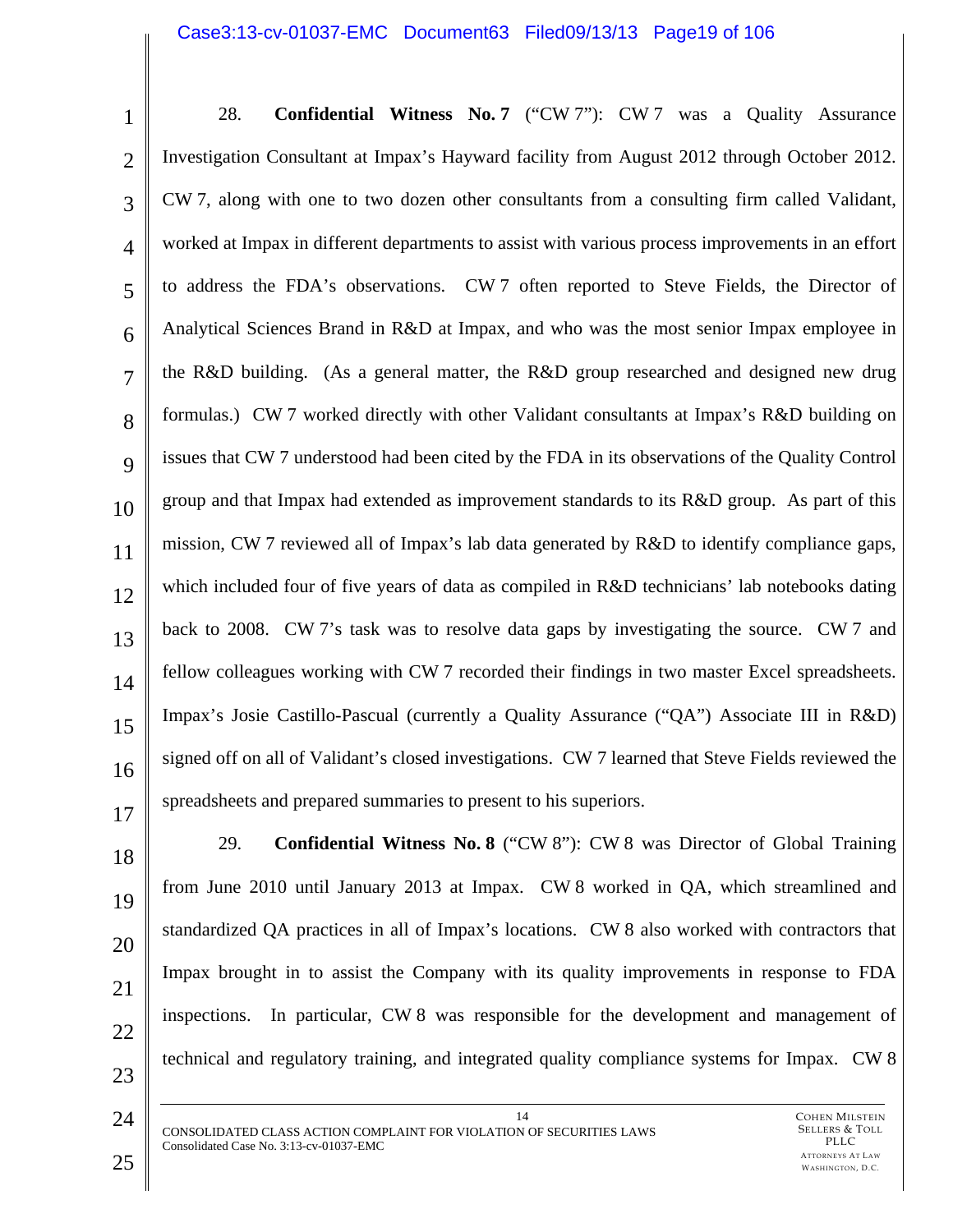### Case3:13-cv-01037-EMC Document63 Filed09/13/13 Page20 of 106

1 2 3 4 worked on "solutions … large-scale efforts to build the quality system." CW 8 worked in several locations at Impax's Hayward facility, including the manufacturing sector for half a year, but spent most of CW 8's time in the primary executive building. CW 8 reported to Jeffrey Nornhold, whom Impax announced as the Senior Vice President of Quality Affairs in June 2011.

5 6 7 8  $\mathbf Q$ 10 11 12 13 14 15 16 17 18 19 20 21 30. **Confidential Witness No. 9** ("CW 9"): CW 9 was a Senior Quality Assurance Compliance Associate at Impax from June 2010 to March 2013. CW 9 was involved in the assessment and implementation of remedial measures implemented after Impax received a Form 483 in April 2010. During the 2011 FDA inspection and resulting Form 483, CW 9 was the coordinator for gathering assembly documents and coordinating the subject matter of employees' specialties. As part of the FDA investigation, CW 9 coordinated Impax's "war room," which was located in Building 10 in the manufacturing building, where CW 9 was posted outside the conference room with a desk. Later, CW 9 performed the same tasks in trailers outside the manufacturing area. The "war room" was where CW 9 reviewed documents with colleagues before giving the documents to FDA investigators for review. FDA investigators then reviewed the documents in the "investigations room." CW 9 reported to John Osani, who was Senior Manager of Regulatory Compliance. After Osani left Impax in March 2011, CW 9 reported to Mark C. Shaw, who was Vice President of Regulatory Compliance. After Shaw left Impax in April 2012, CW 9 reported to Jeff Nornhold, Senior Vice President of Global Quality, until a replacement was found to manage compliance. In November 2011, CW 9 and colleagues in compliance were moved to the building on Genstar Road to work alongside Quality Assurance. Outside of tasks related to FDA inspections, CW 9 otherwise regularly conducted internal audits as well as audits of supplier companies.

22

23

24 CONSOLIDATED CLASS ACTION COMPLAINT FOR VIOLATION OF SECURITIES LAWS Consolidated Case No. 3:13-cv-01037-EMC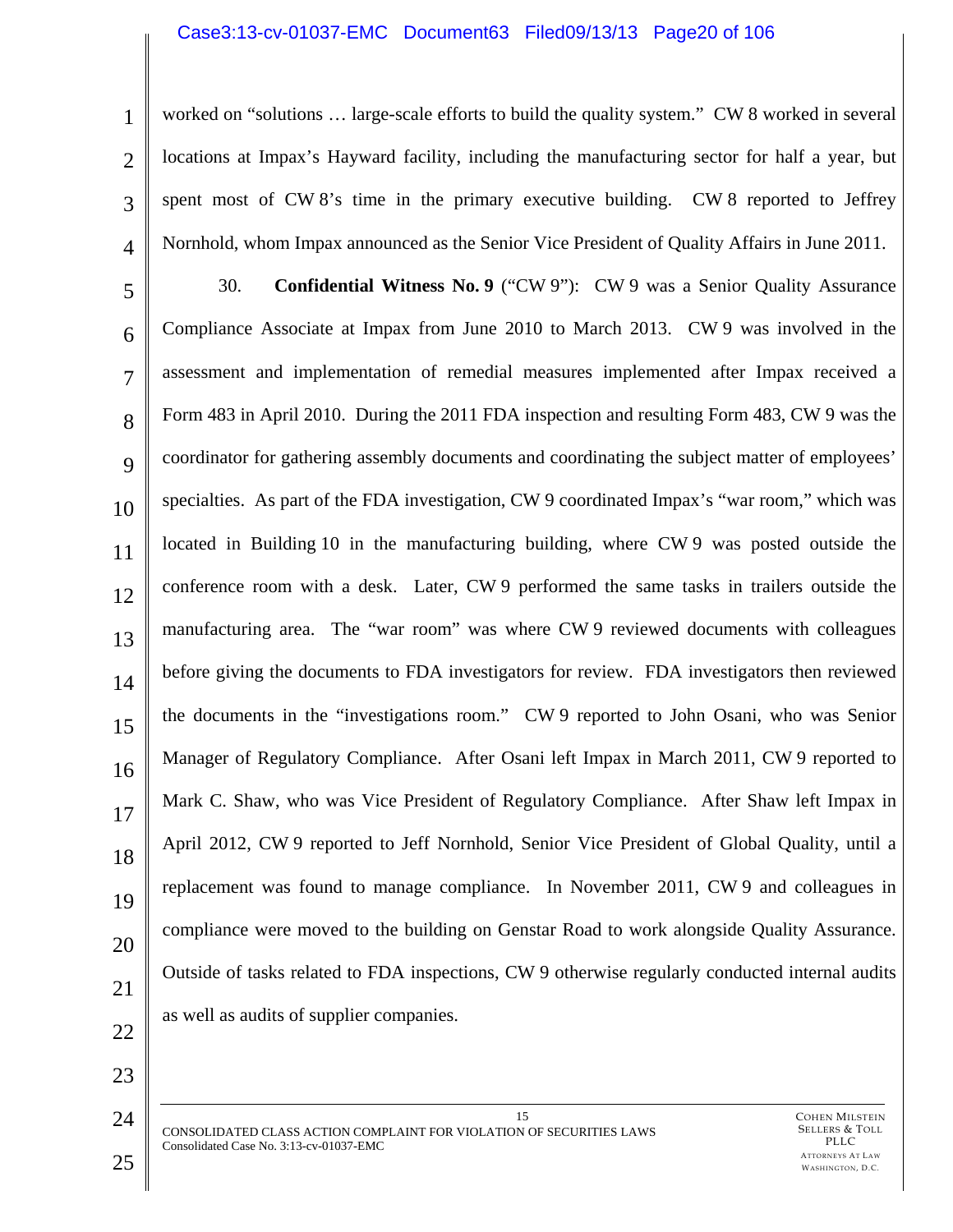### Case3:13-cv-01037-EMC Document63 Filed09/13/13 Page21 of 106

| $\mathbf{1}$   | <b>Confidential Witness No. 10</b> ("CW 10"): CW 10 was an Associate Director of<br>31.         |
|----------------|-------------------------------------------------------------------------------------------------|
| $\overline{2}$ | Human Resources ("HR") at Impax from 2006 until August 2011. CW 10's responsibilities           |
| 3              | required that CW 10 oversee all functional aspects of HR management and services to the largest |
| $\overline{4}$ | part of the corporation, the Operations Group which included Manufacturing, Project             |
| 5              | Engineering, FDA Validation Engineering, Production Engineering, Technology Transfer,           |
| 6              | Technical Services Manufacturing Support, Planning, Purchasing, SAP and ERP and Material        |
| $\overline{7}$ | Management. CW 10 conducted and/or lead Employee Relations investigations and participated      |
| 8              | in depositions. CW 10 regularly attended a weekly staff meeting in the conference room next to  |
| 9              | Hsu's office or in another conference room to the left of the office of David Huettig, who was  |
| 10             | Vice President of Engineering. Charles ("Chuck") Hildenbrand, Senior VP of Operations until he  |
| 11             | quit in June 2011, organized these weekly staff meetings. CW 10 attended the meetings with Jeff |
| 12             | Blumenfeld (Senior Director of Manufacturing), Kangwen Lin (Director of Technical Services      |
| 13             | (Product Development)), Larry Glenn (Director of Operations in Philadelphia, attending by       |
| 14             | phone), Dave Huettig (VP of Engineering), and Joe Camargo (VP of Manufacturing & Materials      |
| 15             | Management/VP of Supply Chain). CW 10 also attended the monthly Continuous Improvement          |
| 16             | meetings that Hildenbrand held and that Hildenbrand had started in September 2007. Staff at     |
| 17             | these meetings included: Hildenbrand, May Chu (VP of Quality Assurance), Camargo, Huettig,      |
| 18             | Robert Bertolani (VP of Quality Systems Assurance), Jim Kou (Associate Director of Quality      |
| 19             | Control); Ray Jahn (Dir. of Maintenance Engineering), Lin, and Rosie Sison (Sr. Manager of      |
| 20             | Commercial QA).                                                                                 |
|                |                                                                                                 |

- 21 22 23 32. **Confidential Witness No. 11** ("CW 11"): CW 11 was a Warehouse Supervisor at Impax from August 2009 until January 2013. CW 11 worked in Building 5, a large warehouse owned by Impax, and in a smaller warehouse located in Building 2, which was the manufacturing
	- 16 CONSOLIDATED CLASS ACTION COMPLAINT FOR VIOLATION OF SECURITIES LAWS Consolidated Case No. 3:13-cv-01037-EMC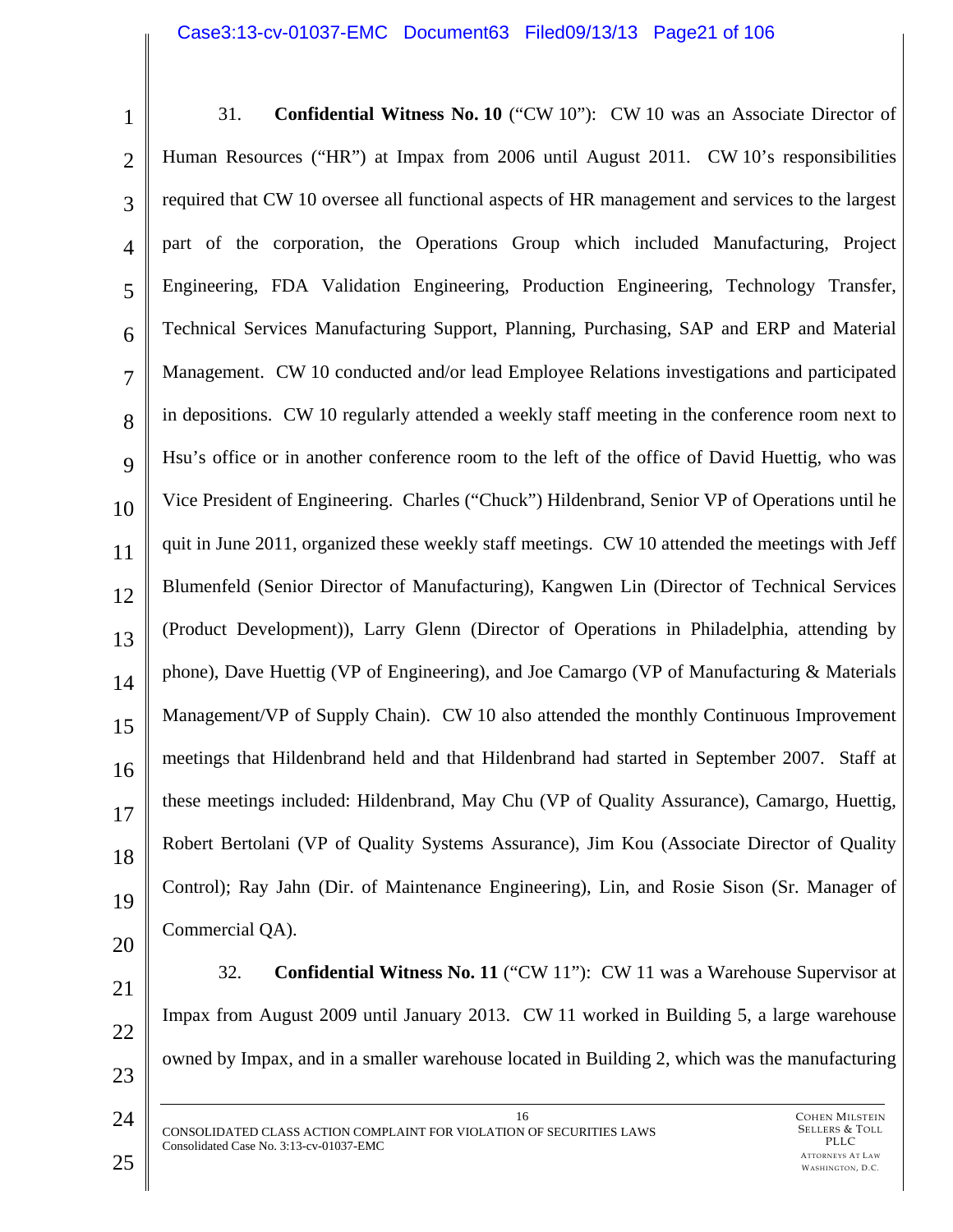#### Case3:13-cv-01037-EMC Document63 Filed09/13/13 Page22 of 106

1 2 3 4 5 facility. CW 11 traveled from Building 5 to Building 2 daily. For most of CW 11's employment, CW 11 shift was from 10 a.m. until 10 p.m. Within the last year of CW 11's employment, the company changed from 4 to 3 shifts and CW 11 took over the swing (overnight) shifts. CW 11 reported to Ron Valine, CW 11's supervisor, who in turn reported to Camargo (VP of Manufacturing & Materials Management/VP of Supply Chain).

6

7 8  $\mathbf Q$ 10 11 12 13 14 15 16 17 18 19 33. **Confidential Witness No. 12** ("CW 12"): CW 12 worked at Impax from 2006 to May 2012. From 2006 to May 2009, CW 12 was a Manufacturing Technician at Impax and was responsible for maintaining compression equipment at the Hayward manufacturing facility. CW 12 was a manufacturing facility Tooling Specialist from 2009 to May 2012 on the night shift (6 p.m. to 6 a.m.) and was responsible for all equipment on the manufacturing floor, as well as ordering new tooling and maintaining tooling inventory. CW 12 reported directly to Pierre Dubois, who was a supervisor. Dubois reported to Raymond Jahn, who was Director of Production Engineering. CW 12 described CW 12's position as, essentially, "I was a shop store: I issued equipment and tools, cleaned equipment." CW 12 was centrally located but also had to move equipment to different areas, and check to make sure that people had the equipment they needed. The tool room that CW 12 ran was the place for employees to obtain necessary and common equipment such safety breathers, so every employee passed by at some point during the shift. As such, CW 12 observed many things first-hand, but also heard "all the complaints from employees as they came by" CW 12's shop.

20

21

22

34. **Confidential Witness No. 13** ("CW 13"): CW 13 was a Maintenance Manager at Impax from 2008 to May 2011 and worked in the company's Hayward manufacturing facility. CW 13 reported to Raymond Jahn, who, in turn, reported to David Huettig, Director of Engineering. CW 13's job was to maintain the mechanical integrity of the manufacturing

17

24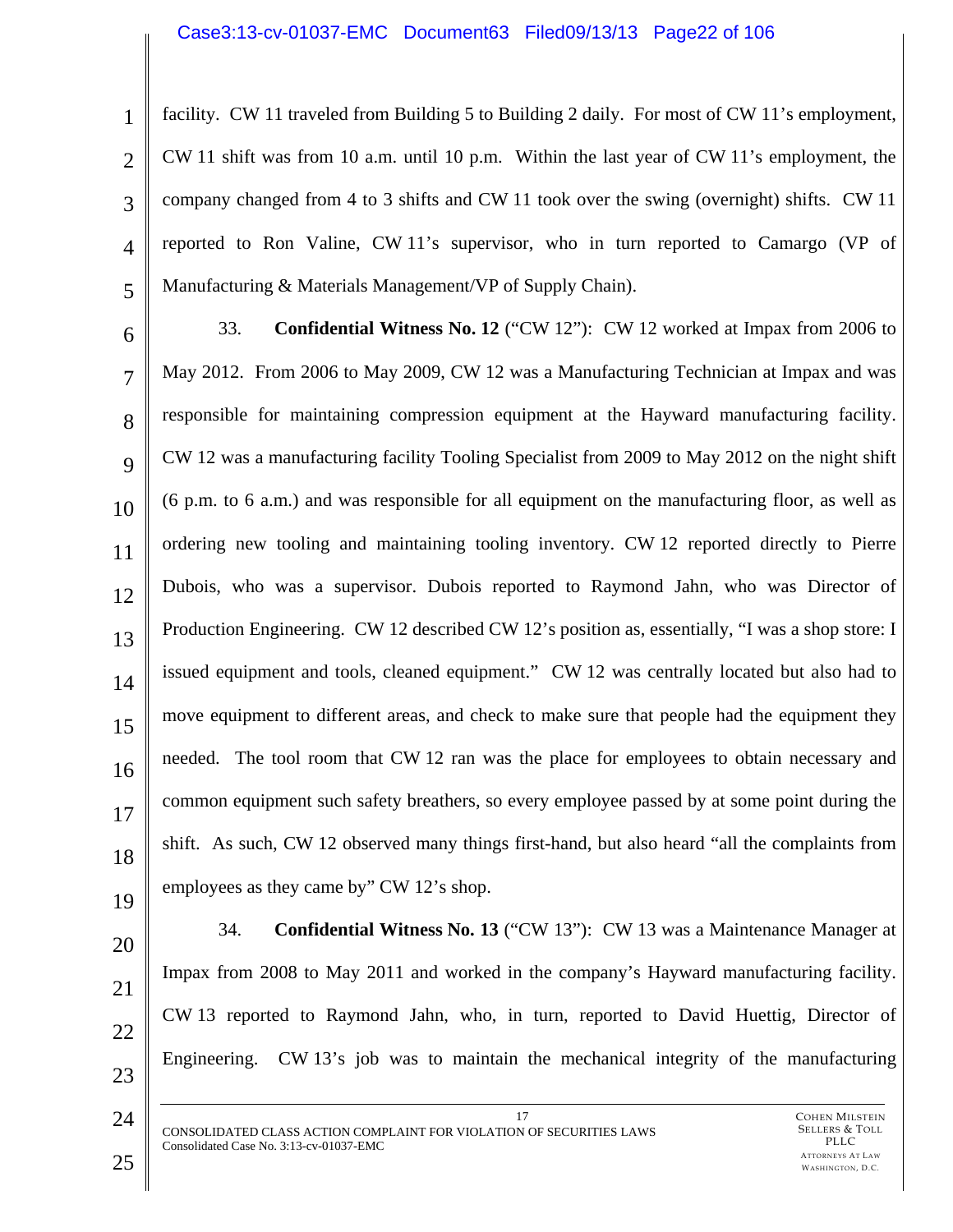#### Case3:13-cv-01037-EMC Document63 Filed09/13/13 Page23 of 106

1 2 3 4 5 6 machines. CW 13 was explicitly named in the FDA 2011 narrative about its inspections (called an "EIR" and explained below) as an interviewee. At the time of that January 2011 report, CW 13 had been employed with Impax approximately two years. CW 13's responsibilities included the supervision of maintenance technicians and the approval of completed maintenance work orders. CW 13 provided information to the FDA investigators regarding routine and nonroutine maintenance work orders, and equipment technical information.

7

8

### **V. THE FDA INSPECTION PROCESS**

### **A. THE PURPOSE OF INSPECTIONS**

9 10 11 12 13 14 15 16 17 18 19 20 21 22 35. The FDA's purpose in inspecting facilities for compliance is to "[p]rotect[] consumers and enhanc[e] public health by maximizing compliance of FDA regulated products and minimizing risk associated with those products." *See Inspections, Compliance, Enforcement, and Criminal Investigations* (Dec. 16, 2011), *available at* http://www.fda.gov/ICECI/ Inspections/IOM/ ucm124442.htm (last updated Sept. 4, 2013). The FDA conducts inspections of establishments that manufacture, process, pack, or hold FDA-regulated products, before approving products and/or after products are on the market, to determine the establishment's compliance with laws administered by FDA. *About FDA - Inspections*, http://www.fda. gov/AboutFDA/Transparency/PublicDisclosure/DraftProposalbyTopicArea/ucm211861.htm (last updated May 20, 2010). "An establishment inspection is a careful, critical, official examination of a facility to determine its compliance with laws administered by FDA." *FDA Investigations Operations Manual* 5.1.2 (2012), http://www.fda.gov/downloads/ICECI/Inspections/IOM/ UCM150576.pdf ("Operations Manual") (the 2012 operations manual is the most recent manual on the FDA website).

24 18 CONSOLIDATED CLASS ACTION COMPLAINT FOR VIOLATION OF SECURITIES LAWS Consolidated Case No. 3:13-cv-01037-EMC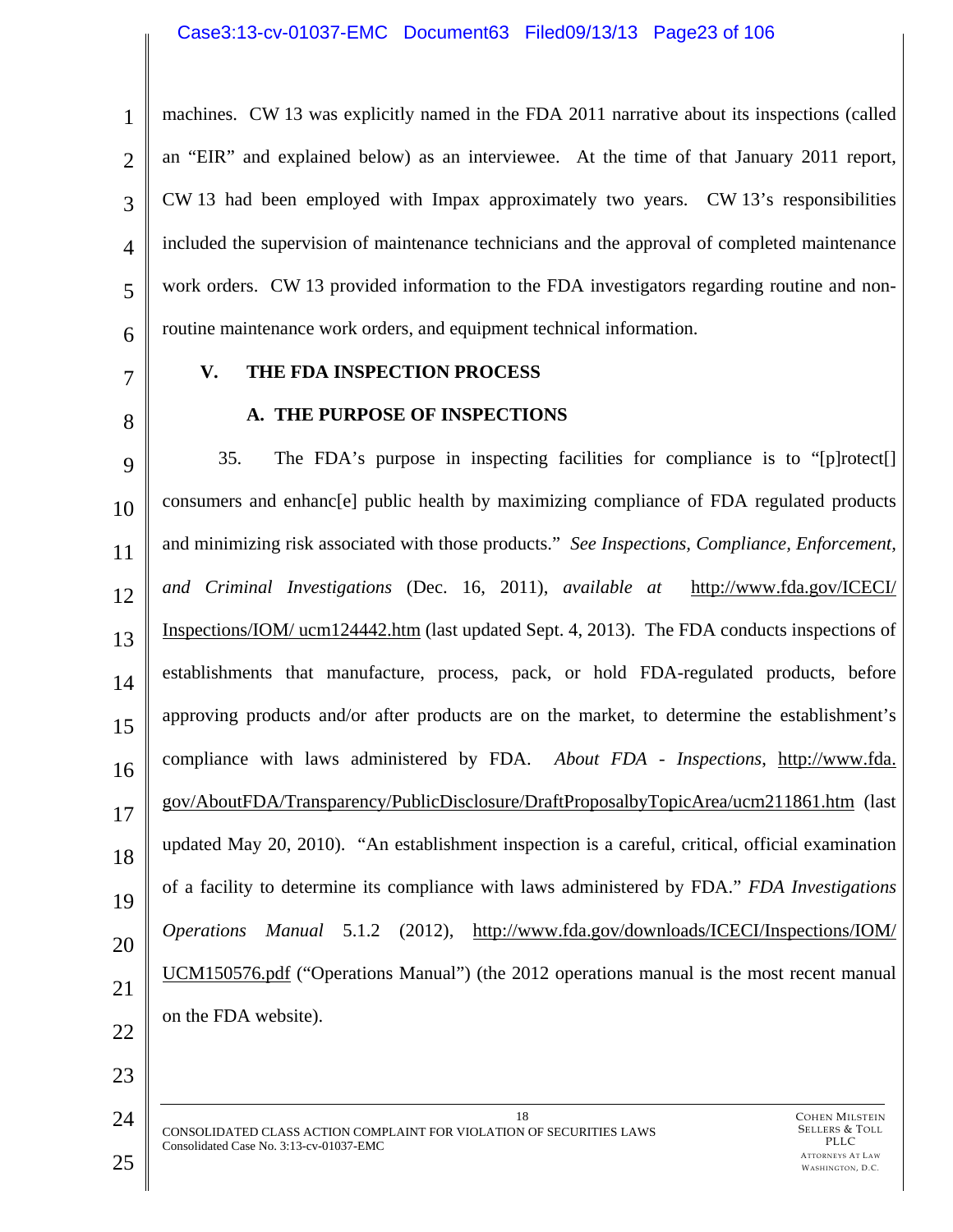# Case3:13-cv-01037-EMC Document63 Filed09/13/13 Page24 of 106

| $\mathbf{1}$   | During inspections of manufacturing facilities like those at Impax, the FDA<br>36.                 |
|----------------|----------------------------------------------------------------------------------------------------|
| $\overline{2}$ | ensures the quality of drug products by carefully monitoring drug manufacturers' compliance        |
| 3              | with the FDA's Current Good Manufacturing Practice ("cGMP") regulations. cGMPs are not             |
| $\overline{4}$ | aspirational or model policies: according to the FDA, "the cGMP regulations for drugs contain      |
| 5              | <i>minimum requirements</i> for the methods, facilities, and controls used in manufacturing,       |
| 6              | processing, and packing of a drug product." Drug Applications and Current Good Manufacturing       |
| $\overline{7}$ | http://www.fda.gov/Drugs/DevelopmentApprovalProcess/<br>(CGMP)<br>Regulations,<br>Practice         |
| 8              | Manufacturing/ucm090016.htm (last updated Sept. 7, 2012) (emphasis added). See also Facts          |
| 9              | About Current Good Manufacturing Practices (cGMPs), http://www.fda.gov/Drugs/Development           |
| 10             | ApprovalProcess/Manufacturing/ ucm169105.htm (last updated May 2, 2013) ("It is important to       |
| 11             | note that cGMPs are <i>minimum requirements</i> .") (emphasis added). cGMPs make sure that a       |
| 12             | product is safe for use, and that it has the ingredients and strength it claims to have. Drug      |
| 13             | Applications and Current Good Manufacturing Practice (CGMP) Regulations, supra.<br>Many            |
| 14             | elements of production are targeted in cGMPs, and not just a company's practices, protocol, and    |
| 15             | records, but also the equipment itself in the facility. For instance, the FDA acknowledges that    |
| 16             | part of cGMP compliance can require replacing machinery, despite its mint condition: "Systems"     |
| 17             | and equipment that may have been 'top-of-the-line' to prevent contamination, mix-ups, and errors   |
| 18             | 10 or 20 years ago may be less than adequate by today's standards." Facts About Current Good       |
| 19             | <i>Manufacturing Practices (cGMPs), supra.</i> Finally, "[f]ailure to comply [with cGMPs] can also |
| 20             | lead to a decision by FDA not to approve an application to market a drug" since the "FDA cannot    |
| 21             | approve applications to market new drugs from companies who have been cited for Current Good       |
| 22             | Manufacturing Practice violations." Id.                                                            |
| 23             |                                                                                                    |
| 24             | 19<br><b>COHEN MILSTEIN</b>                                                                        |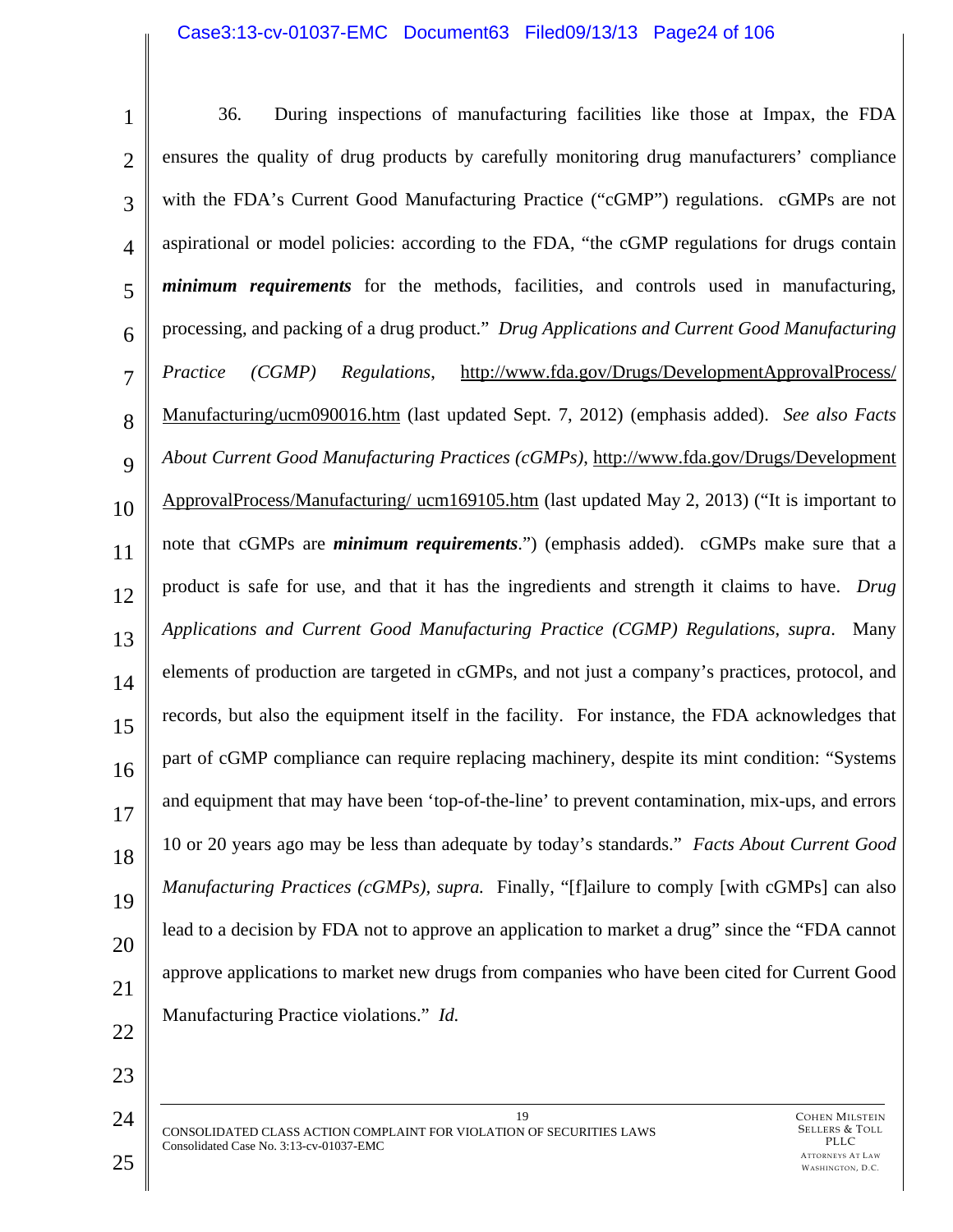1

### **B. THE FREQUENCY OF INSPECTIONS**

2 3 4 5 6 7 8  $\mathbf Q$ 10 11 12 13 14 15 16 17 18 37. The Food, Drug & Cosmetic Act, Title 21 of the U.S. Code, requires the FDA to inspect manufacturing facilities at least once every two years. 21 U.S.C. § 360(h); 21 CFR § 312. These are called GMP inspections. (cGMPs along with "Quality System" regulations are, together, called "GMP Regulations." Jonathan Berman, *Current Trends in FDA's Enforcement of GMP Requirements* (Mar. 2013), *available at* http://www.lexology.com/library/detail.aspx? g=046878c8-7e97-408c-8467-869d34bd566d (last visited Sept. 10, 2013). However, due to the drastically increasing number of businesses in the market place, the FDA acknowledged within the last decade that the "Agency no longer has the resources to meet this statutory requirement" that every facility will be inspected within two years, and as such, cannot execute "uniformly intensive cGMP inspectional coverage." FDA, *Risk-Based Method for Prioritizing cGMP*  Inspections of Pharmaceutical Manufacturing Sites – A Pilot Risk Ranking Model 3-4 (Sept. 2004), *available at* http://www.fda.gov/ohrms/dockets/ac/04/briefing/2004-4080b1\_04\_riskbased.pdf (last visited Sept. 10, 2013). In response, and beginning in fiscal year 2005, the FDA implemented a risk-based model for prioritizing the inspection of certain facilities above others. *Id.* As part of this program, the FDA focused on three categories of facilities for high priority: (1) those that produce sterile drug products, (2) those that produce other (non-gas) prescription drugs, and (3) new registrants that had not been inspected previously. *Id.* at 4.

19 20 21 22 23 38. By January 2009, the Government Accountability Office (the "GAO") added the FDA to its high-risk list of agencies that are under-resourced or under-performing due to a vastly growing number of businesses in the marketplace that are required to be overseen by the FDA. GAO, *High Risk Series: An Update* 115, No. GAO-11-278 (Feb. 2011), *available at* http://www.gao.gov/new.items/d11278.pdf (last visited on Sept. 10, 2013). The FDA remained

20 CONSOLIDATED CLASS ACTION COMPLAINT FOR VIOLATION OF SECURITIES LAWS Consolidated Case No. 3:13-cv-01037-EMC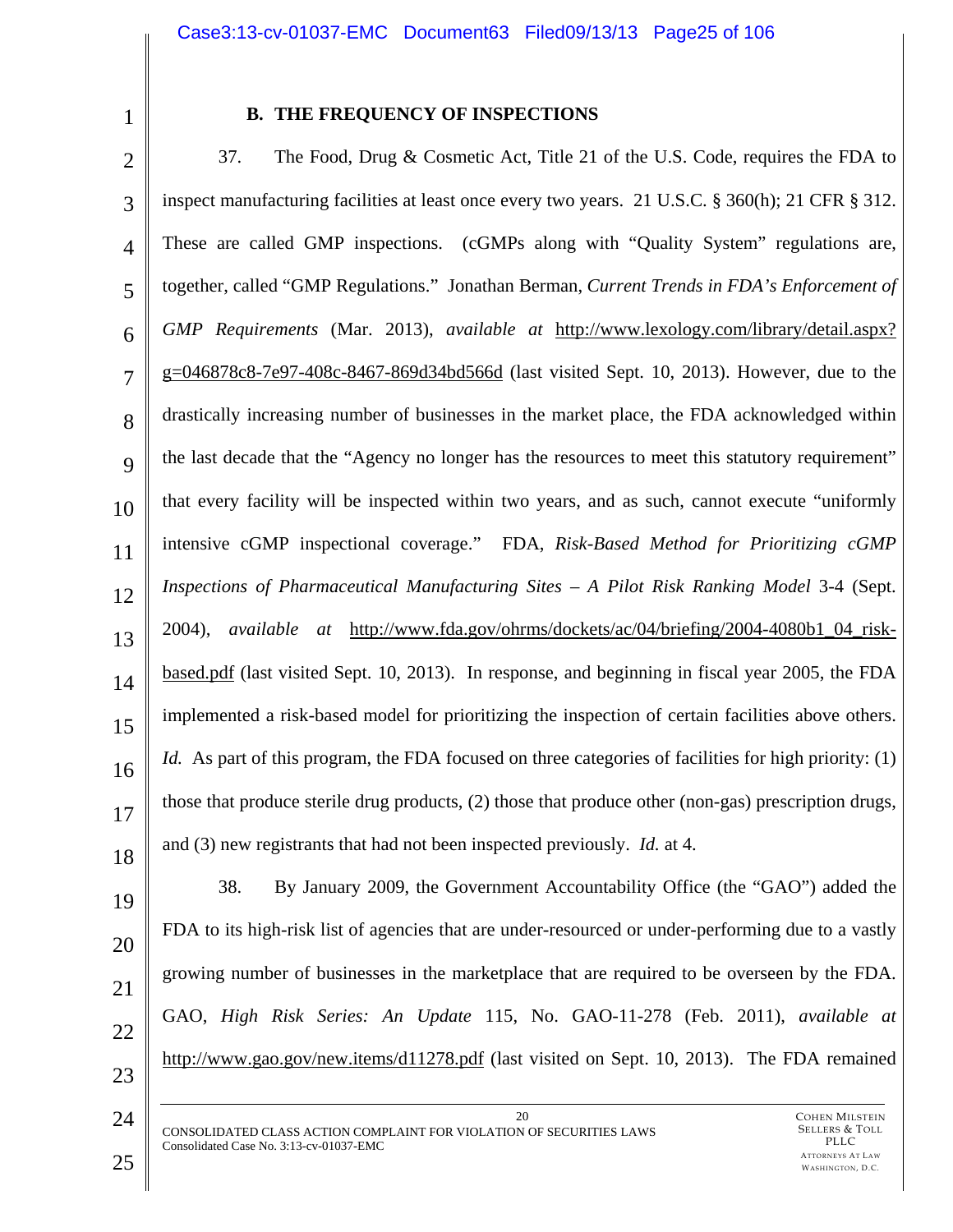#### Case3:13-cv-01037-EMC Document63 Filed09/13/13 Page26 of 106

1 2 3 4 5 6 7 on the GAO's watch list, and the GAO found again in 2011 that the "FDA has been unable to fulfill some of its statutory requirements, such as biennially inspecting certain manufacturing establishments." *Id.* Thus by 2011, the FDA has still been unequipped to inspect all facilities by the statutory deadline – meaning the average inspection rate of all drug manufacturing facilities is less than once every two years. Thus the gap between the number of operating drug manufacturers and the FDA's "cGMP inspectional coverage" that the FDA cited in 2004 has persisted.

8 9 10 11 12 13 39. Nonetheless, the FDA has managed in recent years to conduct about 1,500 GMP inspections a year at drug and biologics manufacturers. ("Biologics" refer to manufacturers that produce blood-based products.) In FY 2011, out of 1,512 domestic GMP inspections, the FDA issued only 52 Warning Letters. Joanne S. Eglovitch, *The Gold Sheet* 47:3 (Mar. 2013), http://www.xavierpharmalink.com/wp-content/uploads/2010/08/Gold\_Issuing40DrugGMP WarningLetters.pdf (last visited on Sept. 10, 2013). In FY 2012, the FDA issued only 40 Warning Letters among its 1,447 domestic GMP inspections. *Id.* 

- 14
- 15

### **C. THE METHOD OF INSPECTIONS**

16 17 18 19 20 21 22 40. FDA investigators may or may not give notice prior to arriving onsite at a drug manufacturing facility to conduct an inspection. Operations Manual 5.2.1.1. When FDA staff perform an investigation, they arrive onsite and begin by handing a Form 482 Notice of Inspection "to the top management official" on the first day of the inspection. Operations Manual 5.1.1.3. A Form 482 states the basis for the FDA's authority to conduct an investigation. At all times that investigators roam the facilities, they are accompanied by the investigated company's staff.

21

24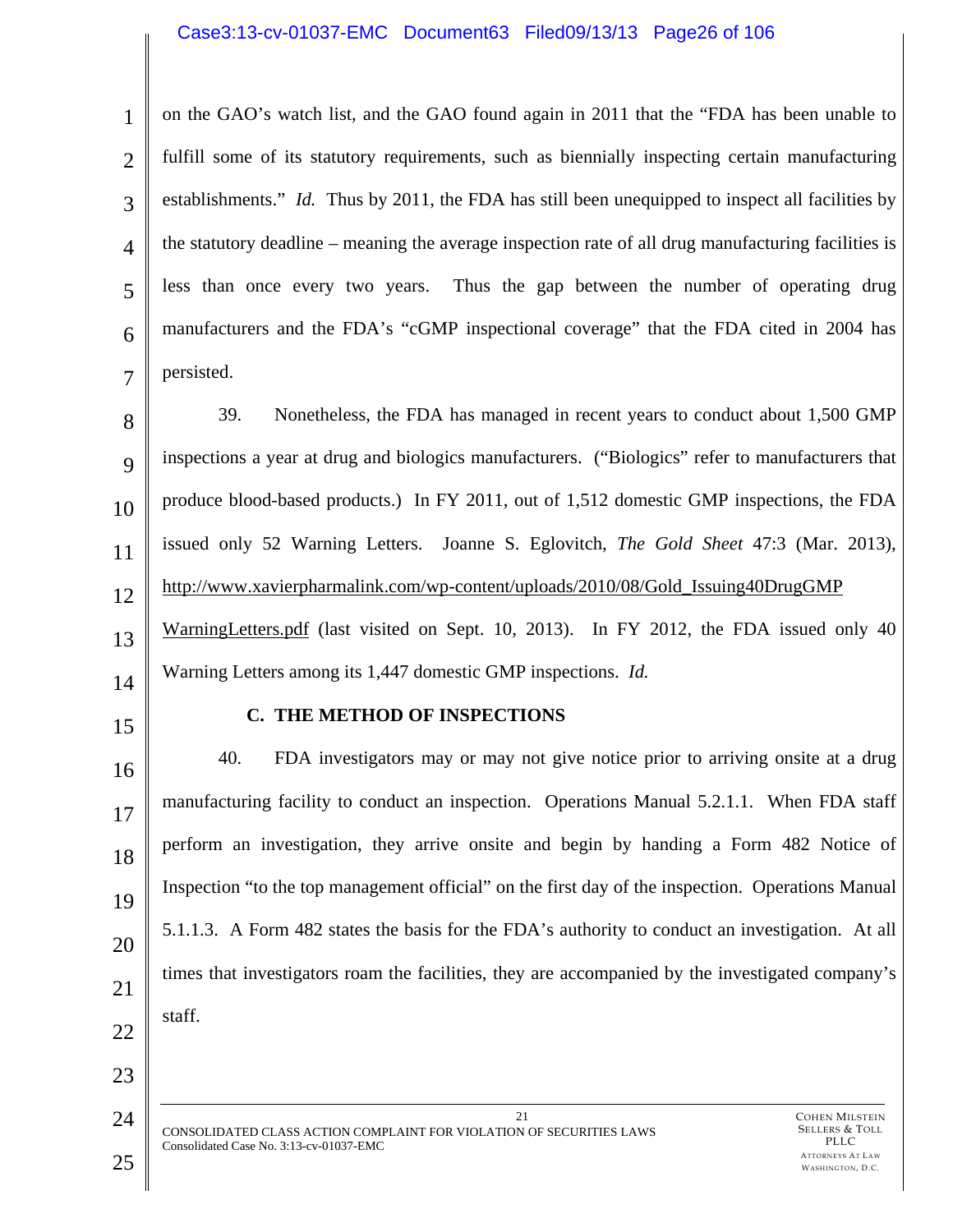1 2 3 4 5 6 41. At or near the very beginning of the inspection, the investigators conduct a visual tour of the facility to familiarize themselves with the premises and staff. Operations Manual 5.1.2.2. The team leader of the group of FDA investigators will have designed, pre-inspection, a plan for the investigation that includes the areas to be observed, division of tasks, daily goals, and that ensures early understanding among all FDA team members of their roles in taking notes and generating documentation. *Id.* at 5.1.2.5.2.

7 8  $\mathbf Q$ 10 11 12 13 14 15 16 17 18 19 42. The "FDA inspects pharmaceutical manufacturing facilities worldwide using scientifically and cGMP-trained individuals whose job it is to evaluate whether the company is following the cGMP regulations." *Facts About Current Good Manufacturing Practices (cGMPs), supra* (emphasis added). Trained investigators tour facilities, accompanied at all times by the inspected company's staff, and "cite factual observations of significant deviations from the FD&C Act [21 U.S.C. 301], PHS Act, 21 CFR, and other acts where FDA has enforcement authority." Operations Manual 5.2.3.2. Investigators note facts that, in their judgment, constitute violations of FDA standards. *Id.* at 5.2.3. These findings are recorded in a concise Form 483 (explained below), which is presented and thoroughly explained to management on the last day of inspection. Prior to presentation of the Form 483 on the last day, investigators and analysts are instructed to "make every reasonable effort to discuss all observations with the management of the establishment as they are observed or on a daily basis, to minimize surprises, errors, and misunderstandings when the FDA [Form] 483 is issued" at the end of the inspection process. *Id.*

20 21

22

23

24

43. After the issuance of a Form 483, investigators write what is called an Establishment Inspection Report (an "EIR"), and the inspected company can request a copy of the EIR within 30 to 60 days. An EIR details inspectional findings and contains a narrative about conversations that investigators had with individual employees, management, and executive

22 CONSOLIDATED CLASS ACTION COMPLAINT FOR VIOLATION OF SECURITIES LAWS Consolidated Case No. 3:13-cv-01037-EMC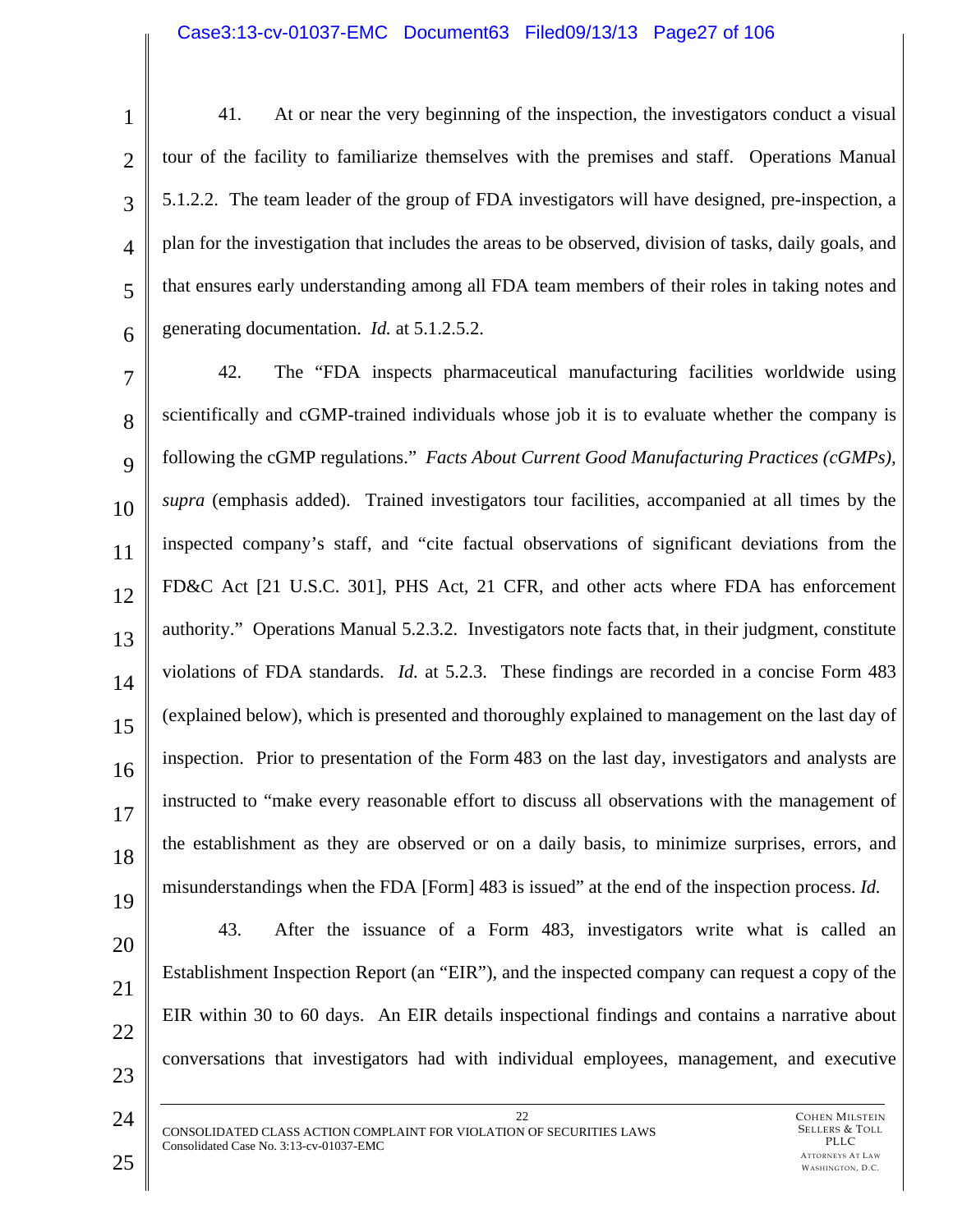### Case3:13-cv-01037-EMC Document63 Filed09/13/13 Page28 of 106

1 2 3 4 5 6 7 8  $\mathbf Q$ 10 11 12 13 management. An EIR contains more detail than a Form 483, and also may contain objectionable conditions not detailed in the Form 483. The narrative section of an EIR details what was covered during the inspection. The objectionable findings/conditions section of an EIR includes a detailed account of each objectionable condition (verbal and/or listed on the FDA 483) including a clear description of each, its impact on the product, batches or lots involved, and any relationship to other products or processes. Investigators will identify in the EIR the responsible party for each violation. The EIR will also include any discussion of all objectionable conditions from the daily inspection review and the discussion with management at the conclusion of the inspection. Accordingly, an EIR will include a "Discussion with Management" section of the report that records management's response to objectionable conditions which are discussed during the exit interview. It also includes the names and titles of each person at the exit interview. From the Form 483 and the EIR, additional reviewers at the FDA will make a formal finding of whether the company has violated any regulations and, if so, what further action is appropriate.

- 14
- 15

#### **D. CATALOGUING AND COMMUNICATING OBSERVATIONS OF NONCOMPLIANCE TO THE REGULATED ENTITY AND ITS SENIOR MANAGEMENT**

16 17 18 19 20 21 22 23 44. If objectionable conditions are observed during the inspection, investigators provide the owner of the establishment with a document, called an FDA Form 483, on the last day of the inspection. The purpose of the FDA Form 483 is to "notif[y] the company's management of objectionable conditions." FDA, *Form 483 FAQs*, http://www.fda.gov/ICECI/Enforcement Actions/ucm256377.htm (last updated Mar. 13, 2012). (In certain instances of voluminous observations or documentation, a Form 483 may be presented later, but the FDA strongly discourages this practice. Operations Manual 5.2.3.1.) A Form 483 "is intended for use in notifying the inspected establishment's top management in writing of *significant objectionable* 

23 CONSOLIDATED CLASS ACTION COMPLAINT FOR VIOLATION OF SECURITIES LAWS Consolidated Case No. 3:13-cv-01037-EMC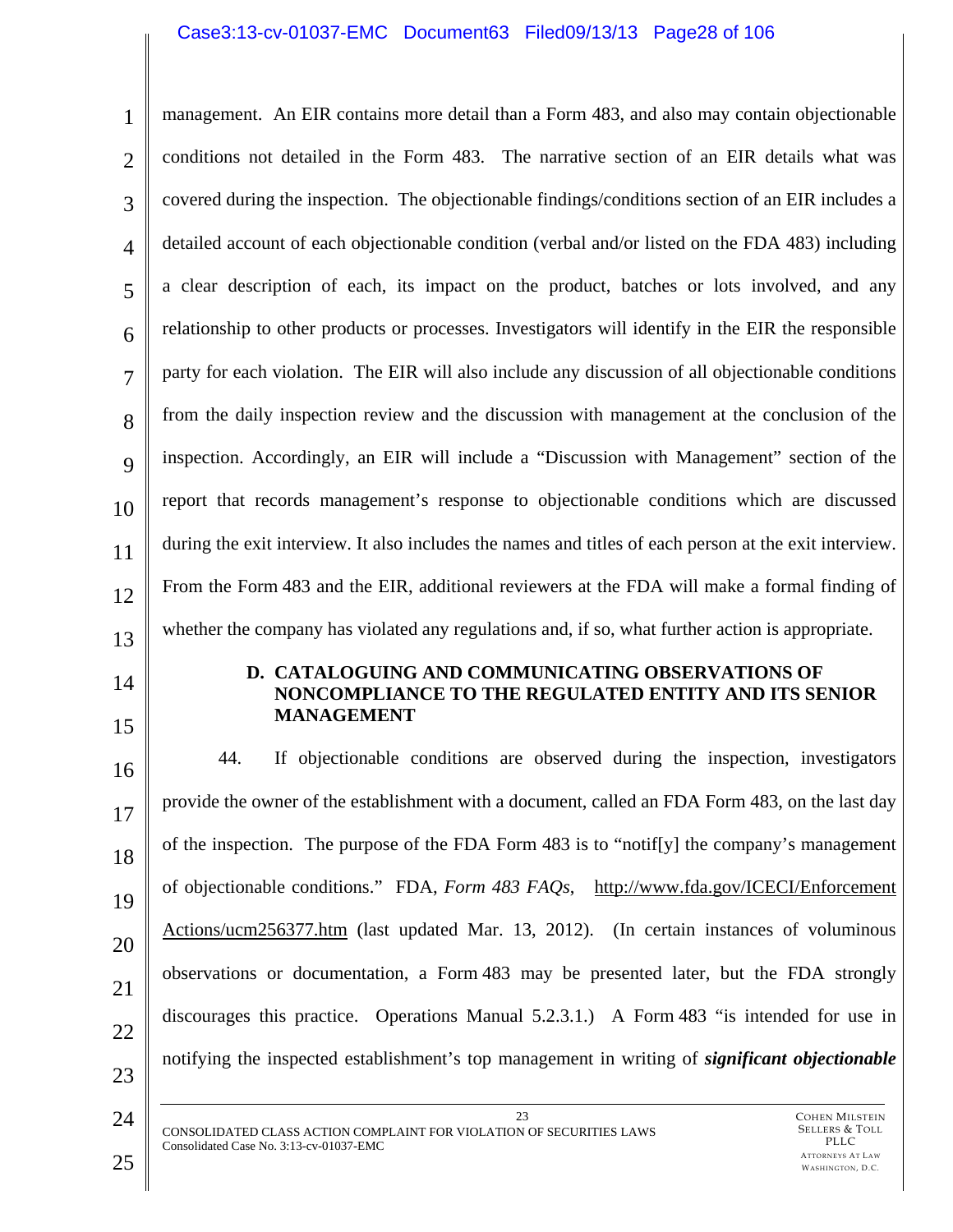### Case3:13-cv-01037-EMC Document63 Filed09/13/13 Page29 of 106

| 1              | conditions, relating to products and/or processes, or other violations of the FD&C Act and related           |
|----------------|--------------------------------------------------------------------------------------------------------------|
| $\overline{2}$ | Acts [] which were observed during the inspection." <i>Id.</i> 5.2.3 (emphasis added); <i>id.</i> at 5.2.3.1 |
| 3              | (Normal protocol states that Form 483 "should be issued at the conclusion of the inspection and              |
| $\overline{4}$ | prior to leaving the premises."). The FDA instructs its investigators that all observations recorded         |
| 5              | in a Form 483 "should be significant and correlate to regulated products or processes being                  |
| 6              | inspected" and that the "observations should be ranked in order of significance" as listed on the            |
| $\overline{7}$ | form. <i>Id.</i> at 5.2.3. (These same standards were part of the FDA Operations Manual for 2011,            |
| 8              | dated December 2010. See 2011 Investigations Operations Manual 5.2.3 (December 10, 2010)).                   |
| 9              | Investigators are instructed that "[o]bservations of questionable significance should not be listed          |
| 10             | on the FDA-483, but will be discussed with the firm's management so that they understand how                 |
| 11             | uncorrected problems could become a violation. This discussion will be detailed in the EIR." Id.             |
| 12             | at 5.2.3. Investigators may note whether an observation is recurring or not corrected <i>(i.e.</i> a         |
| 13             | "repeat observation"), but this notation is not required. Id.                                                |

14 15 16 17 18 19 20 21 45. At the end of the inspection process, FDA investigators must present a hard copy of the Form 483 to the highest-ranked "owner, operator or agent in charge." *Id.* at 5.2.3.6.1. The Operations Manual requires that "[a]fter completion of the inspection," investigators "meet with the highest ranking management official possible to discuss [the FDA agent's] findings and observations. The FDA [Form] 483 is not a substitute for such discussion since there may be additional questionable practices or areas not appropriate for listing on this form." *Id.* at 5.2.7. Agents must discuss separately each observation listed on the Form 483 and explain that the observations are of:

> objectionable conditions found during the inspection, [while] explain[ing] the significance of each …. [and trying] to relate each listed condition to the applicable sections of the laws and regulations administered by the FDA. [Agents should] inform management during the closeout discussion the conditions listed

22

23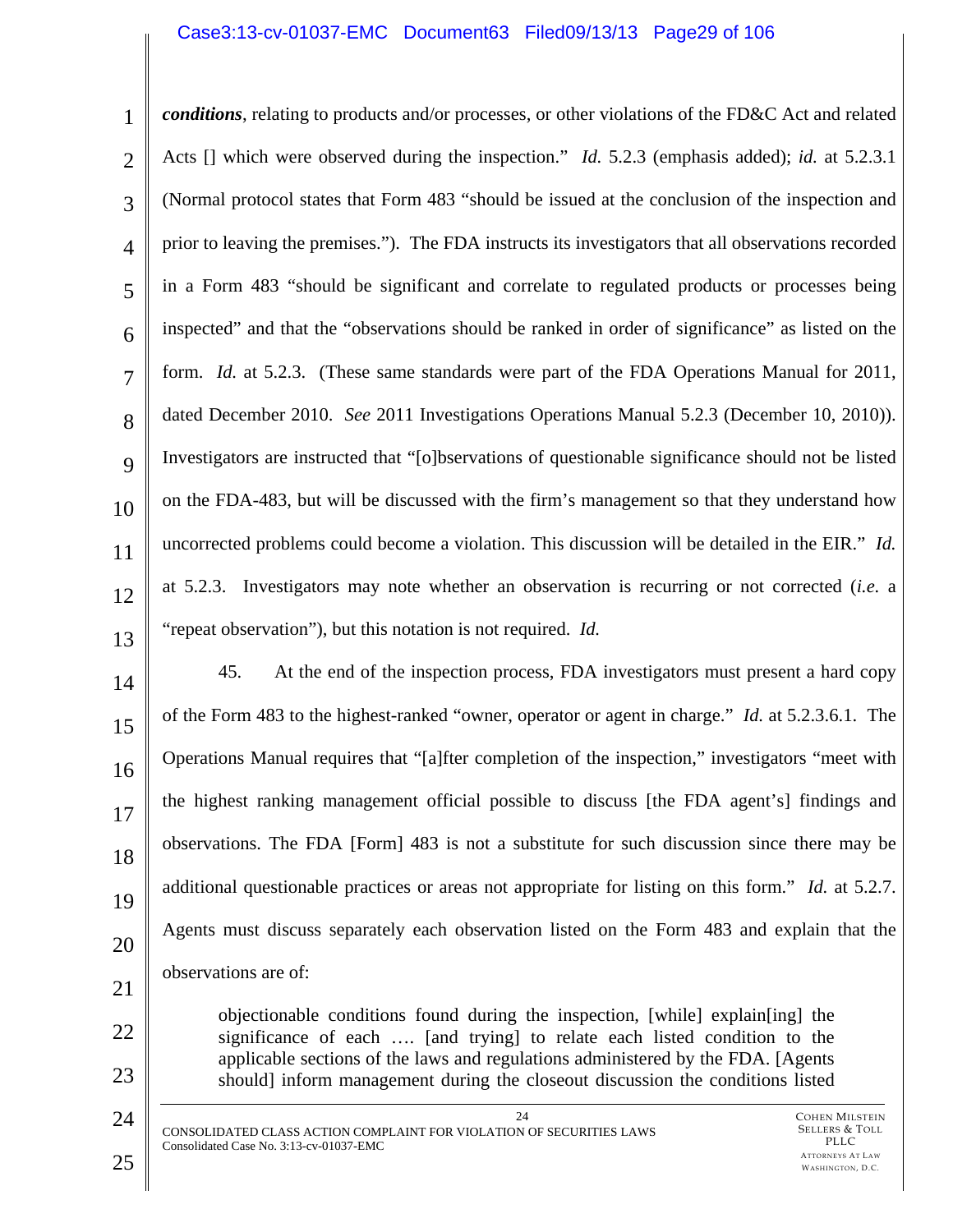# Case3:13-cv-01037-EMC Document63 Filed09/13/13 Page30 of 106

COHEN MILSTEIN SELLERS & TOLL 1 2 3 4 5 6 7 8 9 10 11 12 13 14 15 16 17 18 19 20 21 22 23 24 25 CONSOLIDATED CLASS ACTION COMPLAINT FOR VIOLATION OF SECURITIES LAWS Consolidated Case No. 3:13-cv-01037-EMC may, after further review by the Agency, be considered to be violations of the Food, Drug and Cosmetic Act or other statutes. Legal sanctions available to FDA may include seizure, injunction, civil money penalties and prosecution, if establishments do not voluntarily correct serious conditions. *Id.*  46. Management has fifteen days to provide written responses to the Form 483 observations; and a company's response may affect the FDA's final determination of subsequent action. *Id.* Where responses to a Form 483 are found to be inadequate, the FDA may issue a Warning Letter. During FY 2012, the average amount of time the FDA took to issue a warning letter was about 6.56 months after the issuance of a Form 483. *The Gold Sheet* 47:3. **E. WARNING LETTERS**  47. The FDA defines a Warning Letter as: A Warning Letter is a correspondence that notifies regulated industry about violations that FDA has documented during its inspections or investigations. Typically, a Warning Letter notifies a responsible individual or firm that the Agency considers one or more products, practices, processes, or other activities to be in violation of the Federal Food, Drug, and Cosmetic Act (the Act), its implementing regulations and other federal statutes. *Warning Letters should only be issued for violations of regulatory significance, i.e., those that may actually lead to an enforcement action if the documented violations are not promptly and adequately corrected*. A Warning Letter is one of the Agency's principal means of achieving prompt voluntary compliance with the Act. FDA, *Regulatory Procedures Manual* 4.1 (July 2012) (emphasis added), *available at*  http://www.fda.gov/downloads/ICECI/ComplianceManuals/RegulatoryProceduresManual/UCM1 76965.pdf (last visited Sept. 10, 2013). Prior to issuing a Warning Letter, the FDA considers several factors, including: (1) "The firm's compliance history, *e.g.*, a history of serious violations, or failure to prevent the recurrence of violations;" (2) "The nature of the violation, *e.g.*, a violation that the firm was aware of (was evident or discovered) but failed to correct;" and (3) "The overall adequacy of the firm's corrective action and whether the corrective action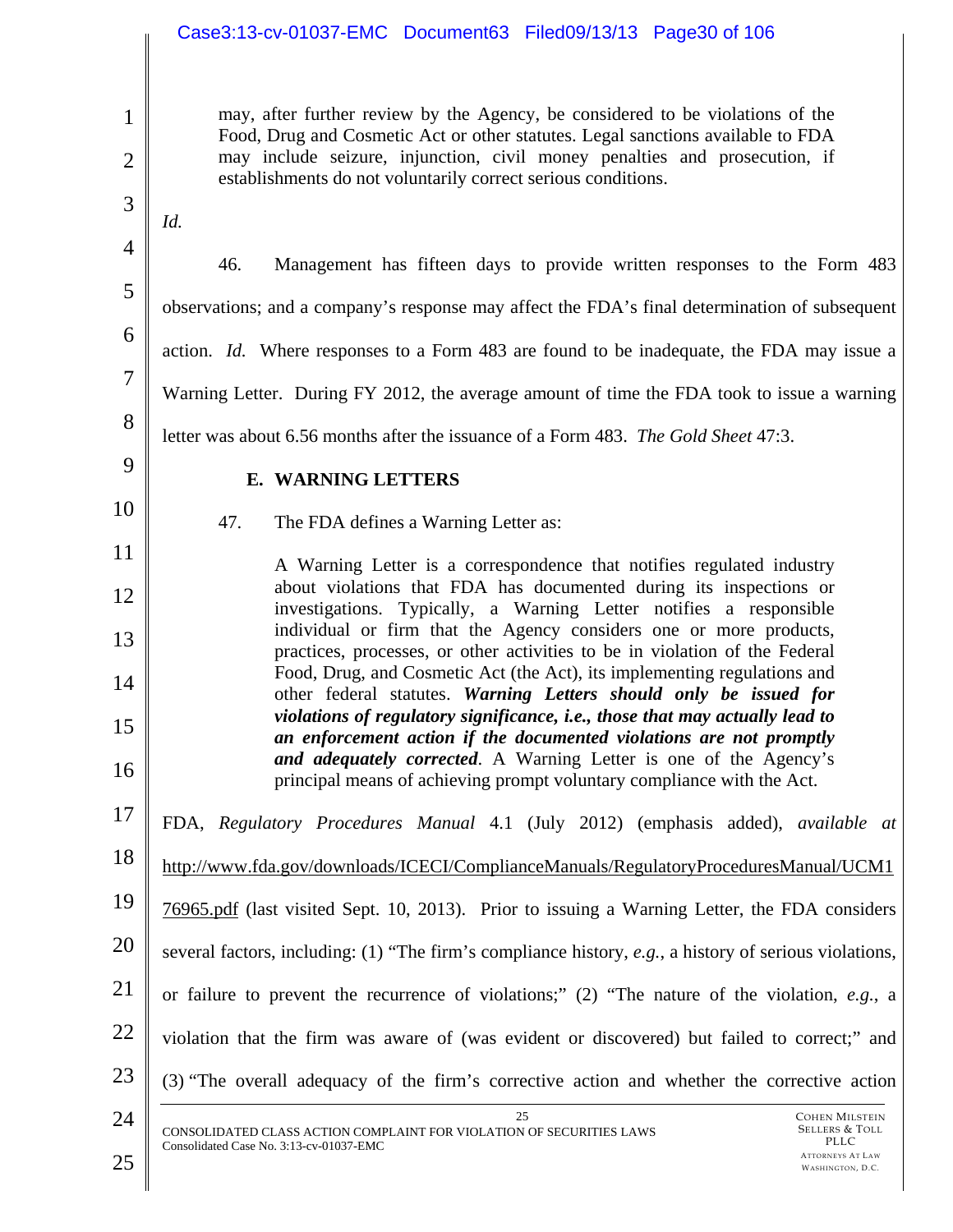### Case3:13-cv-01037-EMC Document63 Filed09/13/13 Page31 of 106

1 2 3 4 5 6 addresses the specific violations…." *Id.* at 4-1-3. Most importantly, the FDA's policy requires that "a Warning Letter should not be issued if the agency concludes that a firm's corrective actions are adequate and that the violations that would have supported the letter have been corrected." *Inspections, Compliance, Enforcement, and Criminal Investigations, supra*, at 4-1-1, http://www.fda.gov/ICECI/ComplianceManuals/ RegulatoryProceduresManual/ucm176870.htm 48. Whether the problems giving rise to a Warning Letter have been solved is decided

7 8 9 10 11 12 by the FDA district office after the next onsite inspection, the timing of which the FDA decides. *Id.* Warning Letters are fully resolved when the FDA issues a "Warning Letter close-out letter" which "will not be issued based on representations that some action will or has been taken. The corrective actions must actually have been made and verified by FDA." *Id.* at 4-1-8. The FDA's policy is that district offices "should issue close-out letters within a total of 65 working days of having the necessary information upon which to make a decision." *Id.*

13

### **VI. IMPAX HAD A HISTORY OF REPEATED OBJECTIONABLE CONDITIONS IN VIOLATION OF GMP REGULATIONS**

14 15 16 17 18 19 20 21 22 49. Defendants were well aware that Impax received a series of notifications from the FDA highlighting significant deficiencies in its cGMP practices and other areas of quality control year after year, leading up to the Form 483 issued by the FDA in 2013. The FDA issued Form 483s to Impax in 2009, 2010, 2011, 2012 and 2013. In 2011, chronic deficiencies provided the basis for the FDA to issue a Warning Letter – a document that constitutes official agency action and that can forestall the approval of any pending drug applications. Thus, with each subsequent year since at least 2009, Impax and the Individual Defendants were on notice of numerous problematic deficiencies that the FDA's trained and experienced compliance investigators believed to be significant cGMP deficiencies. Despite the various remedial measures Impax

24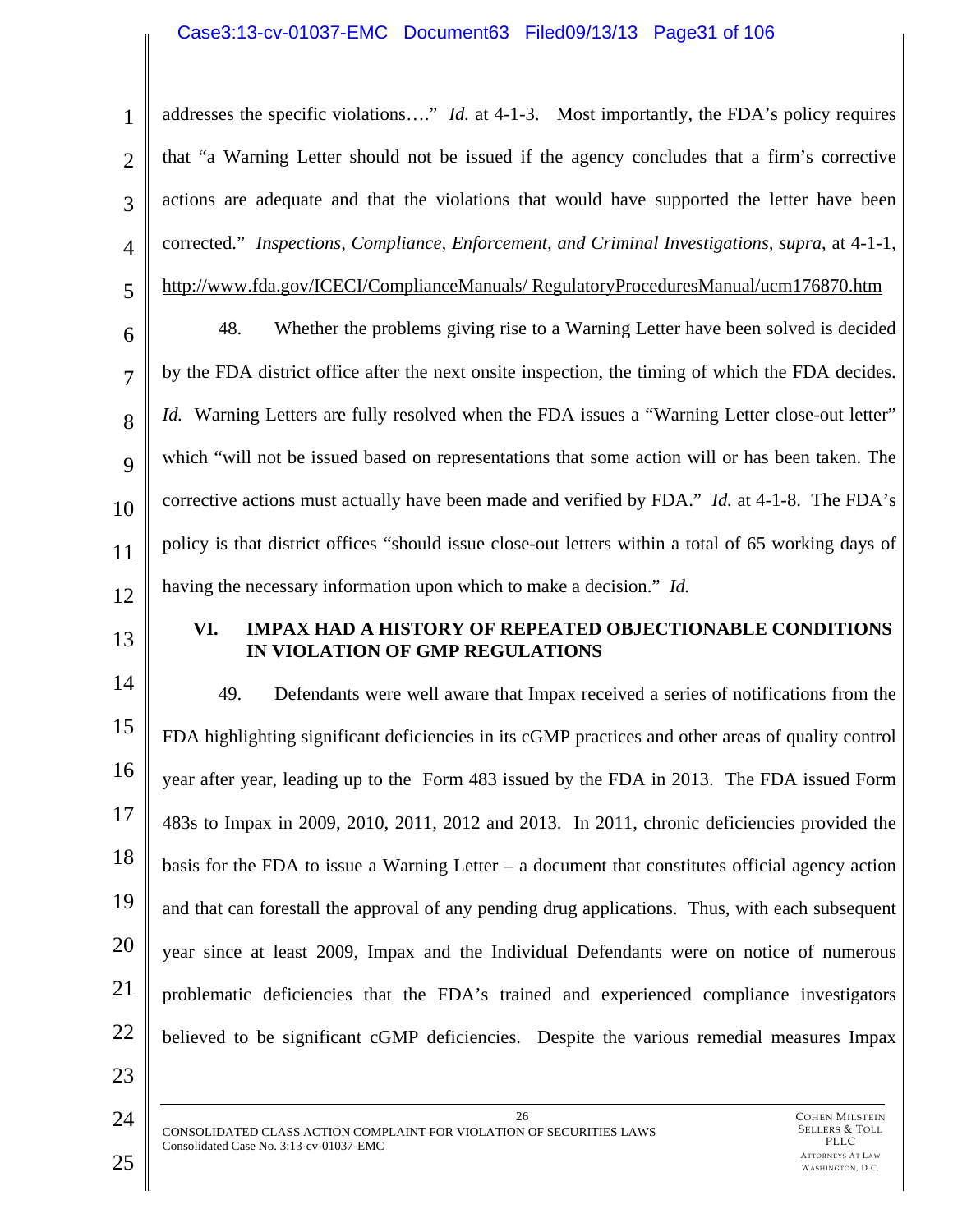### Case3:13-cv-01037-EMC Document63 Filed09/13/13 Page32 of 106

1 2 attempted or did implement, Defendants were well-aware that Impax continued to fail to meet FDA standards time and time again.

3 4 5 50. As detailed below, the problems identified by the FDA and Impax's inability to remedy them all had consistent themes and repeatedly demonstrated to Defendants that Impax lacked the capacity to successfully addresses these issues.

6

### **A. THE FORM 483s FROM ALL FIVE YEARS REPEATED THE SAME cGMP DEFICIENCY**

7 8 9 10 11 12 13 14 15 16 17 18 19 51. Most notably, all Form 483s spanning five years as well as the Warning Letter cited Impax for a failure to thoroughly investigate and document the investigation of deviations in manufacturing – the bedrock of an ability to adapt and maintain Quality Control ("QC"). As a general matter, deviations in manufacturing may indicate that the quality of a final product is unacceptable, and also could affect or even preclude release of the product for sale. As such, cGMP practices require that Impax employees investigate and document a deviation for the "root cause," and, where appropriate, investigate the extent of the deviation's impact on product quality. This investigation and documentation of it are vital to the success of remedial measures (*e.g.* new employee training, equipment repair, or updated SOPs, among other remedies), which, in turn, reduce the likelihood of the deviation's recurrence. Indeed, as FDA investigator Baker explained to Rob Bertolani (VP of Quality Systems Assurance) during the 2011 FDA inspection and as memorialized in the EIR, "during the manufacturing process, *it is critical* to perform thorough product investigations when deviations are identified." (Emphasis added.)

- 20 21 22 23 52. With regard to this protocol, and along with some factual variations about the many different instances in which Impax failed to adhere, the FDA consistently cited Impax each year for failure to perform full investigations in accordance with cGMPs. Indeed, the FDA formally labeled these ongoing failures as a "repeat observation" in three notices, first in the 2010
- 24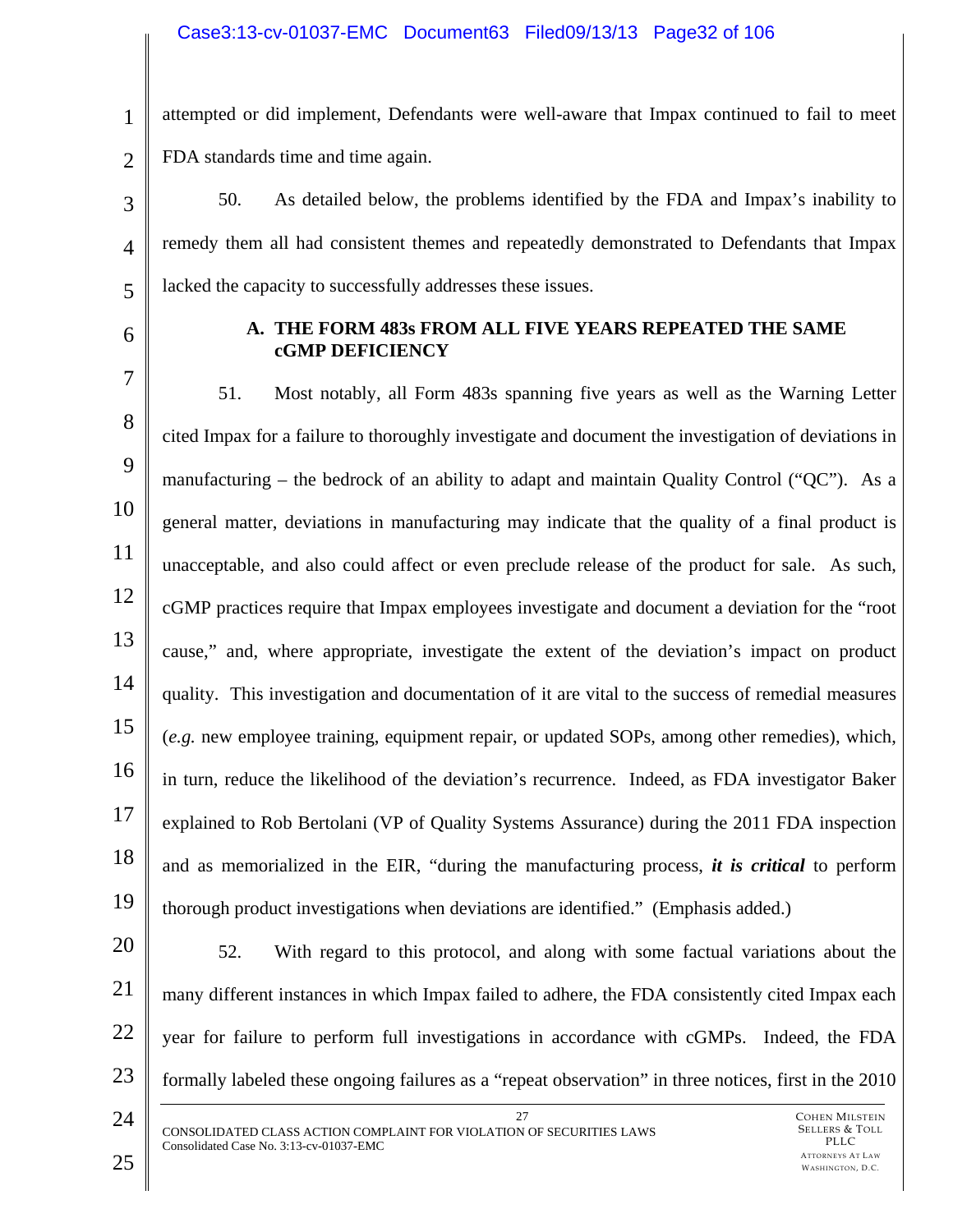# Case3:13-cv-01037-EMC Document63 Filed09/13/13 Page33 of 106

| 1              | Form 483 and as repeated in (1) the 2011 Form 483, (2) the 2011 Warning Letter, and (3) the                                                                                                                                                                                 |
|----------------|-----------------------------------------------------------------------------------------------------------------------------------------------------------------------------------------------------------------------------------------------------------------------------|
| $\overline{2}$ | 2013 Form 483. Nonetheless, failure to fully investigate deviations was a consistent and                                                                                                                                                                                    |
| 3              | continuous deficiency cited <i>each year</i> from 2009 to 2013. The trend included:                                                                                                                                                                                         |
| 4              | (a) failure to document the probable root cause for product erroneously packaged<br>without desiccant on two occasions or to document the probable root cause related to                                                                                                    |
| 5              | that deviation's impact on product quality (2009 Form 483, emphasis added);                                                                                                                                                                                                 |
| 6<br>7         | (b) "failure to thoroughly review any unexplained discrepancy whether or not the batch<br>has already been distributed" and a failure to address the root cause in the<br>investigation of metal contamination (2010 Form 483, emphasis added);                             |
| 8<br>9         | (c) "failure to thoroughly review any unexplained discrepancy whether or not the batch<br>has already been distributed" as exhibited by: (1) corrective measures that failed to<br>cure metal contamination or eradicate "black specks" in various products, (2) failure to |
| 10             | assess the impact on the quality of a product made with the wrong ingredient,<br>(3) failure to investigate the root cause of a pungent odor in a product that caused<br>consumer complaints, and (4) failure to investigate the suitability of capsules that were          |
| 11             | below weight (2011 Form 483, emphasis added);                                                                                                                                                                                                                               |
| 12             | (d) "not thoroughly investigat[ing] the failure of a batch or any of its components to<br>meet its specifications, whether or not the batch has already been distributed" as                                                                                                |
| 13             | exhibited by continued metal contamination problems (2011 Warning Letter, emphasis<br>added);                                                                                                                                                                               |
| 14<br>15       | (e) "failure to document and investigate unexplained discrepancies that arise during the<br>course of manufacturing and QC analytical testing" (2012 Form 483, emphasis<br>added); and                                                                                      |
| 16             | (f) "failure to thoroughly review any unexplained discrepancy" in the "specifications"                                                                                                                                                                                      |
| 17             | of a "batch or any of components" as exhibited by (1) a failure to investigate the root<br>cause of deviations in rinse water, (2) failure to identify the root cause of a "known"                                                                                          |
| 18             | occurrence" of broken tablets in batches of a product, and (3) failure to address the<br>impact of humid storage conditions on a product ingredient (2013 Form 483, emphasis<br>added).                                                                                     |
| 19             |                                                                                                                                                                                                                                                                             |
| 20             | <b>B. THE 2013 FORM 483 CITED TWO ADDITIONAL "REPEAT</b><br><b>OBSERVATIONS" THAT HAD REMAINED UNCORRECTED</b><br><b>FOR TWO YEARS</b>                                                                                                                                      |
| 21             |                                                                                                                                                                                                                                                                             |
| 22             | 53.<br>In addition to the repeated cGMP deficiencies, above, the 2013 Form 483 noted                                                                                                                                                                                        |
| 23             | two more formally-labeled "repeat observations" dating back to the 2011 Form 483. The 2013                                                                                                                                                                                  |
| 24             | 28<br><b>COHEN MILSTEIN</b><br>SELLERS & TOLL<br>CONSOLIDATED CLASS ACTION COMPLAINT FOR VIOLATION OF SECURITIES LAWS<br>PLLC                                                                                                                                               |
| 25             | Consolidated Case No. 3:13-cv-01037-EMC<br><b>ATTORNEYS AT LAW</b><br>WASHINGTON, D.C.                                                                                                                                                                                      |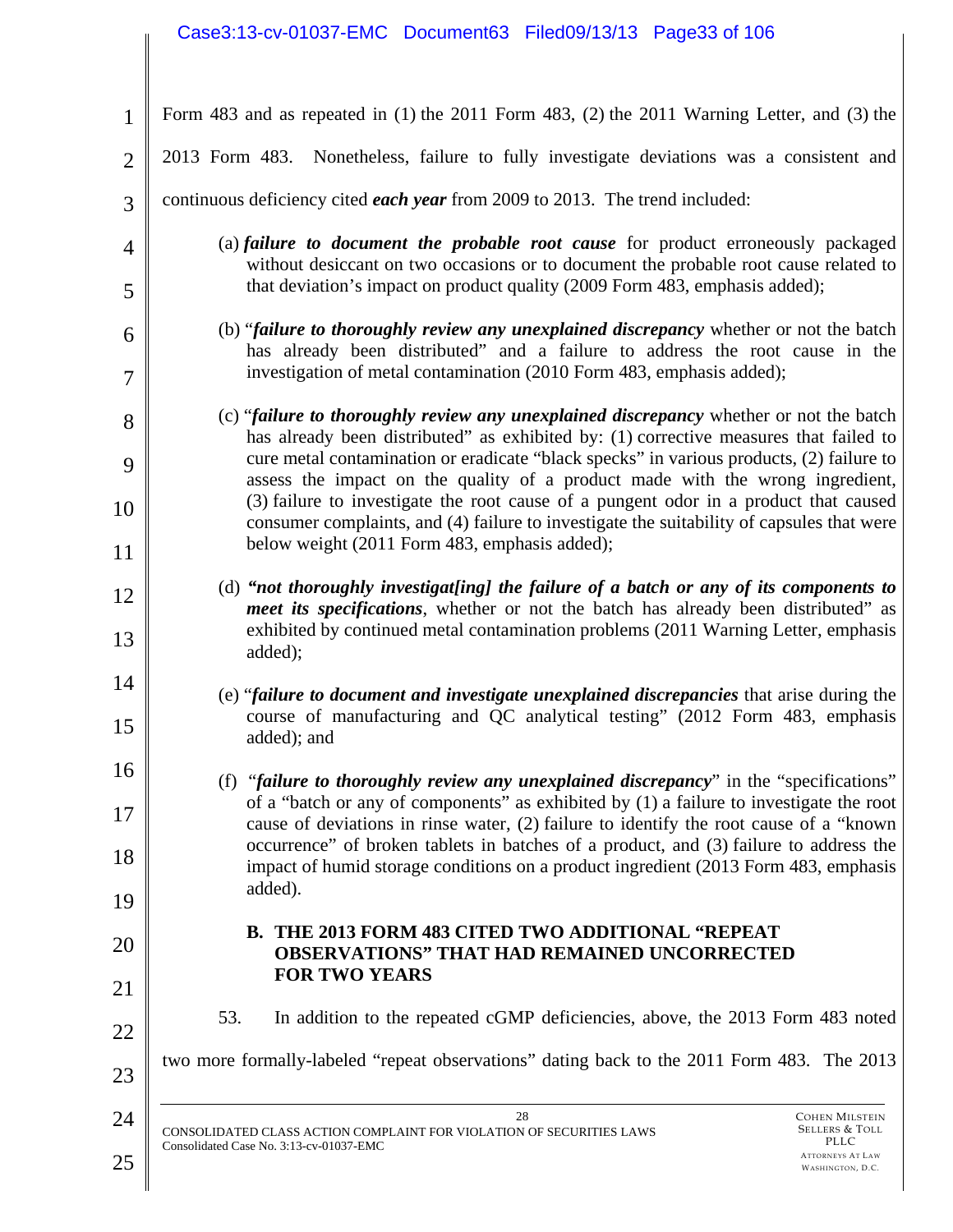#### Case3:13-cv-01037-EMC Document63 Filed09/13/13 Page34 of 106

1 2 3 4 5 6 7 8  $\mathbf Q$ 10 11 Form 483 stated that (1) "Written procedures are not followed for evaluations done at least annually" that included "provisions for review" of complaints, recalls, and investigations into them, and (2) that "[c]ontrol procedures are not established which validate the performance of those manufacturing processes that may be responsible for causing variability" in production (*i.e.*  there were no control procedures justifying the choice of certain manufacturing standards). Each of these "repeat observations" was supported by various examples that FDA investigators observed, while the *same* Observations in the 2011 Form 483 (that gave rise to the FDA indication of "repeat observations" two years later in the 2013 Form 483) also had several different examples supporting the Observation. Thus the 2013 Form 483 not only confirmed continued failure to observe proper cGMP practices, but also that three specific deficiencies were chronic and had remained unresolved since *before* the FDA's Warning Letter.

12 13 14 15 16 17 18 19 20 21 54. The Observations cited in the Form 483s issued during the Class Period (years 2011, 2012, and 2013) detailed a total of 22 Observations, including three formally designated as "repeat observations" in the 2013 Form 483, one of which had also been formally designated as a "repeat observation" in the 2011 Form 483 and the Warning Letter. Together, these deficiencies described numerous quality control problems in various situations, some uncorrected for at least three years. The frequency and number of Observations during the Class Period – in a market where the average FDA inspection was less than once every two years – underscored Impax's chronic inability to manage pervasive shortcomings in cGMP, regulations that the FDA deems "*minimum requirements*." *See Drug Applications and Current Good Manufacturing Practice (CGMP) Regulations*, *supra* (emphasis added).

29 CONSOLIDATED CLASS ACTION COMPLAINT FOR VIOLATION OF SECURITIES LAWS Consolidated Case No. 3:13-cv-01037-EMC

22

23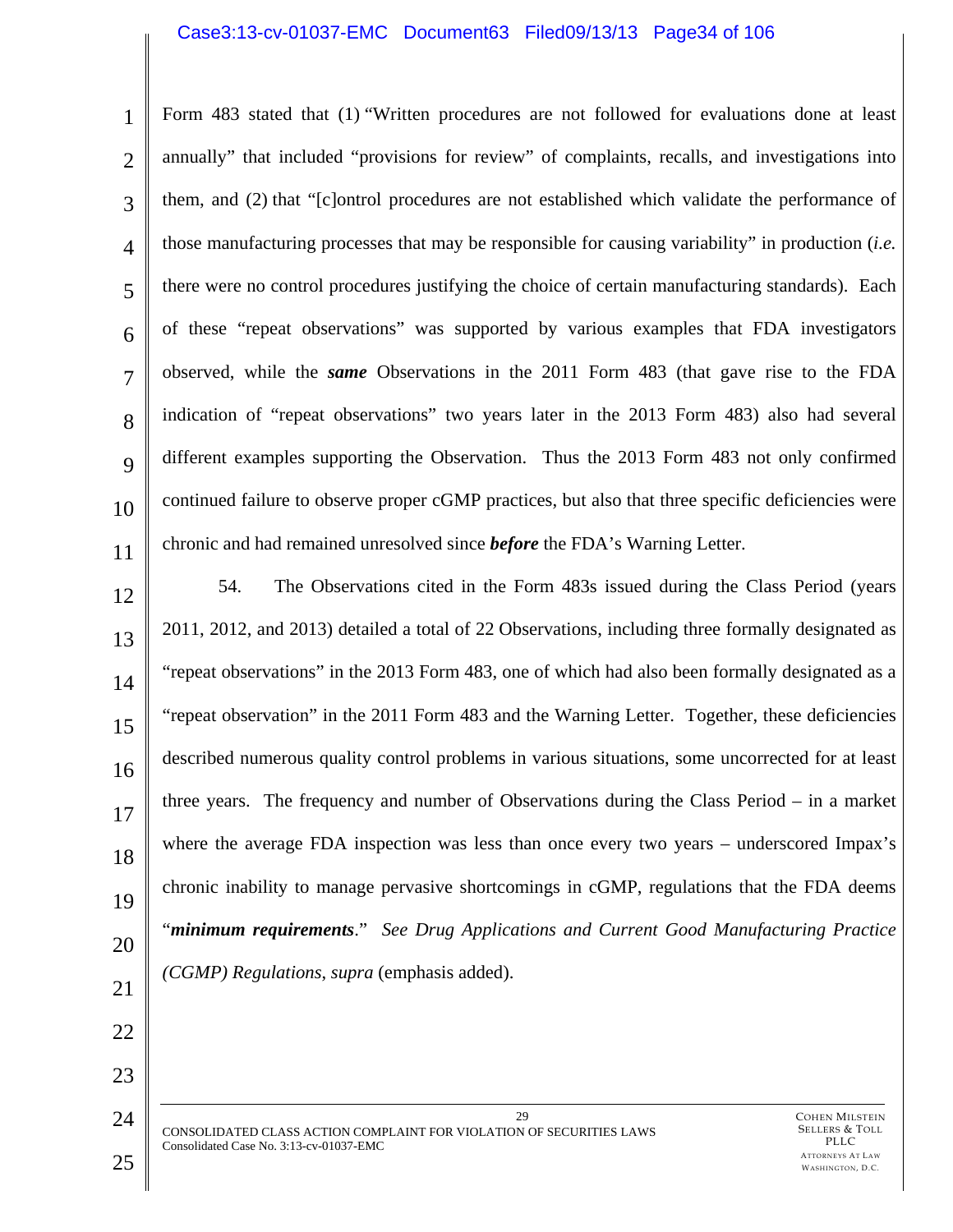1

### **C. THE 2009 FORM 483**

2 3 4 5 6 7 8  $\mathbf Q$ 10 11 12 13 14 55. Investigators Sharon K. Thomas and Lance M. De Souza authored the 2009 Form 483 after an onsite inspection from July 27 to August 7, 2009, and presented it to Mark Shaw, VP of Regulatory Affairs & Compliance. The Form 483 enumerated *four* Observations, supported by observations of nine specific events. The four categories were: (1) the quality system, for failure to investigate root causes of out of specification ("OOS") events; (2) facilities and equipment, for failure to validate (*e.g.* investigate and justify) standards Impax set for cleaning; (3) laboratory systems, for failure to update weight calibration and for three instances of failure to note in data notebooks that certain retesting samples emanated from a particular sample that failed; and (4) production systems, for failure to stop operations and investigate when product powder "was flowing in a steady stream" outside of the plastic enclosure on a piece of equipment. 56. As noted above, the 2009 Form 483 cited a deficiency that would also reappear in several separate instances in all *five* Form 483s that the FDA issued to Impax in 2009, 2010, 2011, 2012 and 2013: its *consistent and pervasive failure to fully investigate products that did* 

15 16 17 18 *not meet specifications*. Here, the supporting explanation that investigators cited was that "[t]here was no explanation written concerning probable root cause related to integrity of coating" and also inadequate records for "investigational follow-up" for a product that was initially and erroneously packaged without the required desiccant on two occasions.

19

# **D. THE 2010 FORM 483**

20 21 22 23 57. Six months later, Impax received a Form 483, presented to Mark Shaw and due to "[s]ignficant cGMP deficiencies" (as stated in the resultant EIR) that FDA investigators, Peter E. Baker, Kevin P. Foley, Andrei Periloni, had observed during an inspection from April 7, 2010 through April 22, 2010. The 2010 Form 483 contained *seven* Observations covering nine events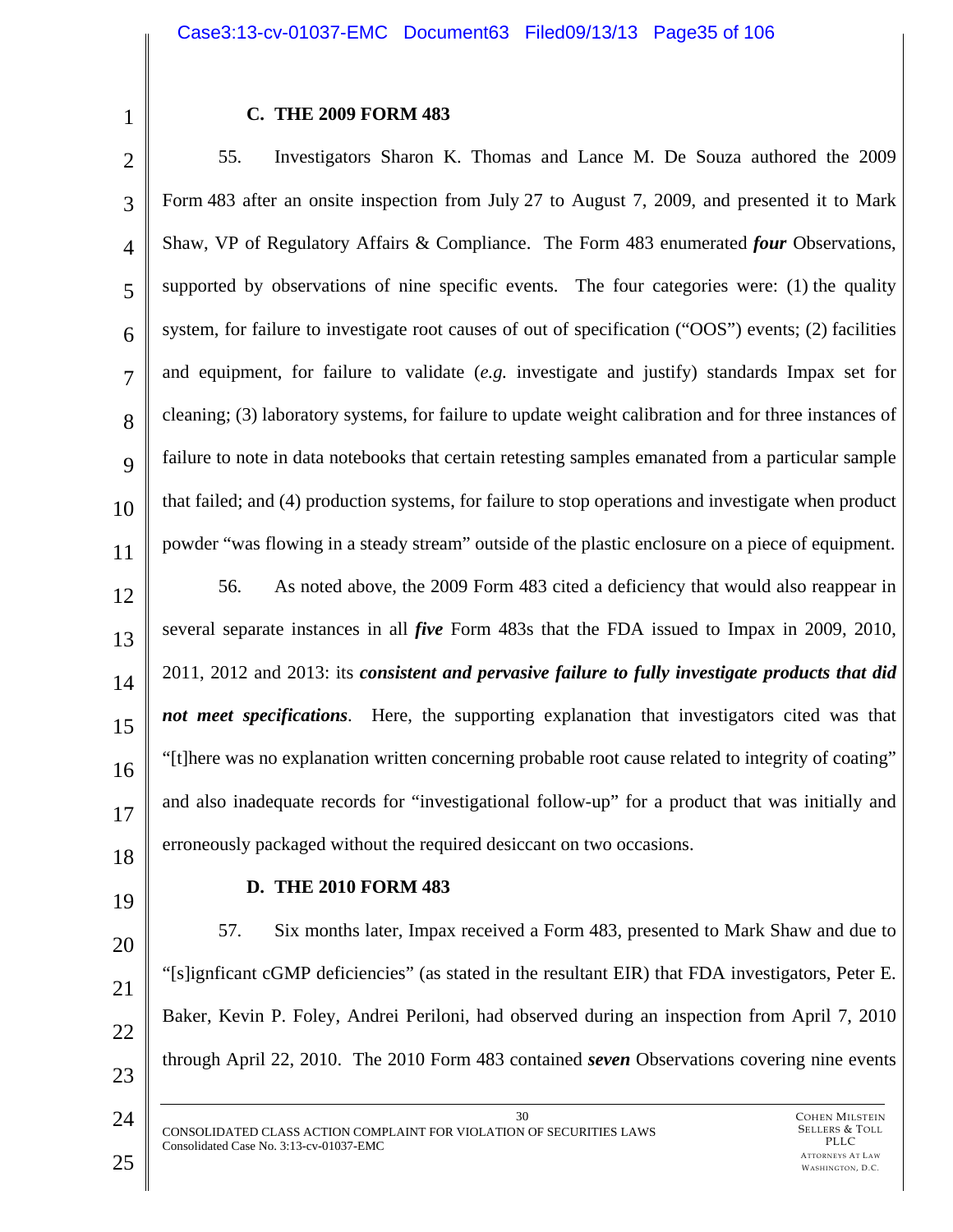### Case3:13-cv-01037-EMC Document63 Filed09/13/13 Page36 of 106

1 2 3 4 5 related to manufacturing standards and review of manufacturing, which, more specifically, were grouped into deficiencies observed in (1) SOPs, for scientifically unsupported cleaning procedures and deficiencies in completeness; (2) test methods, for failure to establish the sensitivity and accuracy of QC testing methods; and (3) lack of review of deviations with regard to metal contamination in product.

6 7 8  $\mathbf Q$ 58. In particular, Observation 6 echoed the familiar "failure to thoroughly review any unexplained discrepancy." As an example of this deficiency, FDA investigators found that Impax's investigation into the identification of metal contamination "d[id] not address the root cause" of the problem.

10 11 12 13 59. On June 15, 2010, Defendant Koch participated in a presentation at the Goldman Sachs Global Healthcare Conference. After prompting from an analyst's specific question about Form 483s, Koch finally divulged the existence of Impax's receipt of Form 483s, stating that Impax had "gotten a small number of minor 483s that [Impax] addressed promptly."

14 15 16 17 18 19 20 21 60. Koch further added that by this time in 2010, Impax had "perceived an increased level of scrutiny by the FDA" because the FDA was "sending more experienced teams" than previously, and "[s]o there [wa]s a clear focus on quality by the FDA." Koch stated that Impax had "been able to keep [its] reputation very high" and that, as part of Impax's "strategy from the beginning", Impax "c[ould]n't cut a corner on that." Despite the existence of the 2009 and 2010 Form 483s, which, together, had *eleven* formal Observations emanating from 18 incidents of inconsistencies with cGMP requirements, Koch nonetheless assured investors that "we've been able to enjoy a very good FDA inspection record" – despite the fact that FDA investigations guidelines state that all observations in a Form 483 are "significant objectionable conditions."

22

23

24

31 CONSOLIDATED CLASS ACTION COMPLAINT FOR VIOLATION OF SECURITIES LAWS Consolidated Case No. 3:13-cv-01037-EMC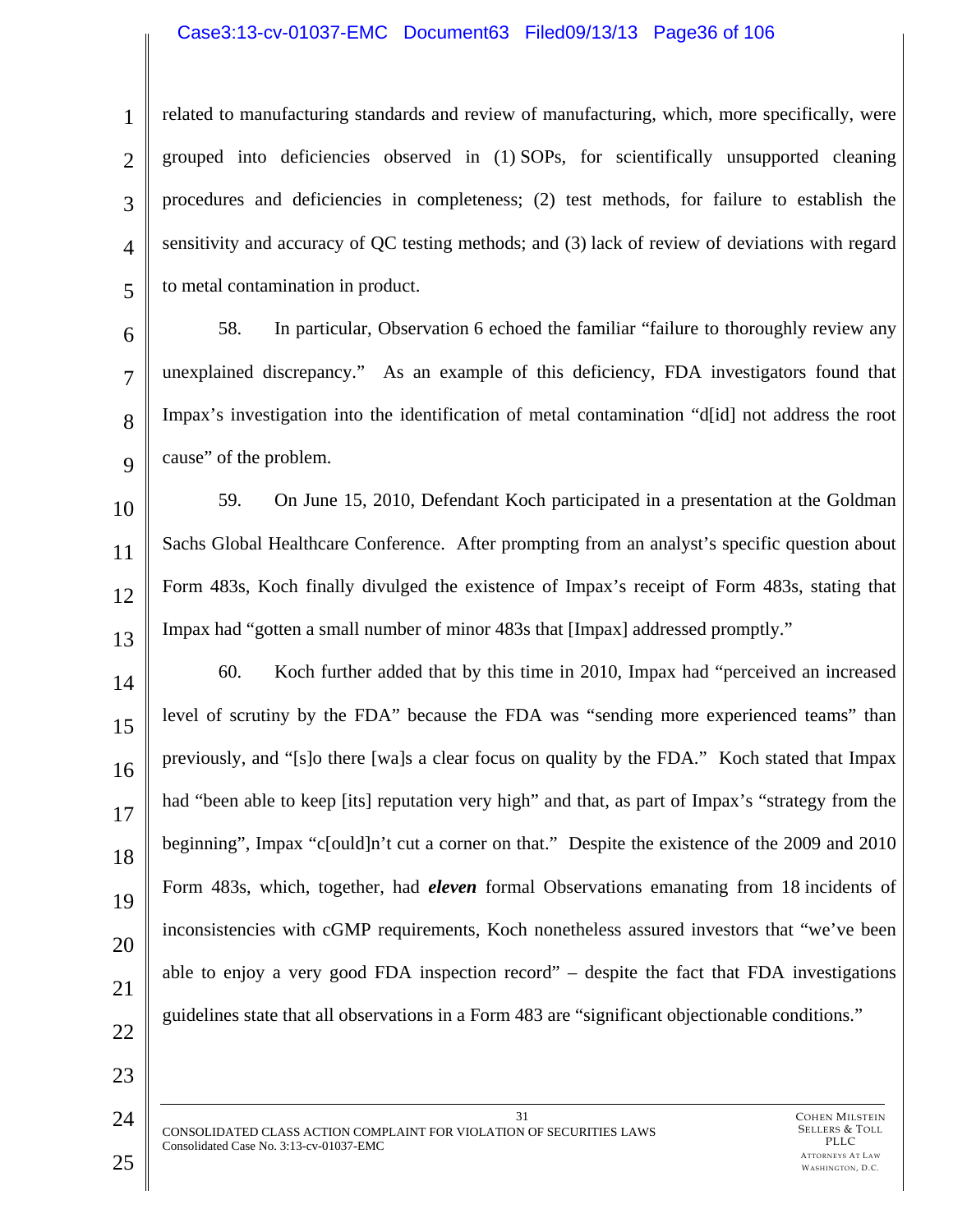1

# **E. THE 2011 FORM 483**

2 3 4 5 6 7 8 9 10 11 12 13 61. Impax received a Form 483 from the FDA on January 21, 2011, the final day of an FDA inspection that spanned two months. Prior to the FDA investigators' departure on that day, all inspectional observations listed in Form FDA 483 were read aloud to management during a close-out meeting that included Defendant Hsu, Mark Shaw (VP of Regulatory Affairs), Jeffrey Blumenfeld (Senior Director of Manufacturing), Emma Lin (Senior Regulatory Compliance Associate), Michelle Wong (Senior Director of Regulatory Affairs), May-Jih C. Chu (Senior VP of Operations), Robert S. Bertolani (VP of Quality Assurance), and Richard Ting (Senior VP of Research and Development). During this reading, investigators Peter E. Baker and William V. Millar stopped after reading aloud each sub-part to solicit questions, comments, and clarifications. Impax formally responded via a letter to the FDA on February 11, 2011. In the letter, Impax explained factors giving rise to the Observations in the Form 483, as well as its plan for remediation.

14 15 16 17 18 19 20 21 22 62. The 2011 Form 483 cited *five* Observations detailing deficiencies in the manufacturing process and auditing of the manufacturing process. They were: (1) failure to thoroughly review any unexplained discrepancy (officially marked a "REPEAT OBSERVATION"), discussed more fully below; (2) lack of control procedures to validate the performance of manufacturing processes potentially causing variability of in-process material; (3) failure to maintain equipment in a manner that would prevent malfunctions and contamination; (4) failure to follow and concurrently document process control procedures; and (5) failure to establish written procedures, precluding adherence to them, for annual evaluations of batch audits.

32 CONSOLIDATED CLASS ACTION COMPLAINT FOR VIOLATION OF SECURITIES LAWS Consolidated Case No. 3:13-cv-01037-EMC

23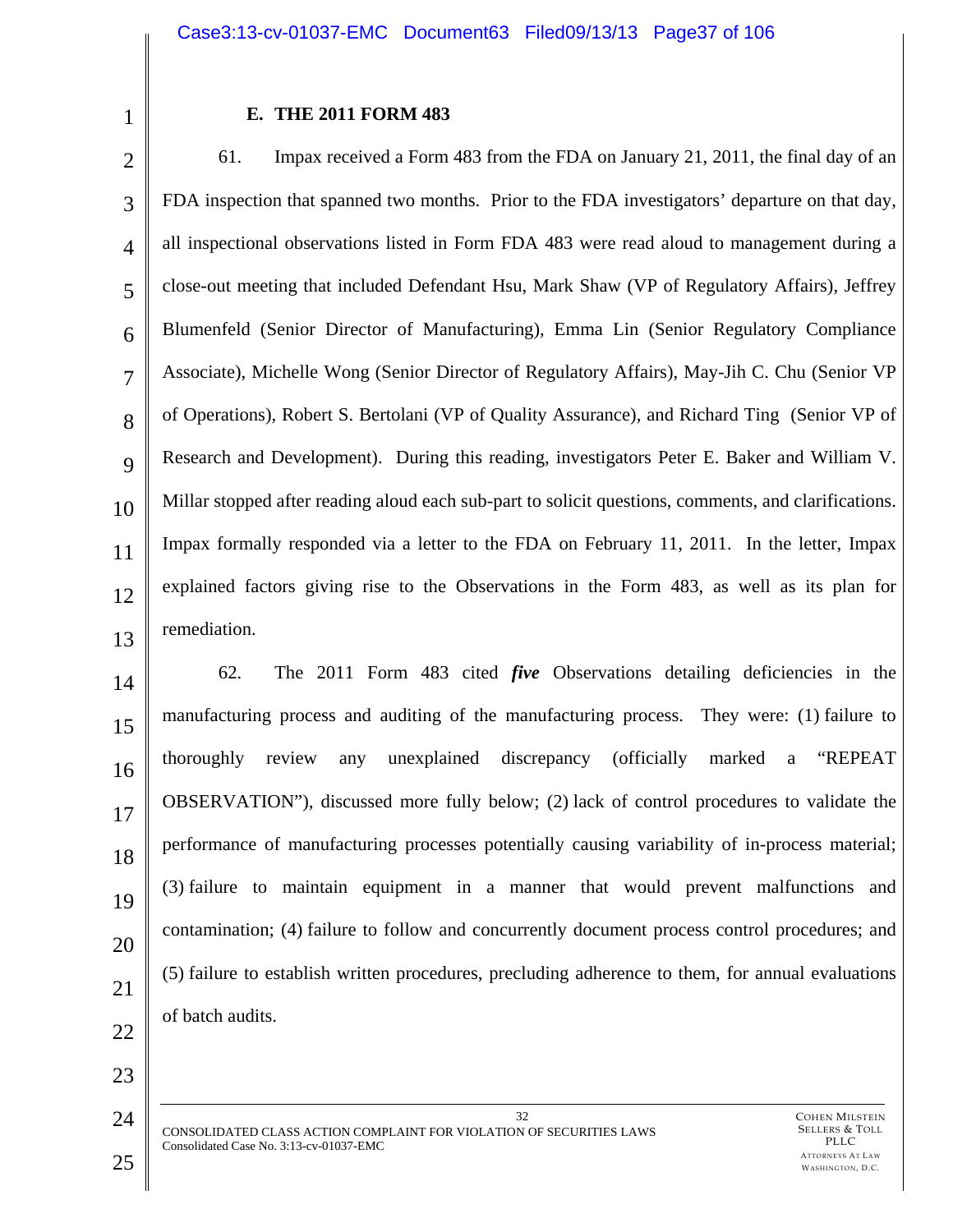# Case3:13-cv-01037-EMC Document63 Filed09/13/13 Page38 of 106

| $\mathbf{1}$   | Set forth below are references from the 2011 Form 483 and accompanying EIR<br>63.                                                                                                                                                  |  |
|----------------|------------------------------------------------------------------------------------------------------------------------------------------------------------------------------------------------------------------------------------|--|
| $\overline{2}$ | that that illustrate Impax's chronic inability to meet acceptable quality control standards. As                                                                                                                                    |  |
| 3              | discussed in the following subsections, these excerpts demonstrate that Impax was <i>on notice</i> of                                                                                                                              |  |
| $\overline{4}$ | pervasive and severely deficient quality control practices and its inability to cure these issues                                                                                                                                  |  |
| 5              | (1) because the same FDA observation had been noted almost a year prior in a separate Form 483,                                                                                                                                    |  |
| 6              | (2) because other cited deficiencies violated explicit elements of ANDAs that Impax itself had                                                                                                                                     |  |
| $\overline{7}$ | previously submitted in writing to the FDA as conditional for approval, and (3) because the                                                                                                                                        |  |
| 8              | deficiencies were so egregious or numerous that Impax could not reasonably believe that they                                                                                                                                       |  |
| 9              | could be cured in a timely manner.                                                                                                                                                                                                 |  |
| 10             | 1. The Repeat Observation: Failure to Review Deviations as Mandated by<br>21 CFR § 211.192                                                                                                                                         |  |
| 11             | Investigators recorded Observation 1 as "a repeat observation from inspection<br>64.                                                                                                                                               |  |
| 12             | dated $4/7 - 4/22/2010$ ." As a general matter for FDA investigators, it is "appropriate" (and they                                                                                                                                |  |
| 13             | are thus not required) to indicate on a Form 483 when their observation of a significant GMP                                                                                                                                       |  |
| 14             | deficiency is a repeat observation from a prior Form 483 because it is an "observation made                                                                                                                                        |  |
| 15             | during a prior inspection [that] has not been corrected or is a recurring observation." Operations                                                                                                                                 |  |
| 16             | Manual 5.2.3. This indication by an FDA investigator has a heightened significance and may                                                                                                                                         |  |
| 17             | increase the likelihood of negative FDA action. At a minimum, the notation of a "repeat"                                                                                                                                           |  |
| 18             | observation" demonstrates Impax's inability to remedy a serious objectionable condition that the                                                                                                                                   |  |
| 19             | FDA previously and expressly called to Defendants' attention.                                                                                                                                                                      |  |
| 20             | 65.<br>The "repeat observation" on the 2011 Form 483 stated that there was "a failure to                                                                                                                                           |  |
| 21             | thoroughly review any unexplained discrepancy whether or not the batch has been already                                                                                                                                            |  |
| 22             | distributed." In explanation of only Observation 1, the Form 483 cited the unresolved presence of                                                                                                                                  |  |
| 23             | (1) continued metal contamination, (2) failure to identify the root cause of a vinegar-like odor in                                                                                                                                |  |
| 24<br>25       | 33<br><b>COHEN MILSTEIN</b><br><b>SELLERS &amp; TOLL</b><br>CONSOLIDATED CLASS ACTION COMPLAINT FOR VIOLATION OF SECURITIES LAWS<br>PLLC<br>Consolidated Case No. 3:13-cv-01037-EMC<br><b>ATTORNEYS AT LAW</b><br>WASHINGTON, D.C. |  |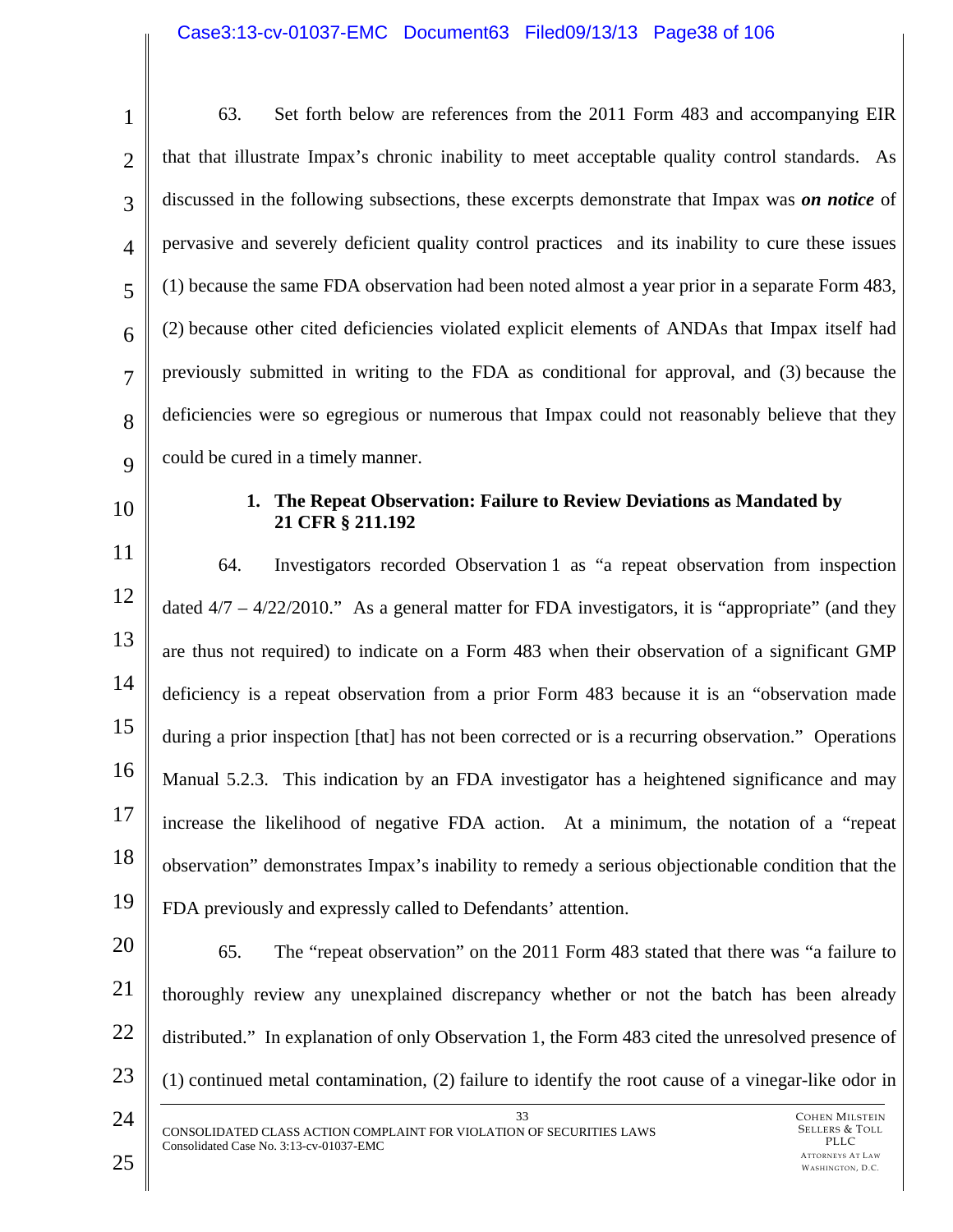## Case3:13-cv-01037-EMC Document63 Filed09/13/13 Page39 of 106

1 2 3 4 5 6 7 8  $\mathbf Q$ 10 11 12 one of Impax's drug products, (3) black specks present in another product and a *three-year period during which Impax continued to use* and failed to replace the faulty equipment producing the black specks, (4) unacceptable low and high weight deviation of individual pills, and (5) the use of powder ingredient instead of granular ingredient as required by the product specifications. (Emphasis added.) Each case was an example of how Impax staff "fail[ed] to thoroughly review any unexplained discrepancy" or to assess the impact that the deviation had on the finished product. The subsequent EIR that memorialized conversations that investigators had with Impax on these issues also noted that the deficiencies were a violation of 21 CFR § 211.192, which requires that "[a]ny unexplained discrepancy…to meet specifications shall be thoroughly investigated" and extended to other batches or other drug products "that may have been associated with the specific failure or discrepancy." Under § 211.192, a company also must create a written record of this investigation. *Id.* 

- 13 14 15 16 17 18 66. The continuing metal contamination listed in Observation 1 as an example of Impax's failure to investigate deviations was notable because the FDA had explicitly cited this very problem in its 2010 Form 483. As such, investigators noted that Impax's "corrective and preventative actions are ineffective." In fact, the Company had initiated and *closed* four Corrective And Preventative Actions ("CAPAs"), despite that the metal contamination persisted, causing FDA investigators to conclude that the CAPAs had not corrected the root cause.<sup>2</sup>
- 19 20
- - 21

67. As additional instances of failure to investigate deviations, FDA investigators noted two separate incidents, both relating to two batches of Fenofibrate (Nos. T001006, T006003) where there were problems with low weight capsules during Quality Assurance

- 22 23  $\overline{a}$  $2^2$  CAPAs are improvements to an organization's processes taken to eliminate causes of non-conformities or other undesirable situations. CAPA is a concept within good manufacturing practice (GMP). It focuses on the systematic investigation of the root causes of non-conformities in an attempt to prevent their recurrence (for corrective action) or to prevent occurrence (for preventive action). http://en.wikipedia.org/wiki/Corrective\_and\_preventive\_action.
- 24

Consolidated Case No. 3:13-cv-01037-EMC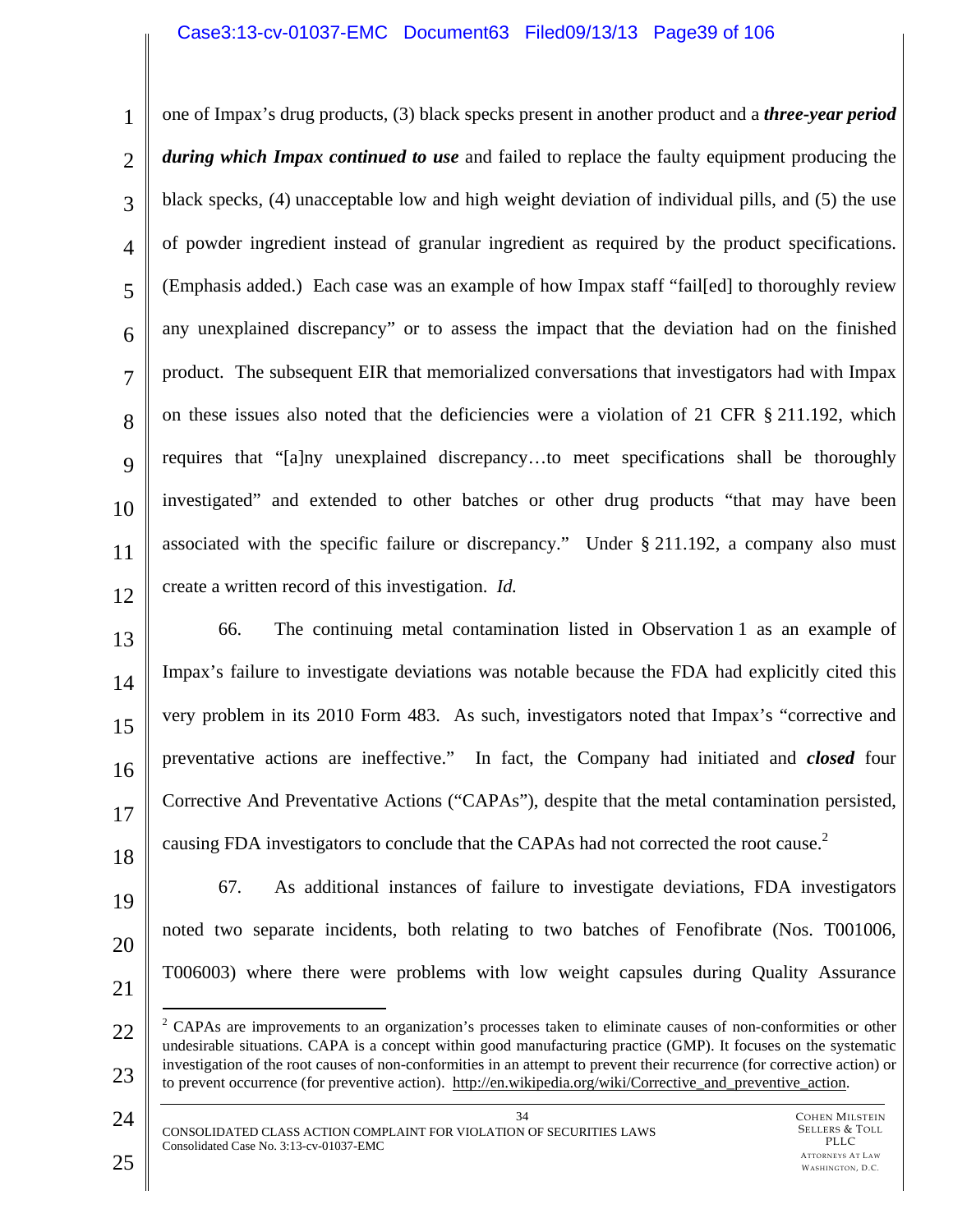# Case3:13-cv-01037-EMC Document63 Filed09/13/13 Page40 of 106

1 2 sampling. In both cases, Impax employees did not investigate capsules other than those that failed during sampling. This practice was not consistent with GMP Regulations.

3

# **2. Violations of Impax's Abbreviated New Drug Application ("ANDA") Agreements with the FDA**

COHEN MILSTEIN 4 5 6 7 8 9 10 11 12 13 14 15 16 17 18 19 20 21 22 23 24 35 68. FDA investigators Baker and Millar further explained in their EIR that Impax was in violation of at least two  $A NDA<sup>3</sup>$  agreements between Impax and the FDA. First, investigator Millar noted that use of a powder-form ingredient instead of granular, as noted under the Form 483 Observation 1, was disallowed by Impax's ANDA No. 77-833. Millar concluded that Impax "*has failed to maintain the commitments established with the [FDA]*." (Emphasis added.) Similarly, investigator Baker noted in the EIR that Impax was in violation of its standards reported in ANDA No. 75-868 because three batches of Fenofibrate capsules had been commercially released "without demonstration of a successful process validation, and without a high degree of assurance that the capsules produced through the manufacturing process meet the Quality standards identified by the firm in their FDA application." (Process validation is defined by the FDA as "the collection and evaluation of data, from the process design stage through commercial production, which establishes scientific evidence that a process *is capable* of consistently delivering quality product." FDA, *Guidance for Industry: Process Validation* 3 (January 2011)) (emphasis added), *available at* http://www.fda.gov/downloads/drugs/guidance complianceregulatoryinformation/guidances/ucm070336.pdf (last visited on Sept. 10, 2013).  $\overline{a}$  $3$  ANDAs are "abbreviated" because they do not require normal lengthy human trials since they are for production of generics. *See* ANDA: Generics, *available at* http://www.fda.gov/Drugs/DevelopmentApprovalProcess/How DrugsareDevelopedandApproved/ApprovalApplications/ AbreviatedNewDrugApplicationANDAGenerics/.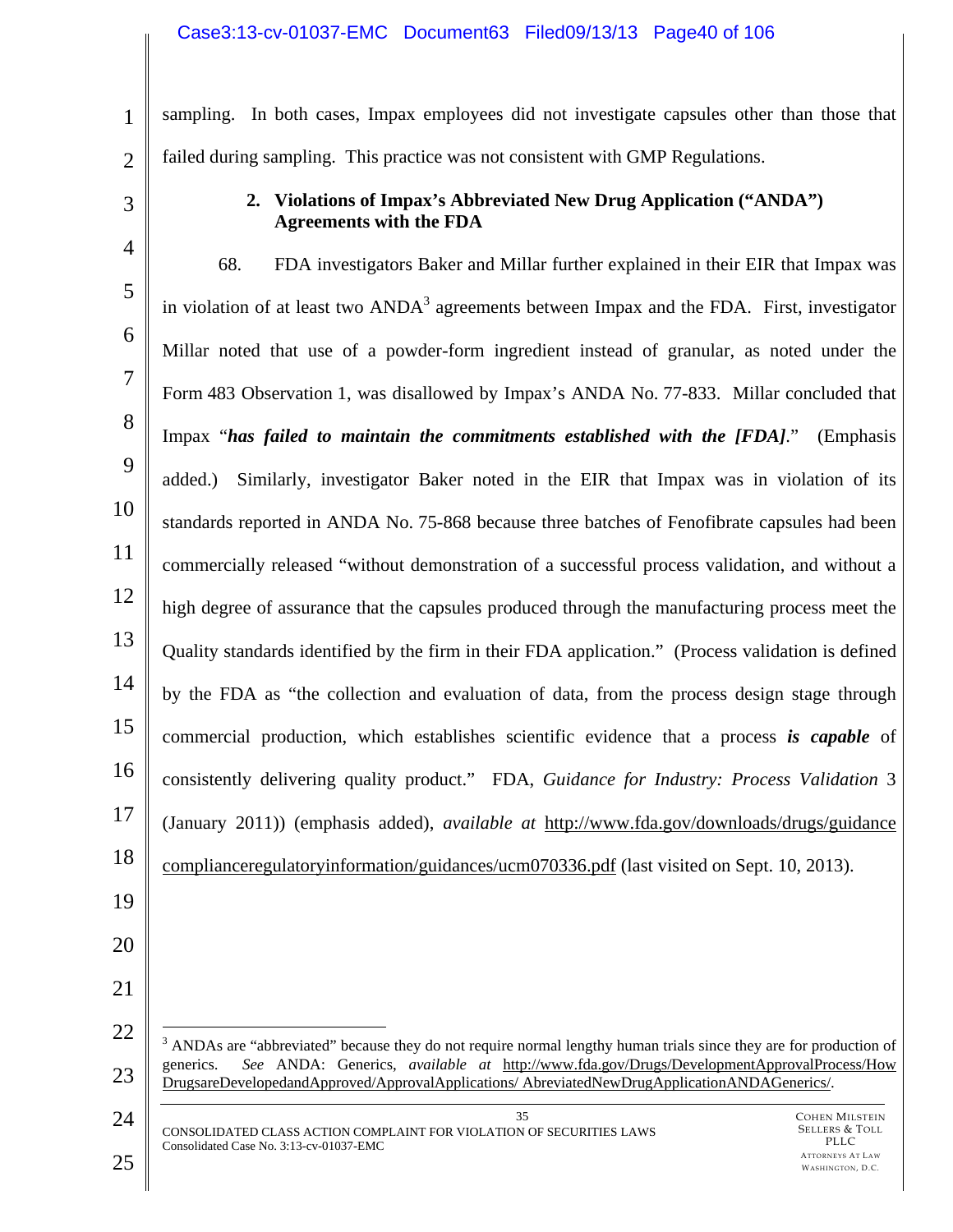2

3

4

5

6

7

8

9

10

1

# **3. General Deficiencies in Quality Control**

**(a) Impax Technicians Regularly Failed to Fill Batch Records in Real Time, as Required by cGMP Standards** 

69. During the FDA's inspection, Baker and Millar recorded in the Form 483 under Observation 4 and explained in the EIR that they observed instances of "multiple batch records that contained pre-filled information" where "controlled documents were being pre-filled by hand-written entries and stored until use." In addition to documenting this cGMP deficiency, investigators Baker and Millar discussed the problem with Impax management at the inspection close-out meeting on January 21, 2011, which included Hsu, Shaw, Blumenfeld, and Hildenbrand, among others. Baker and Millar also informed management of their belief that technicians were pre-filling forms "to 'save time.'"

- 11 12 13 14 15 16 17 18 19 20 70. Batch records are documents that comprise the raw data of what actually happened during the manufacturing process – they essentially act as "first responders" to quality control because they provide a record that can be investigated later as part of an investigation to resolve any deviations in the finished product. In addition, technicians' interaction with and sign-off of a task-by-task guide in itself facilitates accurate execution of required production standards and SOPs. As such, *contemporaneous recordation* of completed tasks and production data in batch records is vital to compliance with cGMP regulations, which ensure that the final product will have a reasonable likelihood of meeting the criteria that its labeling promises to the consumer. When a technician does not contemporaneously complete a batch record, there is a higher likelihood that the technician signs off on a task he or she has not actually completed.
- 21 22 23 71. CW 12, who worked at Impax from 2006 to 2012 as a Manufacturing Technician and Tooling Specialist, reported that technicians often pre-filled portions of batch records that were otherwise supposed to be checked-off in a step-by-step process after each individual task.
- 24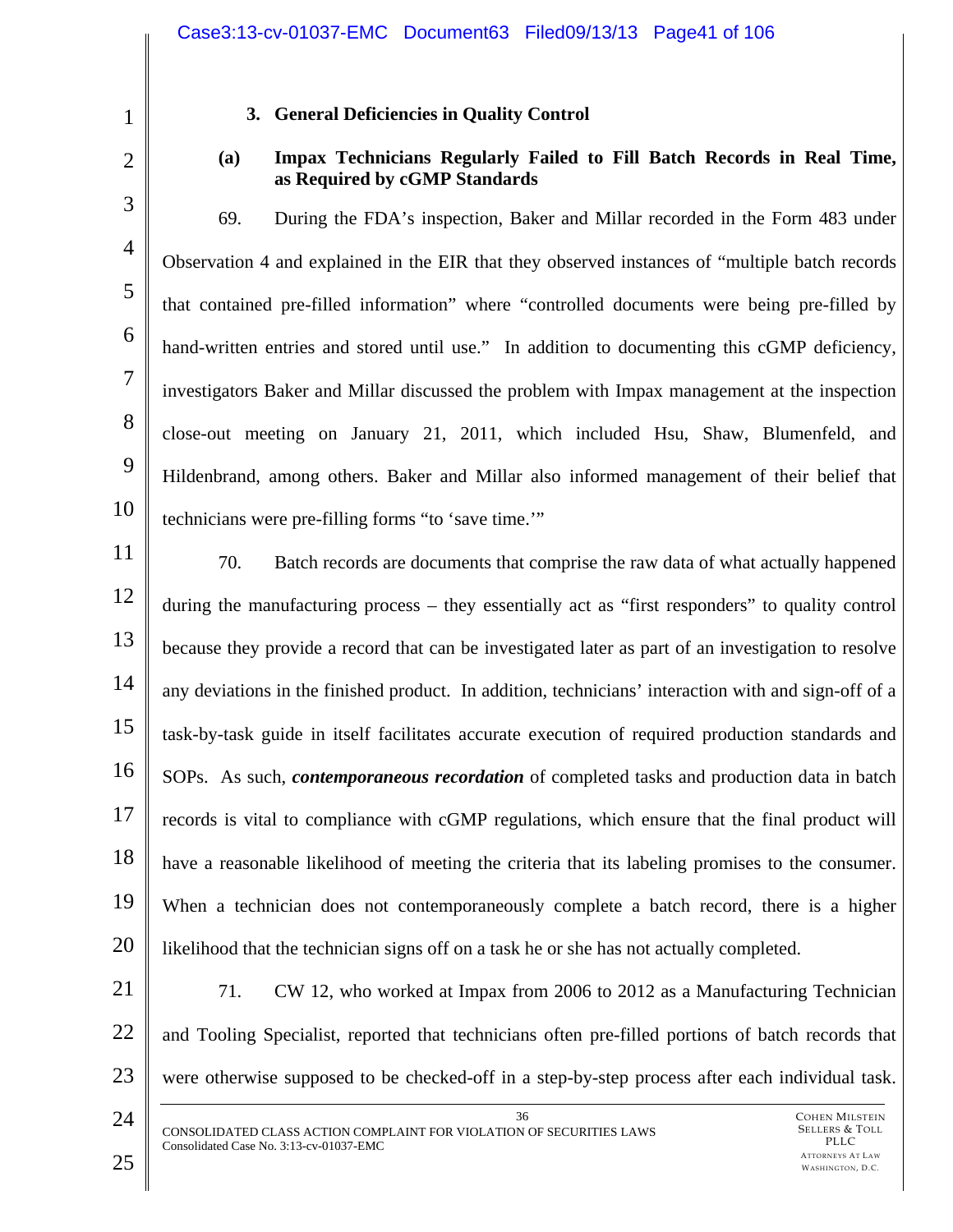# Case3:13-cv-01037-EMC Document63 Filed09/13/13 Page42 of 106

3 4 6 CW 12 observed Impax technicians fill-out batch records in a single sweep, which, according to CW 12, made technicians far more likely to check-off a step that they had not completed – even where SOPs are taken seriously. Compounding this problem was that QA's method for verifying equipment cleaning consists of checking the cleanliness of the room and the machinery at the conclusion of the technician's process. As such, QA simply could not audit whether each and every SOP step had been followed if the equipment appears clean.

7 8  $\mathbf Q$ 10 11 12 13 14 15 16 72. The FDA's 2011 EIR highlighted another record deficiency. Investigators Millar and Baker noticed during their inspection what "appeared to be computer generated weight data in a trash can." A QC Technician explained that the data did not meet pre-weight requirements for testing samples and had to be re-weighed. When investigators asked about the provenance of the additional batch records required for the task, they found that the "additional batch record pages were not acquired per written procedure." Investigators noted in the EIR that the "significance of this observation is the firm's failure to account for all controlled documents" and that "[w]ithout traceability, the quality unit lacks assurance that all records associated with the batch are accounted." Otherwise doing so, would ensure that quality checks took account of "reweighing activities being performed."

17

1

2

5

# **(b) Impax Took Shortcuts and Undermined Quality Control Testing**

18 19 20 21 22 23 73. Continuously throughout the FDA's issuance of Form 483s from 2009 through 2013, investigators cited Impax for its failure to fully investigate deviations in the production process. As for those investigations that Impax actually did do, investigators Baker and Millar noted in the 2011 EIR that Impax's internal investigations "often relearch on a review of routine in-process control data to justify the acceptability of drug products following the identification of a manufacturing deviation." Investigator Baker explained more fully in the FDA's EIR that "a

37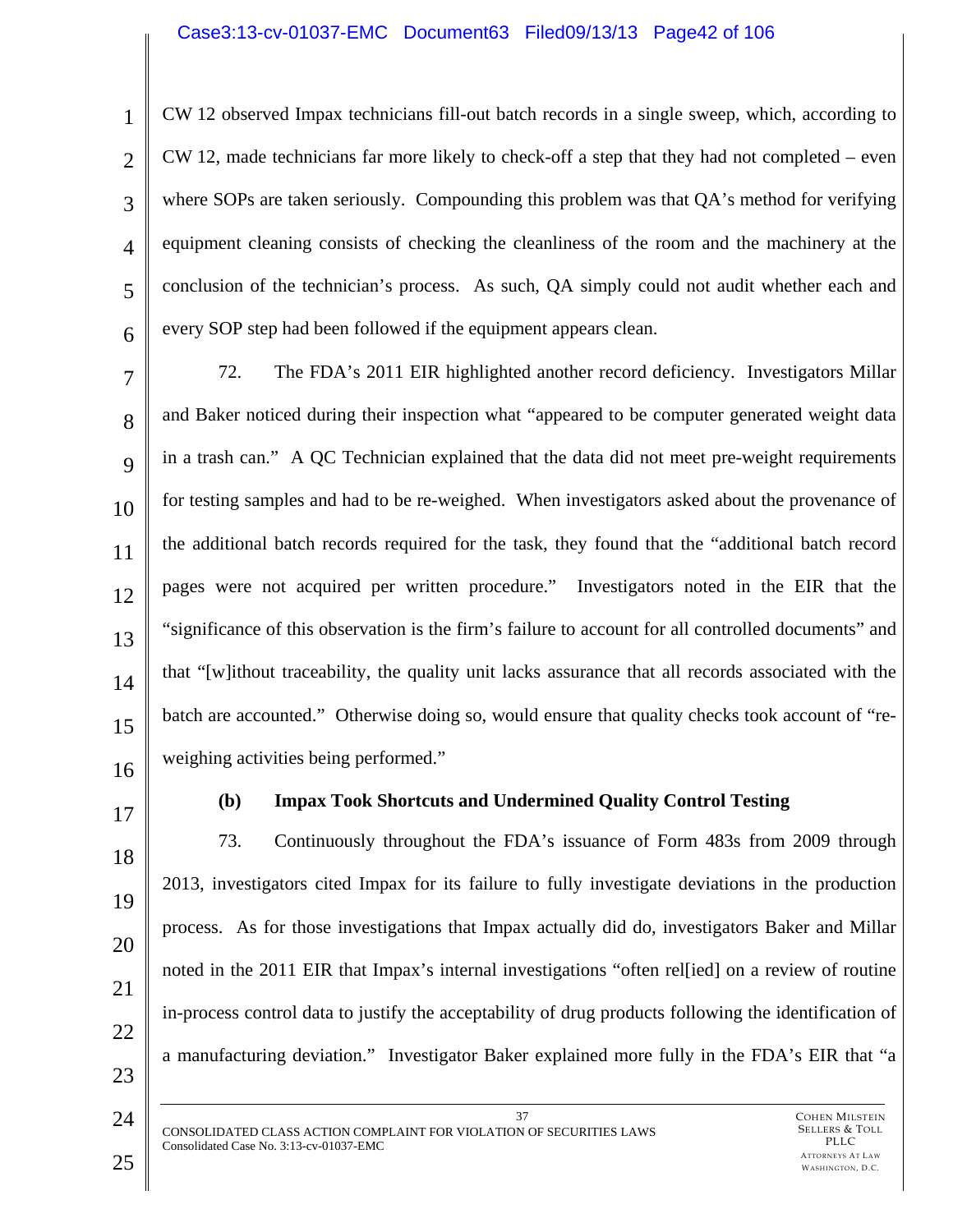# Case3:13-cv-01037-EMC Document63 Filed09/13/13 Page43 of 106

1 2 3 4 5 6 review of limited routine in-process sampling is not considered an investigation." In short, Impax "relies too much on analytical testing and results to justify the acceptability of an unexpected product." In particular, investigator Baker recorded four examples of this problem. The first was that when powder-grade ingredient had been used for a product requiring granular-grade, Impax staff erroneously stated that an investigation was not required because "each of the batches met…testing during initial release."

7 8 9 10 11 12 13 14 15 74. The second incident that the FDA investigators recorded in support of this negative trend was that Impax staff had observed "black specks" in Colestipol HCl tablets 1g, but had not adequately investigated the extent to which all product might be contaminated with black specks. Both Baker and Millar told Impax management that "the firm relies too much" on "release testing." This trend was problematic because the Quality Control testing calibrated for production of Colestipol HCl "does not analyze for foreign material such as 'black specks.'" And thus "routine in-process sampling is not considered a thorough investigation, given the nature of the risk." Nonetheless, Impax staff had been using superfluous test results to sign-off on the integrity of a clearly adulterated product.

- 
- 16

17

#### **(c) Impax Failed to Properly Maintain Equipment or Phase-Out Equipment that Had Exhausted its Commercial Life Span and Capability to Meet cGMP Standards**

18 19 20 21 22 23 75. During the inspection leading to the 2011 Form 483, FDA inspectors had a second meeting with Jahn and Huettig. CW 13 heard from colleagues that the investigators communicated their belief that Impax needed to replace its old machinery. CW 13 said that Jahn's response to the FDA's conclusion was that "'we maintain our equipment very well, which is why we use old equipment.'" According to CW 13, Jahn was regularly very critical of the QA department and claimed that they would not pass FDA inspection. Jahn's stance as he stated to

38 CONSOLIDATED CLASS ACTION COMPLAINT FOR VIOLATION OF SECURITIES LAWS Consolidated Case No. 3:13-cv-01037-EMC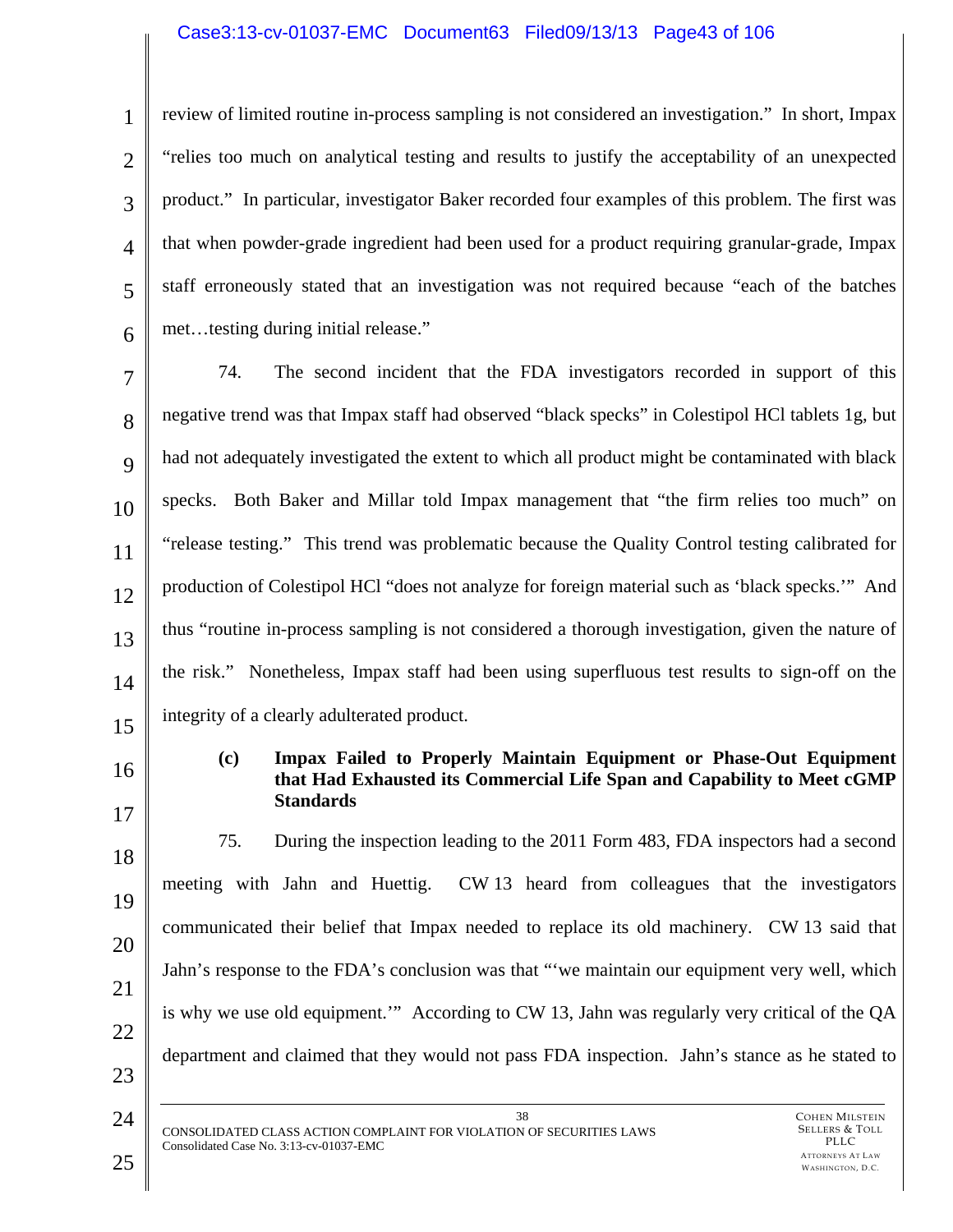1 2 CW 13 was that Quality Assurance employees "don't know what … they were doing. The SOPs are not right.'"

3 4 5 6 7 8  $\mathbf Q$ 10 76. Under the Form 483's Observation 3, investigators described examples of Impax's failure to maintain equipment and utensils "at appropriate intervals to prevent malfunctions and contamination that would alter the safety, identity, strength, quality or purity of the drug product." One example was the presence of two liquid droplets investigators observed on one of Impax's tablet presses. "The location of the droplets are [redacted] where product blend is compressed into tablet form." Moreover, the tablet press also had chipping paint on equipment parts that were located above the tablet compression. Both conditions posed a danger that paint could drop into the actual drug product during production.

11 12 13 14 15 16 17 18 19 20 77. This issue was long-standing. Six months after joining Impax in 2008, CW 13 – whose role it was to repair and document the status of the manufacturing machinery – complained specifically to Jahn about Impax's aging machinery. According to CW 13, because of their decades-old age, Impax's outdated tablet presses were bad for product integrity. CW 10 likewise stated that CW 10 recalled discussions in Chuck Hildebrand's (VP of Operations) weekly staff meetings, as well as CW 10's one-on-one meetings with Jeff Blumenfeld, in which they discussed the company's need for new equipment. Antiquated equipment was a problem, according to CW 10, but "Larry [Hsu] wouldn't buy new machines." Impax "constantly priced machines out and it came into discussion at Chuck [Hildenbrand]'s staff meetings" because Impax had "a high degree of delays because of rejected [product] batches."

21 22 23 78. At least one machine in particular, had a faulty lubrication line that repeatedly sprang leaks – as soon as one was repaired, another leak would start. CW 13 stated that "it had been going on for a long time due to the machine being old and dated." Moreover, this machine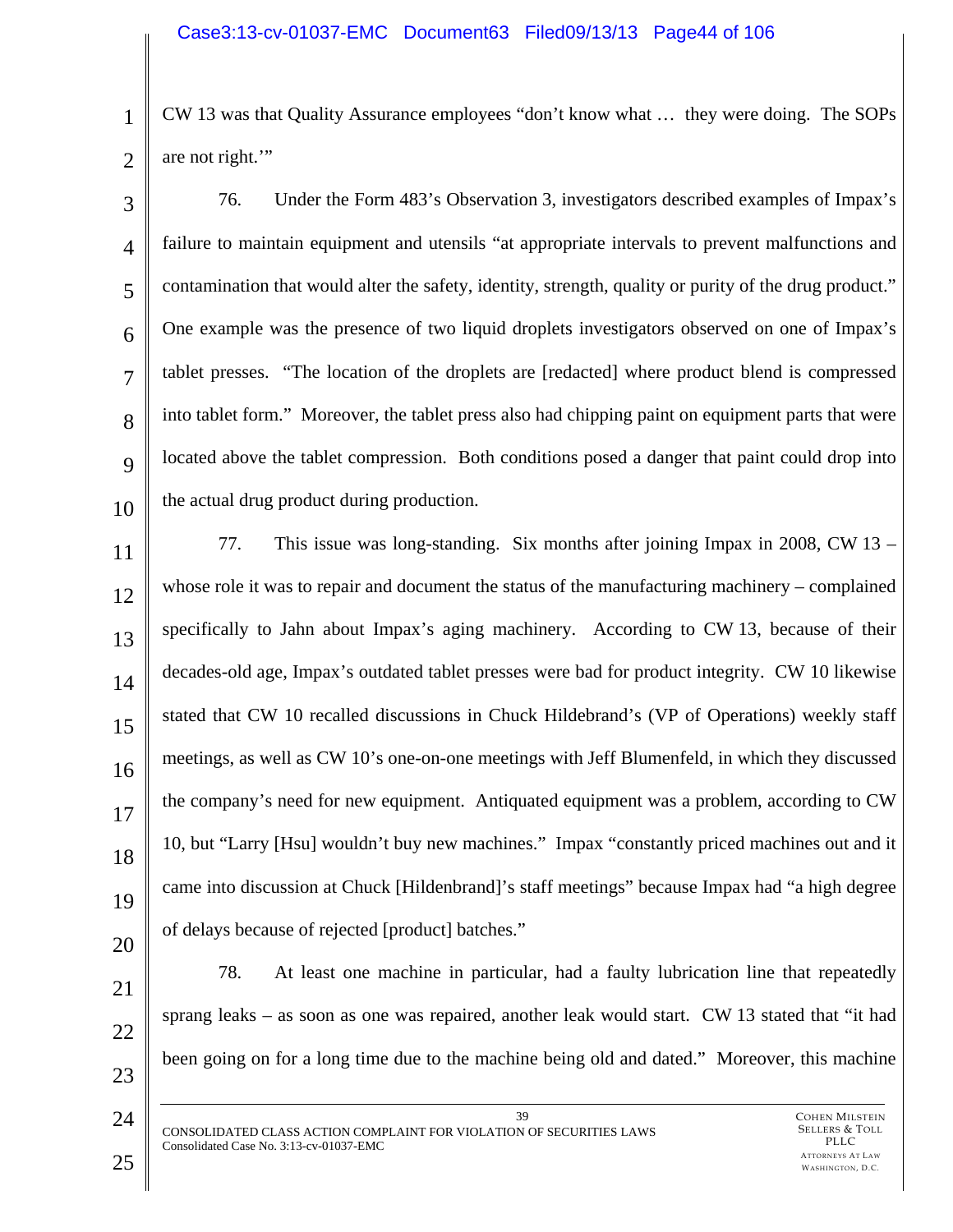## Case3:13-cv-01037-EMC Document63 Filed09/13/13 Page45 of 106

1 2 3 4 5 6 7 8 9 10 had chipping paint. CW 13 had prior experience in FDA-regulated facilities, and, to CW 13, it was clear that "you can't have painted equipment chipping and making things that are eaten by the consumer." As such, CW 13 regularly "would try to tell Jahn that we needed to get new equipment." But Jahn and CW 13 had a history of disagreeing on how to maintain equipment and also the best solution for the limitations caused by Impax's aging machinery. Jahn told CW 13 that new machines take too long and too much money to purchase and validate for use. Instead, Jahn's solution was to strip the paint and cover the machine in clear lacquer. This was no solution, according to CW 13, because the alcohol wipes used in the cleaning process stripped the lacquer, exposing porous metal where bacteria or mold could fester and pose contamination issues.

11 12

13

15

14 79. Jahn was not the only person to whom CW 13 complained. "I talked to guys in my department about paint getting in the pills." CW 13 recalled having conversations about the paint chipping off the machinery with Pierre Dubois, who was a Supervisor, as well as Blumenfeld (Senior Director of Manufacturing). CW 13 stated that "Blumenfeld listened to me. He said 'duly noted.' "

16 17 18 19 20 21 80. The FDA investigators inspected and inquired about this very machine, as memorialized in their EIR. Regardless of the reason for the leaky lubrication arm, investigators noted that the "significance of this observation is that both objectionable conditions" – the lubrication leak and the chipping paint – "indicated that the [redacted] is not properly maintained. Leaking lubrication and chipping paint *are not expected or acceptable conditions for this equipment*" and, according to the FDA investigators, could lead to contamination of drug product. (Emphasis added.) In fact, prior to the preparation of the EIR, one of the investigators'

22

24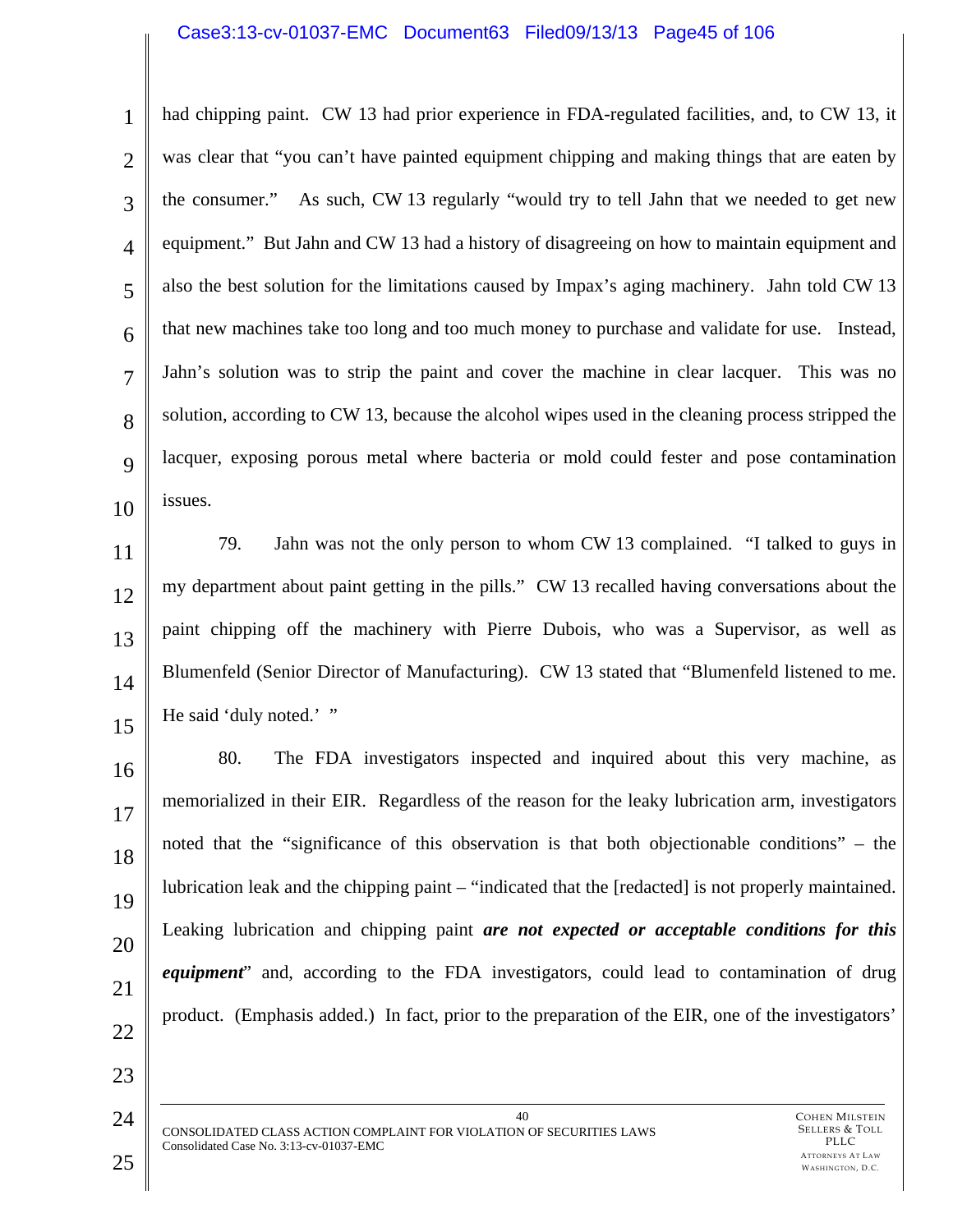1 2 contemporaneous notes taken during the investigation itself, stated that he was "very concerned" about the condition of the machine.

3 4 5 6 7 8  $\mathbf Q$ 10 11 12 13 14 15 16 81. There were several communications between Impax and the FDA regarding this particular tablet press and its condition that illustrate Impax's inability to remedy problems. Despite CW 13's complaints about the actual condition of the machine, Jahn told FDA investigator Millar, as memorialized in the EIR, that the true cause of the lubrication leaks had to do with the existence of two power switches. According to Jahn, if a technician flipped one switch but forgot to flip the second switch, the lubrication pump remained powered on and would push out extra lubrication. Weeks later, when Mark Shaw signed a response letter to the FDA on June 27, 2011 that included a discussion of this machine, Impax explained that the lubrication line was on a timer and that the leak happened after the entire machine had been powered on too long (without use) in anticipation of the FDA investigators' evaluation that day. Neither Jahn's explanation nor Impax's written response revealed that the machine was actually in a chronic state of disrepair, as evidenced by CW 13's consistent experience fixing leaks – a compelling indicator that the machine may simply have been too old for continued commercial use but was still part of production at Impax.

17 18 19 20 21 22 82. Indeed, CW 2 reported that the FDA investigators took issue with warped machines that had paint chippings, and told Impax that "'these machines need to be retired.'" Yet, CW 2 reported, management did not want to retire the machines. Instead, Impax employees repainted the machines and resurfaced machine cables. CW 2 added, "we were making it better, but didn't fix the problem." Indeed, Impax "had been running like this for a long time. We didn't know any better."

41 CONSOLIDATED CLASS ACTION COMPLAINT FOR VIOLATION OF SECURITIES LAWS Consolidated Case No. 3:13-cv-01037-EMC

23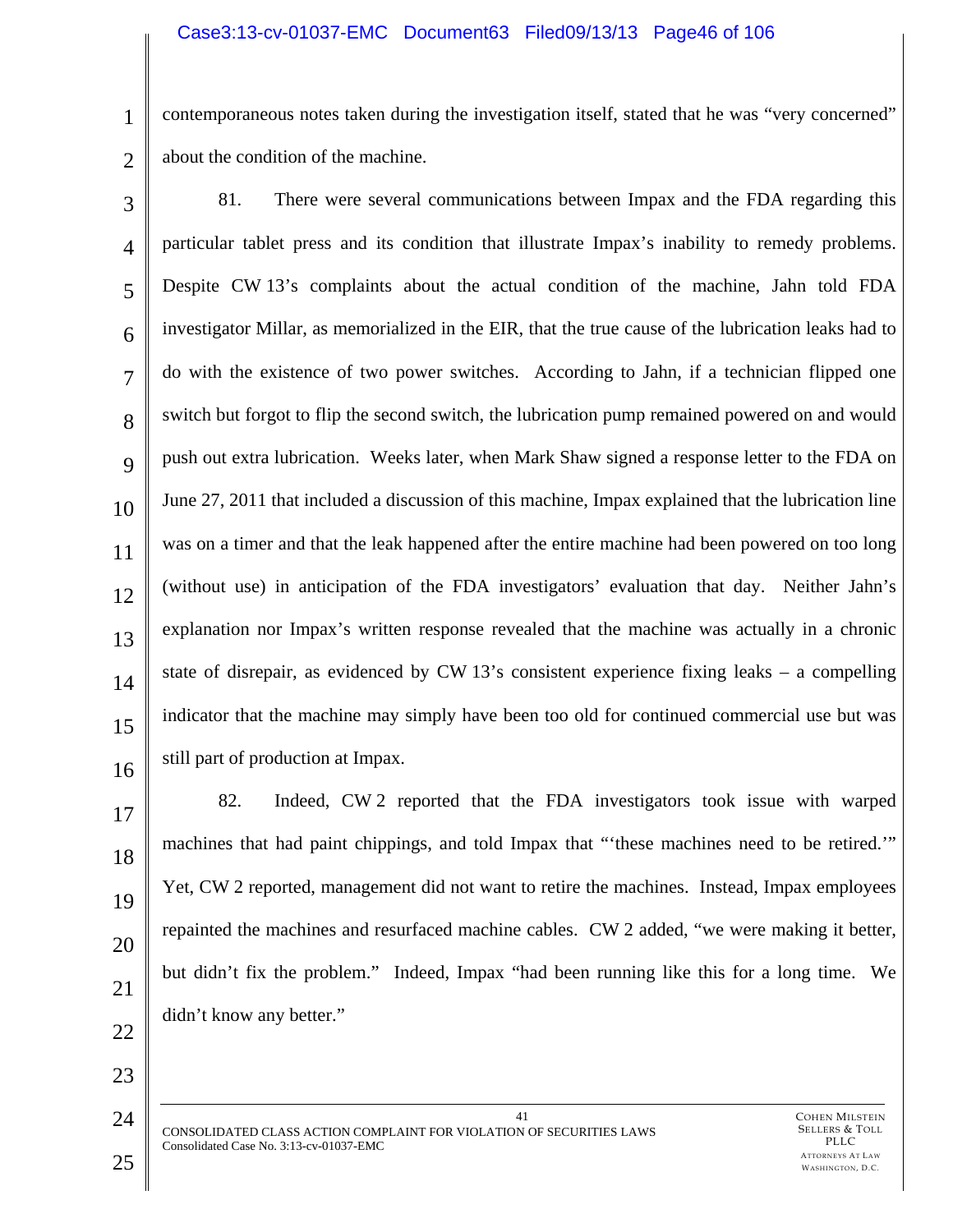#### Case3:13-cv-01037-EMC Document63 Filed09/13/13 Page47 of 106

| $\mathbf{1}$   | 83.<br>In similar manner, Impax's years-long struggle with solving metal contamination                    |
|----------------|-----------------------------------------------------------------------------------------------------------|
| $\overline{2}$ | further demonstrates an inability to timely identify the cause of major, chronic problems.                |
| 3              | According to CW 1, shortly after the Warning Letter, Impax discovered that a vibroscreen caused           |
| $\overline{4}$ | metal shaving product contaminations. But CW 3 stated that one a manufacturing supervisor                 |
| 5              | discovered that bolts securing the guides on the tablet press, too, were causing metal shavings.          |
| 6              | Then, it its June 27, 2011 response letter to the FDA, Impax stated that it had "engaged quality"         |
| $\overline{7}$ | engineering consultants to assess all investigations related to metal detector rejects" of tablets.       |
| 8              | By January 18, 2012, in its ongoing correspondence with the FDA – and nearly two years after              |
| 9              | the FDA's observation during its 2010 inspection of a failure to identify the root cause of metal         |
| 10             | contamination – Impax further elaborated that "Impax has identified several definitive root causes        |
| 11             | that contribute metal into the process based upon multiple investigations and complete in-depth           |
| 12             | review of all process equipment." In short, Impax took nearly two years to claim that it identified       |
| 13             | the "several" root causes of metal contamination – and did so <i>only after</i> receiving two Form $483s$ |
| 14             | identifying the same "repeat observation" which had also already escalated to a Warning Letter            |
| 15             | for the same problem.                                                                                     |
| 16             | 84.<br>In yet another instance, investigators Baker and Millar recorded in the Form 483's                 |
|                |                                                                                                           |

 $1<sub>6</sub>$ 17 18 19 20 21 22 23 Observation 1 that Impax employees had observed "black specks" in Colestipol HCl tablets 1g in November 2006. As explained more fully in the EIR, though Impax "was aware that their own tablet compression equipment…was causing charring" that showed as black specks in the tablets, Impax "failed to replace the equipment." This exact equipment remained in use, and Impax technicians again recorded observations of black specks in tablets produced in May 2010, causing investigators to stress that "over three (3) years has elapsed since the firm's first observation of 'black specks.'" Impax employees had only been using a visual check to monitor for black

42 CONSOLIDATED CLASS ACTION COMPLAINT FOR VIOLATION OF SECURITIES LAWS Consolidated Case No. 3:13-cv-01037-EMC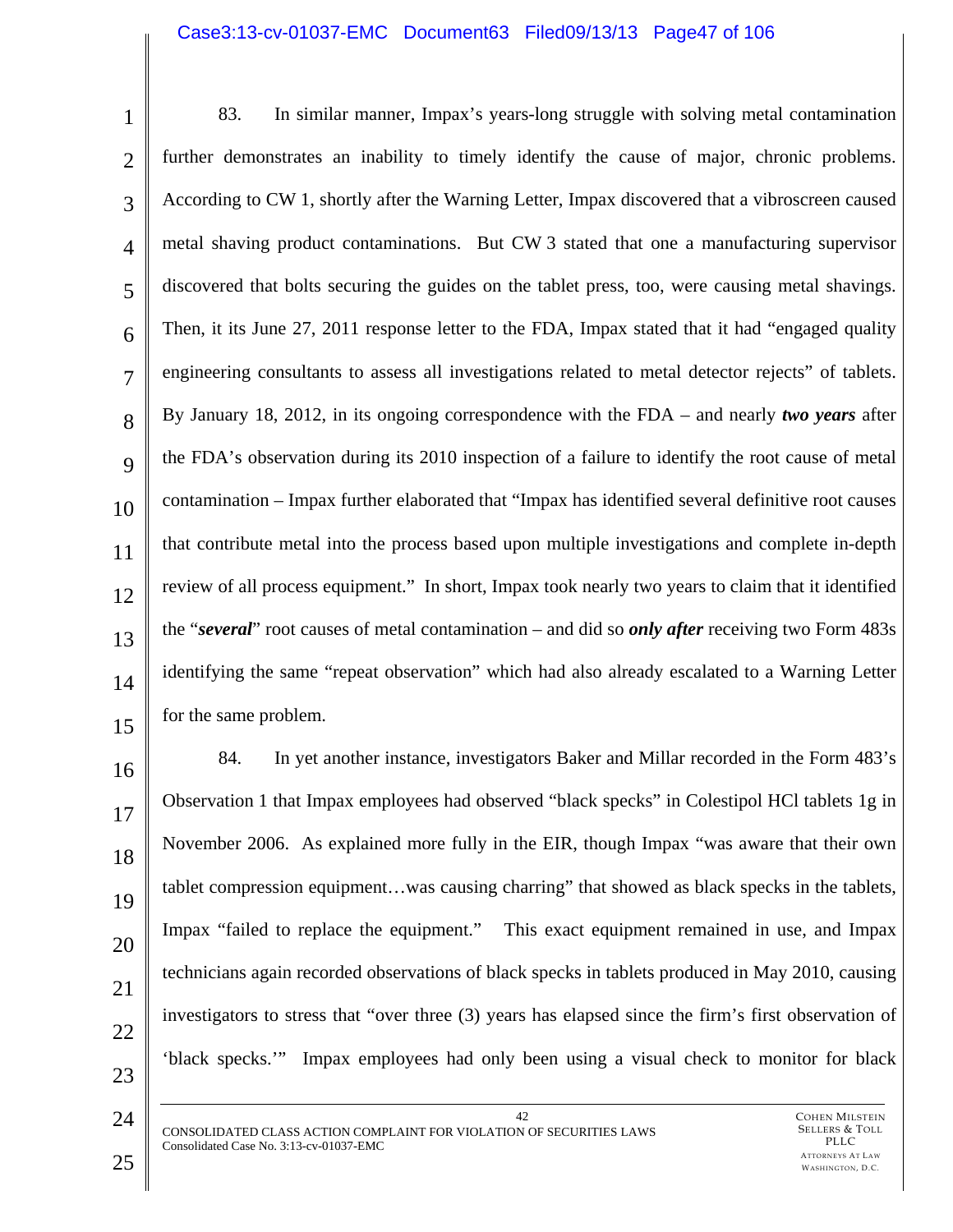1 2 specks; yet as FDA investigators critically noted "these in-process checks only verify the surface area of the tablets" and thus were inadequate.

3

# **(d) Impax Misled FDA Investigators**

4 5 6 7 8 9 10 11 12 13 85. During the December 2010 to January 2011 inspection, investigator Millar gave management a "verbal warning" for misleading the inspection team. Kangwen Lin, Director of Technical Services, had misled investigator Baker by referring several times to the metal contamination in Oxymorphone HCL extended-release as "grey particulates." She continued to do so until Baker presented her with documentation that the grey particulates were in fact metal. Lin then admitted that substance was metal. After this incident, investigator Millar gave a verbal warning to Lin as well as Shaw (VP of Regulatory Affairs and Compliance), Osani (Sr. Manager of Regulatory Compliance), and Baier (Technical Services and Assoc. Dir. of Manufacturing). In the warning, investigator Millar reminded Impax management that misleading federal investigators is a federal offense.

14

# **F. THE CLASS PERIOD BEGINS AS IMPAX RECEIVES A WARNING LETTER FROM THE FDA**

15 16 17 18 19 20 21 22 86. Ultimately, the FDA could no longer tolerate Impax's abysmal record of noncompliance and its inability to correct its repeated violations of significant FDA regulations. As a result, the FDA through Bay Area District Director, Barbara Cassens, issued a Warning Letter to Impax, addressed to Defendant Hsu on May 31, 2011. Afterward, Impax disclosed the receipt of the Warning Letter in a press release dated June 6, 2011. The Warning Letter underscored "significant violations of Current Good Manufacturing Practice (cGMP) regulations for Finished Pharmaceuticals." In particular, the Warning Letter informed Impax that the FDA had "reviewed [Impax's] response" to the January 21, 2011 Form 483 that Impax had submitted on February 11,

24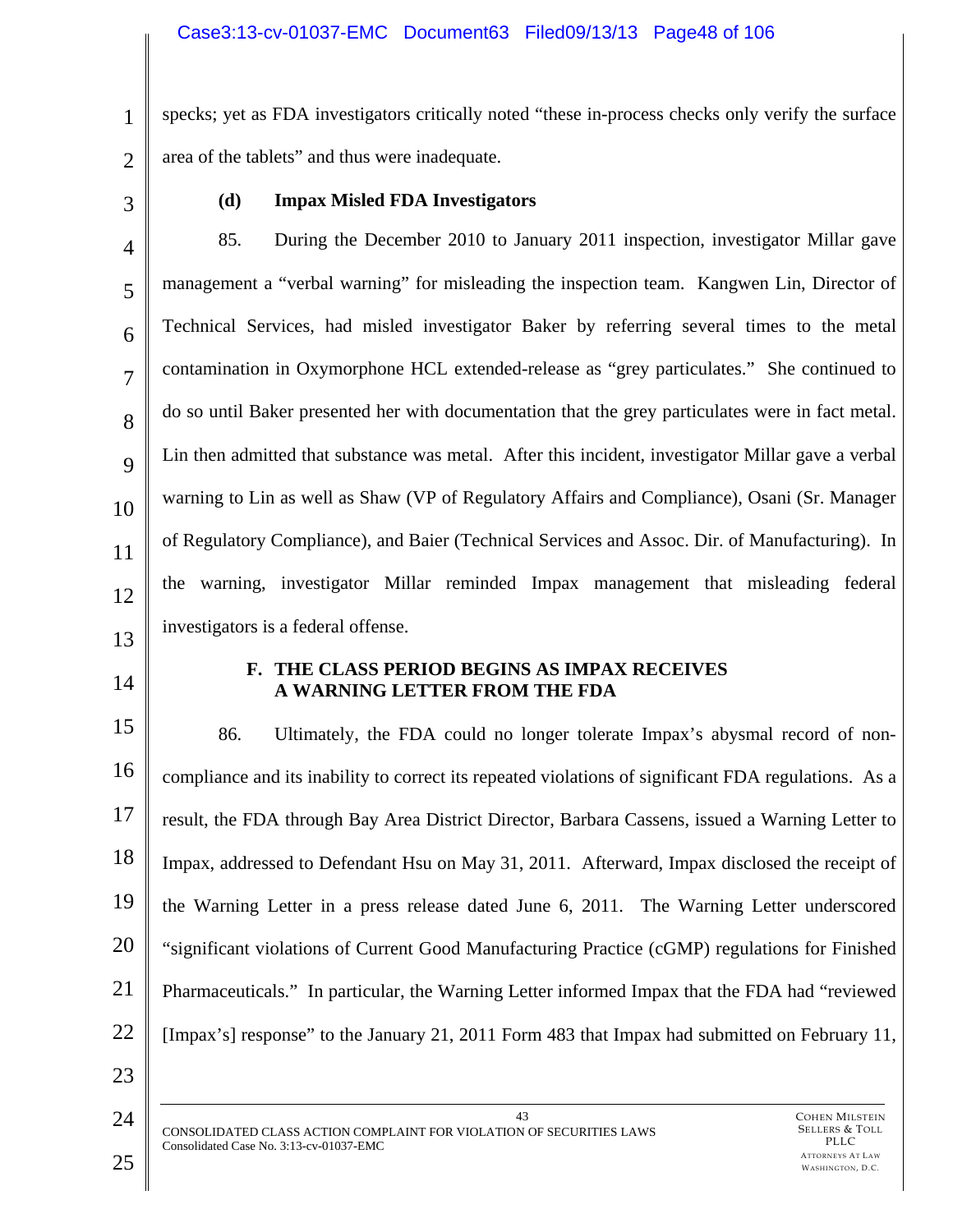1 2 2011 under Mark Shaw's signature "and note[d] it *lacks sufficient corrective actions*." (Emphasis added.)

3 4 5 6 7 8 9 10 11 12 13 87. The Warning Letter cited two categories of practices that violate FDA standards that had been cited among the 2011 Form 483's five Observations: (1) lack of written procedures to "monitor and to validate" manufacturing processes that could have been responsible for variability in finished product (citing 21 C.F.R. § 211.110(a)), and (2) the failure to investigate deviations in the manufacturing process. For the first Observation, the FDA again cited deficiencies identified in the 2011 Form 483: Impax's failure to demonstrate that the manufacturing process for Fenofibrate 200 mg capsules could control the weight variations and that the process for Colestipol Hydrochloride 1g tablets contained appropriate heat temperatures. For the second Observation, the FDA cited Impax for the repeat Observation from the 2010 and 2011 Form 483s: Impax continued to fail to thoroughly investigate batches that did not meet specifications. As an example, Impax had not solved the metal contamination problem.

14 15 16 17 18 19 20 21 88. Due to Impax's materially false and misleading statements assuring investors that Impax had already implemented changes to address QC issues, as discussed more fully below, analysts and the market responded cautiously but optimistically to Impax's announcement on June 6, 2011 that it had received a Warning Letter. Two days later on June 10, 2011, Wells Fargo Securities, LLC published an analyst report in which it reported that Impax had received a Warning Letter, and stated that the "Warning Letter will likely cause a *temporary* halt to approval of pending ANDA applications from the Hayward facility." (Emphasis added.) The report further stated that the issues cited in the Warning Letter "*appear fixable,* and should have *no long term negative impact* on IPXL [Impax], in our view." (Emphasis added.)

22

23

24

44 CONSOLIDATED CLASS ACTION COMPLAINT FOR VIOLATION OF SECURITIES LAWS Consolidated Case No. 3:13-cv-01037-EMC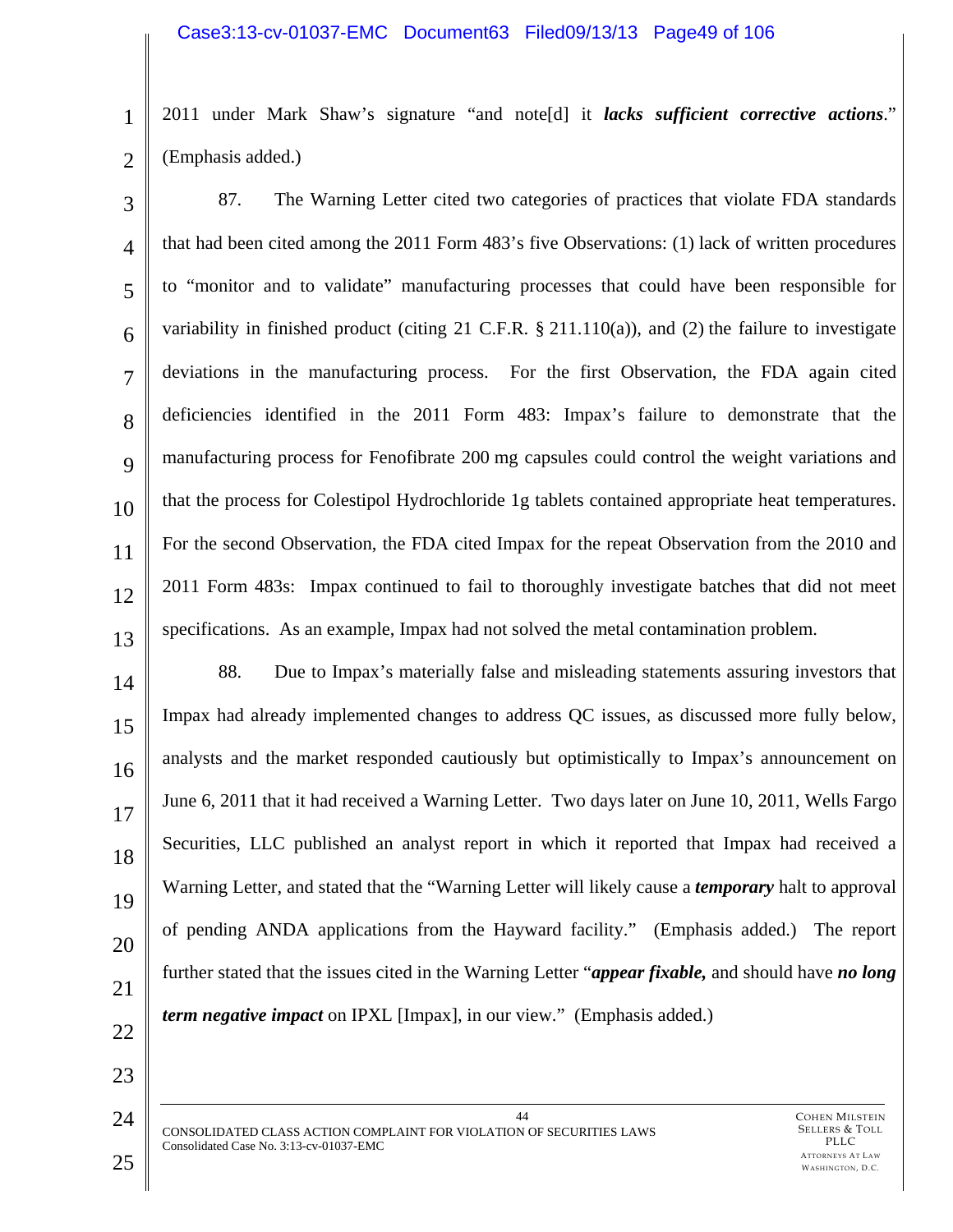#### Case3:13-cv-01037-EMC Document63 Filed09/13/13 Page50 of 106

1 2 3 4 5 6 7 8 89. After additional misleading statements detailed below, the market's cautious optimism persisted. On November 1, 2011, Wells Fargo Securities LLC issued an analyst report in which it reported a key takeaway that management was "optimistic about [the] potential resolution of FDA Warning Letter by end of February 2012" and that Impax was "on track" for its fourth quarter NDA filing in support of Rytary (referred to as "IPX066" for proprietary reasons prior to disclosure). Wells Fargo also stated "*We are encouraged* by m[anagement]'s focus in resolving the FDA Warning Letter, but exact timing is dependent on FDA re-inspection." (Emphasis added).

9 10 11 12 13 14 15 16 17 18 19 20 21 90. The FDA's issuance of a Warning Letter to Impax would unleash a series of backand-forth communications that further demonstrated to Defendants just how pervasive Impax's cGMP problems were. Mark Shaw (VP of Regulatory Affairs and Compliance) signed an initial response to the FDA on June 27, 2011, with an attached and lengthy detail of the remedial measures that Impax intended to implement. In the letter, Impax also admitted that "surface inspection by itself is not a satisfactory method to confirm or dismiss metal contamination" but assured the FDA that visual inspections were not the full extent of its metal contamination detection procedures. Impax proposed an updated SOP for metal detection and that would become effective the following month. Then on August 5, 2011, Mark Shaw again wrote a letter to the FDA, enclosing "additional planned corrective actions." On September 9, 2011, Jeff Nornhold wrote another follow-up letter to the initial June response, enumerating even more "additional corrective actions" and completing supplements to Impax's response to the Warning Letter.

22

23

24

91. In response to these communications, the FDA wrote a letter to Impax dated October 4, 2011, requesting "additional details" and "clarification" of Impax's responses, and the

45 CONSOLIDATED CLASS ACTION COMPLAINT FOR VIOLATION OF SECURITIES LAWS Consolidated Case No. 3:13-cv-01037-EMC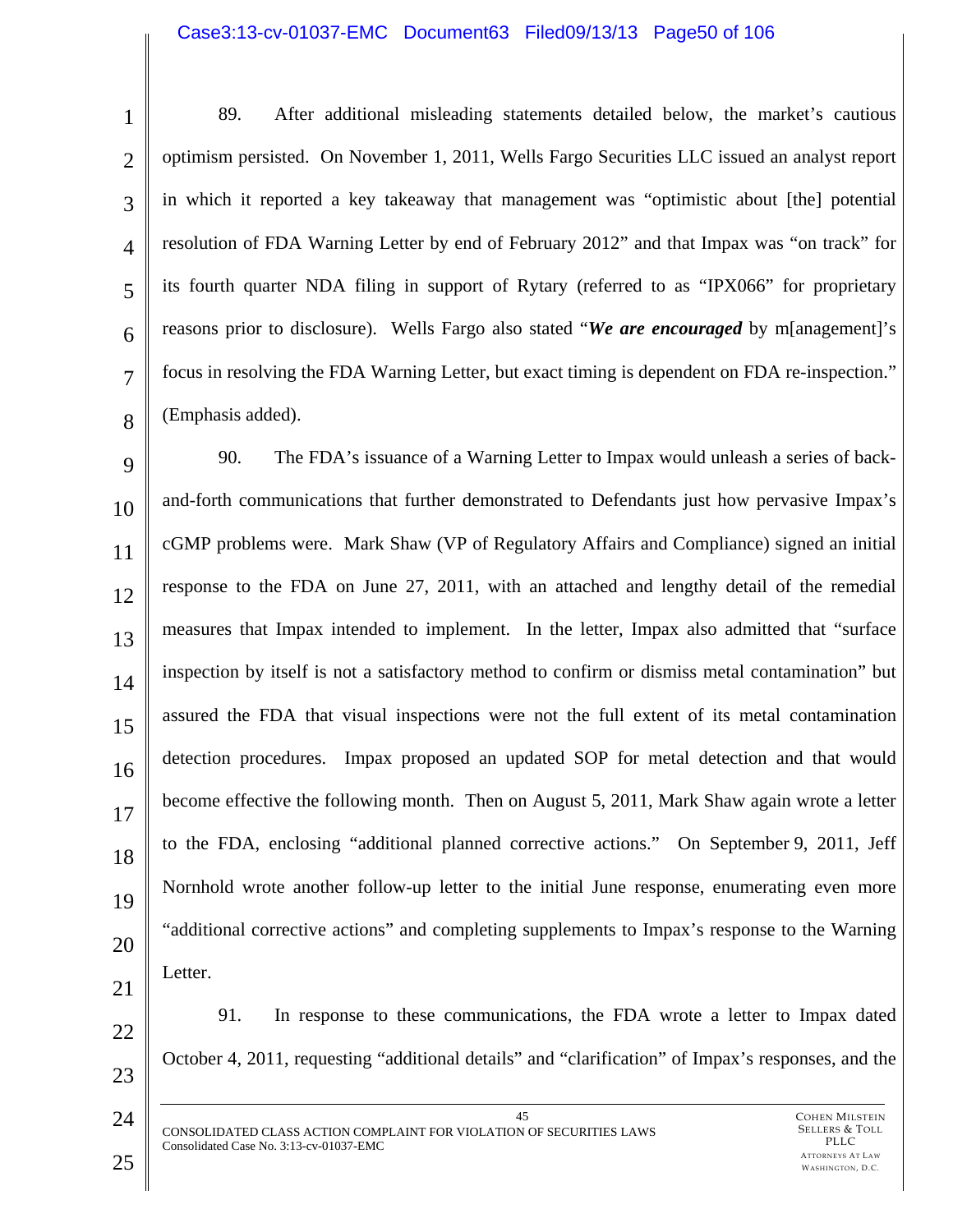### Case3:13-cv-01037-EMC Document63 Filed09/13/13 Page51 of 106

1 2 3 4 5 6 7 8  $\mathbf Q$ 10 11 FDA letter referenced specific items in the Warning Letter. Despite the new SOP detailed in Impax's June 27th letter and Impax's follow-up communications to the FDA, described above, the FDA nonetheless found significant deficiencies in Impax's corrective measures. The FDA's October 4th letter stated that the FDA "remain[ed] concern[ed] with the corrective and preventative actions to the metal contamination in [Impax's] drug products" because even under Impax's proposed new metal detection process as detailed in its June 27th letter, the Company "continue[d] to rely on surface inspection of 'second pass rejects' as described" in its new SOP 2MFG-049.11. The FDA reminded Impax that "surface inspection by itself is not a satisfactory method to confirm or dismiss metal contamination." Moreover, the FDA concluded, Impax had still – three months later – failed to show the FDA that Impax had "identified the root cause(s) of the metal contamination."

12 13 14 15 16 17 18 19 20 21 22 23 92. Ten days later, Nornhold replied with a follow-up letter to the FDA dated October 14, 2011 and provided supporting documents. Two months later on December 2, 2011, Nornhold wrote another letter to the FDA in reference to a November 23, 2011 phone call Impax had with Carl Lee, the FDA district office compliance officer. In this letter, Nornhold explained that Impax would push back a date to provide the FDA updated data in connection with the FDA's October 4th request for more information (specifically in reference to Warning Letter Item Nos. 1(a) and 1(b)). Later, on January 5, 2012, Nornhold wrote yet another letter to the FDA discussing CAPAs that had been implemented in response to the FDA's concerns about Fenofibrate capsules as cited in the Warning Letter and as the basis for the FDA's request for follow up in the October 4, 2011. Finally, on January 18, 2012, Nornhold wrote a letter reporting that Impax had completed the validation process referenced in its December 4th letter announcing an extension and reporting the results. As such, Impax's full response to the May 2011 Warning

46 CONSOLIDATED CLASS ACTION COMPLAINT FOR VIOLATION OF SECURITIES LAWS Consolidated Case No. 3:13-cv-01037-EMC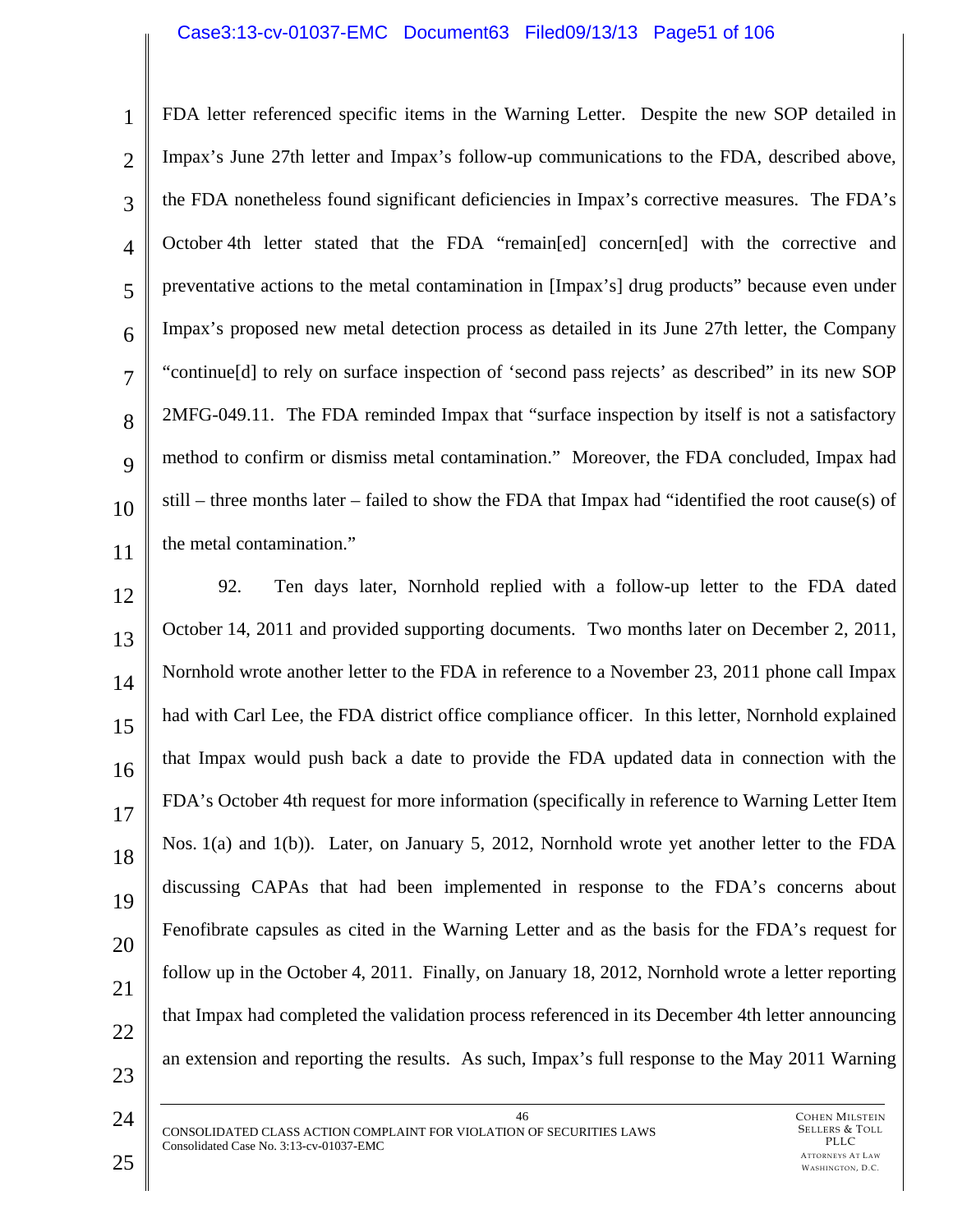1 2 3 Letter took over six months from the date of its issuance to complete – a precursor to the FDA's process, which also necessitated an onsite reinspection, as part of the timeline for resolution of the Warning Letter.

4

# **G. THE 2012 FORM 483**

5 6 7 8 9 10 11 93. On March 28, 2012, Impax received yet another Form 483 from the FDA through its investigators Baker and Millar. The 2012 Form 483 contained *five* Observations, supported by twenty separate example incidents. In particular, it cited three Observations relevant to practices in the QC Laboratory: (1) drug products that failed to meet established standards were not rejected; (2) investigations into the failure of a particular batch did not extend into other batches of the same product; and (3) SOPs for testing and sampling were not followed. Yet Observations 4 and 5 were directly relevant to manufacturing practices.

12 13 14 15 16 17 18 19 20 21 22 94. Despite that Impax had brought in a consulting firm, TEVA, to audit its manufacturing facility shortly before the March 2012 Form 483, as CW 3 reported, Impax nonetheless received an Observation dedicated solely to cGMP deficiencies in manufacturing. Observation 4 targeted Impax's failure to follow "written production and process control procedures" and was directly relevant to the manufacturing process. As examples, investigators Baker and Millar noted that equipment was incorrectly stored in a manufacturing room being used for production and sometimes contained unidentified product residue. Additionally, equipment failures that required non-routine maintenance were not consistently investigated: outof-service notifications had been issued but no investigation had been conducted on three occasions regarding machines used in the tablet compression process and the granulation processes.

24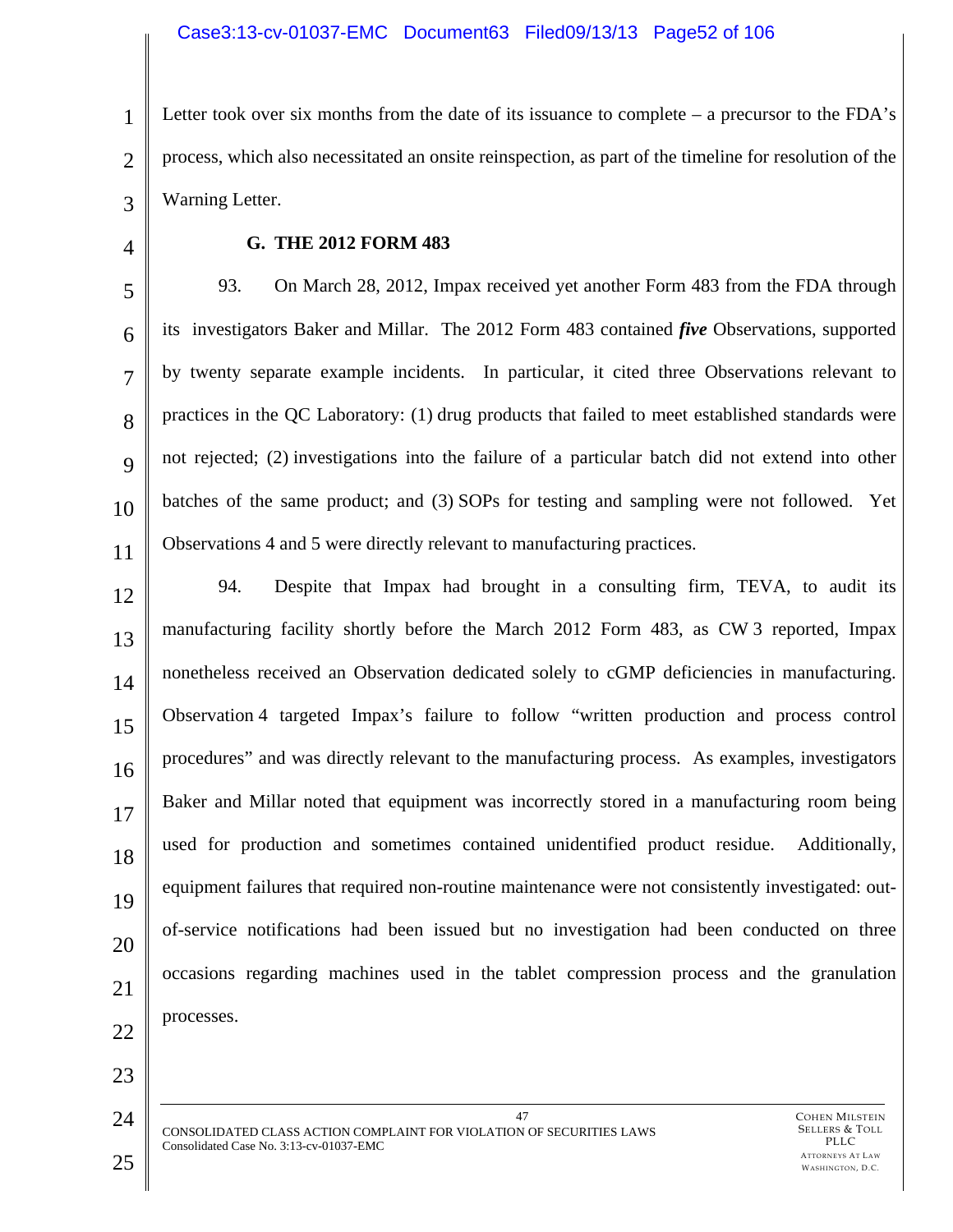#### Case3:13-cv-01037-EMC Document63 Filed09/13/13 Page53 of 106

1 2 3 4 5 6 7 95. Moreover, Observation 5 was relevant to both manufacturing and the QC Lab – most notably, it echoed the same chronic failure on the part of Impax to fully *investigate deviations and their root causes* that had been cited every year in Form 483s since 2009. Observation 5 noted a "failure to document and investigate discrepancies that arise during the course of manufacturing and QC analytical testing" such as, among various examples, "unexpected manufacturing discrepancies, including but not limited to critical equipment failures."

8 9 10 11 12 13 14 15 16 17 18 19 20 21 22 23 96. Contrary to the characterizations espoused by Defendants, and explained more fully below, the 2012 Form 483 was not unexpectedly targeted to a wholly new area of investigation because (1) consistent with previous FDA observations, it also cited Impax's lack of complete and fully documented investigations into deviations – a pervasive and consistent problem cited annually in Form 483s since 2009 – that had now been shown to also extend to the QC Lab as well as manufacturing; and (2) the Form 483 did in fact include deficiencies related to manufacturing, including the familiar observation that Impax failed to fully document its investigation into unexplained discrepancies "during the course of manufacturing". In fact, the relevance of Observations 4 and 5 to manufacturing practices is important information because Impax made various public statements after the issuance of this Form 483 that it pertained *only* to the QC Lab, and its SEC filings on the matter stated that the Form 483 pertained "predominantly" to the QC Lab while giving no further details that any other department was involved, such as manufacturing. Moreover, and contrary to Defendant Hsu's later public statements as explained below, the 2012 Form 483 *did not* hinge on Impax's ignorance to the fact that "trial injection" methods had become disfavored by the FDA, because (1) only Observation 1, out of *five* Observations, targeted trial injection practices, and (2) even Observation 1 did not state that the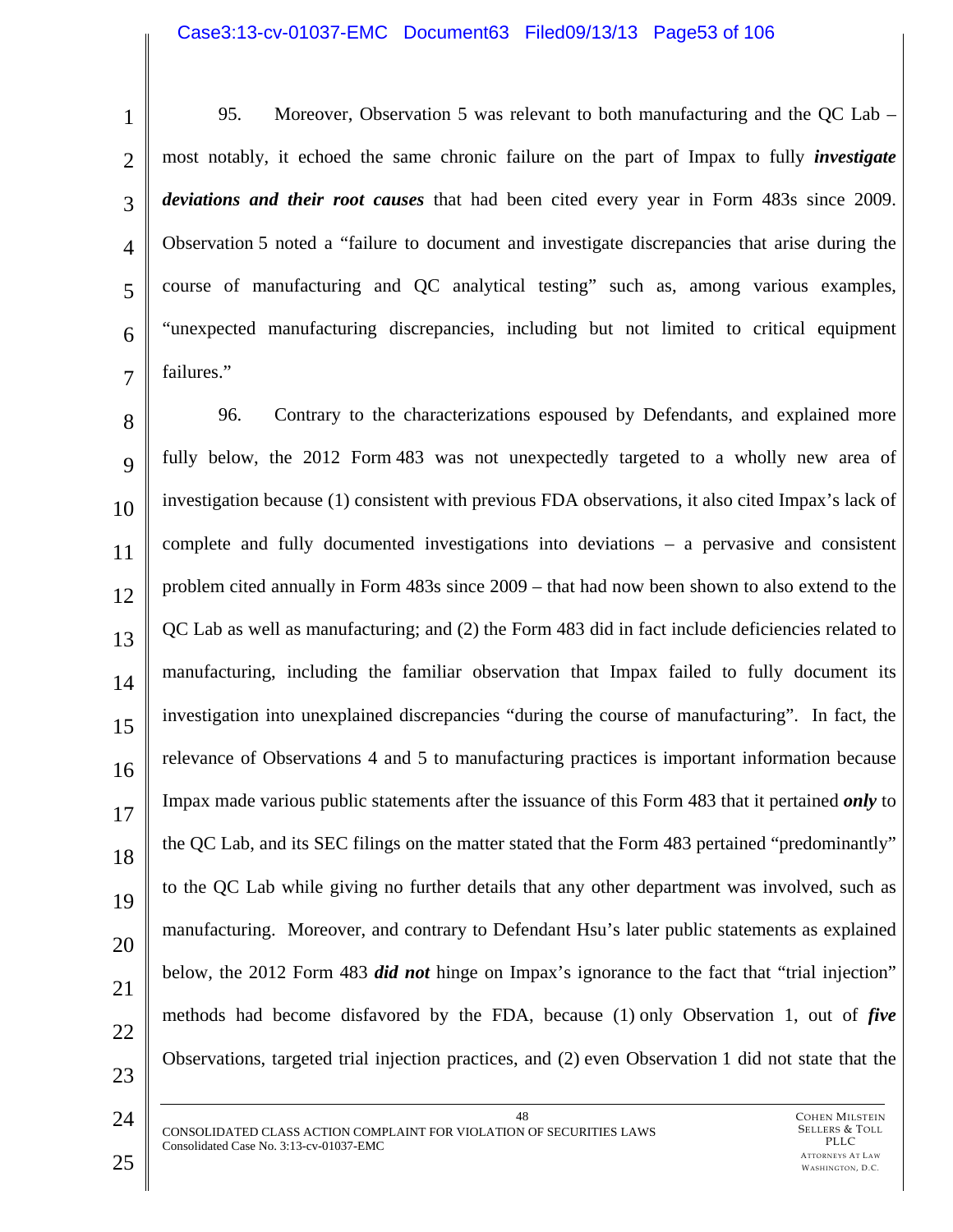# Case3:13-cv-01037-EMC Document63 Filed09/13/13 Page54 of 106

1 2 3 4 testing method itself was inconsistent with cGMPs, but that Impax's practices themselves were, because FDA investigators found in ten instances that there was "no documentation and/or investigation to provide assurance that the 'trial' and 'official' samples were performed using the same sample/lot under analysis."

5 6 7 8  $\mathbf Q$ 10 11 12 97. During this same period, at the June 7, 2012 Goldman Sachs Global Healthcare Conference, the June 29, 2012 Wells Fargo Securities Research Health Care Conference, and the UBS Global Life Sciences Conference that took place on September 20, 2012, Impax repeatedly and falsely stressed that the inspection leading to the 2012 Form 483 was unexpected and independent from the inspection issues giving rise to the Warning Letter. However, as noted above, the 2012 Form 483 did contain Observations related to chronic QC problems – such as failure to fully investigate or document deviations – which had been similarly noted in the Warning Letter and in previous Form 483s.

13 14 15 16 17 18 98. Due to Impax's repeated mischaracterization of the contents of the 2012 Form 483, analysts cautiously but positively responded to these repeated announcements. For instance, J.P.Morgan issued an analyst report on July 31, 2012, in which it stated that management at Impax "remains cautiously optimistic about near-term resolution of the Hayward Warning Letter." That day, both the price and trading volume spiked for Impax stock: the price per share went from \$20.51 at a trading volume of 389,303 on July 30th to \$22.22.

19 20

#### **H. THE TRUTH IS REVEALED AS IMPAX RECEIVES ITS FIFTH FORM 483 AND STILL IS UNABLE TO CLEAR THE WARNING LETTER**

21 22 23 99. On February 28, 2013 the FDA through Daniel J. Roberts, an investigator, and Walden H. Lee and Kim L. Thomas Cruse, both chemists, authored yet another Form 483 issued to Impax and containing *twelve* Observations. Hsu would report to securities analysts in Impax's

49 CONSOLIDATED CLASS ACTION COMPLAINT FOR VIOLATION OF SECURITIES LAWS Consolidated Case No. 3:13-cv-01037-EMC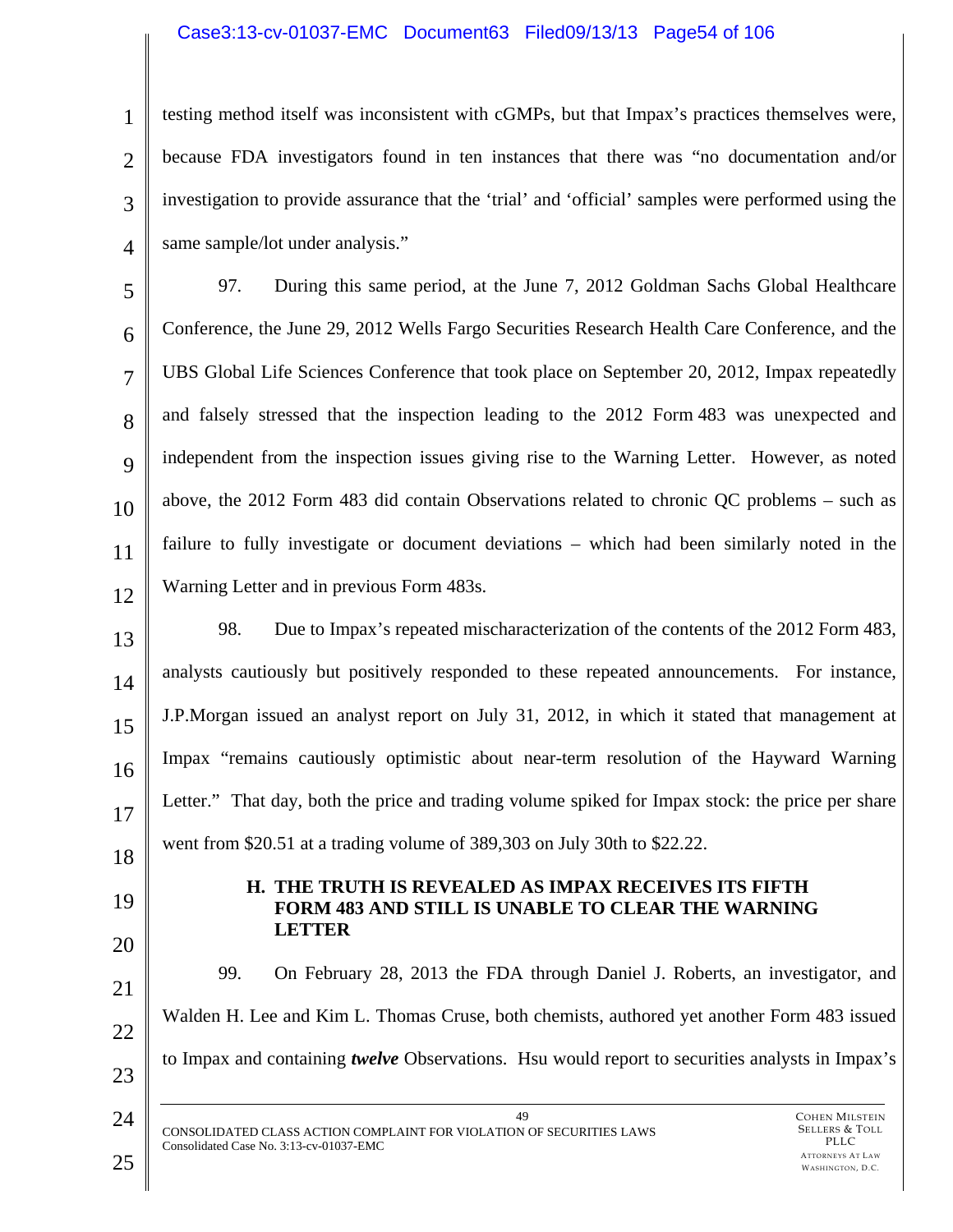#### Case3:13-cv-01037-EMC Document63 Filed09/13/13 Page55 of 106

1 2 3 4 5 6 March 4, 2013 Ryatary Update Call and in a press release that same day, that this 2013 Form 483 contained three repeat observations. At least one of those three repeated a substantially similar failure in protocol that had been cited and repeated in the Form 483s from 2009, 2010, 2011, and 2012. Observation 3, yet again, repeated a theme present and unresolved since 2009: investigators had observed "a *failure to thoroughly review an unexplained discrepancy* and the failure of the batch or any of its components to meet...specifications..."

7 8 9 10 11 12 13 14 15 16 17 100. In sum, Observation Nos. 1 and 2 hinged on quality control: (1) the integrity of test methods had not been independently established, and (2) control procedures to "validate" manufacturing processes that may be responsible for variability in the manufacturing process had not been established. Observation Nos. 4 - 11 objected to a lack of controls that disallowed unauthorized employees to make changes in master production records; inadequate SOPs; insufficient batch records; failure to independently test component suppliers' products; failure to properly store drug products; failure to adequately document changes in certain SOPs; failure to follow SOPs for warehouse storage; and failure to follow SOPs concerning complaints and recalls. Separately, Observation 12 acknowledged that "[e]mployees engaged in the manufacture and processing of a drug product *lack the training and experience required to perform* their assigned functions." (Emphasis added.)

**VII. APART FROM WHAT DEFENDANTS LEARNED FROM THE FDA, THEY INDEPENDENTLY KNEW OR RECKLESSLY DISREGARDED THE FACT THAT IMPAX HAD SIGNIFICANT, PERVASIVE MANUFACTURING AND QUALITY CONTROL DEFICIENCIES AND THEY HAD NO REASONABLE BASIS TO ASSURE INVESTORS THAT IMPAX WAS CAPABLE OF CLEARING THE WARNING LETTER IN A TIMELY MANNER** 

21 22 23 24 50 101. Though Defendants were in receipt of numerous Observations consistent with an ongoing problem dating back to at least 2009, Defendants continued to maintain to the public that they had already implemented sufficient remedial measures to resolve FDA Observations and to

CONSOLIDATED CLASS ACTION COMPLAINT FOR VIOLATION OF SECURITIES LAWS Consolidated Case No. 3:13-cv-01037-EMC

18

19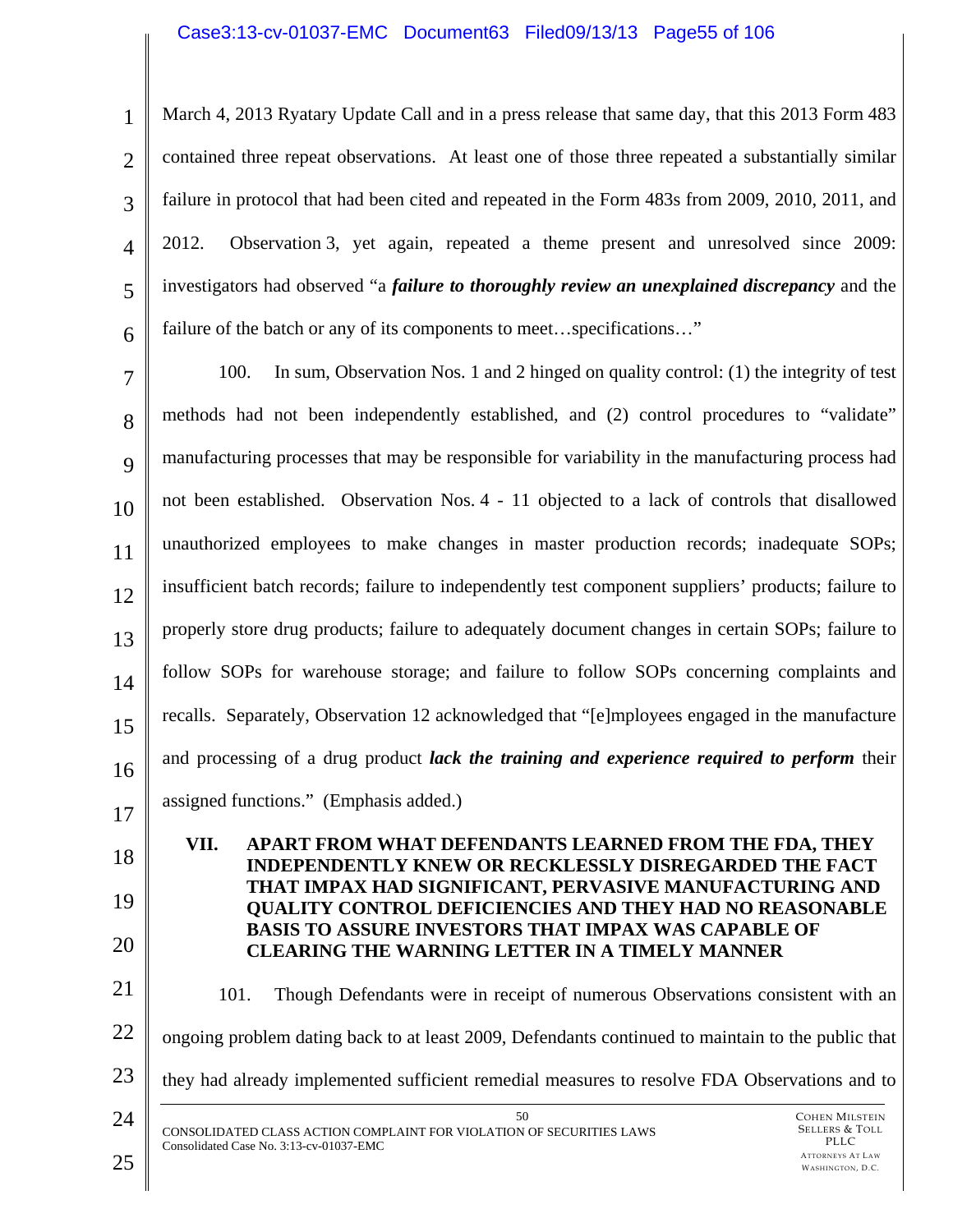### Case3:13-cv-01037-EMC Document63 Filed09/13/13 Page56 of 106

1 2 3 4 5 6 quell further negative inspections. Yet Impax and its senior management – based on information available and well-known at the Company – had no reasonable basis to assure investors that they had the capacity to resolve their problems with the FDA and to successfully resolve the Warning Letter in the foreseeable future: failure to follow cGMPs and other FDA regulations was a pervasive, severe, and longstanding problem that previous responses to Form 483s in at least 2009, 2010, and 2011 had failed to resolve.

7

8

#### **A. IMPAX IMPLEMENTED AND THEN REVERSED CORRECTIVE MEASURES TO GIVE THE IMPRESSION OF COMPLIANCE AND SET-UP DECEPTIVE LAYOUTS FOR THE DURATION OF INSPECTIONS**

9 10 11 12 13 14 15 16 17 18 19 20 102. According to CW 1, Impax often made temporary changes to their processes and then quickly reverted back to Impax's original practices once the FDA inspection ended. "Impax had a policy to put a Band-Aid on it temporarily," CW 1 said. For example, CW 1 recalled that sometime after the May 2011 Warning Letter, between 2011 and 2013, the FDA instructed Impax to place its raw materials, compounding materials, compression materials, and coating materials (ingredients related to the four separate phases of production) in separate rooms to avoid cross contamination because such contamination could result in death for some patients. Impax had been storing all the materials together in the same room located in the Building 5 warehouse. In response, Impax removed equipment from a "clean room," installed shelves, and placed some of the materials in this room. About one week after the FDA investigators left, Impax returned the materials placed in the clean room to their original location in the main warehouse, re-exposing them to potential cross-contamination.

- 21 22 23 103. CW 5 stated that due to the lack of space in the manufacturing facility, technicians were "constantly moving equipment from room to room" because there was not enough storage space in the facility for all of the equipment. In addition to the "jockeying of equipment," the
- 24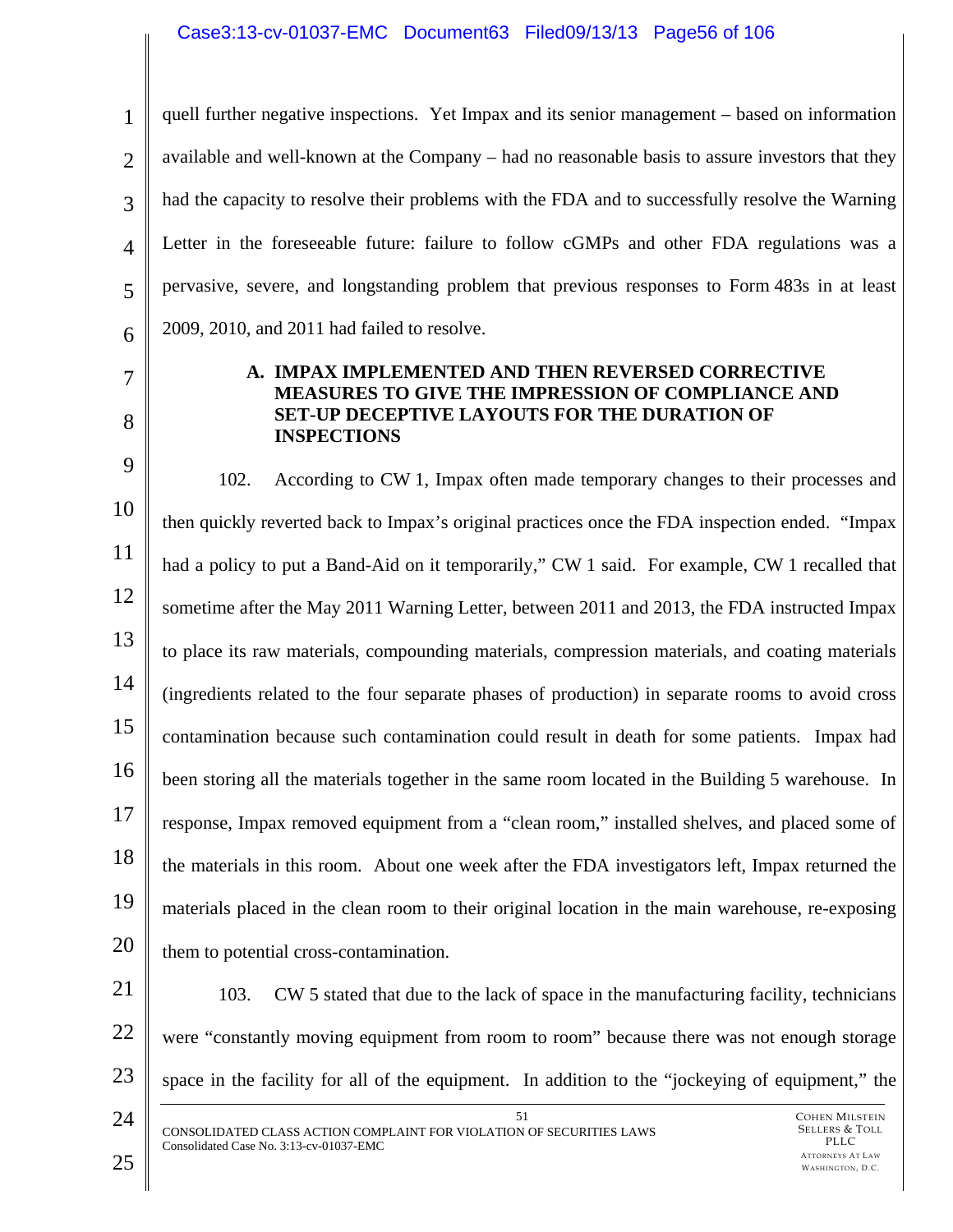#### Case3:13-cv-01037-EMC Document63 Filed09/13/13 Page57 of 106

6

7

8

1

company made plans to expand the cleaning rooms, but none of the plans were carried out during CW 5's employment which spanned from 2002 through 2012. According to CW 5, if Impax knew the FDA was coming to inspect, manufacturing technicians were ordered to spread equipment out to other rooms to conceal the company's space issues. In anticipation of an FDA inspection, the Company also stopped production of certain products because the products created too much dust and the FDA would likely cite Impax for the dust. "We did not have enough dust collection on tablet presses. The rooms were not set up for that. We didn't have new vacuum pickups."

9 10 11 104. CW 6 echoed others' concerns about the lack of space: "The contention that we were running out of space was absolutely legitimate. Our washrooms were undersized. You can't miracle yourself a bigger plant."

12 13 14 15 16 17 18 19 105. CW 11, a Warehouse Supervisor, reported that a few weeks prior to the 2012 and 2013 FDA inspections, Ron Valine, a Warehouse Manager, and Luis Kolb ordered CW 11 to move equipment and supplies from the manufacturing facility and place them in non-GMP warehouses owned by Impax. CW 11 believed that Impax "wanted to hide stuff from the FDA." CW 11 came to this conclusion based on the fact that transfer of materials occurred just prior to each FDA inspection in 2012 and 2013, and because CW 11 had experience working in a GMP warehousing at Hewlett Packard, so CW 11 understood FDA protocol. Impax was "cleaning up for the FDA. Taking junk out of the building. They were housecleaning."

106. In 2011, Valine and Kolb ordered CW 11 to clear a warehouse in back of Impax's Building 10, where Impax had been storing documents and equipment, from the R&D building and manufacturing facility, respectively. A third-party moving company moved the documents and equipment from Building 10 to a larger warehouse in Building 11, which was located on

52 CONSOLIDATED CLASS ACTION COMPLAINT FOR VIOLATION OF SECURITIES LAWS Consolidated Case No. 3:13-cv-01037-EMC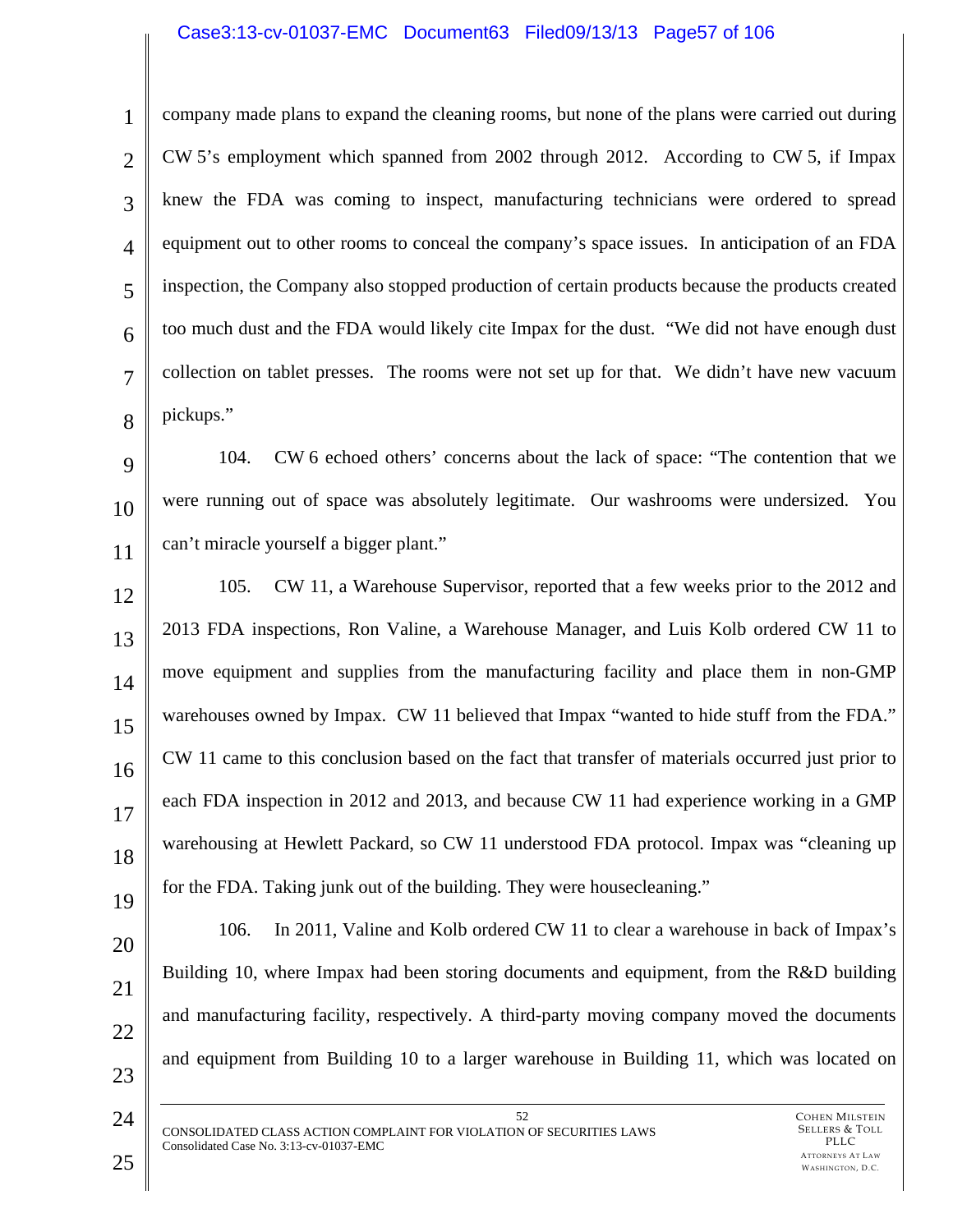### Case3:13-cv-01037-EMC Document63 Filed09/13/13 Page58 of 106

1 2 3 4 5 6 7 8 Zephyr Road and was a brief walk from the executive office building on Genstar Road. "A few weeks prior" to the March 2012 FDA inspection, Valine and Kolb ordered CW 11 to move equipment from the manufacturing facility to Building 11. The warehouses in Building 11 where CW 11 moved materials were being renovated and were neither clean nor secure. There were "spiders climbing" around equipment and up into equipment hoods. In fact, when CW 11 moved materials to Building 11 again in late 2012, just prior to the January 2013 FDA inspection, the building was still in the process of being remodeled. "I don't think the FDA knew about [Building 11]." Kolb made the decision to move the materials prior to both FDA inspections.

9 10 11 12 13 14 15 16 17 18 107. CW 11 retrieved the equipment and supplies from hallways in the manufacturing facility. The manufacturing facility, due to its inadequate size, was overflowing with equipment. When it was time to pick up the equipment, CW 11 received emails from manufacturing supervisors, as well as production engineering employees that reported to Raymond Jahn; also, little notes were placed on items in the manufacturing facility that signaled CW 11 to move them to Building 11. After the FDA inspections were conducted, CW 11 would receive requests to bring certain supplies or equipment back to the manufacturing facility. "As requested, stuff was moved back to the manufacturing facility." CW 11 recalled that Luis Kolb, Ron Valine, Mark Fitch, and Shaheed Mohamed (who was a Warehouse Supervisor), were all aware of this pattern of movement of materials in pace with FDA inspections.

19 20 21 22 23 108. Shortly before the January 2013 FDA inspection, Kolb instructed CW 11 to coordinate with R&D Operations Manager Mei-shel Hon the removal of documents from Building 8, which was the location of Impax's Research & Development division. Johnson Ling, who reported to Mei-shel Hon, assisted CW 11 with moving the documents from Building 8 to Building 11. CW 11 recalled seeing a total of 30 pallets of documents moved from Building 8 to

53 CONSOLIDATED CLASS ACTION COMPLAINT FOR VIOLATION OF SECURITIES LAWS Consolidated Case No. 3:13-cv-01037-EMC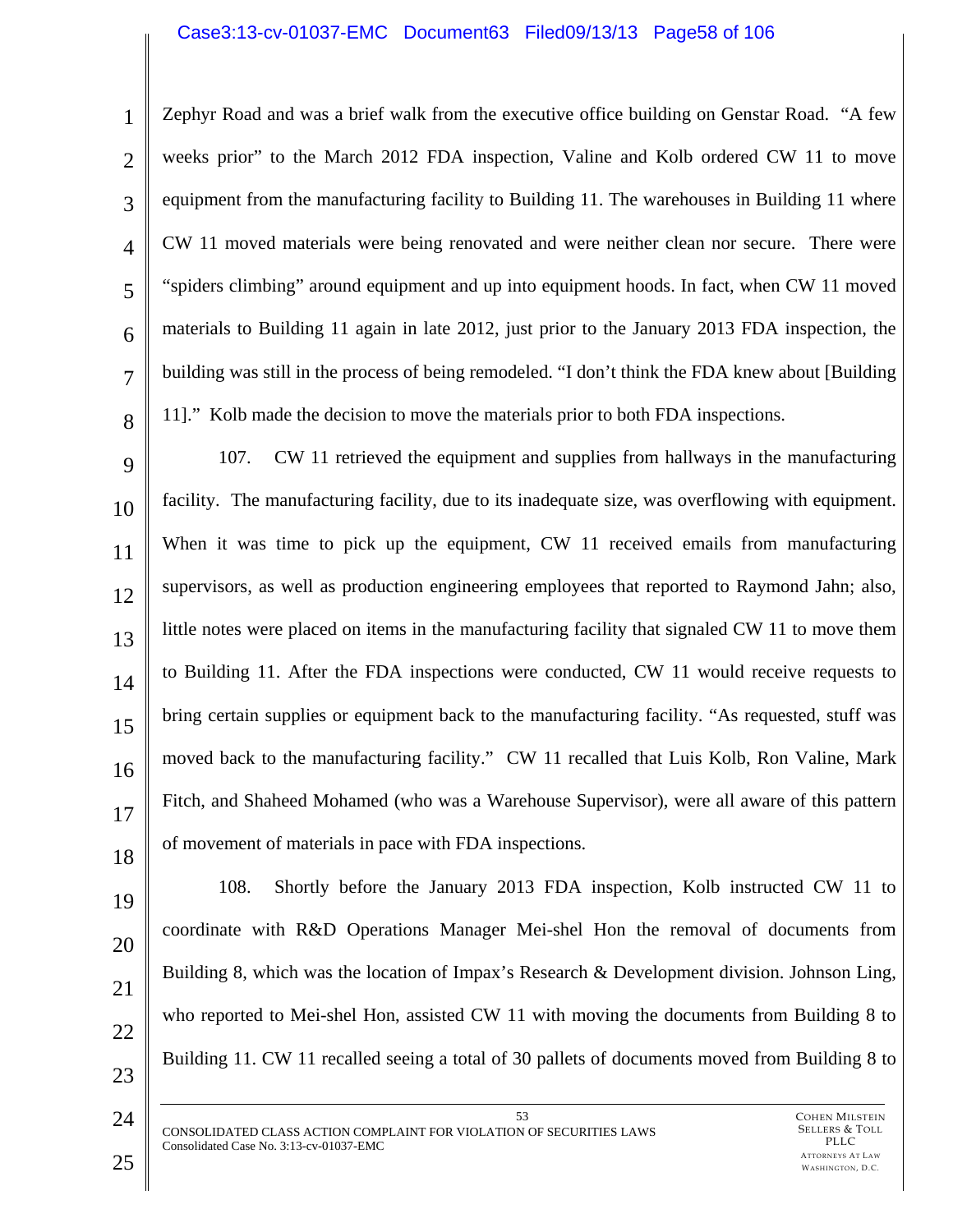# Case3:13-cv-01037-EMC Document63 Filed09/13/13 Page59 of 106

1 2 3 4 5 6 7 8  $\mathbf Q$ 10 11 12 13 14 15 16 17 18 19 20 21 22 23 24 54 Building 11. Impax did not follow proper SOPs when transferring the documents because CW 11 did not sign any transfer documents that would have enabled the company to track the documents. Furthermore, CW 11 said, "Documents need to be in a secure building. There was no security at Building 11." In fact, nobody worked in Building 11, which meant the documents could have been accessed, altered and/or damaged, according to CW 11. 109. CW 1 complained directly to a supervisor about the practice of temporary and reversed improvement measures, and was not the only technician to complain. That supervisor told CW 1 that other employees had also voiced the same complaint. CW 1 further stated that the complaints CW 1 generally heard others say to supervising staff at Impax was, "'You guys are doing it just to get away from the FDA.'" **B. CLEANLINESS AND SANITATION WAS CONSISTENTLY A PROBLEM 1. FDA-Compliant Procedures Were Not Followed in Response to Events of Possible Contamination**  110. CW 13 reported that between 2008 to 2010 two of the Glatt machines that "coat the little BBs [of drug product] inside capsules" were consistently blowing their explosion-proof panels approximately once every two weeks. When a panel blows, it comes off the machine and the product being produced is exposed to the atmosphere making it susceptible to contamination. When this happened, Impax technicians were supposed to stop production for half a day and sterilize the machinery. In late 2009 or early 2010, when CW 13 was notified that one of the panels had blown, Luz Ludesma and Jeff Blumenfeld instructed CW 13 and Arnel Swan ("Swan"), who was a maintenance instrument technician, to keep the machines running instead of shutting them down for sterilization. CW 13 stated that there have been three or four occasions when CW 13 was instructed to keep the machines running after panels had blown. At the time,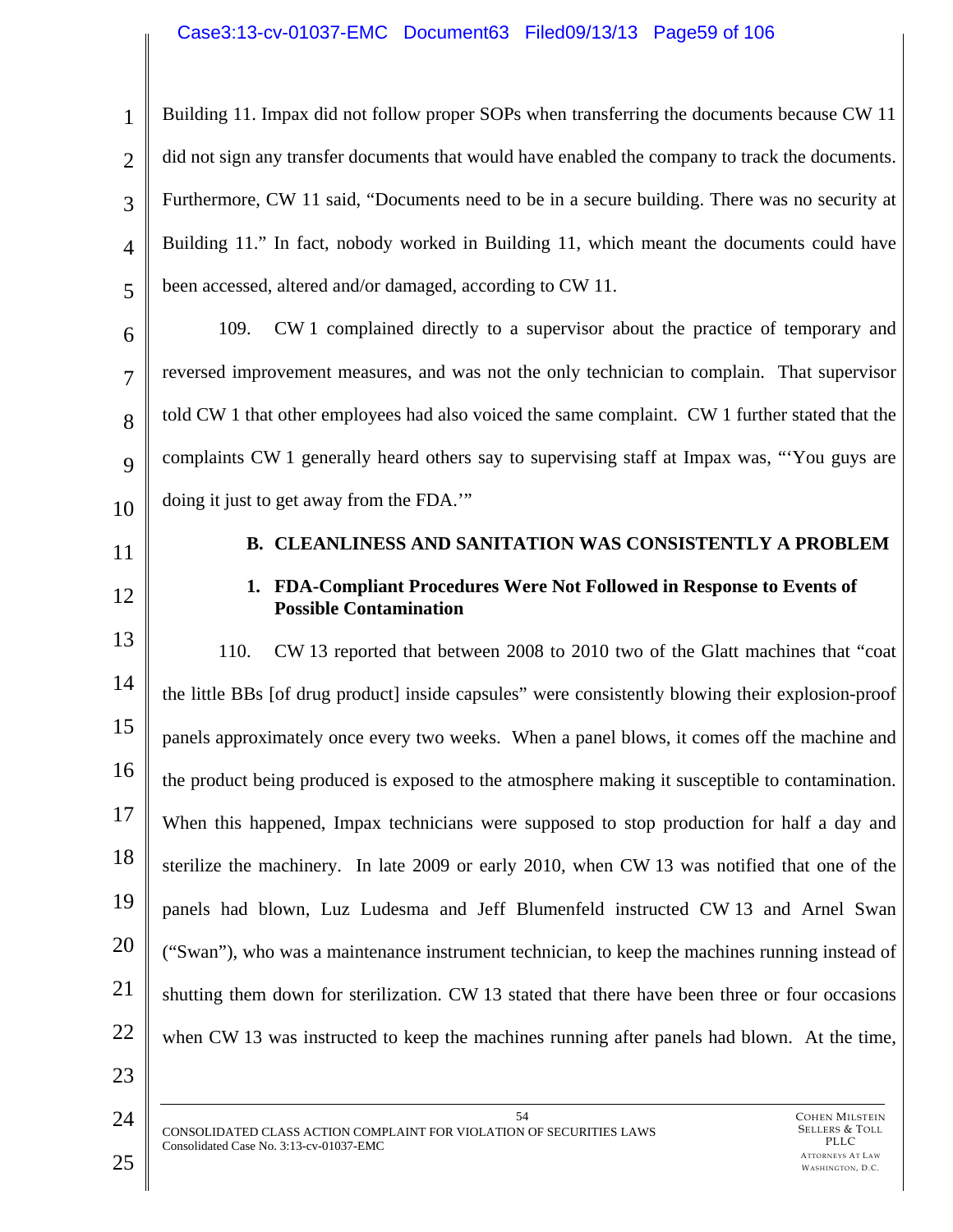#### Case3:13-cv-01037-EMC Document63 Filed09/13/13 Page60 of 106

1 2 Impax was producing Tamsulosin, a very profitable drug, on the machines. Shutting down a Glatt for half a day could cost Impax \$20,000.

3 4 5 6 7 111. On one of the occasions where the Glatt machine blew its panels but CW 13 was instructed not to stop operations, Swan told CW 13 that "this is going in my black book" – in reference to a book of notes he kept of every instance he witnessed where Impax violated procedures. Swan informed CW 13 that Swan had "enough info[rmation] in there to bring the whole factory down."

8  $\mathbf Q$ 10 11 12 13 112. CW 13 echoed other witnesses' reports that the size of Impax's manufacturing facility and its cleanliness were consistently deficient. CW 13 also recalled standing on a secondstory balcony in the manufacturing facility that overlooked the "clean rooms" and seeing dust all over the ceilings of the rooms – drop ceilings that were porous and also had gaps where bacteria could grow or contaminating substances could be trapped and eventually penetrate the clean room. (Clean rooms were places where cleaned and sterilized equipment was stored.)

14 15 16 17 18 19 20 21 22 113. Concerns about cleanliness and sanitary conditions continued to be expressed during the Class Period. CW 5 concurred that manufacturing technicians made complaints at town hall meetings that executive members held in the manufacturing facility, voicing their concerns about the lack of appropriate space for cleaning equipment. CW5 emphasized that "the cleaning areas we had were not sufficient." For example, there were rooms that had only two little sinks, but technicians were expected to wash big pieces of equipment in the sinks, resulting in water splashing around the room. "When you're hosing equipment down and stuff, stuff splashes all over the place," said CW 5. These factors meant that "there was a possibility for cross contamination."

55 CONSOLIDATED CLASS ACTION COMPLAINT FOR VIOLATION OF SECURITIES LAWS Consolidated Case No. 3:13-cv-01037-EMC

23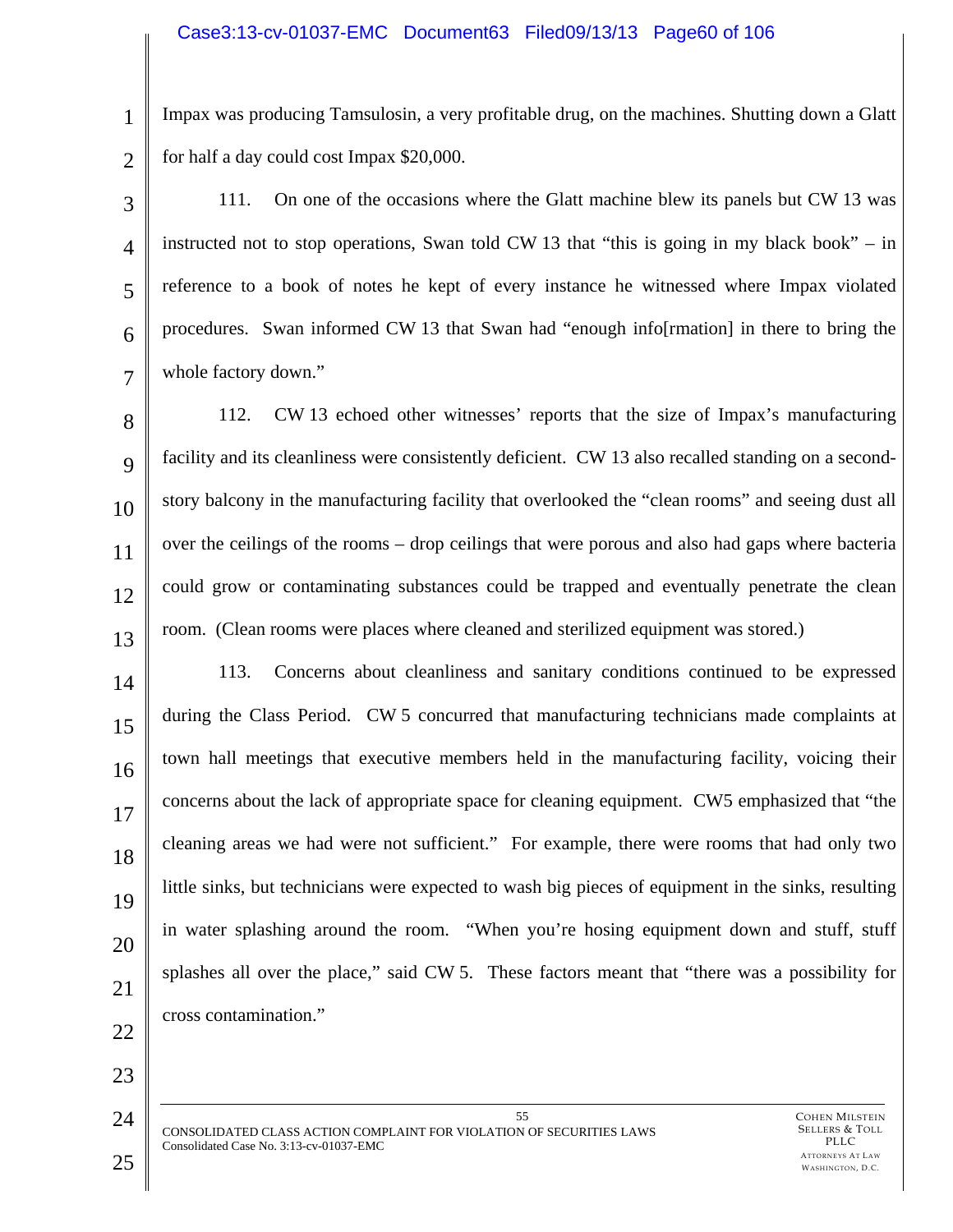1

# **2. Employees Found Insects in Manufacturing Areas**

2 3 4 5 6 7 8 9 10 11 12 13 114. In February 2011, CW 4 found an insect in the main weighing room. She told another manufacturing technician, Sophia Pusio, about the insect and Pusio told CW 4 that Pusio had also found insects in the weighing room in the past. Pusio recounted to CW 4 how Pusio had gone directly to the shift manager, Sulaman Ahmad, and told him that she had found insects in the weighing room and knew where the insects were coming from. Company procedures required a technician to stop processing a batch if insects were found, but Ahmad instructed Pusio to "just keep going." He told Pusio to pretend as though she had never seen the insects. Before CW 4 could report to a team lead or supervisor that CW 4 found an insect, CW 4 was encouraged by fellow, more senior technicians to drop the matter. During the course of about six years of employment, CW 12 found about seven or eight bugs in the manufacturing facility's production area. CW 12 stated that CW 12 bagged the bugs and brought them to QC staff for inspection, but that production was never stopped when CW 12 found and caught bugs.

14

#### **C. DOCUMENTATION AND BATCH RECORDS WERE EGREGIOUSLY BELOW ACCEPTABLE FDA STANDARDS**

15 16 17 18 19 20 21 115. In June 2011, just shortly after Impax's receipt of the May 31, 2011 Warning Letter, Michael Yoon stated to CW 13 in a conversation that the two had that "Impax was in trouble. The writing was on the wall." (Though CW 13's employment ended in May 2011, CW 13 remained in contact with Yoon.) As a managerial employee in Human Resources, Yoon reviewed employee matters and interacted directly with many personnel from various departments. Yoon further stated to CW 13 during this conversation that the paperwork in QC was "terrible."

22 23 116. CW 2 recalled that after the May 2011 Warning Letter, Impax management pressured supervisors to correct problems, with a focus only on the end result: to wrap-up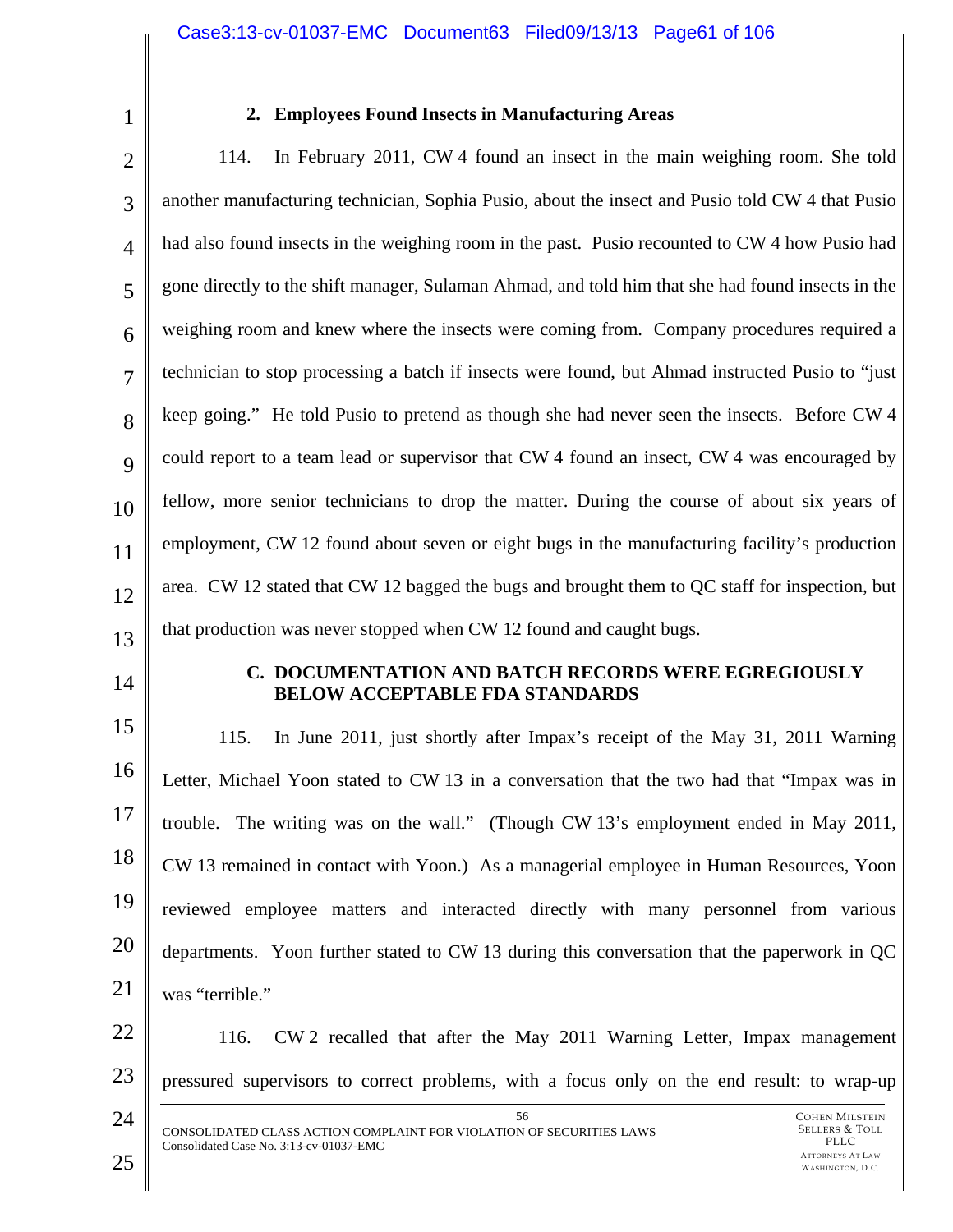#### Case3:13-cv-01037-EMC Document63 Filed09/13/13 Page62 of 106

1 2 3

4

5

6

7

paperwork and close investigations. (According to CW 2, investigation reports interrupt the pace of the manufacturing process, whereas incident reports do not. Both types of reports generate documentation.) If staff did not have a definitive answer for the root cause of problems, they often made up a cause. CW 2 recalled that Keith Lee, a Manufacturing Compliance Manager, "was more concerned about the timeline" of paperwork completion than about determining the true cause of a problem. Lee worked in the front office, mostly reviewing paperwork, and did not work on the manufacturing floor.

8  $\mathbf Q$ 10 11 12 13 14 15 16 17 117. According to CW 2, in a particular incident, an investigation report had been initiated because Quality Control had found metal shavings in one of the machines that spray coating on tablets, called a "coater." CW 2 described how Lee attributed the shavings to a source that, in CW 2's assessment, was not the root cause. A fellow operator blamed the metal contamination on a dented spray arm that, CW 2 explained, could not be the source because the arm is always immobile and did not move, rub, or slide against any other piece of machinery during the spray process. (Alternatively, the arm can bump the door rim when the machine is opened and closed, but CW 2 stated this would not cause shavings as found.) When CW 2 asked Lee about this investigation, Lee told CW 2 "I'm only doing what the operators told me." According to CW 2, Lee "just wanted to close the investigation report."

118. CW 4 reported that manufacturing technicians had the habit of writing "entry error" on batch records instead of explaining what caused the error, which was required. The practice of simply writing "entry error" on any amendments to batch records continued the entire time while CW 4 worked at Impax. Detailed and adequate batch records are vital, not only by cGMP standards but, as CW 6 stated, "When you're batch manufacturing and you're using a batch record, there are always small decisions that have to be made along the process. And

57 CONSOLIDATED CLASS ACTION COMPLAINT FOR VIOLATION OF SECURITIES LAWS Consolidated Case No. 3:13-cv-01037-EMC

23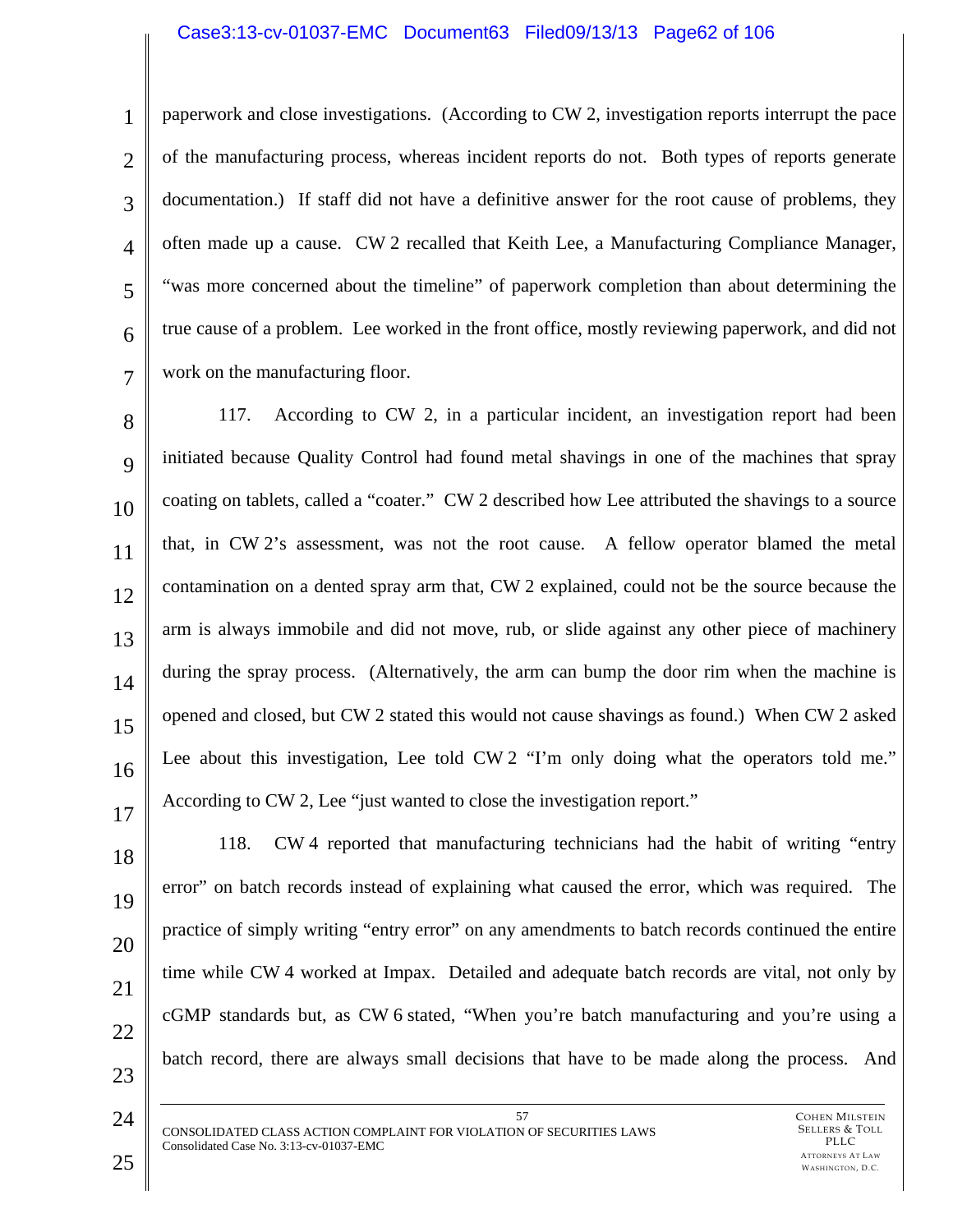## Case3:13-cv-01037-EMC Document63 Filed09/13/13 Page63 of 106

1 2 3 4 tech[nician]s typically make notes about what is going on." CW 6 explained that technicians' batch records go through a formal quality assurance audit through a few layers of review. As such, clear and complete notations are vital. Such shortcuts were not limited to the production of product.

5 6 7 8  $\mathbf Q$ 10 119. CW 12, a Tooling Specialist who spent significant time on the manufacturing floor, stated that Impax did not have documented proof that it was maintaining cleanliness standards. "It's just the way the company was being run." Impax had grown too quickly, and it "didn't have checks and balance system in place; no one checked to see that things were done correctly." The Company "might not have had the workforces to maintain checks and balances. A lot of documentation was missing…. There were a lot of holes in the system."

11

12

13

14

120. CW 6 further explained that "it was not well documented why we made the choices we did." The FDA was thus justified when it expressed concern in its 2011 Form 483 over Impax's lack of validation processes – in short, Impax insufficiently documented and justified the scientific reasons for its manufacturing processes.

15 16 17 18 19 20 21 121. CW 7, a quality assurance consultant working as part of a group from Validant at Impax in the summer of 2012, reviewed four years of data in the R&D technicians' lab notebooks, which included notations about parameters set on instruments, concentrations of solvents, and other standards that would enable another technician to duplicate the process. The R&D group developed methods that the Company later used to test products in the QC Lab for safety and efficiency: if there are flaws not caught during development, there can be problems later and with the consumer. On the R&D side, "anytime [lab technicians] performed a test or did development activities, they recorded everything they did in a notebook." CW 7 stated that "we

22

23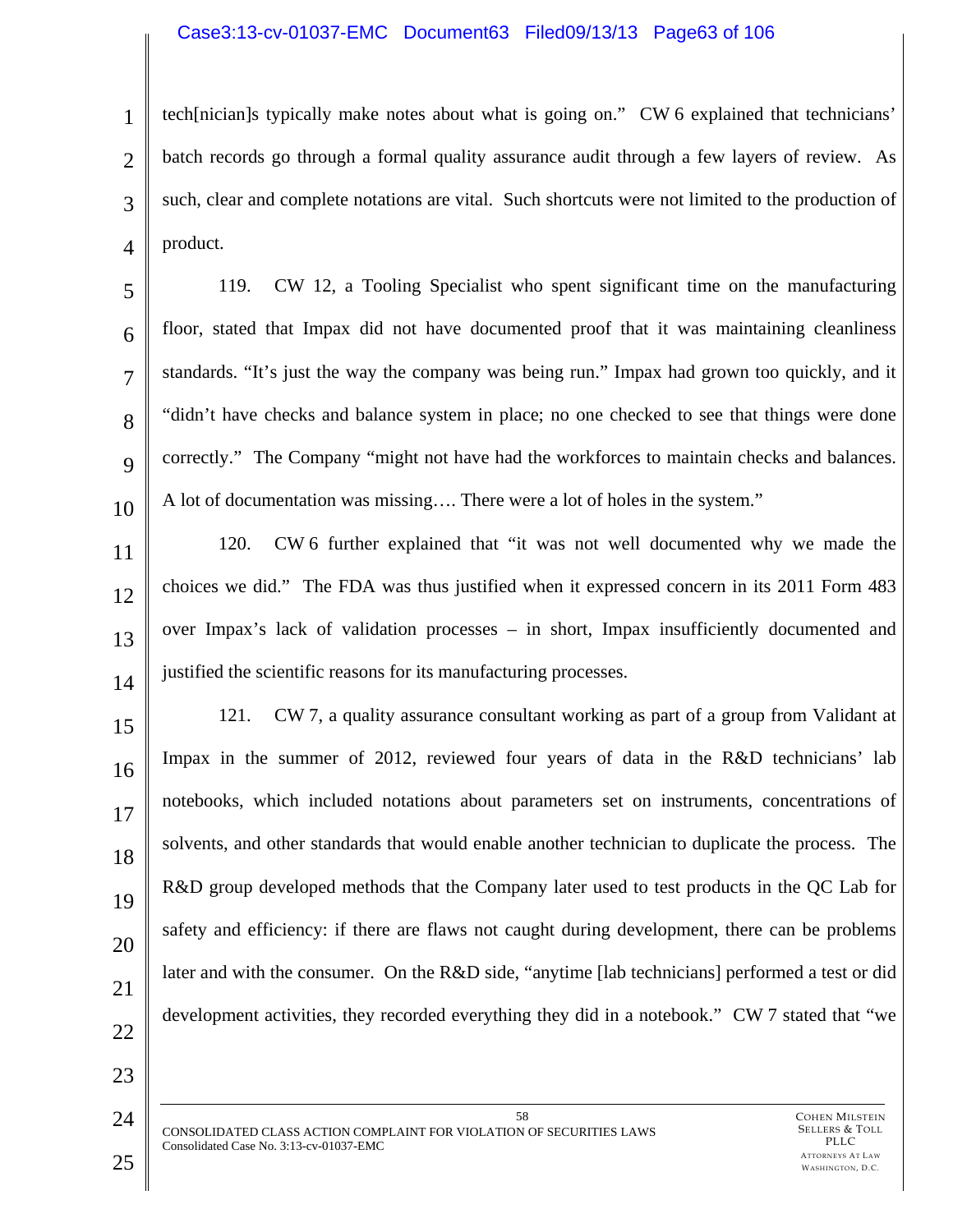#### Case3:13-cv-01037-EMC Document63 Filed09/13/13 Page64 of 106

1 2 did find things. We did find things that, in my opinion, were concerning. Impax hadn't documented things that were required by the FDA."

3 4 5 6 7 8 9 10 11 12 13 14 122. In CW 7's investigation of R&D data, CW 7 and the other consultants observed repeated instances of Impax's failure to provide an explanation for a technician's decision to retest samples. "When you run a test and something doesn't go as expected and you have to start the test over, it could be because the machinery is not working or it could be because you didn't get the result you wanted." Thus there are benign reasons to rerun a test. But "if the reason is that you're just running the test again because you want different results, that's a problem." For this reason, the technician "needs to document why" something was retested. Yet "many times, test samples were tested and retested without any explanation." CW 7 also observed instances where employees overwrote another technician's data without a sufficient explanation of the reason for the change. This correction is not per se problematic, if justified by circumstances such as the correcting author's presence at the original test. But there were instances of bare corrections with no justification at all, let alone an acceptable one.

15 16 17 18 19 20 21 123. CW 7 recalled how "Impax recorded data in a convoluted way." Data generated from instruments was stored in lab notebooks as well as data packets, which were manila folders that were kept separate from the notebooks. Impax had no system to tie the lab notebooks and data packets together. "It can be difficult to link these two, even though they have similar information." CW 7's team did not feel comfortable resolving ten or twelve investigations into unexplained data due to their inability to explain the data gaps. Normally, CAPAs, which garner the establishment of new training and practices, would be issued to makes sure the problems do not happen again. However, according to CW 7, CW 7's team "was not encouraged to initiate

22

23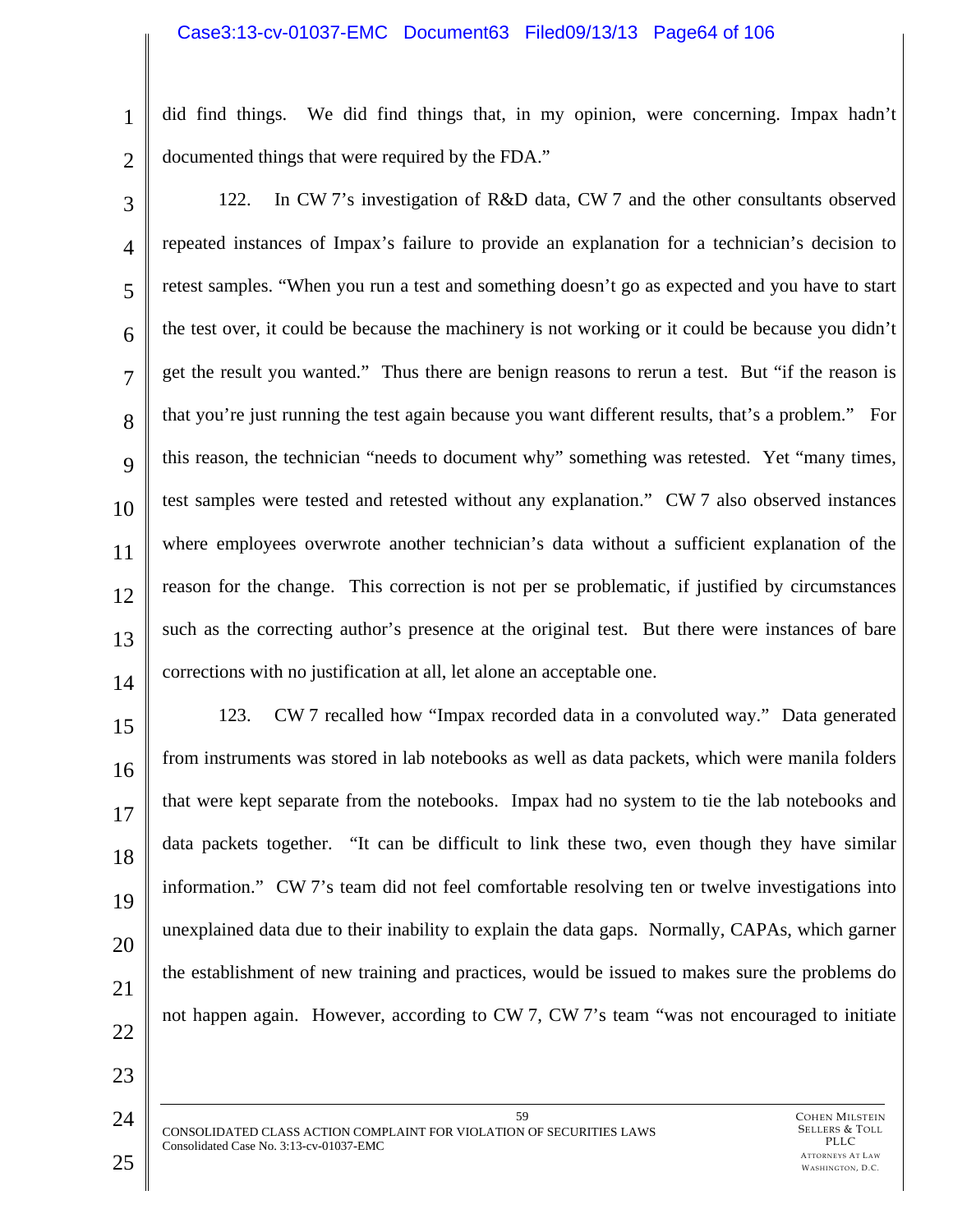1 2 CAPAs. That wasn't what [Impax] wanted us to do." Instead, they turned over the ten or twelve open investigations to Steve Fields.

3

4

# **D. IMPAX MACHINERY WAS ANTIQUATED AND SO FREQUENTLY NEEDED REPAIR THAT COMPLIANCE WITH GMP REGULATIONS WAS NOT POSSIBLE**

5 6 7 8 9 10 11 12 13 14 15 16 124. In addition to CW testimony detailed above and describing instances of aging machines that could not achieve consistent, safe operation even with numerous maintenance repairs, other CW testimony confirms the pervasive nature of machines in disrepair. CW 2 explained that as early as the 2010 FDA inspection, "things got turned upside down." The intensity of the 2010 FDA inspection was unlike previous years because, for the first time that CW 2 and many other saw, an FDA investigator showed up at Impax with a camera. "It was very unusual. Keith [Lee, a Manufacturing Compliance Manager] was blown away by that." CW 2 also explained that so many machines were in need of service that Impax employees had placed numerous "fix-it notes" on them during the 2010 FDA inspection that explained to the FDA that Impax was working on correcting an issue with the machine. CW 3 corroborated CW 2's account, stating that Impax's equipment was antiquated, and the building space itself was inadequate with regards to space and portable equipment.

17

# **E. IMPAX COULD NOT ERADICATE METAL CONTAMINATION IN A REASONABLE AMOUNT OF TIME**

18 19 20 21 22 125. After the May 2011 warning letter, Eric Baier, the Associate Director of Manufacturing, told CW 2 that "'There's no way we are going to get rid of it [metal contamination].'" CW 2 understood that the reason supporting this sense of defeat was that, throughout the manufacturing process, there are instances of metal on metal, making some level of contamination inevitable. Separately, CW 1 remarked that the FDA's finding of metal

60

24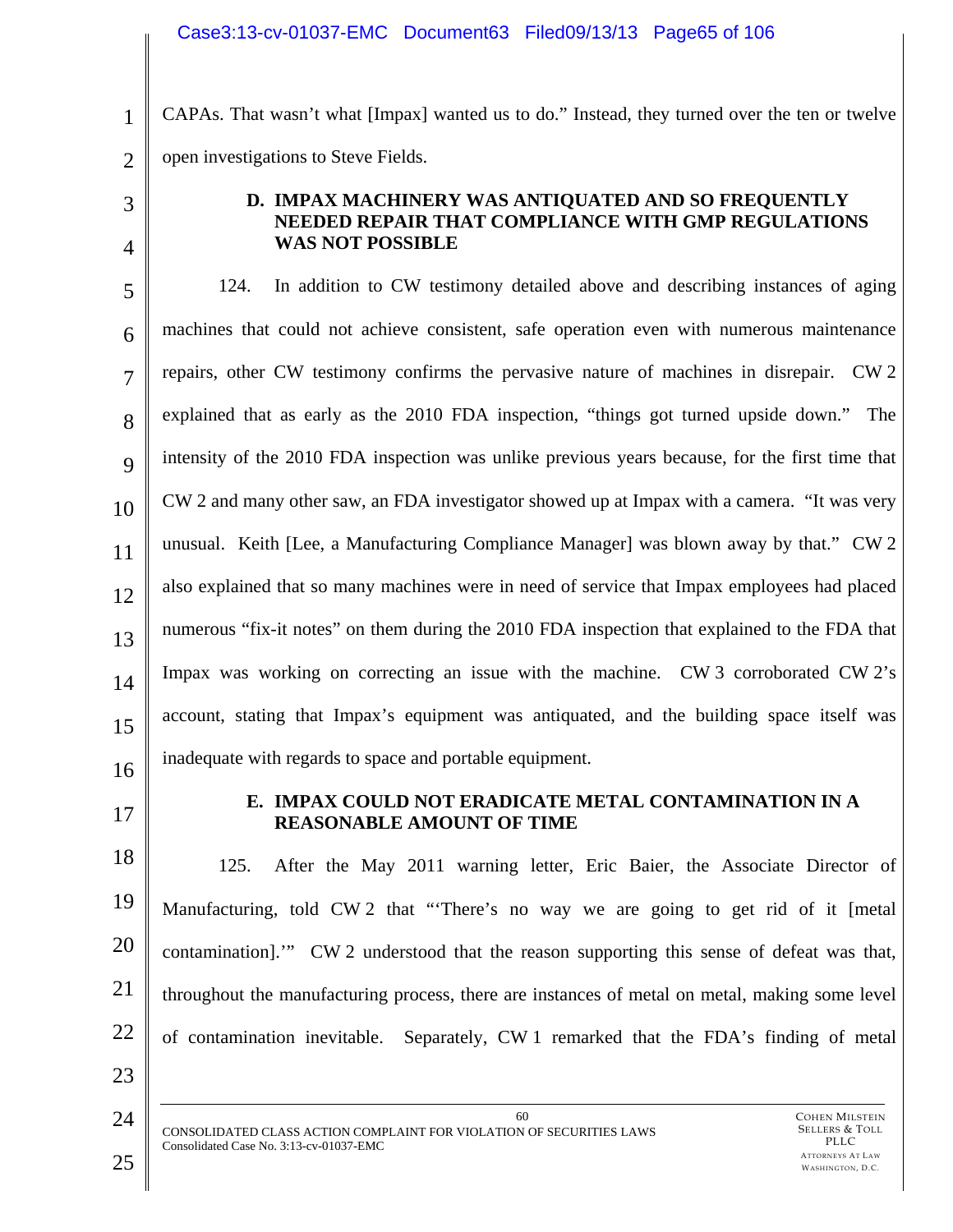#### Case3:13-cv-01037-EMC Document63 Filed09/13/13 Page66 of 106

contamination in over 70% of Impax's finished product, was a "very high" number because acceptable levels "should be less than 3%." CW 3 also called the number "quite startling."

3 4 5 6 7 8  $\mathbf Q$ 10 11 126. According to CW 1, up until the May 2011 Warning Letter, Impax's practice had been to detect metal contamination predominantly through bare visual inspection. CW 1 stated that after the Warning Letter CW 1 received an award for discovering that the source of metal shavings were coming from a vibroscreen. Additionally, CW 3 stated that a supervisor discovered through internal audits that bolts securing the guides on the tablet press were also causing metal shavings. Bolts for the top and the bottom of where the guides were fastened were different lengths. If the opposing bolts were swapped during assembly, the incorrectly installed longer would make contact with a rotating turret that, turning at high RPMs, would shear the metal bolts.

12 13 14 15 16 127. By August 2012, Impax still had not corrected the presence of metal contamination above acceptable thresholds. By this time, according to CW 3, Impax had posted a regular visual display on a bulletin board in the manufacturing facility that tracked daily and weekly individual product runs with no metal contamination. The number of successful runs was "low to [Impax's] satisfaction and they wanted to improve it."

17 18 19 20 21 128. According to CW 3, at some point in 2011 or 2012, Impax attempted to develop a metal cleaning method that would reduce or preclude disassembling machines in order to reduce metal contamination. This effort was implemented under Paul Shrock, who was plant superintendent from July 2011 to July 2012. Yet the attempt to develop a process never came to fruition.

61 CONSOLIDATED CLASS ACTION COMPLAINT FOR VIOLATION OF SECURITIES LAWS Consolidated Case No. 3:13-cv-01037-EMC

22

23

24

1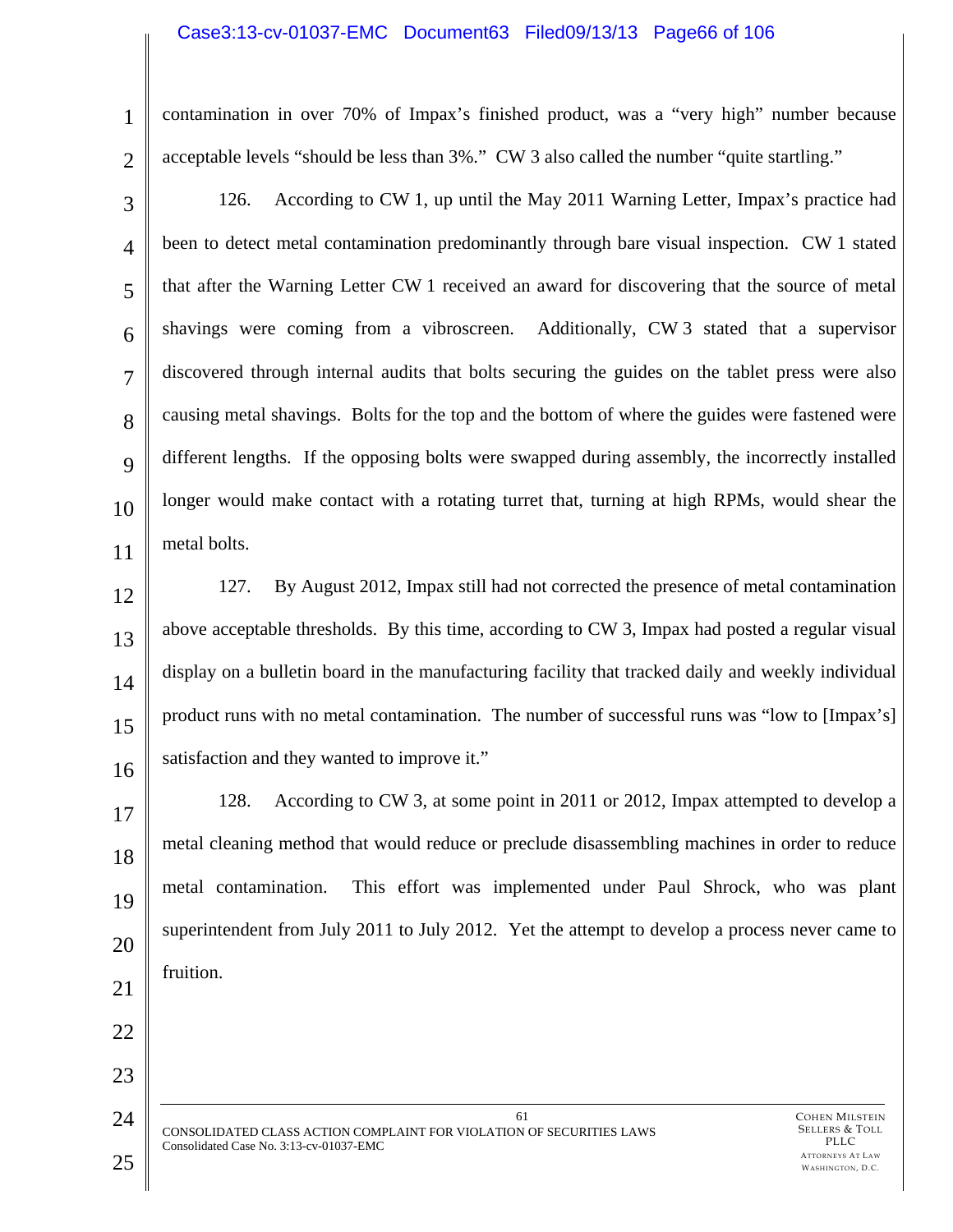1 2

3

# **F. IMPAX TECHNICIANS ROUTINELY VIOLATED PROCEDURES, WHILE QA STAFF AND IMPAX EXECUTIVES RECKLESSLY FAILED TO BECOME ADEQUATELY INVOLVED IN ON-THE-GROUND SUPERVISION NECESSARY TO FIX IMPAX'S PROBLEMS**

# **1. Technicians Pervasively Disregarded SOPs**

4 5 6 7 8 9 10 11 12 13 14 15 16 17 129. During the entire time that CW 4 worked as a technician at Impax, from February 2011 to January 2012, CW 4 witnessed how fellow employees regularly ignored SOPs. In one instance, CW 4 was encouraged to stop supervising (without replacement) one of the PLA 4000 mixers – a machine that added liquid to chemicals after the weighing phase – so CW 4 could take a lunch, even though SOPs clearly required that a technician must watch the machine at all times and record intermittent data into the batch record. Similarly, on a separate occasion, CW 4 went to the restroom only to find an entire group of technicians who worked together on another process all in the restroom together – in violation of the requirement that at least two technicians were to remain in any given room at all times. "Someone should have been back at the machines." On yet another occasion, CW 4's Team Lead overrode the time that CW 4 recorded on the batch record for the PLA 4000, because the time – though accurate – was shorter than the times on previous batch records for the same process. The Team Lead required CW 4 to change the time that CW 4 had noted to a false time that more closely tracked other records. This change was against policy.

18 130. CW 4 also reported that more seasoned technicians led new employees to disregard SOPs, because older technicians trained new ones. More precisely, CW 4 had once been instructed to simply follow the verbal commands of CW 4's trainer and "'just do what the trainer wants because they're signing off on the process [paperwork].'" CW 4 explained that a lot of older technicians "wouldn't do [tasks] by the SOPs" because of their older habits that they believed were adequate or superior. They told CW 4, "'Oh no, we do it this way or that.'" For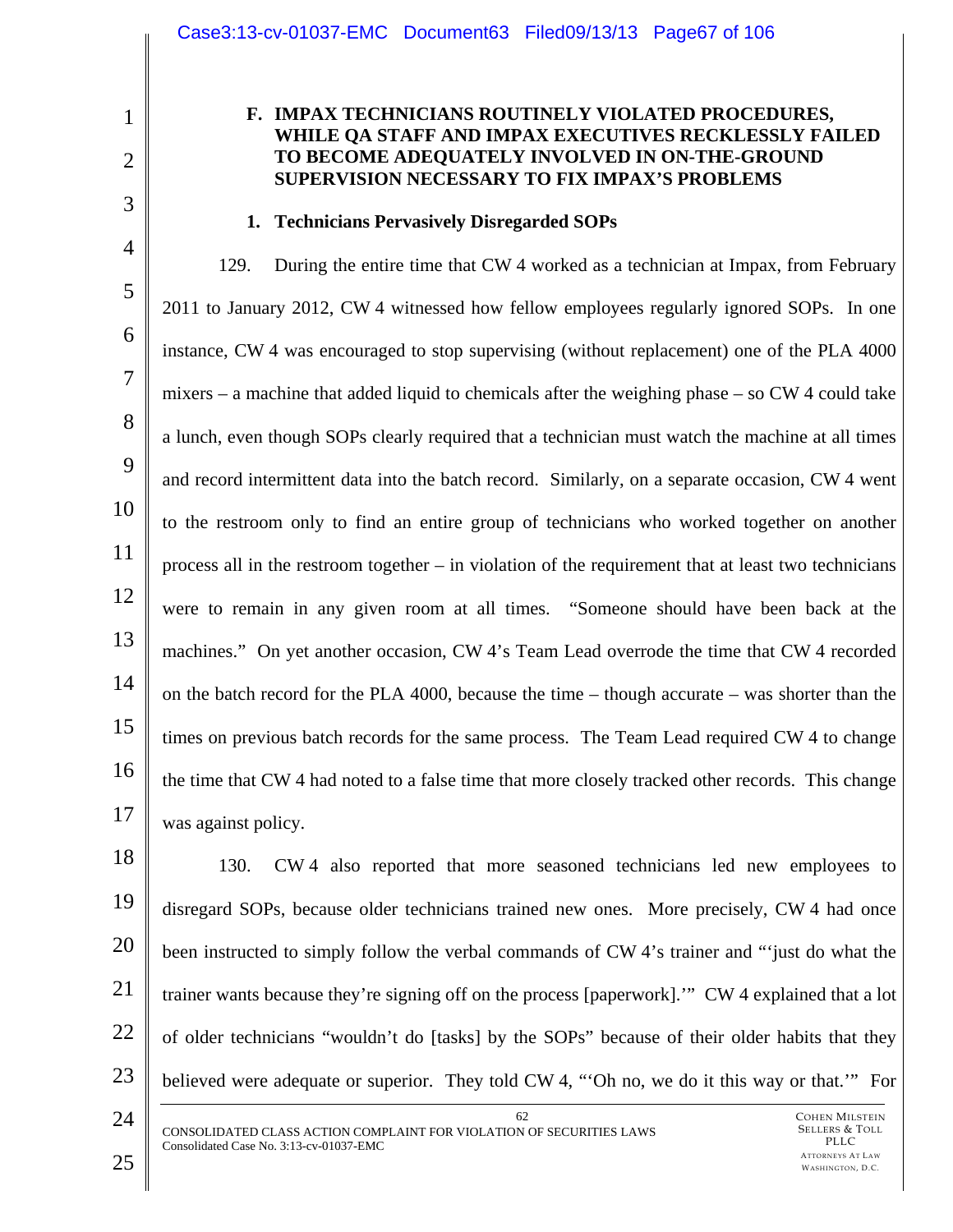# Case3:13-cv-01037-EMC Document63 Filed09/13/13 Page68 of 106

1 2 3 4 5 instance, one of CW 4's fellow technicians regularly cleaned a machine by rinsing it in plain water, despite that the SOP clearly required a water rinse, soap scrub, and second rinse. Similarly, other technicians ignored SOPs requiring use of distilled water rather than plain water. "It was pretty common that the SOPs weren't followed. Every time there was a new [SOP] update in my department, people ignored it," said CW 4.

6 7 8  $\mathbf Q$ 10 11 12 131. Sophie Chang, who was a manufacturing technician on the graveyard shift, also observed pervasive disregard for SOPs. Chang told CW 11, a Warehouse Supervisor with whom Chang was friendly, about how technicians were bypassing a drying machine SOP that required technicians to stay in the room with the drying machine and take notations of time intervals until the cycle was complete. Chang told CW 11 how technicians left the room during the drying cycle, which was against SOPs. "They don't follow procedures," Chang complained, adding that Impax was "one of the worst companies I've ever worked for."

13 14 15 132. CW 10, who was the Associate Director of HR, stated that CW 10 had to take disciplinary action against manufacturing technicians who were opening barrels of obsolete materials and using the contents of the barrels in production.

16 17 18 19 20 21 133. Finally, CW 4 stated that a fellow technician told CW 4 that he and fellow technicians had received direction about when QC and QA were set to inspect the encapsulation machine. As a result, technicians were instructed to clean the encapsulation machines especially well. According to CW 4, these internal audits were infrequent and were supposed to be secretly timed and targeted. Yet CW 4 stated that on at least one occasion the fellow technician had received "a paper that told him which parts" of the machine "would be tested and inspected" and he knew when the inspection would take place.

63

22

23

24

CONSOLIDATED CLASS ACTION COMPLAINT FOR VIOLATION OF SECURITIES LAWS Consolidated Case No. 3:13-cv-01037-EMC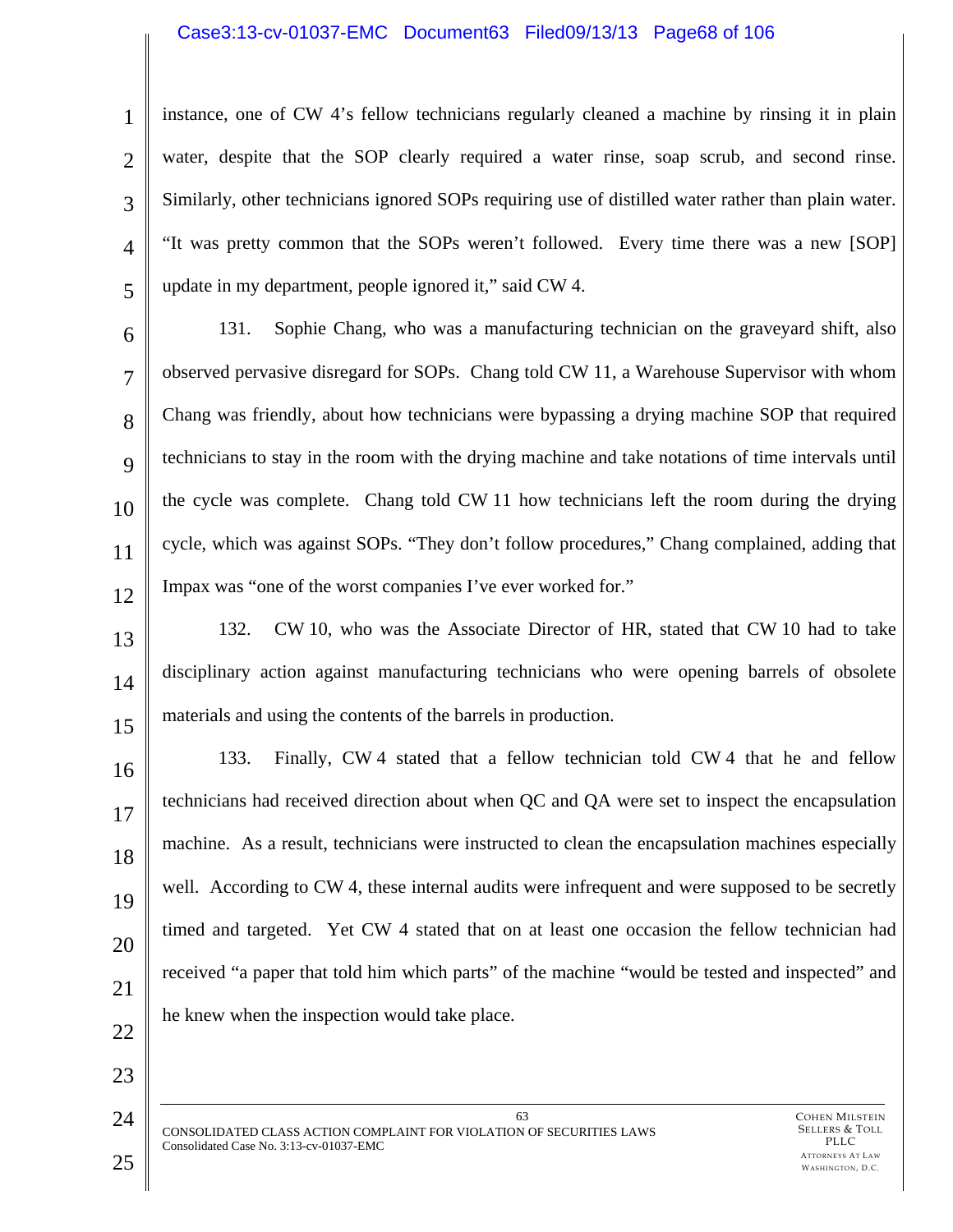#### Case3:13-cv-01037-EMC Document63 Filed09/13/13 Page69 of 106

1 2 3 4 5 6 7 8 134. Another witness also reported that internal audits were not taken seriously at Impax. CW 9 reported that before the FDA issued a Warning Letter to Impax in May 2011, the QA Compliance department recommended to management that the company audit the R&D laboratory, because they anticipated FDA interest due to the impending NDA for and subsequent launch of Rytary. Yet, CW 9 stated that the manager of R&D, Suneel Gupta, told internal auditors that the R&D division "conduct[ed] our own audits." CW 9 stated that GMP practices did not allow a department to *self*-audit. Eventually, Impax brought in external auditors to audit the R&D department in 2012.

9 10 11 12 13 14 15 16 17 135. After the FDA's issuance of the 2011 Warning Letter, CW 12, a Tooling Specialist, recounted how technicians complained about the burdensome nature of SOPs at allemployee meetings that CW 12 attended. In one particular meeting that included night shift technicians and QA staff, and which took place sometime in 2011 to 2012, CW 12 stated that employees again complained to supervising staff at the meeting of how SOPs and checklists slowed production. CW 12 recalled that Senior Production Supervisor Joe Zipko responded to the technicians' complaints by saying, "This is the way you're supposed to do it. If you think you can do it better, then so be it. But if you get caught doing it the wrong way, you'll get in trouble." In short, there was an awareness of and tacit tolerance for disregarding SOPs.

18 19 20 21 22 23 136. CW 11, a Warehouse Supervisor, stated that CW 11 expressed concerns to CW 11's superior, Ron Valine, a Warehouse Manager, about the lack of training for warehouse and manufacturing facility employees on SOPs. "They don't read the [SOP] updates," CW 11 told his manager, who did not seem to care. Instead of training employees, managers at Impax often signed off on employee training whether it had been completed or not completed. The lack of employee training occurred the entire time that CW 11 was employed at Impax; however, the

64 CONSOLIDATED CLASS ACTION COMPLAINT FOR VIOLATION OF SECURITIES LAWS Consolidated Case No. 3:13-cv-01037-EMC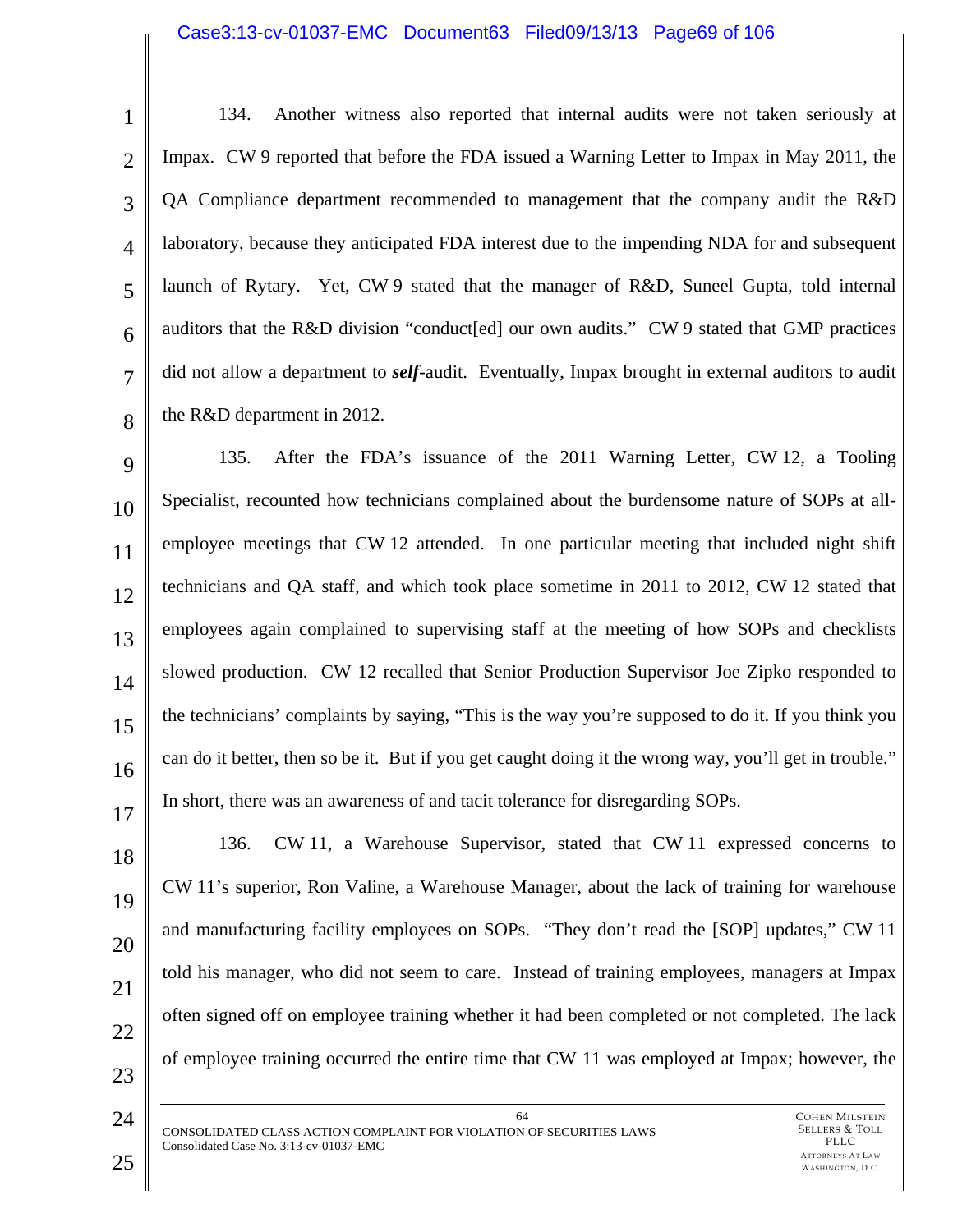# Case3:13-cv-01037-EMC Document63 Filed09/13/13 Page70 of 106

4 Company began training manufacturing employees just prior to CW 11's departure. But still, "they never addressed warehouse training." Shaheed Mohamed, who was another supervisor in the warehouse, severely lacked understanding of SOPs. "If there was an audit, internal or external, Shaheed was not allowed to be involved because he would fail." His sloppy training and lack of minimal familiarity with SOPs was tolerated and even covered up.

6 7 8  $\mathbf Q$ 10 11 12 137. Moreover, warehouse employees were required to fill-out transaction documents whenever they moved raw materials. Yet CW 11 stated that employees were leaving fields on the transaction forms blank. "You cannot leave the fields blank" assured CW 11. After the March 2012 FDA inspection, CW 11 had to pull old transaction records to look for any that had blank fields, but the problem continued through 2012. CW 11 stated that a look through Impax's emails would show "emails from me to my manager about documentation [problems], and he wasn't addressing it until 2013."

13 14 15 16 17 18 19 20 21 22 23 138. In yet another instance of lax habits, even where paperwork appeared complete, CW 12 described a failure of QA personnel to supervise in accordance with SOPs on CW 12's tasks. For instance, CW 12 received up to 200 punches a night that he was required to inspect, and also to record verification in his inspection in paperwork. (Punches are stamps that imprint letters on pills). CW 12 would inspect the punch letters as well as the serial numbers on the machines to make sure everything was in order, and QA staff would verify his work. "Once I brought in my paperwork, they [Quality Assurance staff] were supposed to inspect each and every punch themselves. But they would never do that. They'd just glance, not inspect individual ones. Or they'd inspect a couple and say ok." Yet this superficial inspection, CW 12 explained, could allow problems to slip by: if the punch was supposed to punch a "B" but had been set to a "D" and then went into production, the pill could make it to the consumer and cause confusion.

24

1

2

3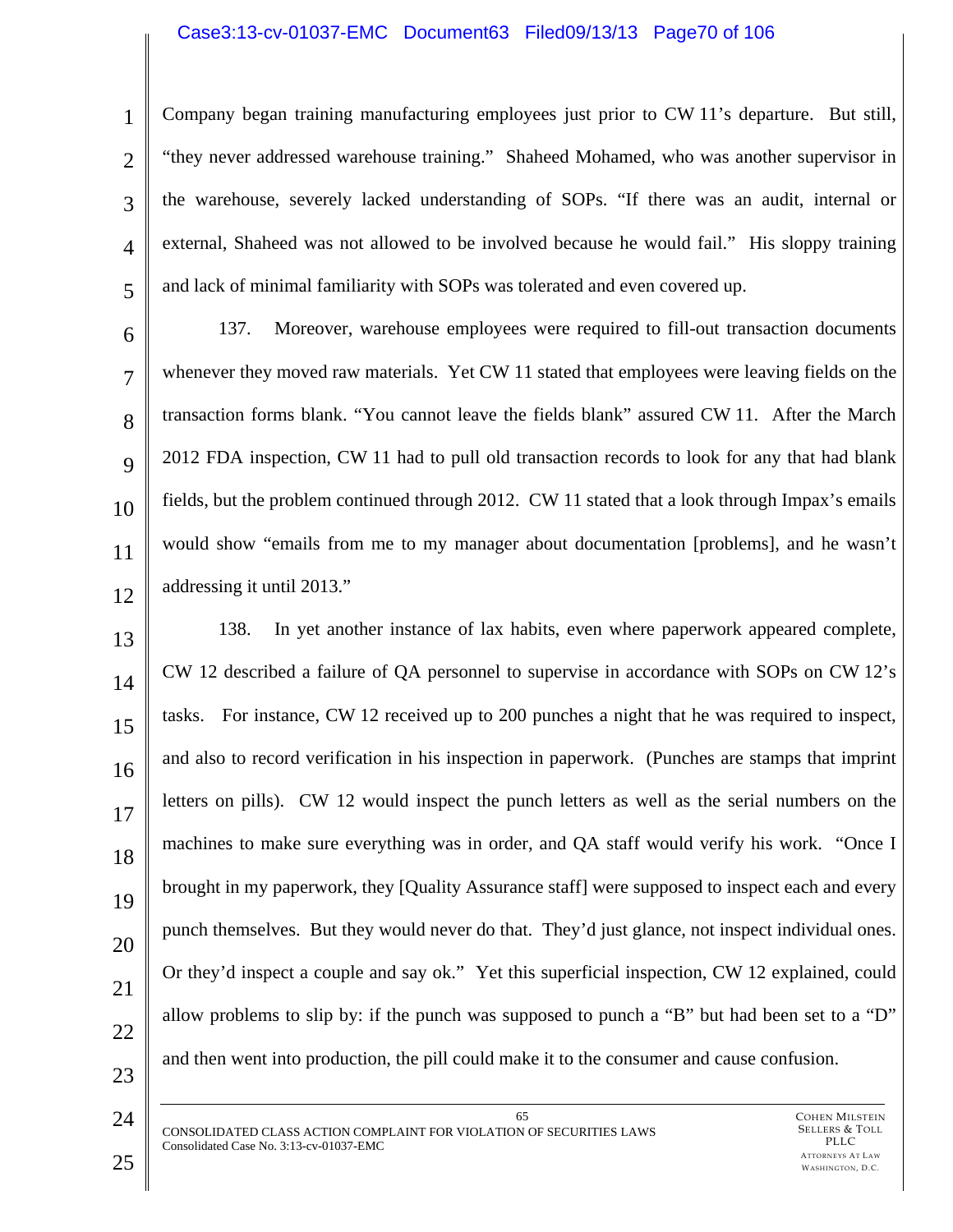3

4

5

6

7

8

1

# **2. Technicians and Supervisors Worked Positions for Which They Were Unqualified or Untrained**

139. CW 10, Associate Director of HR, stated that "many people in operations felt that QA was not doing their job. They did not have the right people in place or documentation system in place." CW 10 further added that "Quality Assurance management was wrong, they were not good managers. May Chu started with Larry [Hsu] years ago" and, as such, gave Chu autonomy. Similarly, Jim Kou, Associate Director of Quality Control, had very high turnover rate of employees working underneath him, which amounted to opportunity losses and administrative costs.

9 10 11 12 13 140. Loyalty to personnel who had demonstrated problems with GMP compliance were tolerated at Impax and such personnel were allowed to stay in their positions. CW 10 gave the example of Sulaman Ahmad who, according to CW 10 and corroborated by CW 4, had problems with FDA violations and personnel management issues. CW 10 stated that Ahmad "valued affiliation over doing the job right."

14 15 16 17 141. As an example of lack of supervision, CW 4 pointed out that during CW 4's time as a technician at Impax in the weighing and labeling departments, CW 4's entire shift of employees was without a manager because the manager had been on leave for a period of 1.5 months for disciplinary reasons. Yet Impax had not hired or appointed an interim manager.

18 19 20 21 22 23 142. According to CW 6, Associate Director of Manufacturing and Associate Plant Manager, Impax "brought in countless number of people to do data mining" after the May 2011 Warning Letter. Approximately 20 new employees were assigned to conduct "retrospective batch record reviews." CW 6 could barely find space in the manufacturing facility to place new employees. CW 6 stated that the data mining was overseen by Kangwen Lin, Director of Technical Services. Yet Lin was the same individual who was the basis for the FDA's verbal

66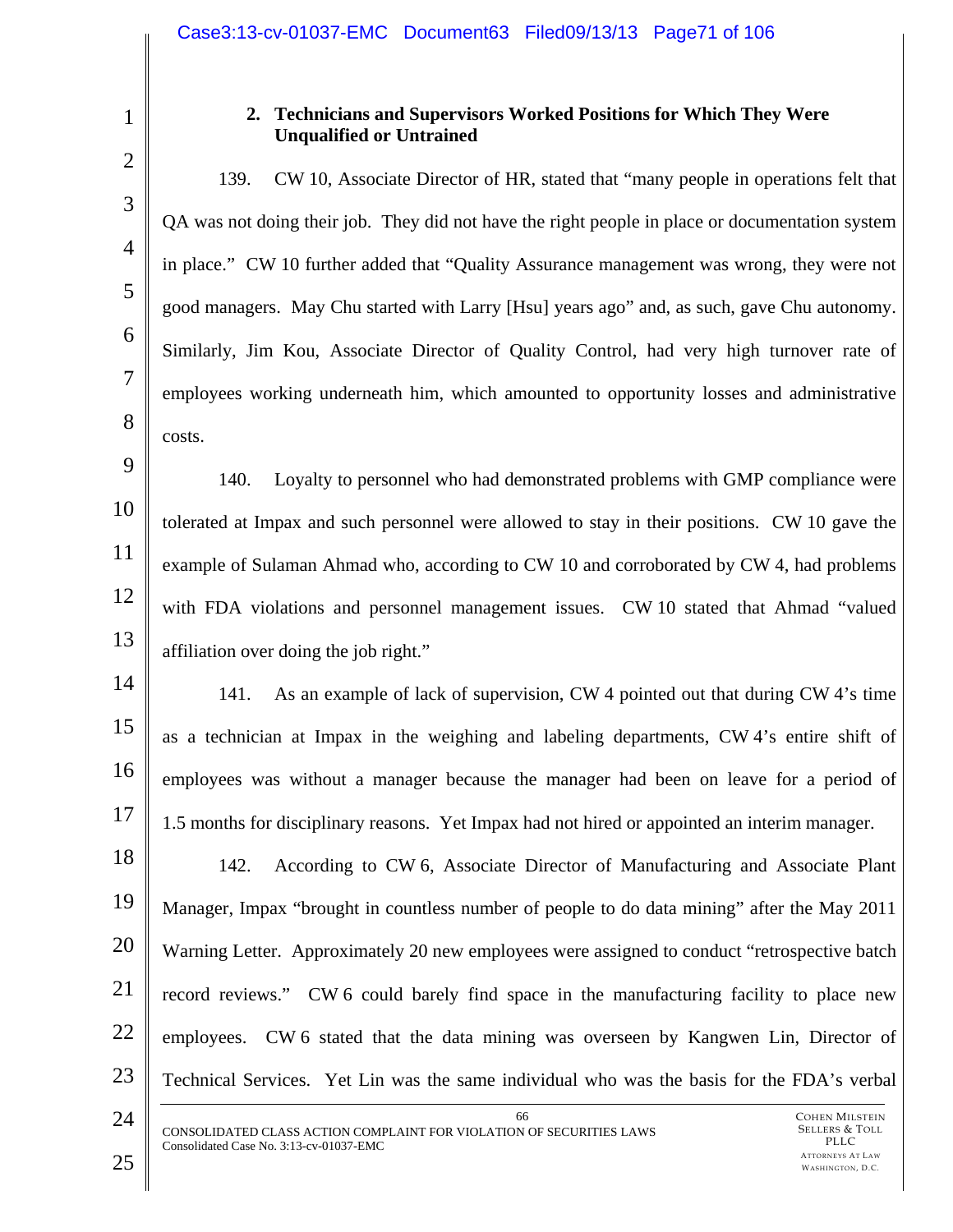#### Case3:13-cv-01037-EMC Document63 Filed09/13/13 Page72 of 106

1 2 3 4 5 6 7 8  $\mathbf Q$ 10 11 12 warning as described in Baker and Millar's EIR in spring 2011. FDA investigators reprimanded Lin and Impax due to Lin's having misled federal investigators about the pattern of metal contamination, calling it "grey particles" – a federal offense under Title 18, as noted in the EIR and as investigators explicitly communicated to Impax management during the inspection. According to the FDA's EIR, Lin only relented when investigator Baker showed Lin documentation that confirmed the contamination was metal. Despite this demonstrated inability to understand or accurately execute cGMP standards, Lin was also in charge of the "technical services group" which was the liaison between Research & Development ("R&D") and manufacturing. R&D was the sector of Impax that designed the processes by which drugs would later be manufactured en masse. The first type of batch records were developed in R&D during this phase, and then the technical services group would scale-up the R&D-designed batch record to accommodate manufacturing.

13 14 15 16 17 18 143. CW 7, a third-party consultant whom Impax hired to audit its R&D Lab in the summer of 2012, stated that CW 7 left Impax with a clear impression that analysts and management were not aware of the things they needed to do to be in accordance with FDA regulations. "I sensed a general lack of awareness around documentation. The analysts were not aware of the things they should be documenting. The management was not aware of the things they were supposed to be documenting."

19 20 21 22 144. CW 8, who was responsible for the development and management of technical and regulatory training as well as integrated quality compliance systems at Impax from June 2010 to January 2013, stated that "I saw a lot of movement, a lot of consultants. I didn't see any internal reports on progress."

67 CONSOLIDATED CLASS ACTION COMPLAINT FOR VIOLATION OF SECURITIES LAWS Consolidated Case No. 3:13-cv-01037-EMC

23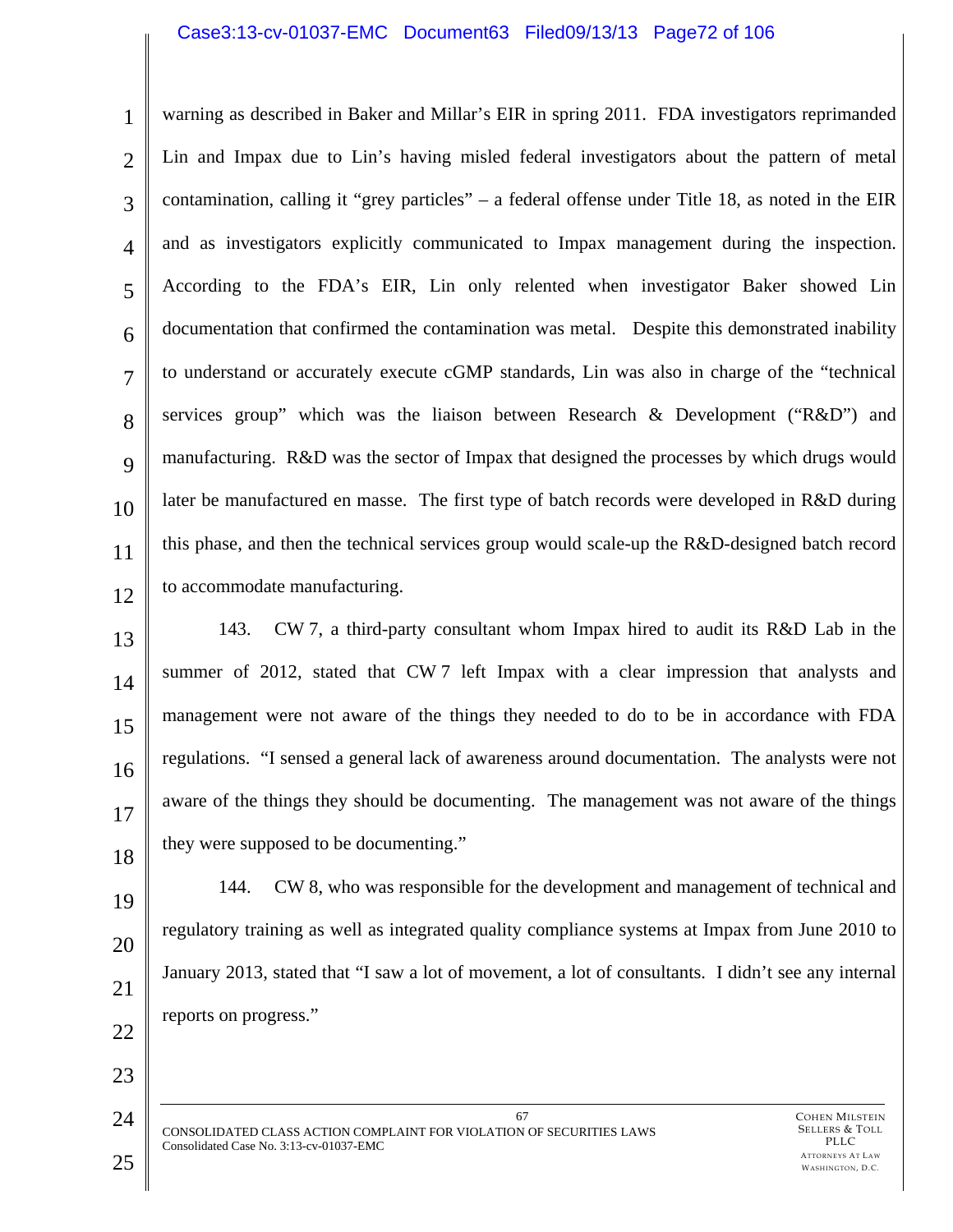#### **3. Impax's Facilities Were Unequipped to Meet GMP Regulations, and Unequipped to Timely Adopt Wholesale QC Improvements and New Practices, Due to the Limitations of its Facilities, Equipment, Space, and Technology**

145. CW 8 recounted that in a town hall meeting open to all employees and held at Impax shortly after the FDA Warning Letter was issued in May 2011, Defendant Hsu acknowledged that the Company was going to have to make changes to the way Impax was conducting its business. "He told us publicly that the way they were doing business was fine back in the day, but the FDA became more sophisticated." Hsu acknowledged that Impax's old way of doing things was no longer acceptable, and that Impax "need[ed] to change."

9 10 11 12 13 14 15 16 146. CW 8 stated that Defendant Hsu's public announcements of a goal to close-out the May 2011 Warning Letter by February 2012 were "not realistic based on the quality of systems that I saw." CW 8 never expected a clean inspection in any of the FDA's visits. Instead of a clean inspection, CW 8's simply wondered "just how bad it was going to be" in the FDA's reports. CW 9, a Senior Quality Assurance Compliance Associate, echoed similar expectations. CW 9 did not think that Impax would pass the 2012 inspection: "I don't think they were going to pass inspection because of the problems they were having. Not in the time frame they had in mind."

17 18 19 20 21 22 23 147. Indeed, it was apparent that the team of consultants could not fix limitations at Impax. CW 5 reported that manufacturing managers included in their budgets toward the end of each year room for their "needs and wants," which tended to request equipment for dust control, space for cleaning, and more automated equipment. But they never received the funding from executive management to meet those needs. Yet Impax was "a small facility that expanded very, very fast." As such, Impax did not put money into making the manufacturing facility automated. Impax's manufacturing facility was like a 1970s facility – which CW 5 would know, because

24

1

2

3

4

5

6

7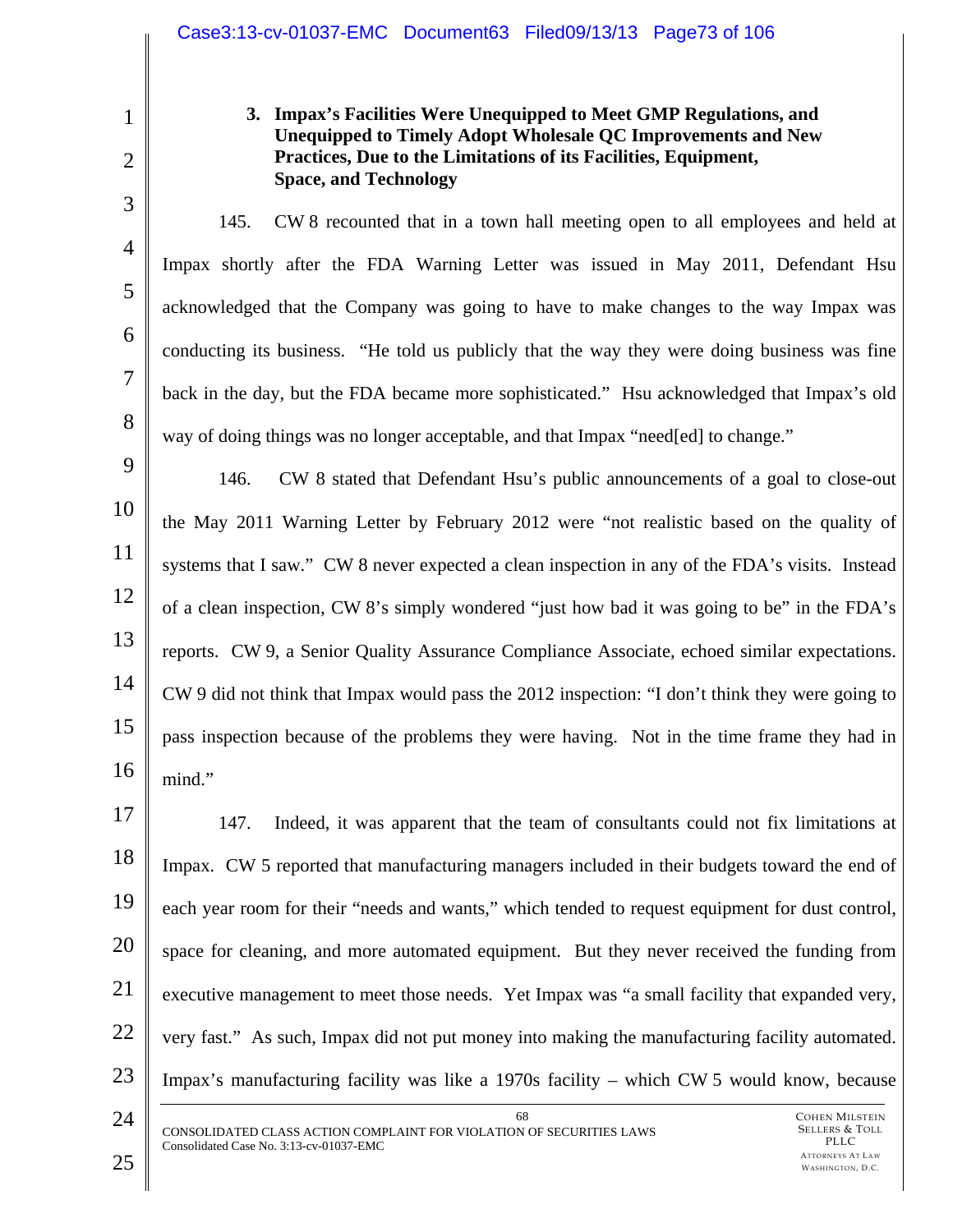#### Case3:13-cv-01037-EMC Document63 Filed09/13/13 Page74 of 106

1 2 3 4 5 6 7 8  $\mathbf Q$ 10 11 12 13 14 15 CW 5 began CW 5's career in the industry in the early 1970s: "Impax was back where I had started in 1971, scooping by hand. There was no automation." Compared to industry standards, "there was so much equipment out there they weren't using." In fact, Impax "got in trouble with the FDA" about the equipment's age. As a comparison, when CW 5 had worked for a different industry heavyweight pharmaceutical company, one technician could run two high-speed machines. Yet, by comparison, it took two or three technicians to run just one machine at Impax. Likewise, in CW 5's experience, most pharmaceutical companies had automated the recordation of validation procedures, instead of relying on manual note-taking, the latter of which increased the possibility of errors. For some of the efforts Impax spent to fix problems after negative FDA inspections, CW 5 believed that the hiring of consultants "seemed like a Band-Aid." CW 5 did not believe the consultants were effective. CW 5 was not the only witness to state that Impax relied on Band-Aid solutions: in describing Impax's practices around preparing and hosting FDA inspections (discussed above), CW 1 stated that Impax would make a temporary change to solve a problem, only to soon reverse the change. "Impax had a policy to put a Band-Aid on it temporarily," CW 1 stated.

16 17 18 19 20 148. In similar manner, CW 7, a consultant whom Impax hired as part of a group from Validant to audit its R&D Lab, remarked on Impax's lag behind industry standards in technology. Despite desktop computers, all lab notebooks and data were in paper form and nothing about the R&D machinery was computerized. Impax was "the least digital company I've ever seen…. I've never seen it all on paper before."

21 22 23 149. CW 9, who conducted internal audits as part of Impax's QA Compliance sector stated that QC Lab was no different from CW 7's experience with the R&D Lab. In an audit that consisted solely of lab notebooks, and not actual procedures, CW 9 stated that lab data was

69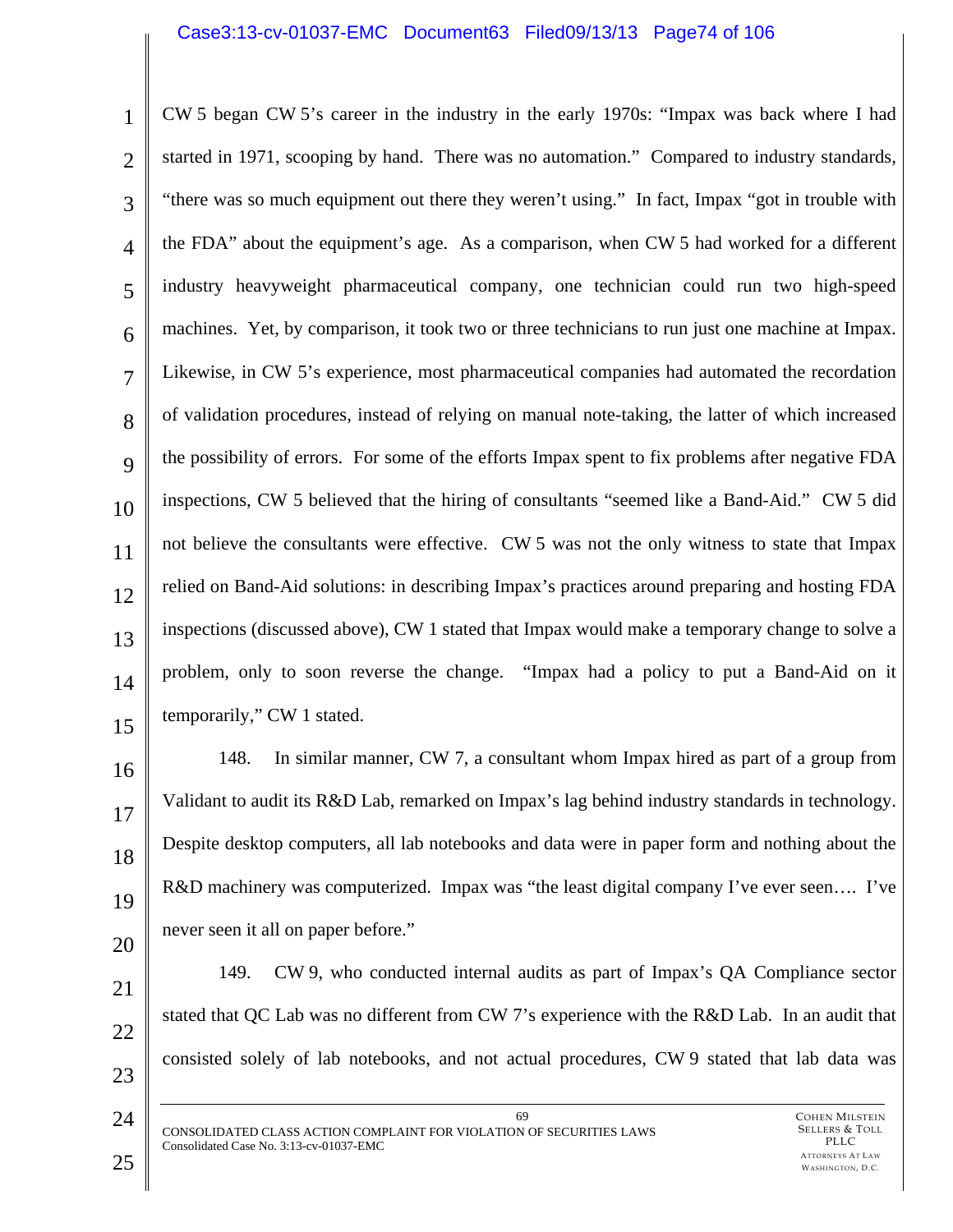#### Case3:13-cv-01037-EMC Document63 Filed09/13/13 Page75 of 106

1 2 3 4 5 6 7 8 9 10 11 12 13 14 scattered, and "nobody could make sense of it." One analyst would reference another analyst's work but there would be no way to easily find the referenced analyst's work. "Now [analysts were] just quoting them, not doing [their] own data anymore." Analysts also copied, cut, and pasted original raw data into the lab notebooks from data packets that were stored in manila envelopes, because the originals were too large to paste into the notebooks. This was "to save space, but it created more work for themselves. The witness would have to verify both, to make sure that the data was correct…. If you needed the original, you would have to pull the manila envelope." Some of the problems that CW 9's internal audit team discovered showed up in the FDA's reports. CW 9 stated that CW 9 and other auditors thought, "Well, we wrote it in the [audit] report to management. Why wasn't it fixed?" CW 9 stated that audit findings were compiled in a report in Word with Excel charts incorporated into the Word document if necessary and distributed to senior management via email, including Defendant Hsu**.** Mark Shaw, Jeff Nornhold and Mike Fitch also received the audit reports. Management provided feedback to department heads, but CW 9 was not included in those communications.

15 16 17 18 150. CW 8, who was Director of Global Training and who worked on Quality QA, stated that R&D lacked quality assurance activities. "There was not adequate science going on for quality…. When you design a product you need to understand it and put good science up front. The science wasn't there," CW 8 stated.

- 19 20 21 22 23 151. Indeed, Impax had vast and drastic improvements to make if it were going to rise to FDA standards. Senior management had knowledge, or recklessly disregarded evidence of the pervasive and severe problems at Impax, which included deviations in production as well as noncompliant record keeping. As CW 6 explained, manufacturing batch records went through a few layers of review: from the manufacturing supervisor who reviewed for completeness and
	- 70 CONSOLIDATED CLASS ACTION COMPLAINT FOR VIOLATION OF SECURITIES LAWS Consolidated Case No. 3:13-cv-01037-EMC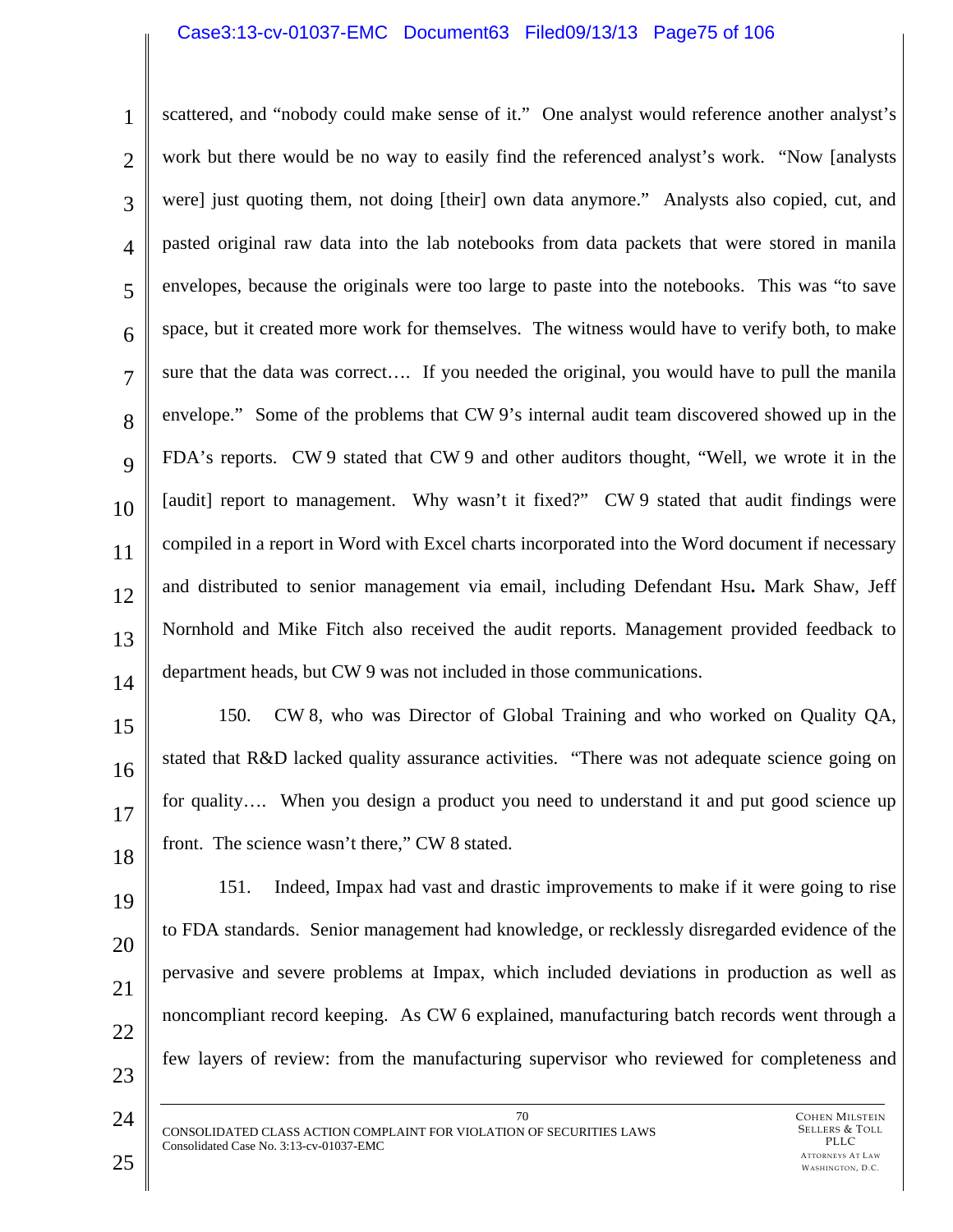#### Case3:13-cv-01037-EMC Document63 Filed09/13/13 Page76 of 106

1 2 3 4 5 6 7 8  $\mathbf Q$ 10 11 12 13 14 15 16 clarity, to a round of review by quality assurance, and then, when triggered by the finding of "anything unusual," to a review by the supervisory quality assurance group. In this final stage, a collection of auditors would conduct a first pass of review, and then a second group of auditors would conduct a second pass. Lastly, the Quality Assurance Supervisor would review the batch records. CW 6 further explained that Impax tracked the number of deviations from batch records and the timeliness of investigations. Notably, when a batch is under investigation, it is typically held 20 to 25 days – "the product doesn't leave the plant." According to CW 6, this delay is problematic, and the supply staff becomes stressed. Thus, even if executives attempted to ignore QC gaps, they nonetheless would inevitably become aware of the pervasive QC shortfalls by virtue of their investment in releasing product for distribution to meet sales goals. CW 6 stated that "I know for a fact that if we happened to get a deviation with a product, Jeff [Blumenfeld] would be called over to the building where exec<sup>rutive</sup> are and have a meeting. There were instances where Jeff was called over to Larry [Hsu] to discuss what was going on with this or that product." Outside of such *ad hoc* meetings, Blumenfeld (Senior Director of Manufacturing) regularly met in person on a weekly basis with Defendant Hsu, while Blumenfeld and Hildenbrand (VP of Operations) met even more frequently, according to CW 6.

17 18 19 20 21 22 23 152. CW 6 stated that Impax had replaced a "considerable amount" of quality management by CW 6's departure in February 2012. However, "whether or not you get a culture change to stick is questionable." For this reason, there was "an appropriate level of concern" at Impax, in part, because "changes may not have made it down to the rank-and-file and stuck." CW 9 echoed the same concerns: after the Warning Letter in 2011, Impax made an effort to replace a significant portion of the previous personnel and management. Despite this effort, as CW 9 explained, a lot of personnel did not understand the changes being implemented.

71 CONSOLIDATED CLASS ACTION COMPLAINT FOR VIOLATION OF SECURITIES LAWS Consolidated Case No. 3:13-cv-01037-EMC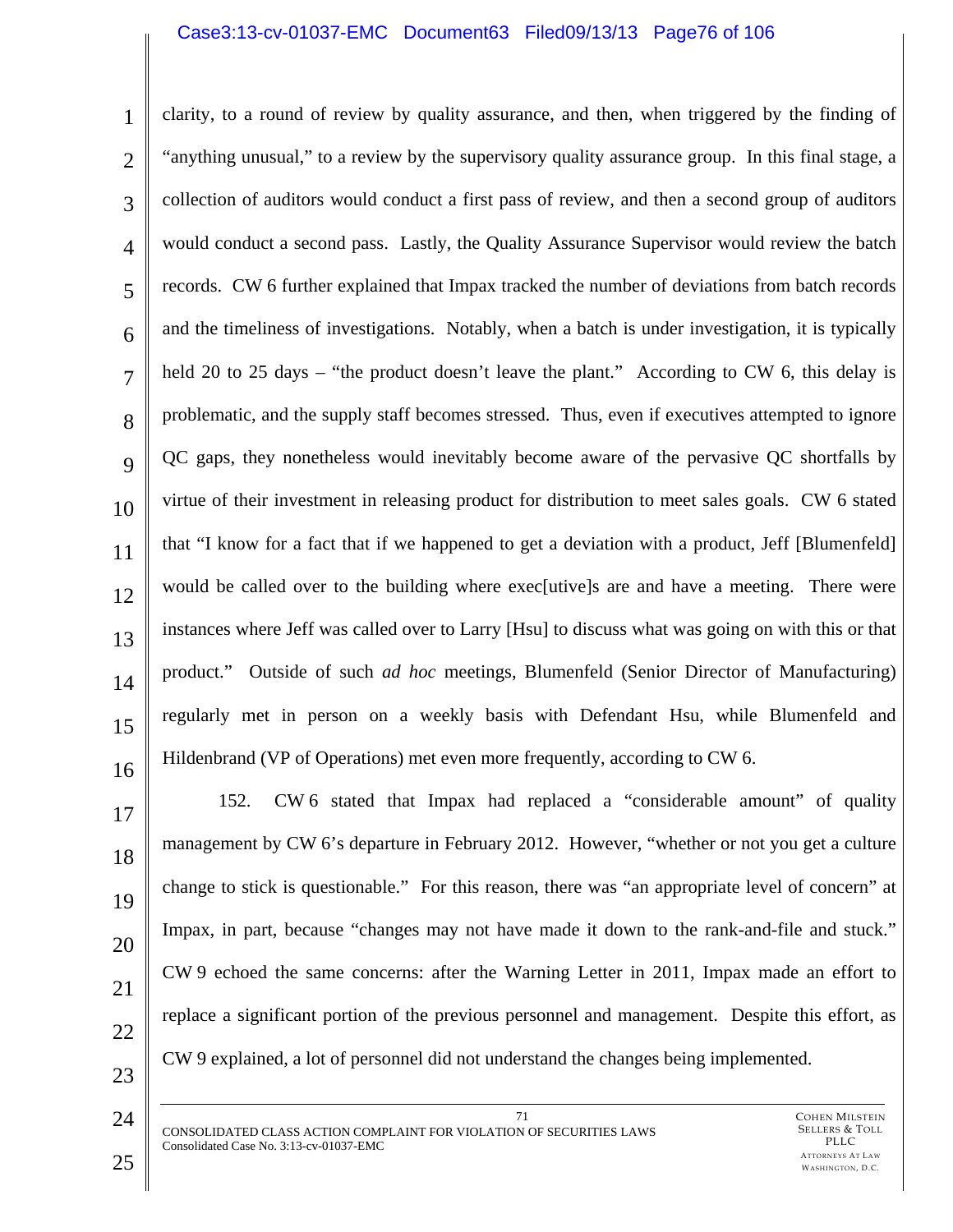| $\mathbf{1}$   | CW 8 stated that CW 8 "was in a meeting with the FDA every time they came."<br>153.                                                                                                                                         |
|----------------|-----------------------------------------------------------------------------------------------------------------------------------------------------------------------------------------------------------------------------|
| $\overline{2}$ | CW 8 stated from CW 8's own experience that, at Impax, "the quality systems weren't there."                                                                                                                                 |
| 3              | Moreover, the problems that the FDA highlighted in its investigations were "rather old," meaning                                                                                                                            |
| $\overline{4}$ | that they had been going on for a long time. Indeed, "anyone [who] worked in quality knew                                                                                                                                   |
| 5              | [Impax] had some serious problems."                                                                                                                                                                                         |
| 6              | VIII.<br>DEFENDANTS ISSUED FALSE AND MISLEADING STATEMENTS DURING<br><b>THE CLASS PERIOD</b>                                                                                                                                |
| $\tau$         | 154.<br>On June 6, 2011, Impax issued a press release providing an update on the FDA site                                                                                                                                   |
| 8              | inspection of the Hayward facility and its receipt of a Warning Letter. The release stated in part:                                                                                                                         |
| 9              | The Company notes that the observations cited in the letter relate to the<br>Hayward manufacturing facility only, and do not relate to any of the                                                                           |
| 10             | Company's other facilities. It also notes that until remedial action is<br>complete and the FDA has confirmed compliance with cGMP, approval of                                                                             |
| 11             | pending and new applications listing the Hayward facility as a<br>manufacturing location of finished dosage forms may be withheld. The                                                                                      |
| 12             | warning letter did not place restrictions on the Company's ability to<br>manufacture and ship product. While during the past three months, the<br>production level at the Hayward facility was reduced to implement several |
| 13<br>14       | key changes in the Company's quality system, the Company is now<br>producing product at a normal pace and does not currently plan to reduce<br>its product manufacturing or hold shipments of finished product.             |
| 15             | Following the initial inspection, the Company took a number of steps to<br>thoroughly review its manufacturing systems and standards, including the                                                                         |
| 16             | use of leading consulting firms to assist in that review. This work is<br>ongoing and the Company is committed to improving its manufacturing                                                                               |
| 17             | practices. The Company will continue to work to fully address the FDA's<br>concerns and to resolve these issues. The Company will respond to the<br>FDA's warning letter within the mandated 15 business day response       |
| 18             | period.                                                                                                                                                                                                                     |
| 19             | In particular, the press release quoted CEO Hsu:                                                                                                                                                                            |
| 20             | "Impax remains committed to providing the highest quality products to<br>our customers and working with the FDA to diligently resolve any                                                                                   |
| 21             | issues We intend to promptly respond to the FDA's letter, and have<br>already begun to implement changes and establish procedures that                                                                                      |
| 22             | address the observations cited during the inspection. We will work<br>diligently to remedy any outstanding issues in a timely manner We<br>don't anticipate that this manufacturing setback will delay our ongoing          |
| 23             |                                                                                                                                                                                                                             |
| 24             | 72<br><b>COHEN MILSTEIN</b><br>Sellers & Toll<br>CONSOLIDATED CLASS ACTION COMPLAINT FOR VIOLATION OF SECURITIES LAWS<br>PLLC                                                                                               |
| 25             | Consolidated Case No. 3:13-cv-01037-EMC<br><b>ATTORNEYS AT LAW</b><br>WASHINGTON, D.C.                                                                                                                                      |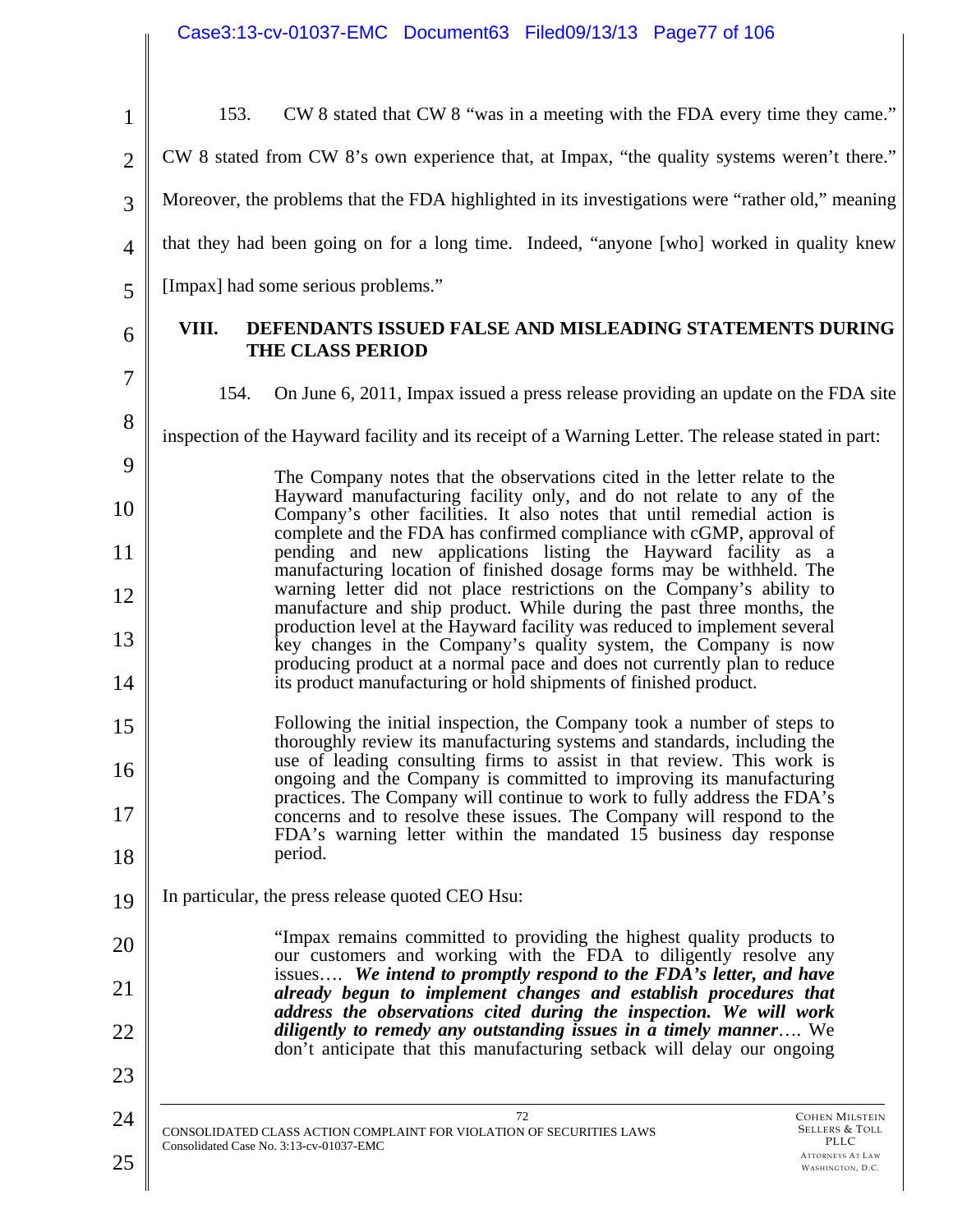research and development activities. We expect to continue to develop our generic pipeline of 82 products and two brand products."

(Emphasis added.)

3 4 5 6 7 8 9 10 11 12 13 14 15 16 17 18 19 20 21 22 23 155. The statements in Paragraph 154, above, concerning the Warning Letter from the FDA and the remediation measures that would be implemented to rectify the deficiencies cited therein including the statements about the "changes" and "procedures" that were or would be implemented and that the Company would work to implement the changes in a "timely manner" were each materially false and misleading when made because they failed to disclose the following adverse material facts, which were known to Defendants or recklessly disregarded by them and which, if disclosed, would have rendered Defendants' statements not misleading: that Impax was not equipped to address and remedy the Observations of GMP deficiencies as cited in the Warning Letter because: (a) Impax had a practice and culture of implementing and reversing corrective measures as a temporary solution to pass FDA onsite inspections (*see* ¶¶ 102-109, above); (b) Impax had a demonstrated history of problems with cleanliness and sanitation exacerbated by its lack of space for its operations, the failure to stop production when insects were found or as required when certain machinery malfunctioned, and technicians chronically disregarded SOPs pertinent to cleaning (*see* ¶¶ 110-114, 130, 147, above); (c) Impax employees did not observe proper cGMP practices regarding documentation and maintenance of accurate batch records because technicians pre-filled or wholesale completed batch records rather than doing so step-by-step, employees in the laboratory maintained a convoluted and confusing system to record raw data, and technicians or audit teams failed to fully investigate and document deviations in production (*see* ¶¶ 52, 69-72, 99, 115-123, above); (d) Impax had antiquated machinery that was in chronic disrepair, and even where some machinery was in acceptable condition, it was too old to sufficiently execute production tasks sufficient to meet cGMP

73

24

1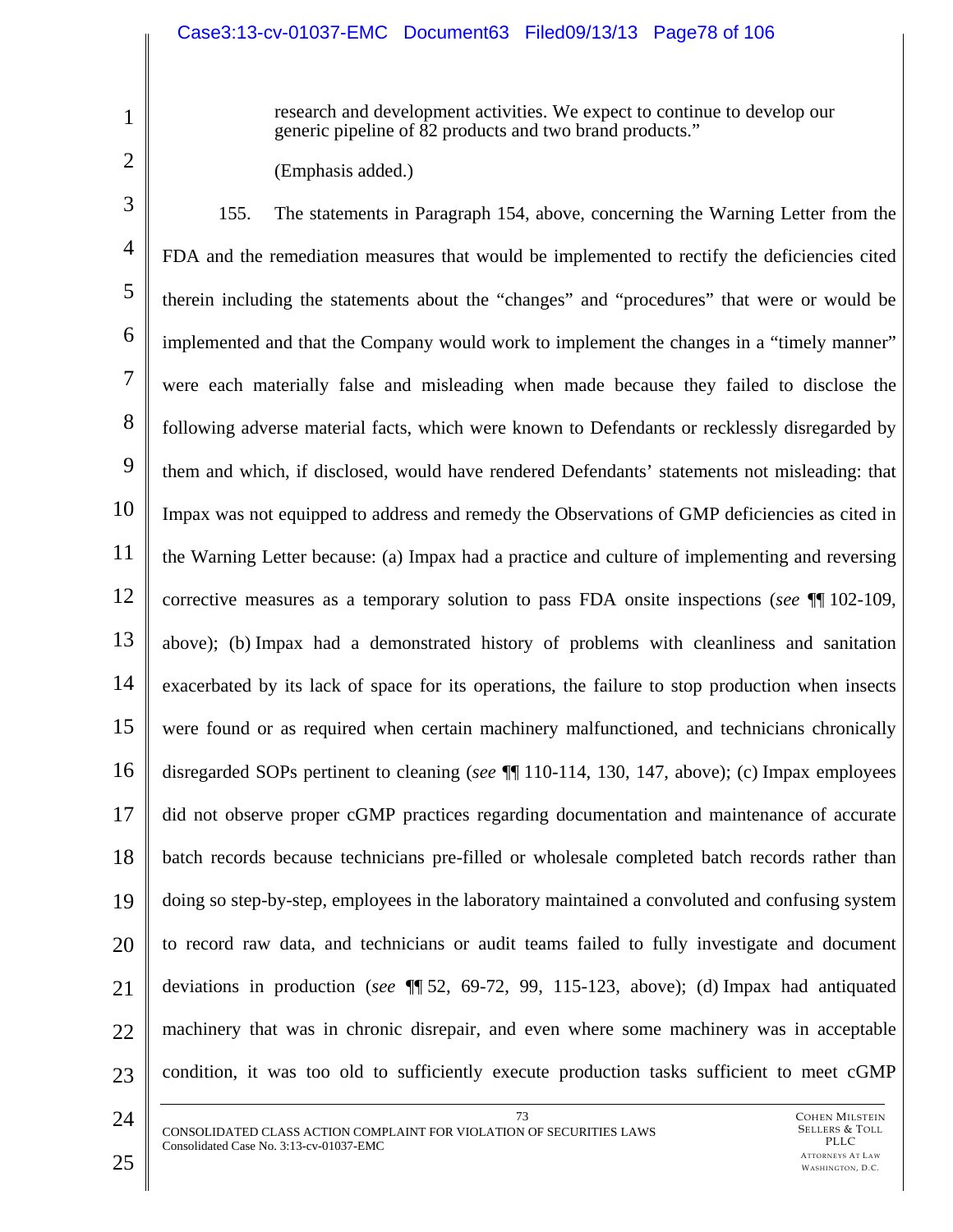#### Case3:13-cv-01037-EMC Document63 Filed09/13/13 Page79 of 106

1 2 3 4 5 6 7 8 9 10 11 12 13 14 requirements (*see* ¶¶ 78-80, 82, 84, 124, above); (e) Impax had continually failed to locate all root causes of metal contamination and the "black specks" contamination in other tablets (*see* ¶¶ 66, 73-74, 81, 90-91, 125-128, above); (f) Impax employees rampantly disregarded SOPs and trained new staff to disregard SOPs, while supervising staff tacitly tolerated deviations from SOPs and other supervising staff did not maintain adequate knowledge of the latest updated SOPs (*see* ¶¶ 114, 100, 129-138, above); (g) both before and after the Class Period, as noted by CWs and in the 2013 Form 483, Impax repeatedly appointed or failed to remove employees who were or became unqualified or untrained for their positions (*see* ¶¶ 100, 139-144, above); (h) both before and after the Class Period, Impax facilities were generally inadequate because they lacked sufficient space to avoid storing products incorrectly in the hallways or non-conforming warehouses, equipment was lacking or technologically insufficient to support proper cGMP practices (*see* ¶¶ 102-104, 107, 147-150, above); and (i) both before and after the Class Period, as noted by CWs and *all five* Form 483s as well as the Warning Letter, Impax failed to fully investigate and document deviations in manufacturing (*see* ¶¶ 52, 99, 117-118, 120, above).

15 16 17 18 19 156. In an earnings call on August 2, 2011, Hsu informed investors that Impax's remedial measures implemented in response to the FDA's warning letter were nearing completion, stating "Many commitments in our responses *are nearing completion* as a result of our work since we received the Form 4[8]3…. *We hope to be able to close out the warning letter in the next six to eight months*." (Emphasis added).

- 20 21 22 23 157. The statements in Paragraph 156, above, concerning the Warning Letter from the FDA and the remediation measures that would be implemented to rectify the deficiencies cited therein including the statements about the "commitments" that would be implemented in response to the Warning Letter were "nearing completion" and that Impax hoped to resolve the Warning
	- 74 CONSOLIDATED CLASS ACTION COMPLAINT FOR VIOLATION OF SECURITIES LAWS Consolidated Case No. 3:13-cv-01037-EMC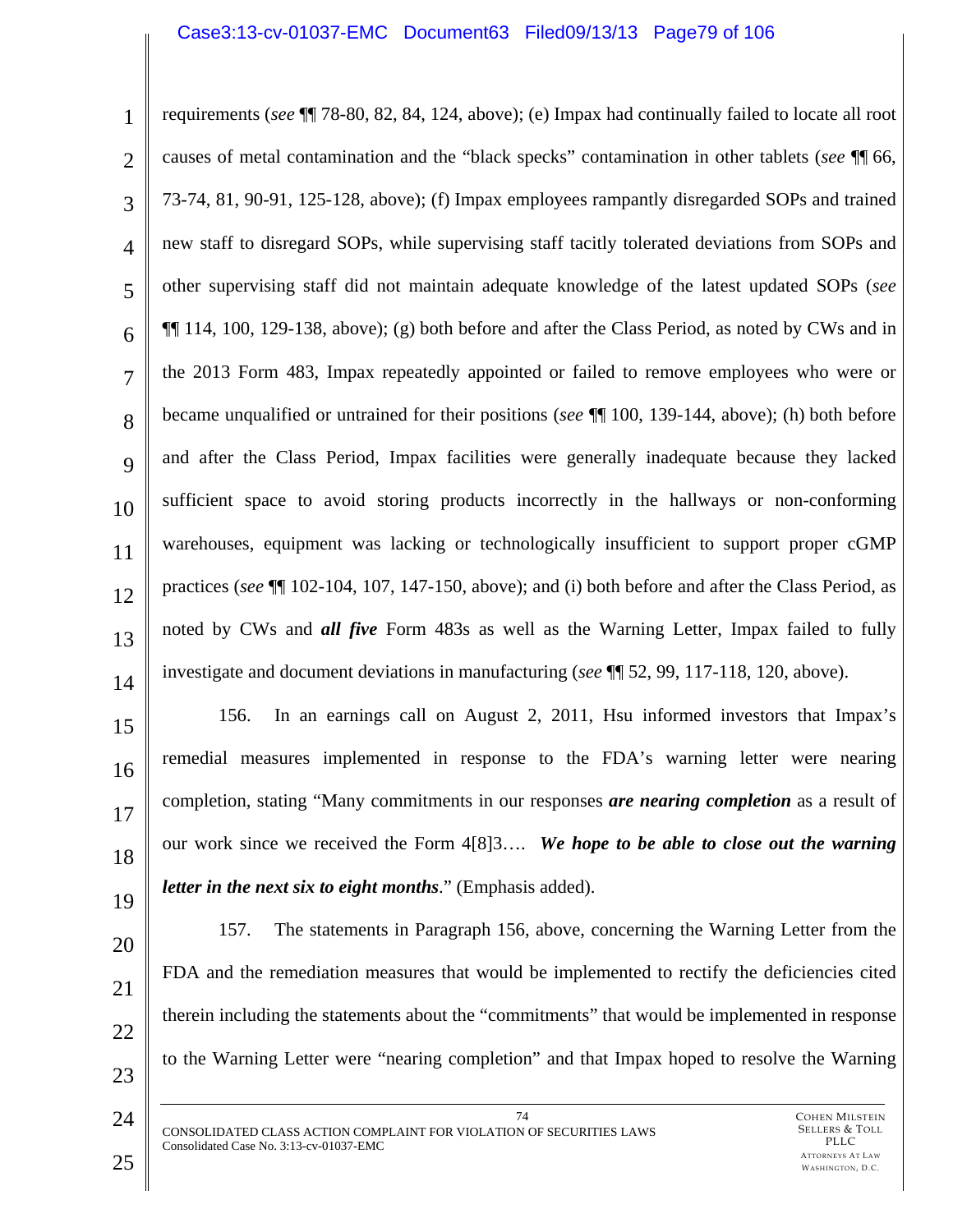# Case3:13-cv-01037-EMC Document63 Filed09/13/13 Page80 of 106

| $\mathbf{1}$   | Letter in "six to eight months" were each materially false and misleading when made because                                                                                                                             |
|----------------|-------------------------------------------------------------------------------------------------------------------------------------------------------------------------------------------------------------------------|
| $\overline{2}$ | they failed to disclose the following adverse material facts, which were known to Defendants or                                                                                                                         |
| 3              | recklessly disregarded by them and which, if disclosed, would have rendered Defendants'                                                                                                                                 |
| $\overline{4}$ | statements not misleading: that Impax was not equipped to address and remedy the Observations                                                                                                                           |
| 5              | of GMP deficiencies as cited in the Warning Letter due to reasons (b) through (i), listed above in                                                                                                                      |
| 6              | Paragraph 155, above, as well as an additional reason (j) that Impax had no basis to set a short                                                                                                                        |
| $\overline{7}$ | end date or timely resolution of the Warning Letter because: many of its pervasive deficiencies                                                                                                                         |
| 8              | had been ongoing problems for years and (k) because Impax had not even finished supplementing                                                                                                                           |
| 9              | its initial response to the Warning Letter, which it would do by letter on September 9, 2011 (see                                                                                                                       |
| 10             | $\P$ 90-91, above).                                                                                                                                                                                                     |
| 11             | Also on August 2, 2011, Impax issued a press release announcing its second<br>158.                                                                                                                                      |
| 12             | quarter 2011 financial results. The release quoted CEO Hsu as stating in part:                                                                                                                                          |
| 13             | We are working expeditiously to resolve the manufacturing observations<br>raised in the warning letter to the satisfaction of the U.S. Food and Drug                                                                    |
| 14             | Administration (FDA). In late June 2011, we submitted our warning letter<br>response and will continue to cooperate with the FDA to resolve the                                                                         |
| 15             | observations. We have already made significant manufacturing and<br>quality control systems improvements and believe we have addressed a                                                                                |
| 16             | number of the FDA's observations. Upon our internal completion, we<br>will request a re-inspection of our Hayward facility by the FDA, the<br>timing of which is wholly dependent upon the FDA's availability. Based    |
| 17             | on our most recent estimate, we expect to incur charges of approximately<br>\$10.0 million in 2011 related to the development and implementation of                                                                     |
| 18             | manufacturing and quality control systems improvements associated with<br>our response to the observations raised in the warning letter.                                                                                |
| 19             | (Emphasis added.)                                                                                                                                                                                                       |
| 20             | 159.<br>The statements in Paragraph 158, above, concerning the Warning Letter from the                                                                                                                                  |
| 21             | FDA and the remediation measures that would be implemented to rectify the deficiencies cited                                                                                                                            |
| 22             | therein including the statements about the "improvements" that had "already" been "made" and                                                                                                                            |
| 23             | Impax's belief that it had already addressed "a number" of deficiencies cited by the FDA were                                                                                                                           |
| 24<br>25       | 75<br><b>COHEN MILSTEIN</b><br>Sellers & Toll<br>CONSOLIDATED CLASS ACTION COMPLAINT FOR VIOLATION OF SECURITIES LAWS<br>PLLC<br>Consolidated Case No. 3:13-cv-01037-EMC<br><b>ATTORNEYS AT LAW</b><br>WASHINGTON, D.C. |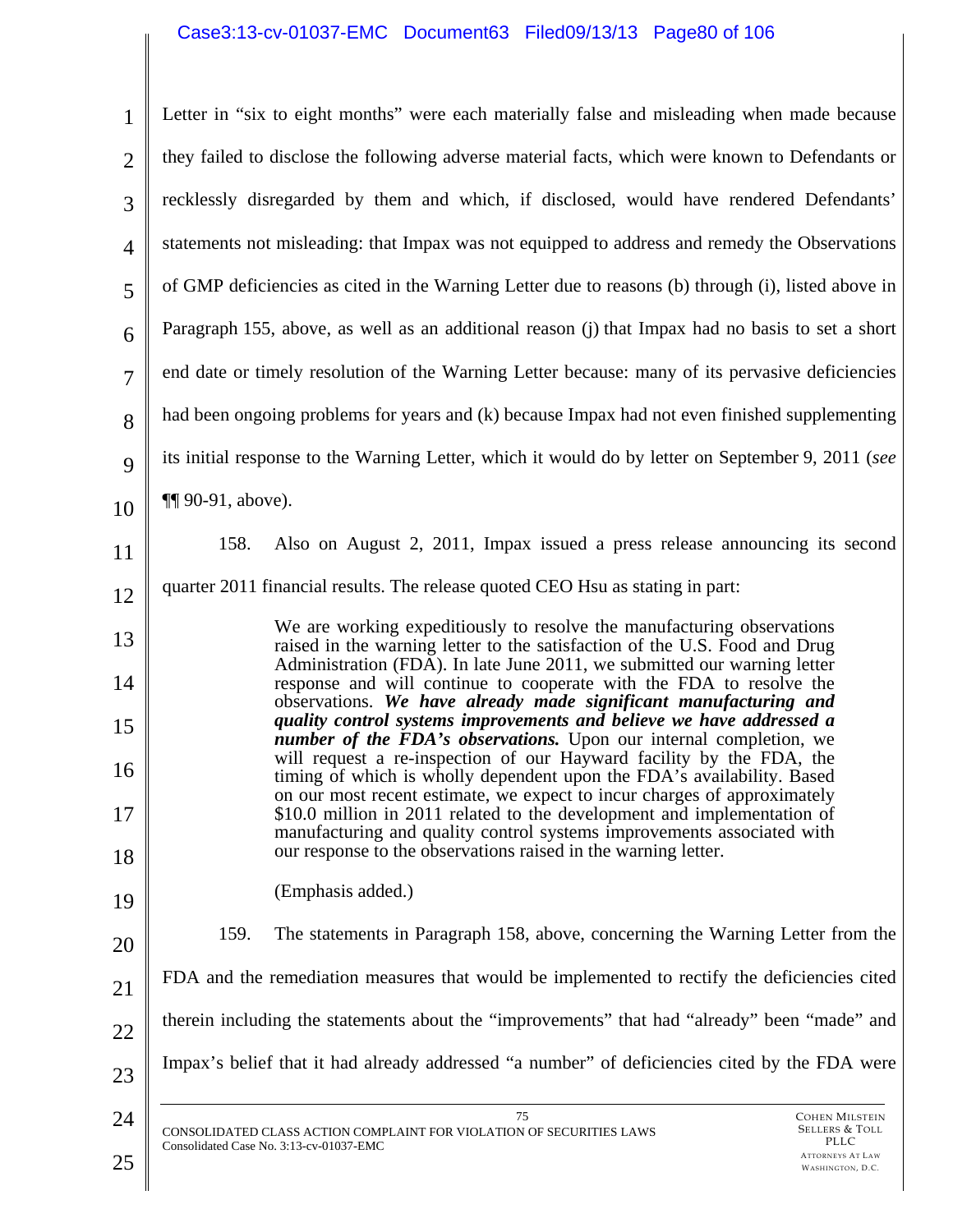# Case3:13-cv-01037-EMC Document63 Filed09/13/13 Page81 of 106

| $\mathbf{1}$   | each materially false and misleading when made because they failed to disclose the following                                                                                                                                       |  |
|----------------|------------------------------------------------------------------------------------------------------------------------------------------------------------------------------------------------------------------------------------|--|
| $\overline{2}$ | adverse material facts, which were known to Defendants or recklessly disregarded by them and                                                                                                                                       |  |
| 3              | which, if disclosed, would have rendered Defendants' statements not misleading: that Impax was                                                                                                                                     |  |
| $\overline{4}$ | not equipped to address and remedy the Observations of GMP deficiencies as cited in the                                                                                                                                            |  |
| 5              | Warning Letter due to reasons (b) through (j), listed above in Paragraph 155, above.                                                                                                                                               |  |
| 6              | 160.<br>Impax's Form 10-Q issued for the quarterly report ending on June 30, 2011, and                                                                                                                                             |  |
| $\overline{7}$ | signed on August 4, 2011 by defendants Hsu and Koch, stated that Impax had received a Warning                                                                                                                                      |  |
| 8              | Letter from the FDA. In response, Impax assured investors that:                                                                                                                                                                    |  |
| 9              | We have taken a number of steps to thoroughly review our quality control<br>and manufacturing systems and standards and are working with several<br>third-party experts to assist us with our review [W]e have made                |  |
| 10             | significant quality improvements and are working to complete the<br><i>material elements of our internal work as quickly as possible.</i> Upon the                                                                                 |  |
| 11<br>12       | completion of our internal work, we will request a FDA re-inspection of<br>our Hayward, California manufacturing facility, with the goal of being<br>able to close out the observations to FDA's satisfaction by the early part of |  |
| 13             | first quarter 2012.                                                                                                                                                                                                                |  |
|                | (Emphasis added.)                                                                                                                                                                                                                  |  |
| 14             | 161.<br>The statements in Paragraph 160, above, concerning the Warning Letter from the                                                                                                                                             |  |
| 15             | FDA and the remediation measures that would be implemented to rectify the deficiencies cited                                                                                                                                       |  |
| 16             | therein including the statements about the "significant quality improvements" that had been                                                                                                                                        |  |
| 17             | "made" and Impax's timely completion of "material improvements" were each materially false                                                                                                                                         |  |
| 18             | and misleading when made because they failed to disclose the following adverse material facts,                                                                                                                                     |  |
| 19             | which were known to Defendants or recklessly disregarded by them and which, if disclosed,                                                                                                                                          |  |
| 20             | would have rendered Defendants' statements not misleading: that Impax was not equipped to                                                                                                                                          |  |
| 21             | address and remedy the Observations of GMP deficiencies as cited in the Warning Letter due to                                                                                                                                      |  |
| 22             | reasons (b) through (j), listed above in Paragraph 155, above.                                                                                                                                                                     |  |
| 23             |                                                                                                                                                                                                                                    |  |
| 24<br>25       | 76<br><b>COHEN MILSTEIN</b><br>Sellers & Toll<br>CONSOLIDATED CLASS ACTION COMPLAINT FOR VIOLATION OF SECURITIES LAWS<br>PLLC<br>Consolidated Case No. 3:13-cv-01037-EMC<br><b>ATTORNEYS AT LAW</b><br>WASHINGTON, D.C.            |  |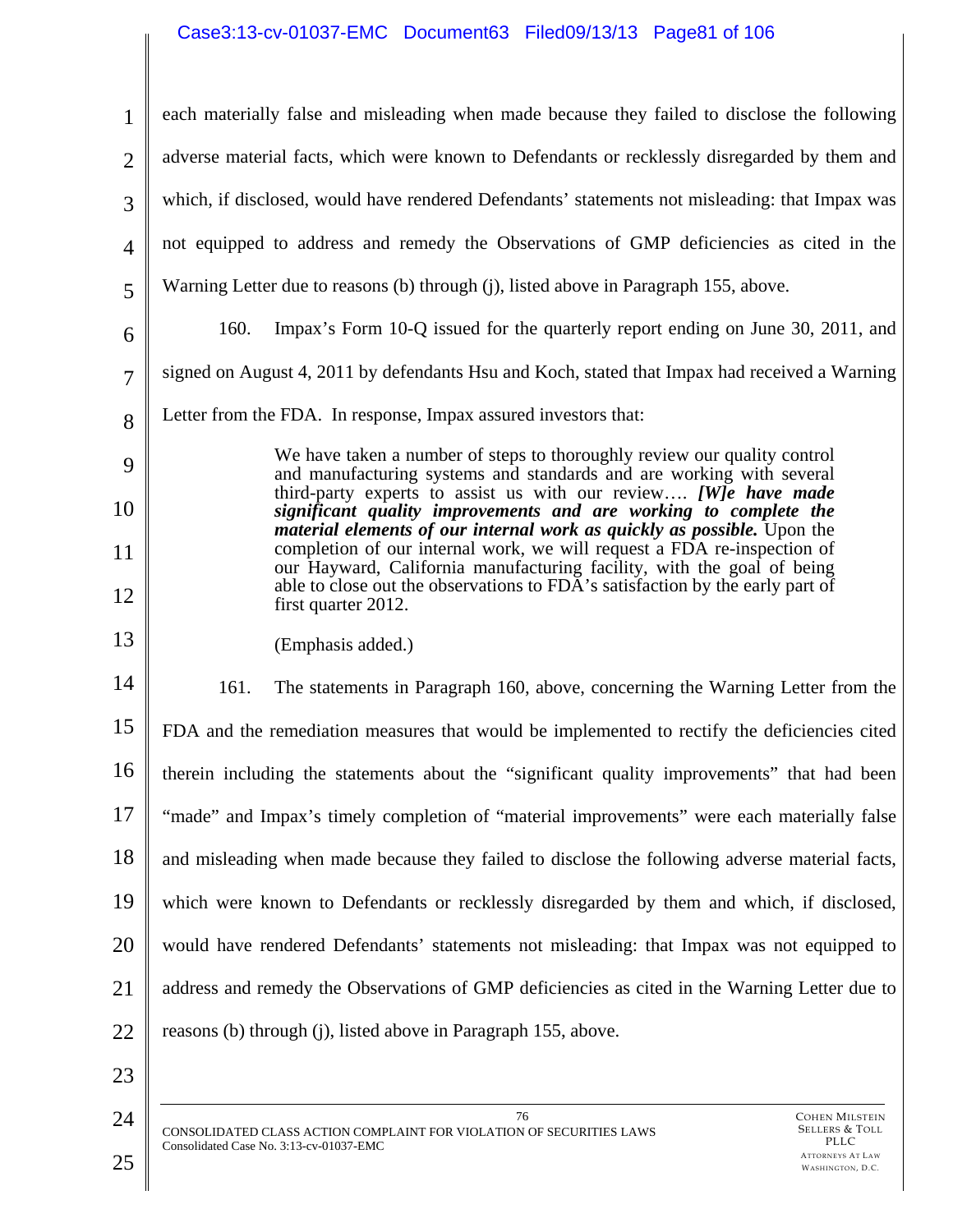| $\mathbf 1$    | 162.                                                                                        | In an earnings call on November 1, 2011, Koch stated with respect to clearing the                                                                         |                                                     |
|----------------|---------------------------------------------------------------------------------------------|-----------------------------------------------------------------------------------------------------------------------------------------------------------|-----------------------------------------------------|
| $\overline{2}$ | <b>Warning Letter:</b>                                                                      |                                                                                                                                                           |                                                     |
| 3              |                                                                                             | [W] here we are now is on track, and, therefore, $\bf{I}$ think investors can be<br>comfortable that we're where we need to be and we expect to hit that  |                                                     |
| 4              |                                                                                             | target [of the February 2012 deadline].                                                                                                                   |                                                     |
| 5              |                                                                                             | (Emphasis added.)                                                                                                                                         |                                                     |
| 6              | 163.                                                                                        | The statements in Paragraph 162, above, concerning the Warning Letter from the                                                                            |                                                     |
| $\overline{7}$ |                                                                                             | FDA and the remediation measures that would be implemented to rectify the deficiencies cited                                                              |                                                     |
| 8              |                                                                                             | therein including the statements that Impax's progress was where it "need[ed] to be" and that                                                             |                                                     |
| 9              |                                                                                             | Impax "expect [ed] to hit" the deadline of February 2012 to resolve the Warning Letter were each                                                          |                                                     |
| 10             |                                                                                             | materially false and misleading when made because they failed to disclose the following adverse                                                           |                                                     |
|                |                                                                                             | material facts, which were known to Defendants or recklessly disregarded by them and which, if                                                            |                                                     |
| 11             |                                                                                             | disclosed, would have rendered Defendants' statements not misleading: that Impax was not                                                                  |                                                     |
| 12             | equipped to address and remedy the Observations of GMP deficiencies as cited in the Warning |                                                                                                                                                           |                                                     |
| 13             |                                                                                             | Letter due to reasons (b) through (j), listed above in Paragraph 155, above, and because (l) Impax                                                        |                                                     |
| 14             |                                                                                             | had received a letter dated October 4, 2011 from the FDA signaling to Impax that, despite its                                                             |                                                     |
| 15             |                                                                                             |                                                                                                                                                           |                                                     |
| 16             |                                                                                             | several letters to the FDA supplementing Impax's responses to the Warning Letter, they were not                                                           |                                                     |
| 17             |                                                                                             | complete because the FDA needed further clarification before proceeding (see $\P$ 91, above).                                                             |                                                     |
| 18             | 164.                                                                                        | In Impax's Form 10-Q, signed by Defendants Hsu and Koch, issued for the                                                                                   |                                                     |
|                |                                                                                             | quarterly report ending on September 30, 2011 and filed on November 3, 2011, Impax made near                                                              |                                                     |
| 19             |                                                                                             | verbatim assurances about its timeline for closing out the Warning Letter, but this time set a target                                                     |                                                     |
| 20             |                                                                                             | end-date for investors stating that:                                                                                                                      |                                                     |
| 21             |                                                                                             | We have <i>made significant quality improvements</i> and are working to                                                                                   |                                                     |
| 22             |                                                                                             | complete the material elements of our efforts as quickly as possible with<br>the goal of being able to close out the warning letter by the end of         |                                                     |
| 23             |                                                                                             | <b>February 2012.</b> However, FDA re-inspection is required to close out the<br>warning letter, the timing of the re-inspection is wholly dependent upon |                                                     |
| 24             |                                                                                             | 77<br>CONSOLIDATED CLASS ACTION COMPLAINT FOR VIOLATION OF SECURITIES LAWS                                                                                | <b>COHEN MILSTEIN</b><br>Sellers & Toll             |
| 25             |                                                                                             | Consolidated Case No. 3:13-cv-01037-EMC                                                                                                                   | PLLC<br><b>ATTORNEYS AT LAW</b><br>WASHINGTON, D.C. |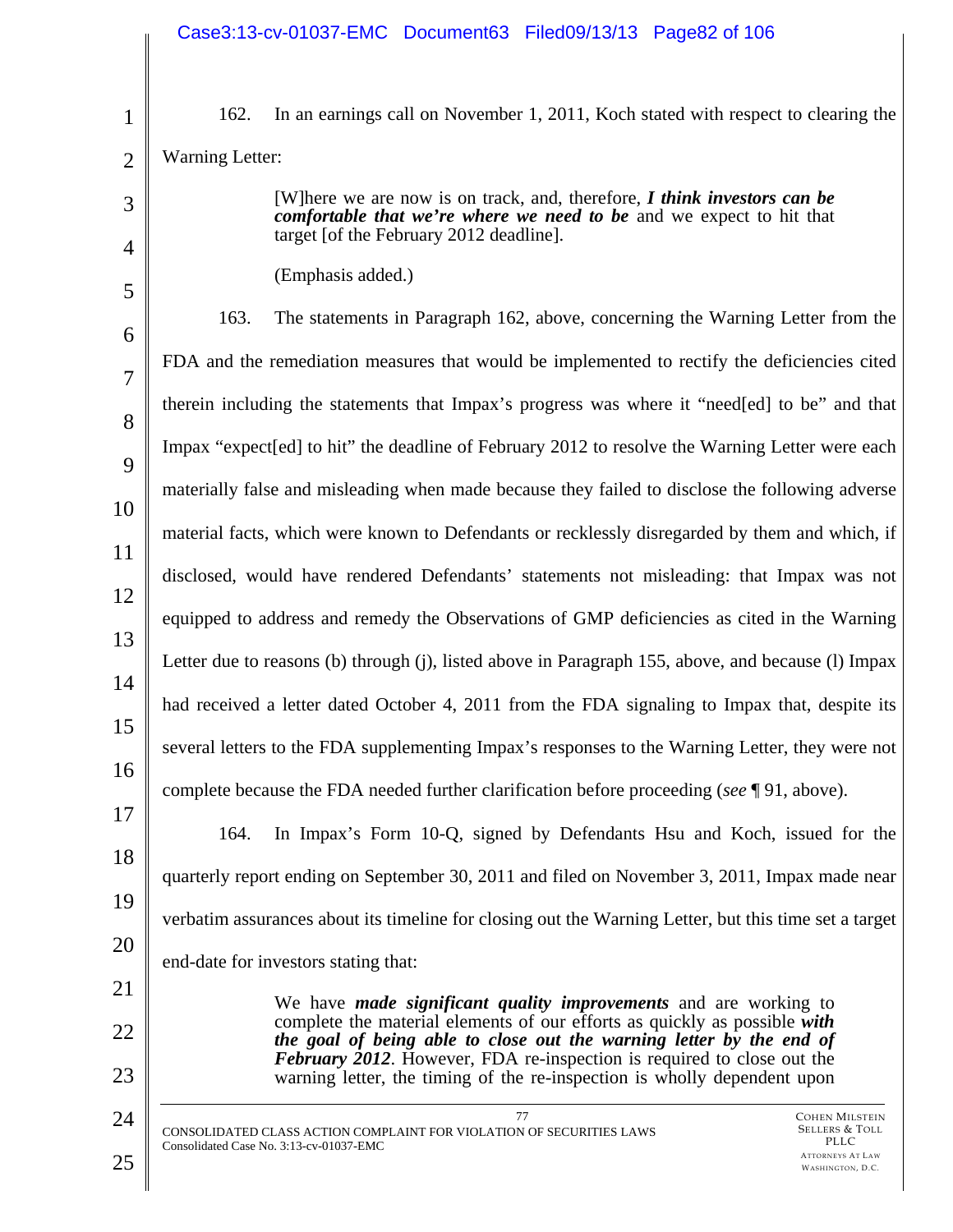|                | Case3:13-cv-01037-EMC Document63 Filed09/13/13 Page83 of 106                                                                                                                                                                      |  |
|----------------|-----------------------------------------------------------------------------------------------------------------------------------------------------------------------------------------------------------------------------------|--|
|                |                                                                                                                                                                                                                                   |  |
| $\mathbf{1}$   | FDA's availability, and we cannot assure the FDA will be satisfied with<br>our responses and corrective actions and/or will not identify additional                                                                               |  |
| $\overline{2}$ | observations upon their re-inspection. Unless and until our corrective<br><i>action</i> is completed to the FDA's satisfaction, it is possible we may be<br>subject to additional regulatory action by the FDA as a result of the |  |
| 3              | current or future FDA observations                                                                                                                                                                                                |  |
| 4              | (Emphasis added.)                                                                                                                                                                                                                 |  |
| 5              | 165.<br>The statements in Paragraph 164, above, concerning the Warning Letter from the                                                                                                                                            |  |
| 6              | FDA and the remediation measures that would be implemented to rectify the deficiencies cited                                                                                                                                      |  |
| $\overline{7}$ | therein including the statements how Impax had "made" "significant" remedial measures and                                                                                                                                         |  |
| 8              | could reasonably maintain a "goal" to close out the Warning Letter by February 2012 were each                                                                                                                                     |  |
| 9              | materially false and misleading when made because they failed to disclose the following adverse                                                                                                                                   |  |
| 10             | material facts, which were known to Defendants or recklessly disregarded by them and which, if                                                                                                                                    |  |
| 11             | disclosed, would have rendered Defendants' statements not misleading: that Impax was not                                                                                                                                          |  |
| 12             | equipped to address and remedy the Observations of GMP deficiencies as cited in the Warning                                                                                                                                       |  |
| 13             | Letter due to reasons (b) through (l), listed above in Paragraph 163, above.                                                                                                                                                      |  |
| 14             | At the Credit Suisse Group Health Care Conference held on November 11, 2011,<br>166.                                                                                                                                              |  |
| 15             | Impax made further assurances about its progress on the resolution of issues resulting in the May                                                                                                                                 |  |
| 16             | 2011 Warning Letter. In particular, Koch stated:                                                                                                                                                                                  |  |
| 17             | With so much of our future and our value in our pipelines, we cannot<br>tolerate meaningful deviations from cGMP such as those outlined in the                                                                                    |  |
| 18             | letter. We have made a commitment to quality that is evidenced in many<br>ways beyond our response to the FDA's letter, including we have begun<br>to upgrade our management and our systems so that future inspections as        |  |
| 19             | well as the necessary re-inspection go well. The agency frequently cites<br>that a firm's quality standards emanate from the top and we have                                                                                      |  |
| 20             | developed a very simple clear message. We will comply, we will stay<br>abreast of developments in our industry and we will remain compliant as                                                                                    |  |
| 21             | we build our business. The tasks necessary to address the three issues<br>raised in the letter are well underway and an even greater effort to upgrade                                                                            |  |
| 22             | our global quality system was initiated at the direction of our new<br>leadership in both quality and manufacturing [w]e believe we can<br>close out the warning letter before March 1, 2012, in time to preserve our             |  |
| 23             |                                                                                                                                                                                                                                   |  |

78 CONSOLIDATED CLASS ACTION COMPLAINT FOR VIOLATION OF SECURITIES LAWS Consolidated Case No. 3:13-cv-01037-EMC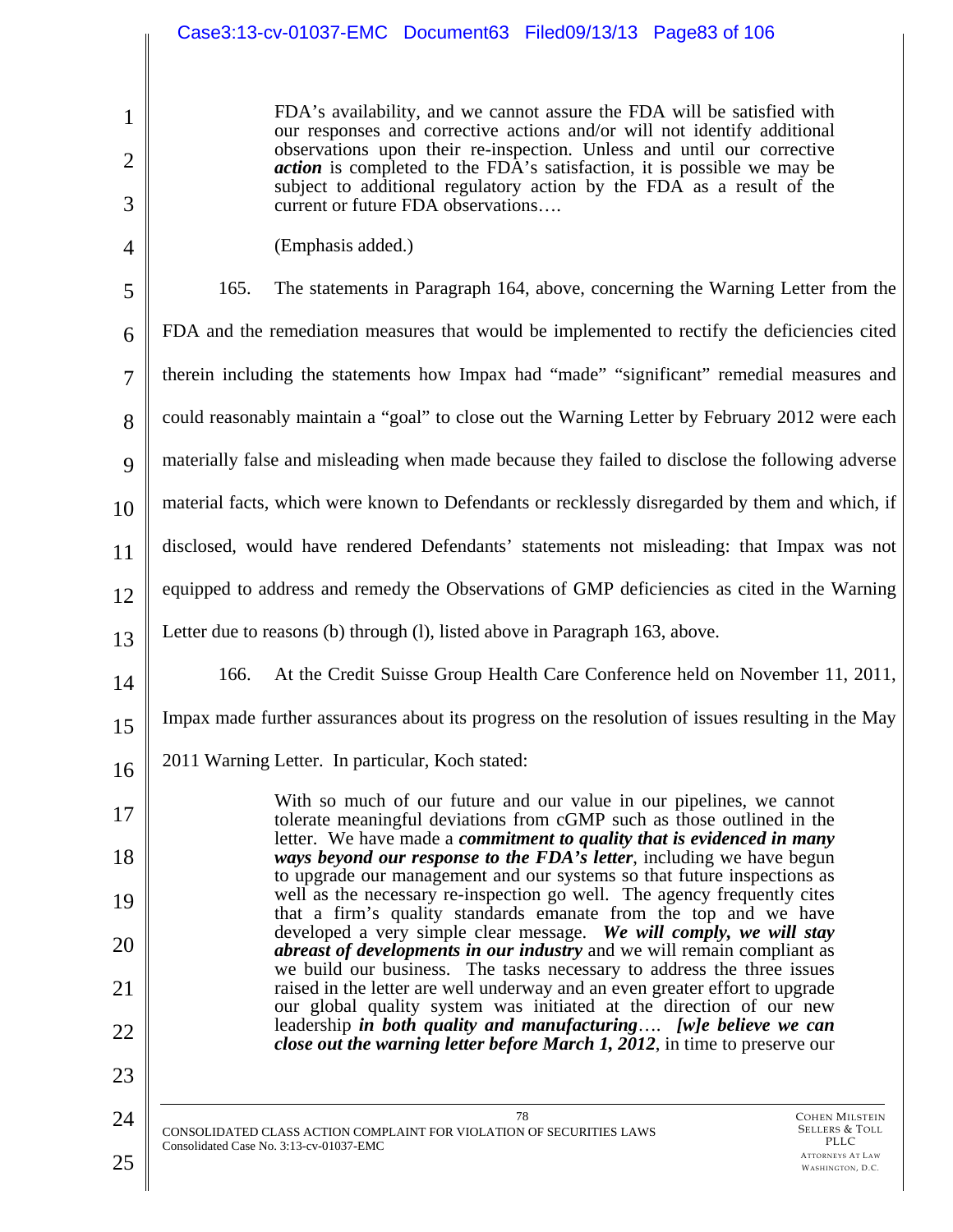first-to-file exclusivity on Trilipix, our next pipeline product. Of course this estimate depends heavily on the timing of the FDA's review….

(Emphasis added.)

COHEN MILSTEIN SELLERS & TOLL PLLC ATTORNEYS AT LAW 3 4 5 6 7 8 9 10 11 12 13 14 15 16 17 18 19 20 21 22 23 24 79 CONSOLIDATED CLASS ACTION COMPLAINT FOR VIOLATION OF SECURITIES LAWS Consolidated Case No. 3:13-cv-01037-EMC 167. The statements in Paragraph 166, above, concerning the Warning Letter from the FDA and the remediation measures that would be implemented to rectify the deficiencies cited therein including the statements how Impax had "made" a "commitment to quality" and "will stay abreast" of relevant "developments" in the drug manufacturing industry and that Impax had a basis to reasonably set a goal date to close out the Warning Letter by March 2012 were each materially false and misleading when made because they failed to disclose the following adverse material facts, which were known to Defendants or recklessly disregarded by them and which, if disclosed, would have rendered Defendants' statements not misleading: that Impax was not equipped to address and remedy the Observations of GMP deficiencies as cited in the Warning Letter due to reasons (a) through (j), listed in Paragraph 155, above, and reason (l) listed in Paragraph 163, above, and because (m) Impax had not made a commitment to quality by exercising a reasonable effort to stay abreast of developments in the industry as evidenced later by CEO Hsu's statement (discussed below) on September 20, 2012 that Impax did not know the FDA – in the last *three to four years* prior – had come to "crack down" on a testing method that had been in use for years (*see* ¶ 176, below). 168. During an earnings call on February 28, 2012 and in reference to the May 2011 Warning Letter, Hsu stated: "As we pointed out in the past that we cannot adjust on the timing [on a reinspection from the FDA], but from our end *we have done everything we can including the mock inspections and everything. So we're pretty confident at this point we will be able to handle this FDA inspection smoothly."*  (Emphasis added.)

WASHINGTON, D.C.

1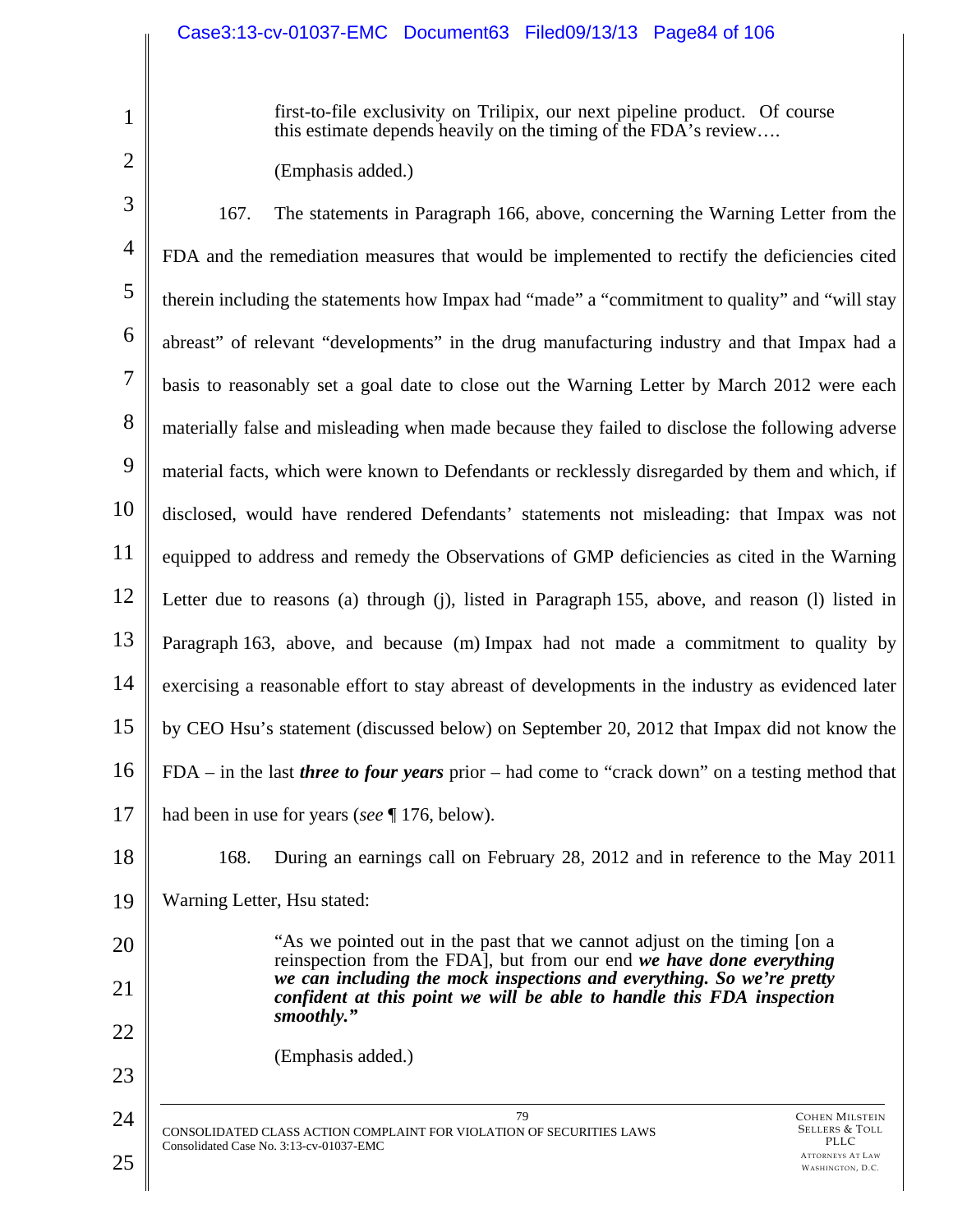# Case3:13-cv-01037-EMC Document63 Filed09/13/13 Page85 of 106

| $\mathbf{1}$   | The statements in Paragraph 168, above, concerning the Warning Letter from the<br>169.                                                                                                                          |
|----------------|-----------------------------------------------------------------------------------------------------------------------------------------------------------------------------------------------------------------|
| $\overline{2}$ | FDA and the remediation measures that would be implemented to rectify the deficiencies cited                                                                                                                    |
| 3              | therein including the statements how Impax had "done everything" it could have, and its                                                                                                                         |
| $\overline{4}$ | confidence it would "handle" the FDA reinspection "smoothly" were each materially false and                                                                                                                     |
| 5              | misleading when made because they failed to disclose the following adverse material facts, which                                                                                                                |
| 6              | were known to Defendants or recklessly disregarded by them and which, if disclosed, would have                                                                                                                  |
| $\overline{7}$ | rendered Defendants' statements not misleading: that Impax was not equipped to address and                                                                                                                      |
| 8              | remedy the Observations of GMP deficiencies as cited in the Warning Letter due to reasons (a)                                                                                                                   |
| 9              | through (j), listed in Paragraph 155 above, and because (n) Impax had failed to remedy both the                                                                                                                 |
| 10             | employment of unqualified or untrained technicians, as well as its chronic failure to fully                                                                                                                     |
| 11             | investigate deviations because both of these particular deficiencies existed prior to the Warning                                                                                                               |
| 12             | Letter and were both cited explicitly in the 2013 Form 483 as ongoing deficiencies in cGMP                                                                                                                      |
| 13             | practices (see \[ 52, 99-100, 117-118, 136, 139-144).                                                                                                                                                           |
| 14             | On May 1, 2012, in its earnings call, Impax announced receipt of the 2012<br>170.                                                                                                                               |
| 15             | Form 483 while stressing that the 2012 Form 483 cleared its problems from the 2011 Warning                                                                                                                      |
| 16             | Letter by virtue of the latest Form 483 only noting new and previously unobserved compliance                                                                                                                    |
| 17             | deficiencies. During this call, Hsu stated:                                                                                                                                                                     |
| 18             | Even though the recent FDA inspection had no repeat deficiencies or<br>observations from those cited in the 2011 warning letter, we are<br>disappointed to have a new [F]orm 483 related to our quality control |
| 19             | <i>laboratory</i> . We have responded to the FDA on the items mentioned in this<br>483 and will continue to work as quickly as possible to resolve these                                                        |
| 20             | items It remains the top priority throughout the company                                                                                                                                                        |
| 21             | [W] e will continue to devote every available resource in order to achieve<br>and maintain FDA compliance. This temporary roadblock has not                                                                     |
| 22             | prevented us from continuing to manufacture[o]ur pending generic<br>pipeline of 47 products continues to expand with the filing of new<br>ANDAs, while our brand business continues this work on pre-launch     |
| 23             | activities in anticipation of approval of RY[T]ARY                                                                                                                                                              |
| 24             | 80<br><b>COHEN MILSTEIN</b><br><b>SELLERS &amp; TOLL</b><br>CONSOLIDATED CLASS ACTION COMPLAINT FOR VIOLATION OF SECURITIES LAWS                                                                                |
| 25             | PLLC<br>Consolidated Case No. 3:13-cv-01037-EMC<br><b>ATTORNEYS AT LAW</b><br>WASHINGTON, D.C.                                                                                                                  |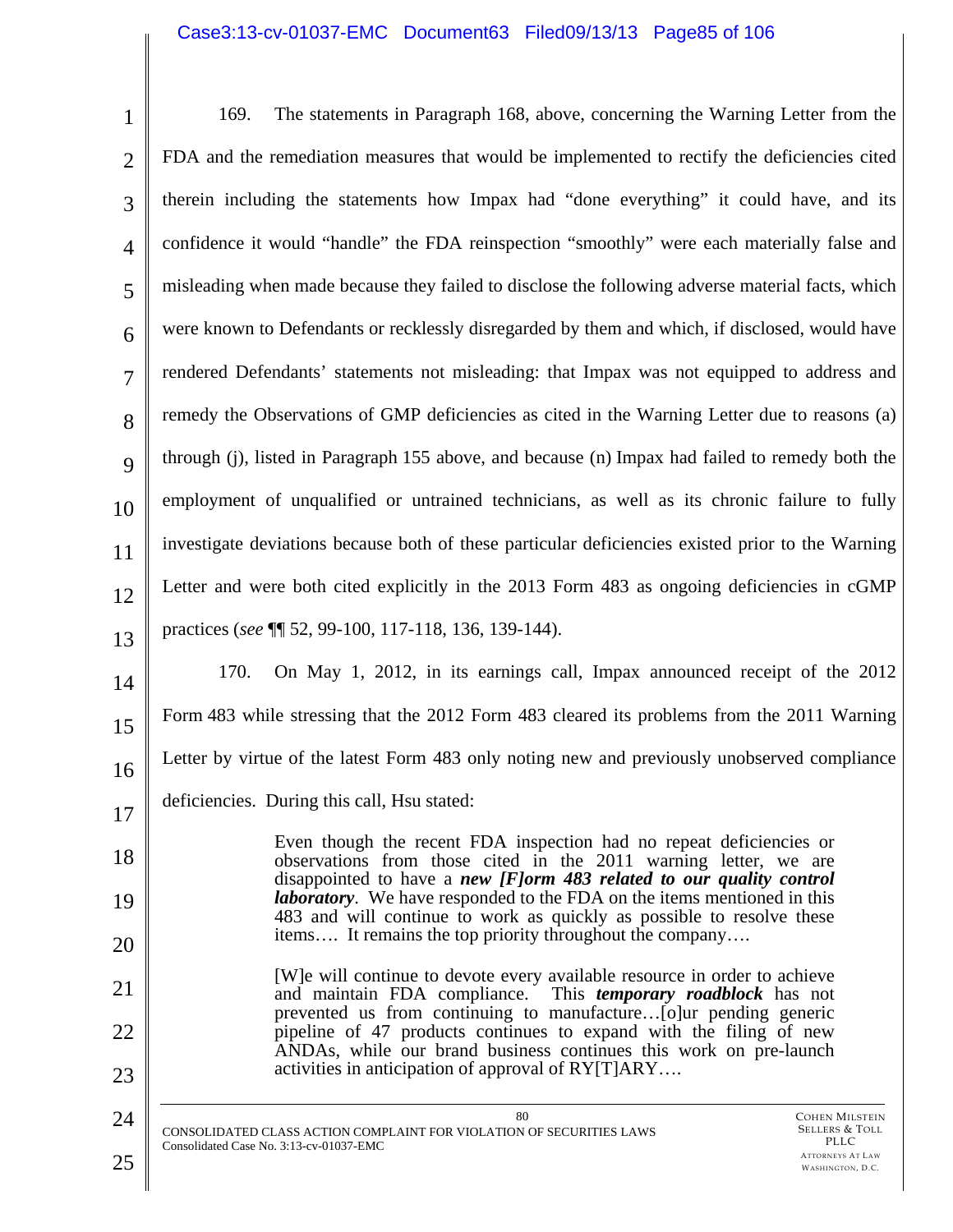[A]t this point, [the] FDA has conducted the reinspection in connection to the [May 2011] warning letter and as of today we're not aware of any outstanding issue left on that.

(Emphasis added.)

4 5 6 7 8  $\mathbf Q$ 10 11 12 13 14 15 171. The statements in Paragraph 170, above, concerning the Warning Letter from the FDA and the remediation measures that would be implemented to rectify the deficiencies cited therein including the statements that the 2012 Form 483 related only to the QC Laboratory and that the Warning Letter was a "temporary roadblock" were each materially false and misleading when made because they failed to disclose the following adverse material facts, which were known to Defendants or recklessly disregarded by them and which, if disclosed, would have rendered Defendants' statements not misleading: that Impax was not equipped to address and remedy the Observations of GMP deficiencies as cited in the Warning Letter, which continued to remain unresolved, due to reasons (a) through (j), listed in Paragraph 155, above, and because (o) the 2012 Form 483 contained Observations relevant to manufacturing practices; deficiencies cited in the 2012 Form 483 had already been cited in prior Form 483s; and the 2012 Form 483 did not solely include Observations relevant to the QC Lab only (*see* ¶¶ 52, 95-96, above).

16 17 18 19 172. On May 16, 2012, at the Bank of America Merrill Lynch Health Care Conference, Hsu and Koch gave further assurances to investors. Koch stated that "we're very confident that we'll be able to deal with all of the issues we face and resolve this current report as quickly as possible." Hsu who also attended the conference with Koch, added, "While we don't know the exact the timing on that, but [*sic*] we have a real confidence that we will get the issue resolved."

- 20 21 22 173. The statements in Paragraph 172, above, concerning the Warning Letter from the FDA and the remediation measures that would be implemented to rectify the deficiencies cited therein including the statements that Impax was "very confident" in resolving the Warning Letter
- 24

23

1

2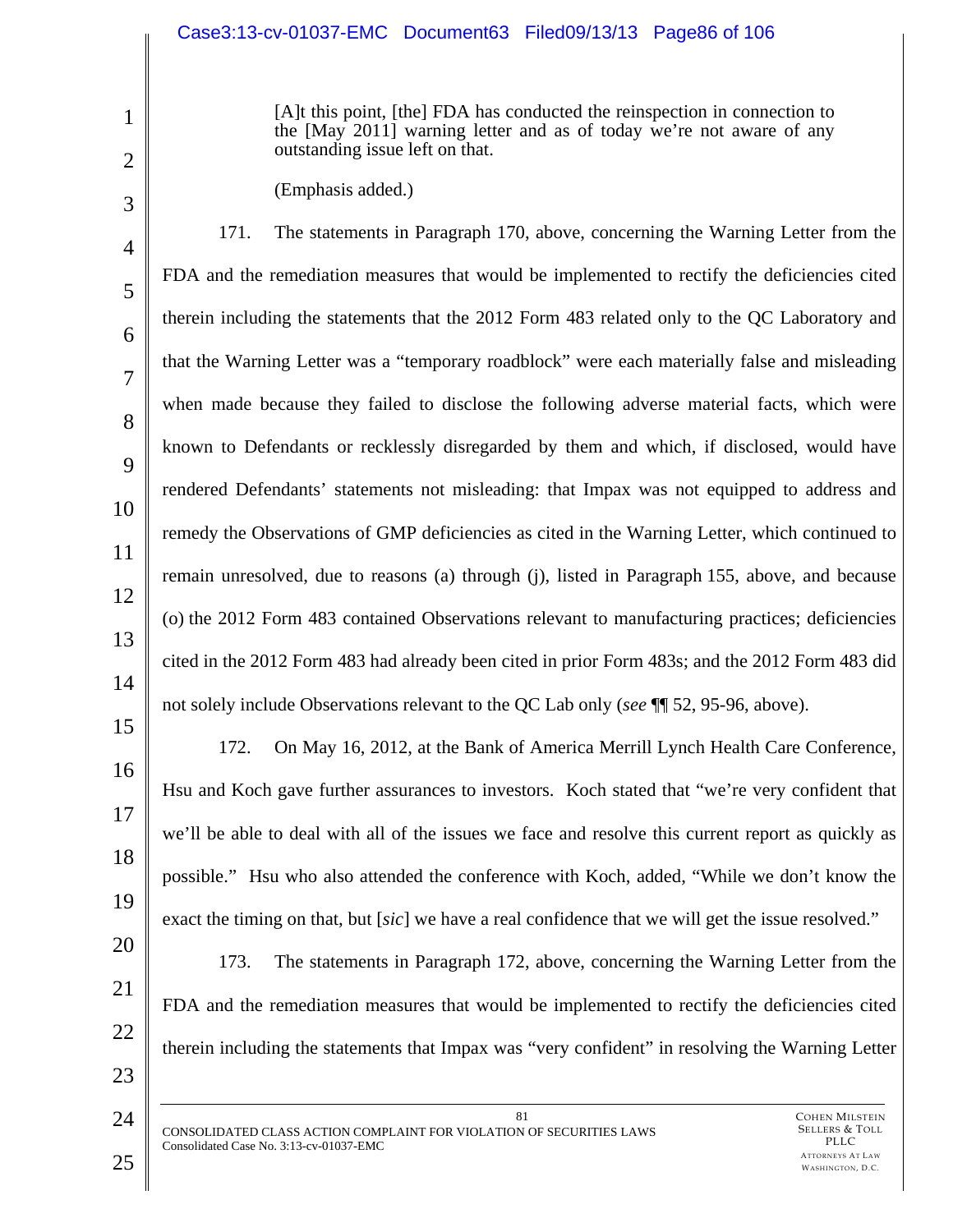### Case3:13-cv-01037-EMC Document63 Filed09/13/13 Page87 of 106

| $\mathbf{1}$   | "as quickly as possible" were each materially false and misleading when made because they                                                                                                                                                                                            |
|----------------|--------------------------------------------------------------------------------------------------------------------------------------------------------------------------------------------------------------------------------------------------------------------------------------|
| $\overline{2}$ | failed to disclose the following adverse material facts, which were known to Defendants or                                                                                                                                                                                           |
| 3              | recklessly disregarded by them and which, if disclosed, would have rendered Defendants'                                                                                                                                                                                              |
| $\overline{4}$ | statements not misleading: that Impax was not equipped to address and remedy the Observations                                                                                                                                                                                        |
| 5              | of GMP deficiencies as cited in the Warning Letter due to reasons (a) through (j), listed in                                                                                                                                                                                         |
| 6              | Paragraph 155, above.                                                                                                                                                                                                                                                                |
| $\overline{7}$ | At the June 7, 2012 Goldman Sachs Global Healthcare Conference, Impax again<br>174.                                                                                                                                                                                                  |
| 8              | stressed that the 2011 Form 483 exclusively related to manufacturing while the 2012 Form 483                                                                                                                                                                                         |
| 9              | related exclusively to the QC Lab. In this effort, Koch stated that the FDA:                                                                                                                                                                                                         |
| 10             | completed the re-inspection. The <sup>[]</sup> [FDA] went on to do a full cGMP<br>inspection. They went into the QC lab, that's the last stop before the<br>product is distributed, and observed these additional items. It's important                                              |
| 11             | to understand, there were no repeat observations, so that's a way to be<br>satisfied that the items included under the original warning letter are                                                                                                                                   |
| 12             | <i>resolved to the satisfaction of the agency</i> [The new cited violations<br>are] in the QC lab and that is $-$ that only $-$ they [the FDA] only get to that<br>spot if they're satisfied with what's going on in manufacturing. It's only                                        |
| 13<br>14       | a policy and procedures kind of comment and issue. We were able to<br>revise the policies and procedures before the inspectors left the office. So,<br>it's a very easy thing to address. Now we [are] working with them on<br>their remaining questions as to our existing product. |
| 15             | (Emphasis added.)                                                                                                                                                                                                                                                                    |
| 16             | 175.<br>The statements in Paragraph 174, above, concerning the Warning Letter from the                                                                                                                                                                                               |
| 17             | FDA and the remediation measures that would be implemented to rectify the deficiencies cited                                                                                                                                                                                         |
| 18             | therein including the statements that investors had "a way to be satisfied" that the Warning Letter                                                                                                                                                                                  |
| 19             | observations were "resolved" to the FDA's "satisfaction" and that the FDA was "satisfied" with                                                                                                                                                                                       |
| 20             | all practices the FDA observed in "manufacturing" during the inspection were each materially                                                                                                                                                                                         |
| 21             | false and misleading when made because they failed to disclose the following adverse material                                                                                                                                                                                        |
| 22             | facts, which were known to Defendants or recklessly disregarded by them and which, if disclosed,                                                                                                                                                                                     |
| 23             |                                                                                                                                                                                                                                                                                      |
| 24<br>25       | 82<br><b>COHEN MILSTEIN</b><br>Sellers & Toll<br>CONSOLIDATED CLASS ACTION COMPLAINT FOR VIOLATION OF SECURITIES LAWS<br>PLLC<br>Consolidated Case No. 3:13-cv-01037-EMC<br><b>ATTORNEYS AT LAW</b><br>WASHINGTON, D.C.                                                              |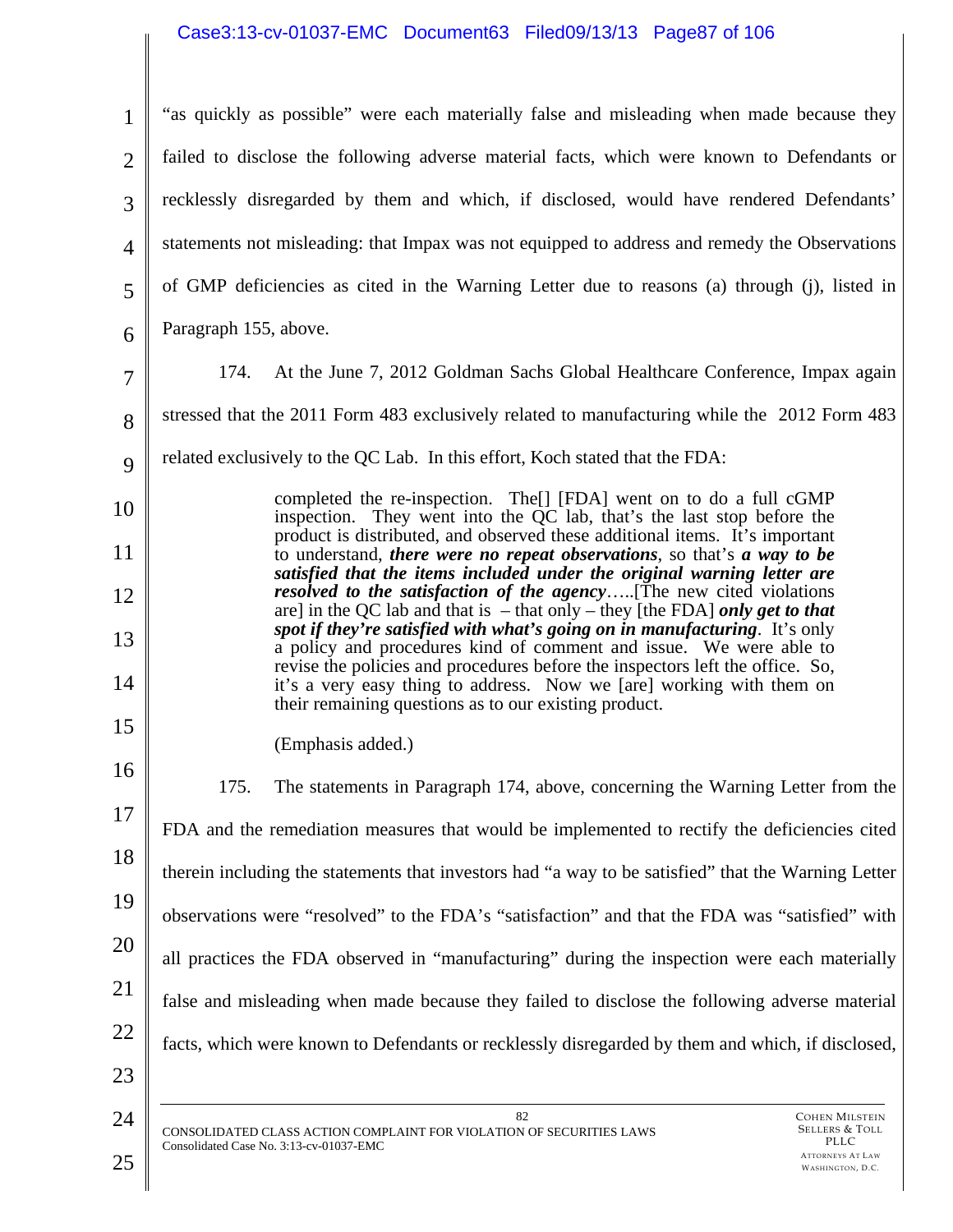# Case3:13-cv-01037-EMC Document63 Filed09/13/13 Page88 of 106

| $\mathbf{1}$   | would have rendered Defendants' statements not misleading: that Impax was not equipped to                                                                                                                                      |
|----------------|--------------------------------------------------------------------------------------------------------------------------------------------------------------------------------------------------------------------------------|
| $\overline{2}$ | address and remedy the Observations of GMP deficiencies as cited in the Warning Letter due to                                                                                                                                  |
| 3              | reasons (a) through (j), listed in Paragraph 155, above, reason (n) in Paragraph 169, above, and                                                                                                                               |
| $\overline{4}$ | reason (o) in Paragraph 171, above.                                                                                                                                                                                            |
| 5              | At the UBS Global Life Sciences Conference that took place on September 20,<br>176.                                                                                                                                            |
| 6              | 2012, Impax again stated that the 2012 Form 483 predominantly targeted quality control issues                                                                                                                                  |
| $\overline{7}$ | rather than issues relating to Impax's manufacturing. Hsu stated:                                                                                                                                                              |
| 8              | When the inspection $-$ re-inspection occurred in February and March, the<br>inspector looked at the manufacturing areas, and there was no question<br>no outstanding issue at all. They were pretty happy with what they have |
| 9              | seen. However, they did look at the QC lab, when the [y] look [ed] at it<br>they found some problem[s], procedure problem[s]. It's called trial                                                                                |
| 10             | injection Now, as a matter of fact, many company[ies] ha[ve] been<br>doing the trial injection in the QC lab for many years without any                                                                                        |
| 11             | question. But for the last three years, four years, I think the FDA has<br>cracked down on that. Obviously, we were not updated to know that. So                                                                               |
| 12             | end up with kind of clarity or a bit [sic]. From [the] FDA point of view,<br>we're violating the GMP. And, as a result of that, we got a 483.                                                                                  |
| 13             | (Emphasis added.)                                                                                                                                                                                                              |
| 14             | 177.<br>The statements in Paragraph 176, above, concerning the Warning Letter from the                                                                                                                                         |
| 15             | FDA and the remediation measures that would be implemented to rectify the deficiencies cited                                                                                                                                   |
| 16             | therein including the statements that there was "no question" in the inspection and "no                                                                                                                                        |
| 17             | outstanding issues at all" and that the FDA was "pretty happy" and that the 2012 483 was simply                                                                                                                                |
| 18             | the "result" of "trial injection" methods falling out of favor with the FDA were each materially                                                                                                                               |
| 19             | false and misleading when made because they failed to disclose the following adverse material                                                                                                                                  |
| 20             | facts, which were known to Defendants or recklessly disregarded by them and which, if disclosed,                                                                                                                               |
| 21             | would have rendered Defendants' statements not misleading: that Impax was not equipped to                                                                                                                                      |
| 22             | address and remedy the Observations of GMP deficiencies as cited in the Warning Letter due to                                                                                                                                  |
| 23             |                                                                                                                                                                                                                                |
| 24             | 83<br><b>COHEN MILSTEIN</b><br><b>SELLERS &amp; TOLI</b><br>A TED CLASS A CTION COMPLAINT FOR VIOLATION OF SECURITIES LAWS                                                                                                     |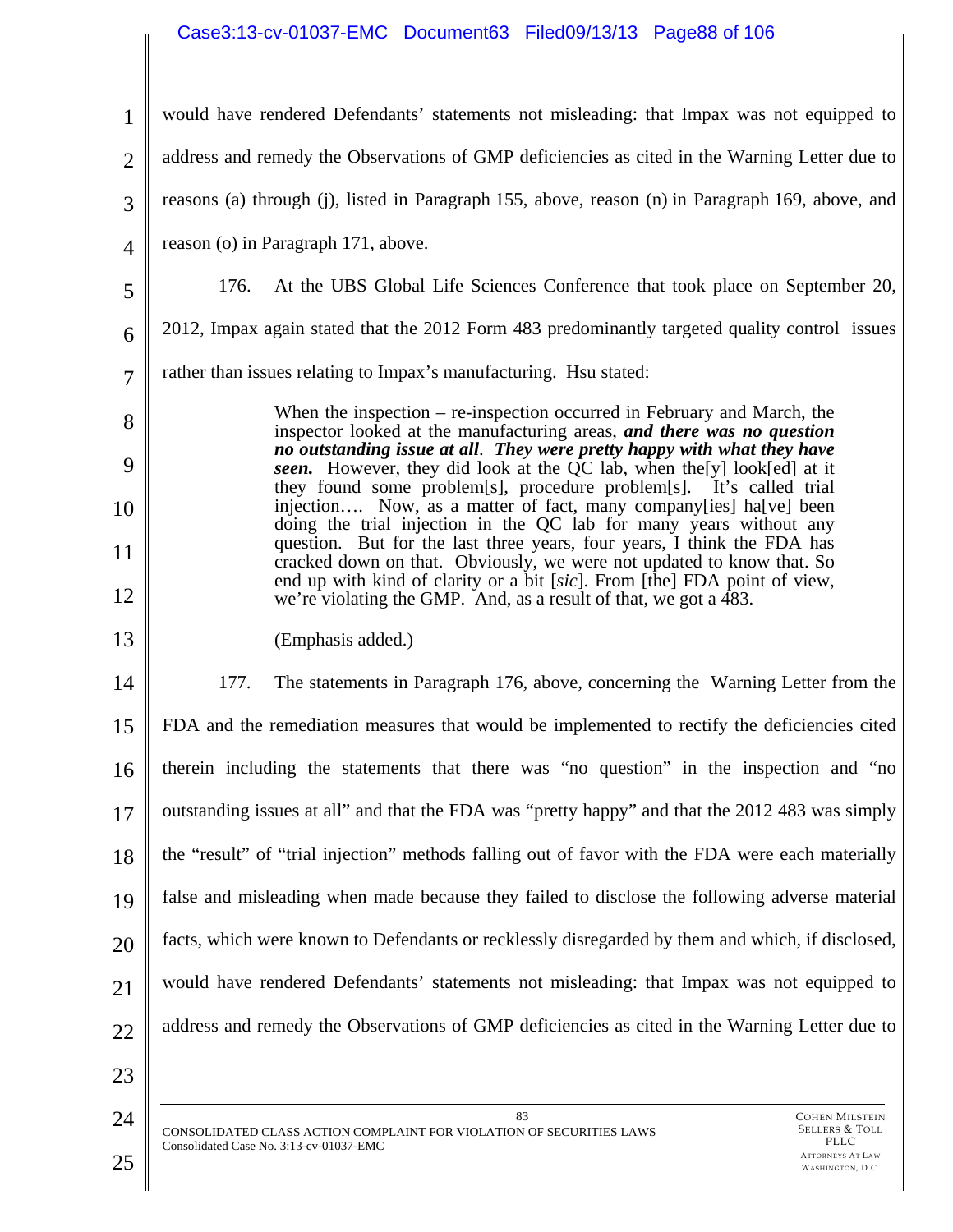# Case3:13-cv-01037-EMC Document63 Filed09/13/13 Page89 of 106

| 1              | reasons (a) through (j), listed in Paragraph 155, above, reason (n) in Paragraph 169, above, reason                                                                                                                                                                |  |
|----------------|--------------------------------------------------------------------------------------------------------------------------------------------------------------------------------------------------------------------------------------------------------------------|--|
| $\overline{2}$ | (m) in Paragraph 167, above, and reason (o) in Paragraph 171, above.                                                                                                                                                                                               |  |
| 3              | 178.<br>In its earnings call October 30, 2012, Impax again reassured investors that it was                                                                                                                                                                         |  |
| $\overline{4}$ | ready for an FDA inspection. Hsu insisted:                                                                                                                                                                                                                         |  |
| 5<br>6         | But at this point, as I pointed out earlier, we're confident we'll get out of<br><i>here</i> , although timing, unfortunately, is not in our control, as we're<br>waiting for [the] FDA to take the action on that. But I think we feel well<br>prepared for this. |  |
| 7              | (Emphasis added.)                                                                                                                                                                                                                                                  |  |
| 8              | 179.<br>The statements in Paragraph 178, above, concerning the Warning Letter from the                                                                                                                                                                             |  |
| 9              | FDA and the remediation measures that would be implemented to rectify the deficiencies cited                                                                                                                                                                       |  |
| 10             | therein including the statements that Impax was "confident" it would "get out" of the Warning                                                                                                                                                                      |  |
| 11             | Letter were each materially false and misleading when made because they failed to disclose the                                                                                                                                                                     |  |
| 12             | following adverse material facts, which were known to Defendants or recklessly disregarded by                                                                                                                                                                      |  |
| 13             | them and which, if disclosed, would have rendered Defendants' statements not misleading: that                                                                                                                                                                      |  |
| 14             | Impax was not equipped to address and remedy the Observations of GMP deficiencies as cited in                                                                                                                                                                      |  |
| 15             | the Warning Letter due to reasons (a) through (j), listed in Paragraph 155, above, reason (n) in                                                                                                                                                                   |  |
| 16             | Paragraph 169, above, and reason (o) in Paragraph 171, above.                                                                                                                                                                                                      |  |
| 17             | IX.<br>THE TRUTH EMERGES AS IMPAX RECEIVES THE 2013 FORM 483 WITH<br><b>REPEAT OBSERVATIONS</b>                                                                                                                                                                    |  |
| 18             | 180.<br>On March 4, 2013, Impax stunned the market when it issued a press release in                                                                                                                                                                               |  |
| 19             | which it informed investors that after the latest re-inspection by the FDA, which included (1) a re-                                                                                                                                                               |  |
| 20             | inspection for the Warning Letter, $(2)$ a pre-approval inspection for Rytary, and $(3)$ a general                                                                                                                                                                 |  |
| 21             | GMP inspection, "the FDA issued a new Form 483 with twelve observations, three of which are                                                                                                                                                                        |  |
| 22             | designated as "repeat observations" that occurred prior to the Warning Letter."                                                                                                                                                                                    |  |
| 23             |                                                                                                                                                                                                                                                                    |  |
| 24<br>25       | 84<br><b>COHEN MILSTEIN</b><br><b>SELLERS &amp; TOLL</b><br>CONSOLIDATED CLASS ACTION COMPLAINT FOR VIOLATION OF SECURITIES LAWS<br>PLLC<br>Consolidated Case No. 3:13-cv-01037-EMC<br><b>ATTORNEYS AT LAW</b><br>WASHINGTON, D.C.                                 |  |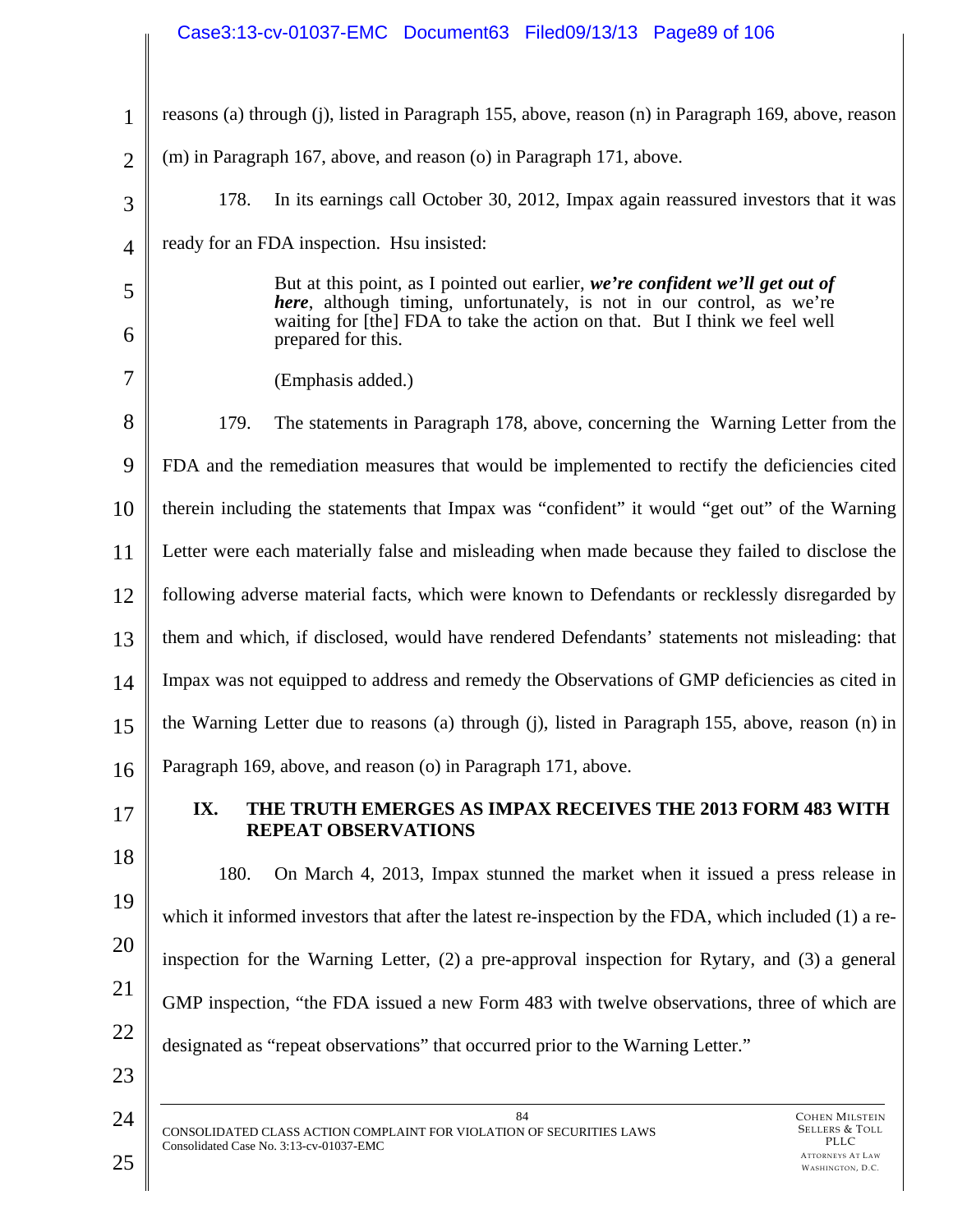#### Case3:13-cv-01037-EMC Document63 Filed09/13/13 Page90 of 106

1 2 3 4 5 6 7 8 9 10 11 12 13 14 15 16 181. As explained above, FDA investigators may (and are thus not required to) indicate on a Form 483 when their observation of a significant GMP deficiency is a repeat observation from a prior Form 483 because it is an "observation made during a prior inspection [that] has not been corrected or is a recurring observation." Operations Manual 5.2.3. This indication by an FDA investigator has a heightened significance and may increase the likelihood of negative FDA action. At a minimum, the notation of a "repeat observation" demonstrates Impax's inability to remedy a serious objectionable condition that the FDA previously and expressly called to Defendants' attention. Impax's 2011 Form 483 had one repeat observation that contributed to the issuance of a Warning Letter, placing Impax on notice of the seriousness and pervasiveness of its GMP compliance. Then, two years later, the 2013 Form 483 confirmed that Impax had not remedied an important Observation from the Warning Letter. Indeed, Impax's consistent failure to fully investigate deviations, an Observation present in some form in every prior Form 483, remained uncorrected. Moreover, the 2013 Form 483 had two additional formally-marked "repeat observations" from the 2011 Form 483. The contents of the 2013 Form 483 thus confirmed what Impax executives had known all along: that Impax's problems were pervasive, severe, and intractable.

17 18 19 20 21 22 23 182. That same day on a call with investors, Hsu stated that "[u]nfortunately, [the] FDA standard is [] much higher today versus a few years ago…." When unable to avoid an analyst's pointed question, Hsu responded that "again, everyone knows to fix the quality it takes time." Hsu claimed that after nearly two years of Impax being under the specter of the Warning Letter that attempting to address those issues "took a big toll on our resources." Hsu also admitted that he and Impax had finally learned their lesson in dealing with the FDA. Hsu admitted that: "So I think from that point of view, we now learned the lesson that this in no longer [sic] internal

24

85 CONSOLIDATED CLASS ACTION COMPLAINT FOR VIOLATION OF SECURITIES LAWS Consolidated Case No. 3:13-cv-01037-EMC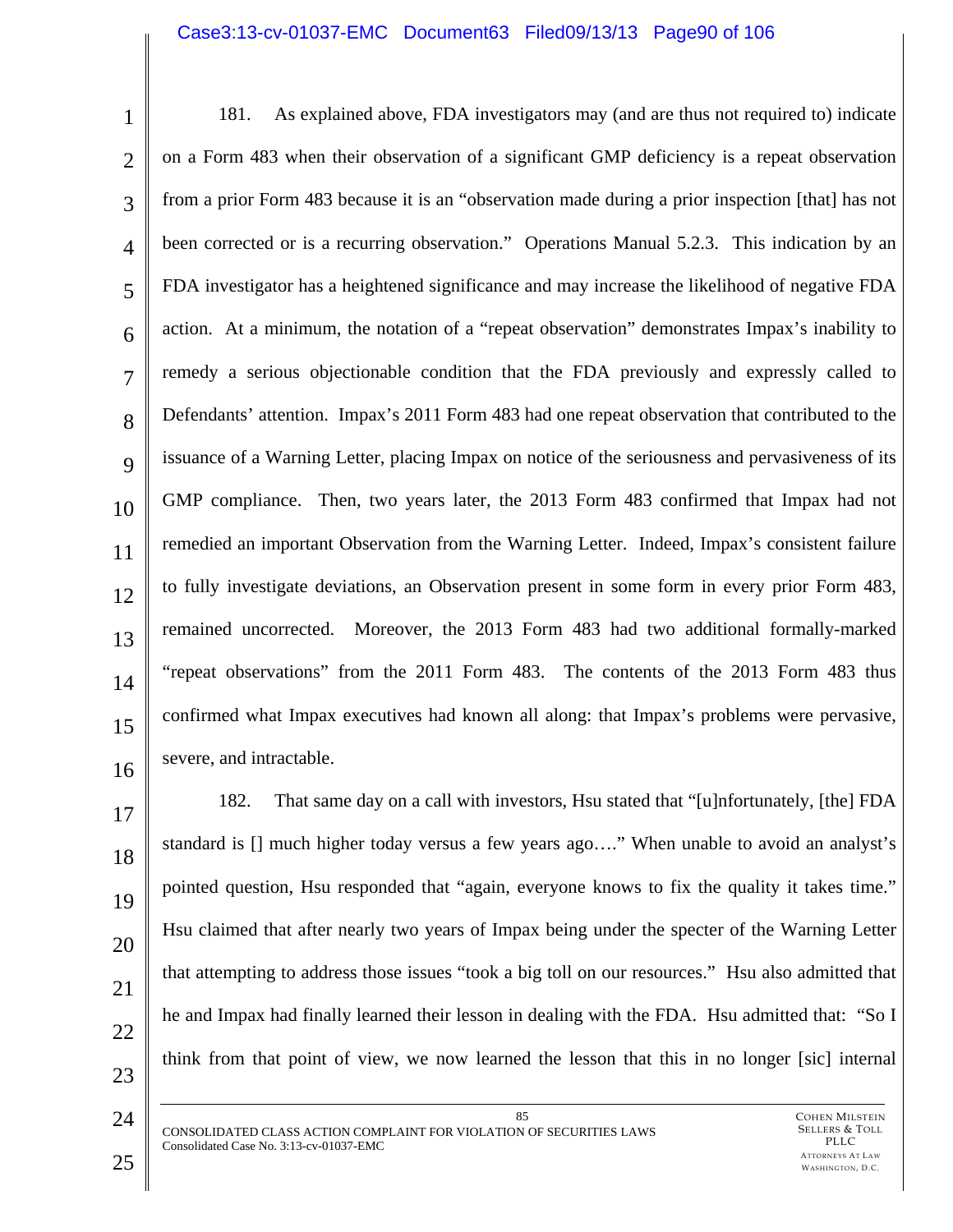#### Case3:13-cv-01037-EMC Document63 Filed09/13/13 Page91 of 106

1 2 3 4 5 6 7 8  $\mathbf Q$ program. We're going to have to really work with the FDA, keep them posted on the progress and we're going to have to get there as many consultants as we can to help on this whole thing which we are doing now, okay? And so, my thinking is that it does have the increased urgency significantly on this internal program." These concessions were drastically inconsistent with Defendants' assurances during the Class Period that the May 2011 Warning Letter was a "temporary" interruption, and that Impax had the capability and expertise to address the FDA's concerns and that, as a result, they had a reasonable basis to believe that they were "confident" that Impax was on track to promptly resolve both Form 483 Observations as well as the significant issues raised in the Warning Letter.

10 11 12 13 14 15 16 17 18 19 20 21 22 23 183. Analysts were no longer willing to accept Defendants repeated assurances that Impax was capable of addressing the FDA's concerns and achieving a successful closure to the Warning Letter. For example, during a March 4, 2013 conference call with analysts Piper Jaffrey analyst David Amsellem noted to Hsu that "…in the context of getting the warning letter in 2011 and then having two years in a row of inspections that failed to resolve the issue….would you entertain a sale of the company?" Likewise, JPMorgan analyst Dewey Steadman characterized Impax's failures set forth the 2013 Form 483 as "based on employee compliance of GMP 101." Elliot Wilbur of Needhan and Company stated that "[i]t almost seems like you guys keep studying for the wrong exam"….and that the 2013 Form 483 is "*obviously very indicative of some systemic issue*." Finally, analyst Ken Caccitore of Cowen & Company could not hold back on noting the disconnect between the reality that was disclosed and what Defendants were leading the market to believe during the Class Period that Impax was capable of timely resolving its issues with the FDA and that it had the needed resources and expertise to do so. Caccitore told Hsu "….I think there is a disconnect between what you all are doing and what our expectations

86 CONSOLIDATED CLASS ACTION COMPLAINT FOR VIOLATION OF SECURITIES LAWS Consolidated Case No. 3:13-cv-01037-EMC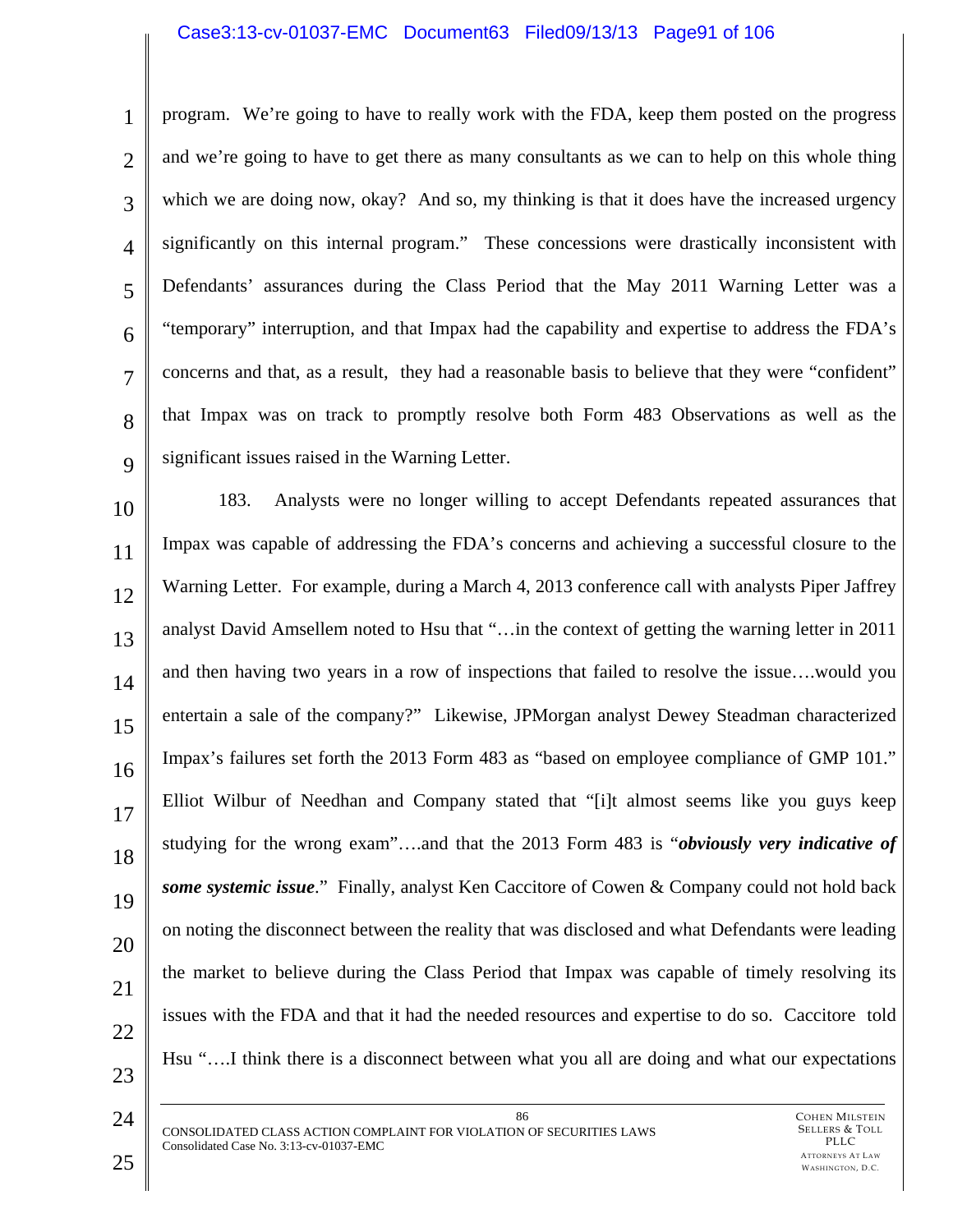#### Case3:13-cv-01037-EMC Document63 Filed09/13/13 Page92 of 106

1 2 3 4 are. We would've expected you were putting maximal effort that, the program was going as fast as possible, that you would have hired as many consultants as you possibly would have needed. So it seems from an outsider these things don't make a ton of sense why you keep on getting a lot of questions around it."

5 6 7 8  $\mathbf Q$ 10 184. The market reacted immediately and severely to Impax's disclosure. On March 5, 2013, the price of Impax common stock plunged from \$20 per share to close at \$14.80 per share, with the Company losing approximately 26% of market capitalizationa single day of trading on exceptionally high volume of over 11,696,547 shares, *eighteen times* (*i.e.* 1,800%) the average daily volume for the Class Period. During the Class Period Impax common stock had traded as high as \$27.02 per share.

11 12 13 14 15 16 17 185. On March 6, 2013, Impax gave a presentation as part of the Cowen & Company Healthcare Conference. During that call, and in response to an analyst's question, Hsu stated that, "one of the important thing[s] we learned in the last two years is quality improvement is a continuing process. *It's not something you can put a lot of money and resources and get it done in one year*, and then say we're done with the business." (Emphasis added.) This admission was in stark contrast to Impax's initial assurances that they would clear their Warning Letter in twelve to eighteen months from its date of issuance in May 2011.

18 19 20 21 22 23 186. Likewise, on May 1, 2013, during Impax's Q1 earnings call, Hsu elaborated further on the long time table required to implement significant quality improvement. Separate from remedial measures earmarked in response to the 2013 Form 483, Hsu spoke of Impax's quality improvement program ("QIP") that it had initiated "about a year and half ago" to improve Impax's general quality control deficiencies. Hsu told analysts that: "it takes time, the QIP can take *two, three years* to get implement[ed] on those [changes], okay." (Emphasis added.) Later

24

87 CONSOLIDATED CLASS ACTION COMPLAINT FOR VIOLATION OF SECURITIES LAWS Consolidated Case No. 3:13-cv-01037-EMC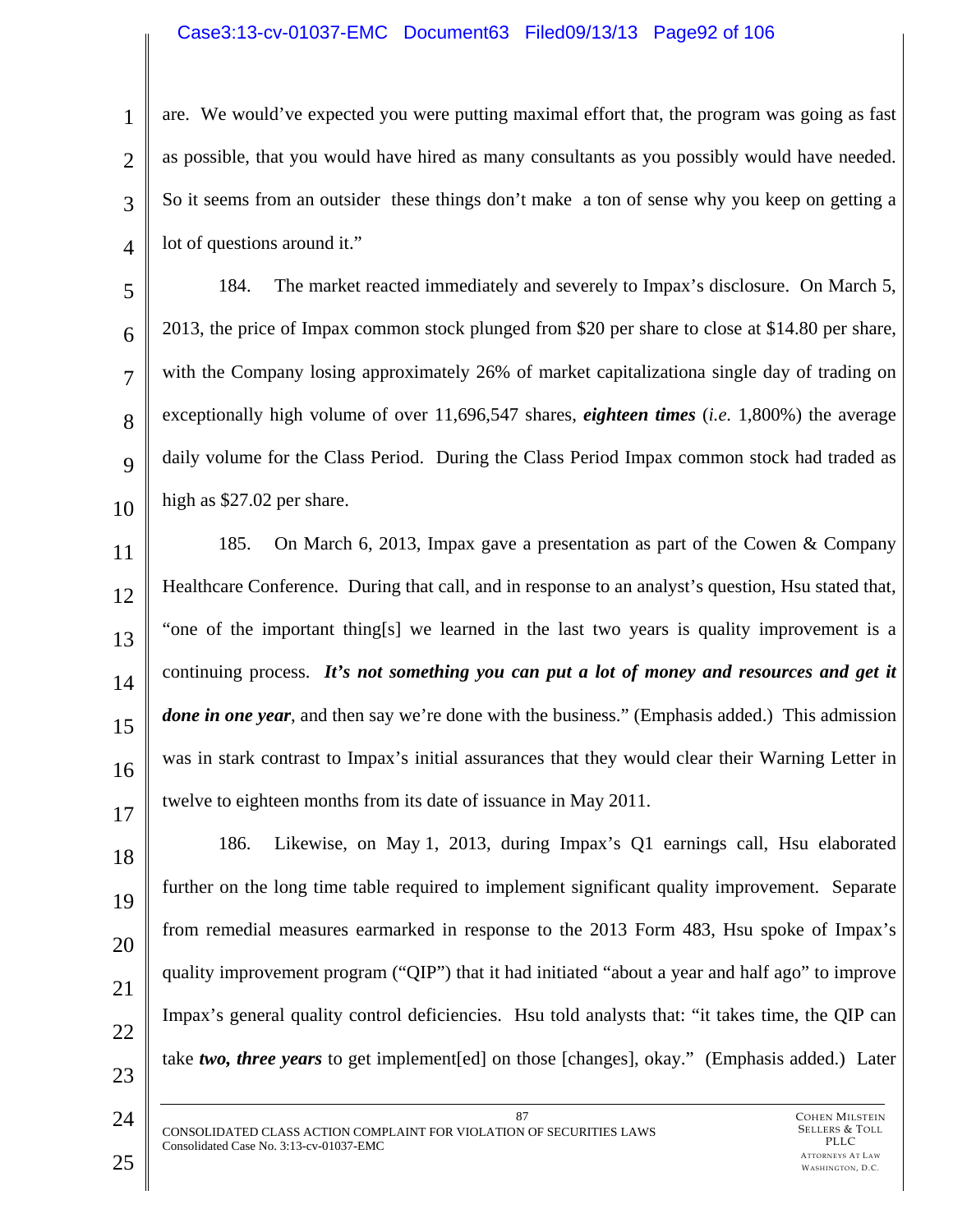1 2 3 4 5 in the call, Hsu added that the FDA issued the latest Form 483 "in the middle" of Impax's implementation of its QIP, which was a sign that "We're not there yet, but we're moving in the right direction." Later in May 2013, the Company announced that it had established a Compliance Committee composed of three independent directors to provide oversight for all activities relation to the Warning Letter.

6

### **X. LOSS CAUSATION**

7 8  $\mathbf Q$ 10 11 12 13 14 15 187. As described herein, during the Class Period, Defendants made or caused to be made a series of materially false or misleading statements about Impax's the status of its actions to resolve the Warning Letter, as well as its capacity to do so. These material misstatements and omissions had the cause and effect of creating in the market an unrealistically positive assessment of Impax, its compliance with cGMP practices and FDA regulations, and likewise its business, prospects and operations, thus causing the Company's common stock to be overvalued and artificially inflated at all relevant times. As a result, Lead Plaintiff and members of the Class purchased Impax securities at artificially-inflated prices and were damaged when the artificial inflation gradually dissipated when a series of corrective disclosures.

16 17 18 19 20 21 188. When the true facts about the Company were revealed to the market, namely that Impax had not resolved issues critical to the close-out of the Warning Letter and had in fact failed to resolve three specific "repeat observations" that had persisted for two to three years and prior to receipt of the Warning Letter, inflation in the price of Impax stock was removed and the price of Impax stock declined dramatically causing loss to Lead Plaintiffs and the other members of the Class.

22

23

24

189. At about 2 p.m. on June 6, 2011, Impax filed a Form 8-K with the SEC in which it revealed that it had received a Warning Letter from the FDA. The market immediately reacted to

88 CONSOLIDATED CLASS ACTION COMPLAINT FOR VIOLATION OF SECURITIES LAWS Consolidated Case No. 3:13-cv-01037-EMC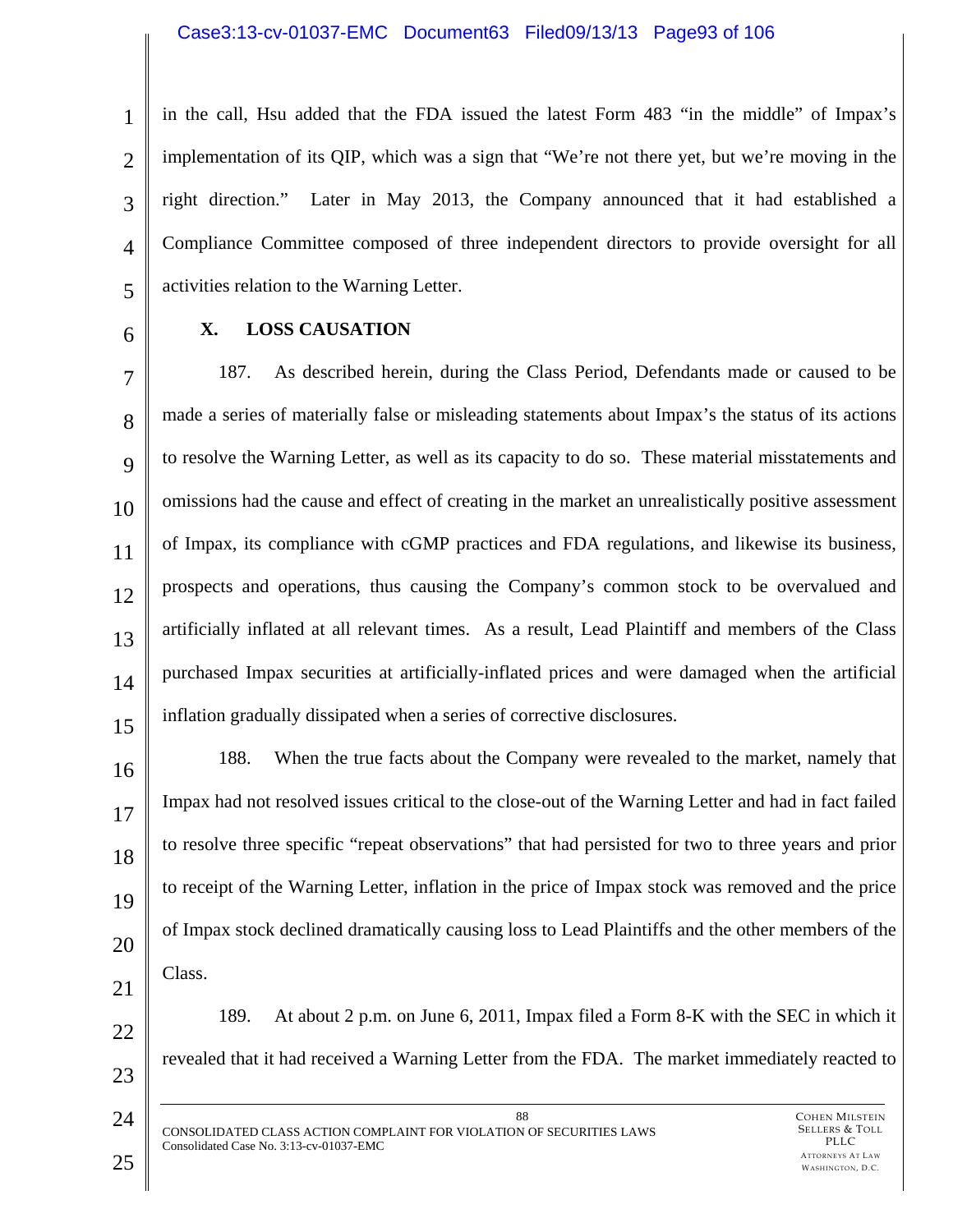#### Case3:13-cv-01037-EMC Document63 Filed09/13/13 Page94 of 106

2

3

1

this news and the price per share for Impax stock dropped \$2.65 from a closing price of \$25.65 on June 5th to a closing price of \$23.29 on June 6th on a trading volume of 1,996,156 shares, over three times the average daily volume for the Class Period.

5 6 7

8

9

4 190. At just after 9:00 a.m. EST on May 1, 2012, Impax filed an 8-K with the SEC announcing that it again received a Form 483 from the FDA (which it had actually received a month prior on March 28, 2012). The market immediately reacted to this news, and the price of Impax's stock dropped \$2.01 from its April 30th closing price of \$24.63 to a closing price of \$22.62 on May 1st at a high trading volume of 1,148,253 shares, nearly twice the average daily volume for the Class Period.

10 11 12 13 14 15 16 17 18 19 20 21 22 23 191. On March 4, 2013 at about 4:05 p.m. EST, Impax issued a press release through BusinessWire informing investors that it had received another Form 483 – this time containing three "repeat observations" – and further announced that the Company would hold a conference call and webcast at 5:00 p.m. EST. Minutes later, Impax filed a form 8-K with the SEC at 4:13 p.m. EST that provided a redacted version of the Form 483. The Form 483 disclosed that Impax had not resolved the Warning Letter because: the cGMP deficiencies listed therein included three that were labeled "repeat observations," meaning they were deemed in the FDA inspectors' judgment to have remained uncorrected. These deficiencies had therefore persisted for two and three years since the 2010 and 2011 Form 483s in which they were first cited. In short, Impax's numerous Class Period statements about various and significant remedial measures it had already implemented to improve its companywide QC practices and to resolve the Warning Letter in a timely manner were false and misleading because, as Impax informed the market, the FDA found that these remedial measures had not been done or were unsuccessful as demonstrated by Impax's failure to correct chronic deficiencies that pre-dated the Warning Letter. Moreover,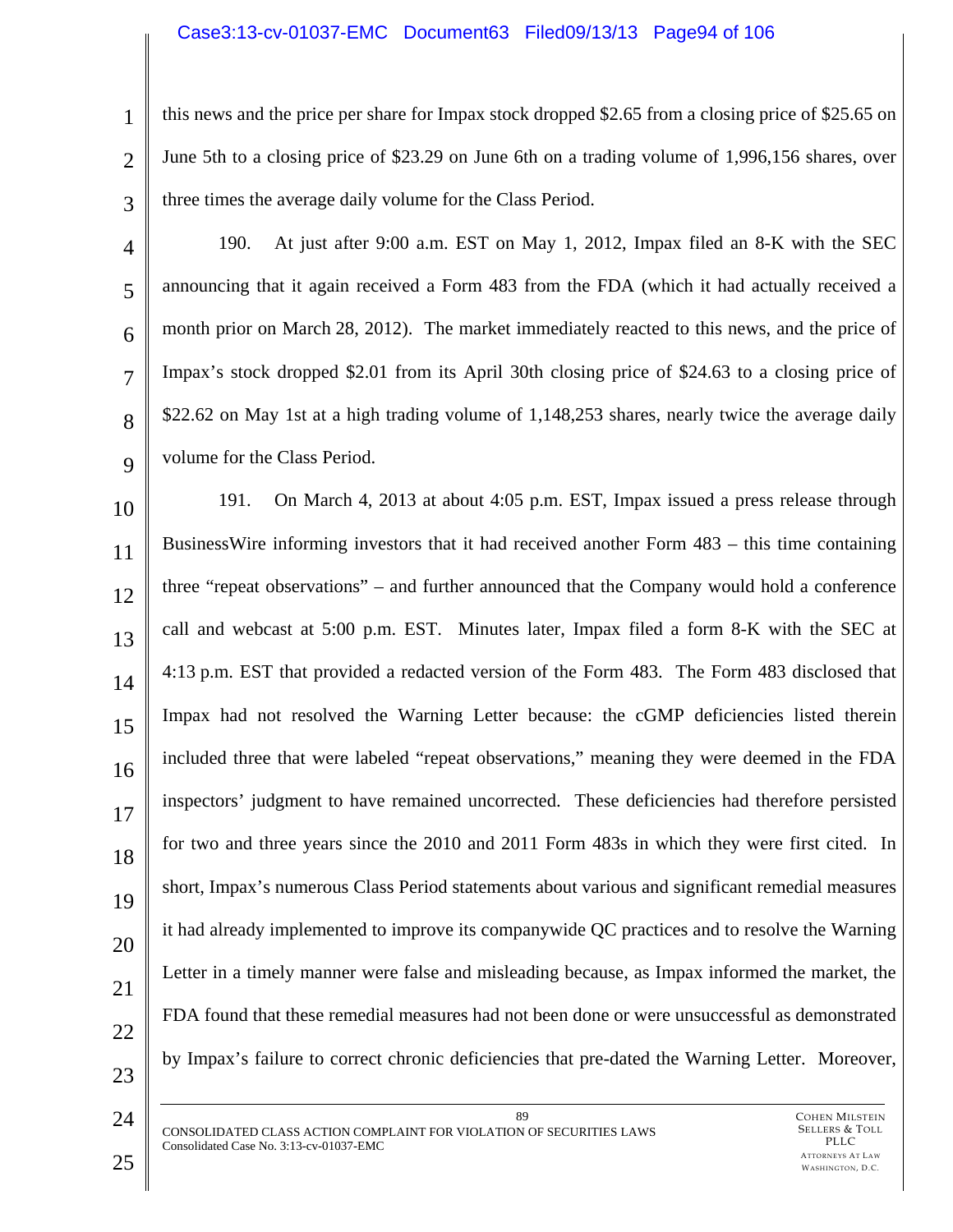#### Case3:13-cv-01037-EMC Document63 Filed09/13/13 Page95 of 106

1 2 3 4 5 the 2013 Form 483 contained a "repeat observation" from the Warning Letter itself, and was an explicit disclosure that conditions underlying the Warning Letter had not, in fact, been remedied. The next day, the market reacted to Impax's news and its stock plummeted \$5.20 per share to close at \$14.80 on March 5, 2013, at a trading volume of 11,696,547 shares – *eighteen times* (*i.e.* 1,800%) the average daily volume for the Class Period.

192. Had Lead Plaintiff and the Class known of the material adverse information alleged herein, they would not have purchased Impax common stock at artificially inflated prices and they would not have proximately suffered losses as the previously-withheld information became revealed to the market.

10

6

7

8

9

#### **XI. SCIENTER**

11 12 13 14 15 16 193. During the Class Period, Defendants had both the motive and opportunity to commit fraud. As alleged above, they also had actual knowledge of the misleading nature of the statements they made or acted with deliberate recklessness with regard to the true information known to them at the time for the reasons discussed above. In so doing, Defendants committed acts, and practiced and participated in a course of business that operated as a fraud or deceit on purchasers of Impax common stock during the Class Period.

17 18 19 20 21 22 194. Impax and the Individual Defendants knew or recklessly disregarded the extent and degree of pervasive GMP deficiencies at Impax. Defendants were placed on notice of these problems due the FDA's explicit in-person explanations during exit interviews of the five Form 483s issued from 2009 to 2013, as well as in the FDA's numerous correspondence addressed to CEO Hsu as well as other executive management. Moreover, as explained above, Defendants had actual knowledge of these egregious QC deficiencies due to various interactions with managerial

23

90 CONSOLIDATED CLASS ACTION COMPLAINT FOR VIOLATION OF SECURITIES LAWS Consolidated Case No. 3:13-cv-01037-EMC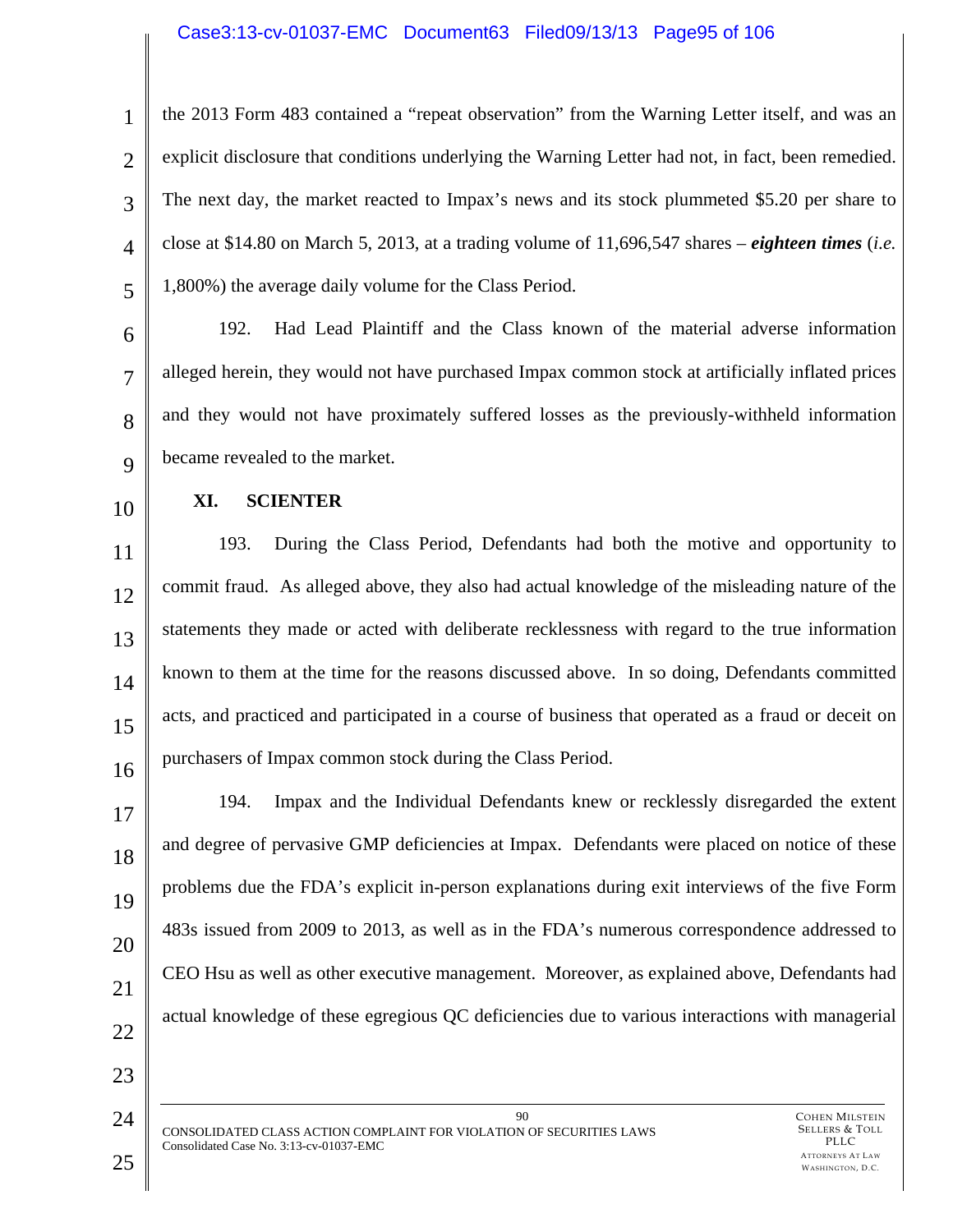1 2 staff, including meetings with Jeff Blumenfeld when product was delayed due to batch record deviations.

3 4 5 6 7 8 9 10 11 195. The issues cited in the Form 483s as well as the 2011 Warning Letter were critical to Impax's business, because resolution of the Warning Letter was necessary for Impax to receive clearance on numerous pending ANDAs as well as the NDA for Rytary. By the spring of 2013, Impax had not received approval on any ANDA or NDA in nearly *two years* due to issues highlighted not only in the Warning Letter, but as more fully explored in the back-and-forth correspondence with the FDA by letter and telephone from June 2011 through and including January 2012. Accordingly, the Individual Defendants had a strong incentive to familiarize themselves with the true nature of Impax's profound quality control and manufacturing problems that were the subject of repeated FDA observations and the Warning letter.

12 13 14 15 16 17 18 19 20 21 22 196. Individual Defendants further had motivation to mislead investors due to their substantial holdings in Impax common stock and their substantial compensation. At the end of the class period on March 4, 2013, Hsu directly owned 621,060 shares of Impax common stock, and indirectly owned over 2.3 million shares of Impax common stock via the Hsu Family trust, with another 151,213 shares of Impax common stock indirectly owned through his spouse. Koch left Impax on June 29, 2012, and his most recent filing with the SEC on May 30, 2012 stated that Koch owned 142,415 shares of Impax common stock. In addition, CEO Hsu's compensation for FY 2012 totaled \$3,381,078; and CFO Koch, who left Impax during 2012, had a total compensation for FY 2011 of \$1,654,082. Individual Defendants had reason to conceal from the market the difficulties in resolving the Warning Letter as well as the nature and severity of Observations in subsequent Form 483s to protect their substantial financial investments in both Impax and their executive positions.

24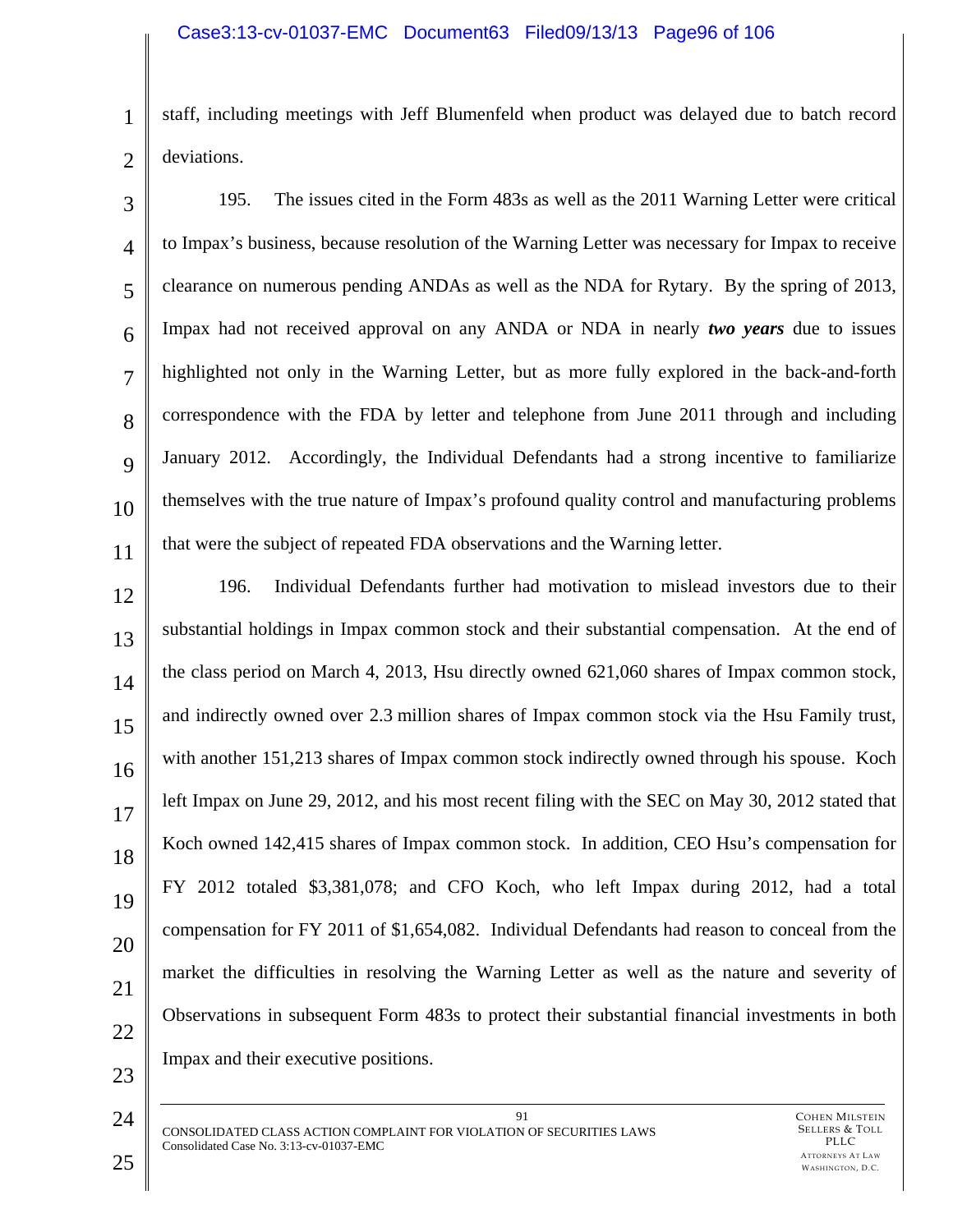#### Case3:13-cv-01037-EMC Document63 Filed09/13/13 Page97 of 106

1 2 3 4 5 6 7 8  $\mathbf Q$ 10 11 12 13 14 15 16 17 197. As detailed above, Defendants were aware of these material adverse facts during the Class Period because critically deficient GMP practices were egregious, pervasive, and widely known at Impax. Notably, the 2009, 2010, and 2011 Form 483s reinforced the seriousness of the Warning Letter, which itself contained repeat observations first cited in both the 2010 and 2011 Form 483s. Both the repetition of the observations, as well as their elevation to the status of a Warning Letter, placed executives on notice that GMP practices were pervasively and consistently deficient and therefore required affirmative investigation and understanding on the part of the Company's top executives, and rendering any lack of familiarity with the actual conditions of GMP practices – at a minimum – deliberately reckless. Additionally, QC employees regularly audited manufacturing batch records for deviations. If reports detailing batch record deviations were not directly consulted by management, management would inevitably become aware of QC problems in manufacturing because product batches held for resolution of QC deviations would seriously impact sales and customer relations and thus trigger executive review. CW 6 stated that "I know for a fact that if we happened to get a deviation with a product, Jeff [Blumenfeld] would be called over to the building where exec[utive]s are and have a meeting. There were instances where Jeff was called over to Larry [Hsu] to discuss what was going on" with particular products when problems arose.

198. Outside of such *ad hoc* meetings, Blumenfeld (Senior Director of Manufacturing) regularly met in person on a weekly basis with CEO Hsu, while Blumenfeld and Hildenbrand (VP of Operations) met even more frequently, according to CW 6. Similarly, CW 10 stated that Impax had regular weekly staff meetings, which were often located in the conference room next to Hsu's office, that heads of department attended to discuss important performance issues. These meetings included the attendance of Charles Hildenbrand (Senior VP of Operations until

92 CONSOLIDATED CLASS ACTION COMPLAINT FOR VIOLATION OF SECURITIES LAWS Consolidated Case No. 3:13-cv-01037-EMC

23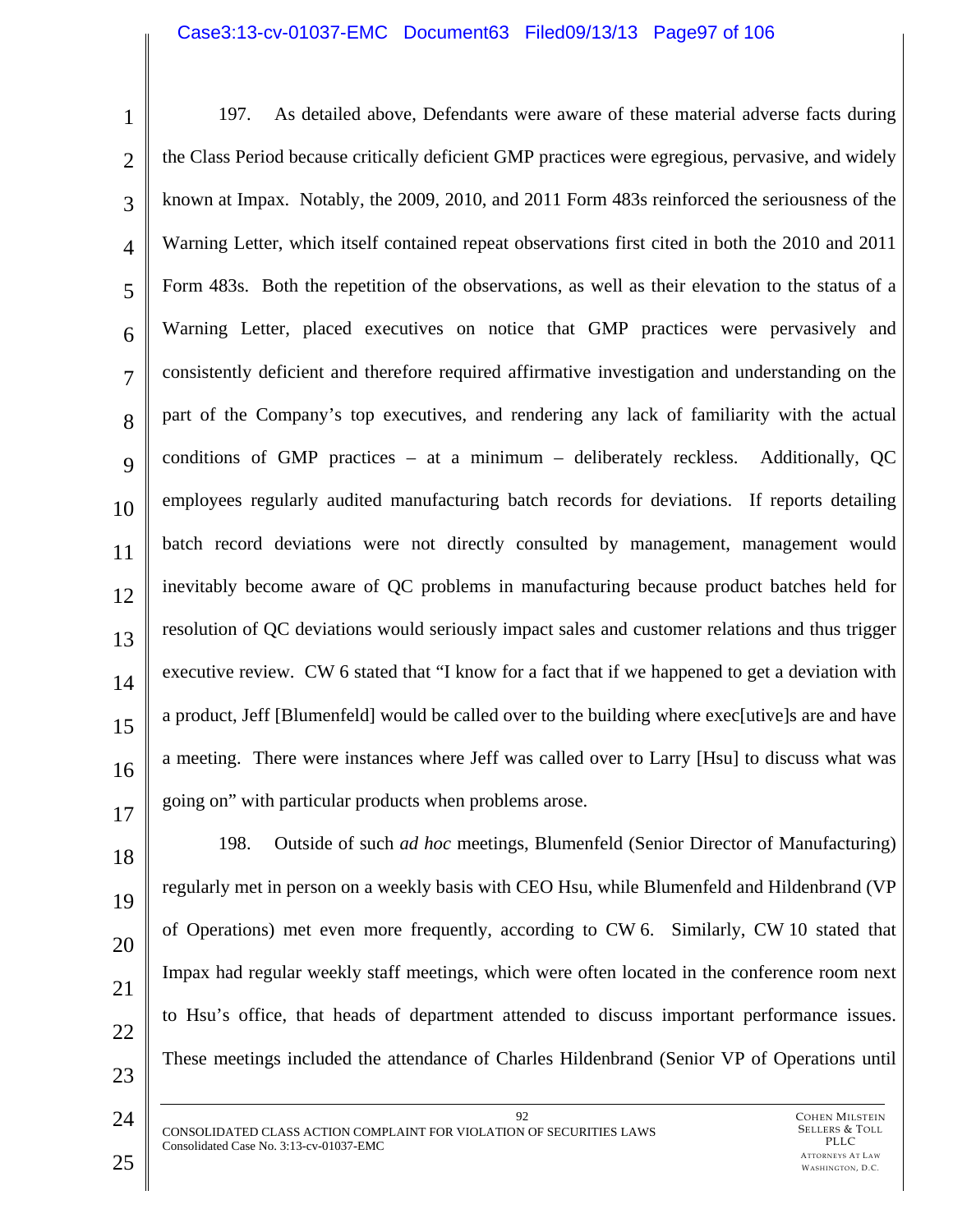#### Case3:13-cv-01037-EMC Document63 Filed09/13/13 Page98 of 106

1 2 3 4 5 6 7 8  $\mathbf Q$ 10 11 June 2011), Jeff Blumenfeld (Senior Director of Manufacturing), Kangwen Lin (Director of Technical Services), Larry Glenn (Director of Operations in Philadelphia, attending by phone), Dave Huettig (VP of Engineering), and Joe Camargo (VP of Manufacturing & Materials Management/VP of Supply Chain). CW 10 also stated that Impax staff held monthly Continuous Improvement meetings that Hildenbrand had started in September 2007, and included the attendance of May Chu (VP of Quality Assurance), Camargo, Huettig, Robert Bertolani (VP of Quality Systems Assurance), Jim Kou (Associate Director of Quality Control), Ray Jahn (Dir. of Maintenance Engineering), Lin, and Rosie Sison (Sr. Manager of Commercial QA). Finally, the 2011 Form 483 had one official "repeat observation" that persisted from the 2010 Form 483 issued to Impax and thus placed executives on notice that deeper investigations and more stringent remedial measures were required in response to the 2011 Form 483.

12

### **XII. INAPPLICABILITY OF THE STATUTORY SAFE HARBOR**

13 14 15 16 17 18 199. The statutory safe harbor applicable to forward-looking statements under certain circumstances does not apply to any of the false and misleading statements pled in this Complaint. None of the misstatements and omissions complained of herein was a forwardlooking statement. Rather, the false or misleading statements and omissions complained of in this Complaint concerned omissions of historical and/or current facts and conditions existing at the time the statements were made.

19 20 21 22 23 200. Alternatively, to the extent that any of the false or misleading statements alleged herein can be construed as forward-looking statements, they were not accompanied by any meaningful cautionary identifying important facts that could cause actual results to differ materially from those in the purportedly forward-looking statements. Impax provided only general disclosures that were not meaningful in light of the information they omitted to disclose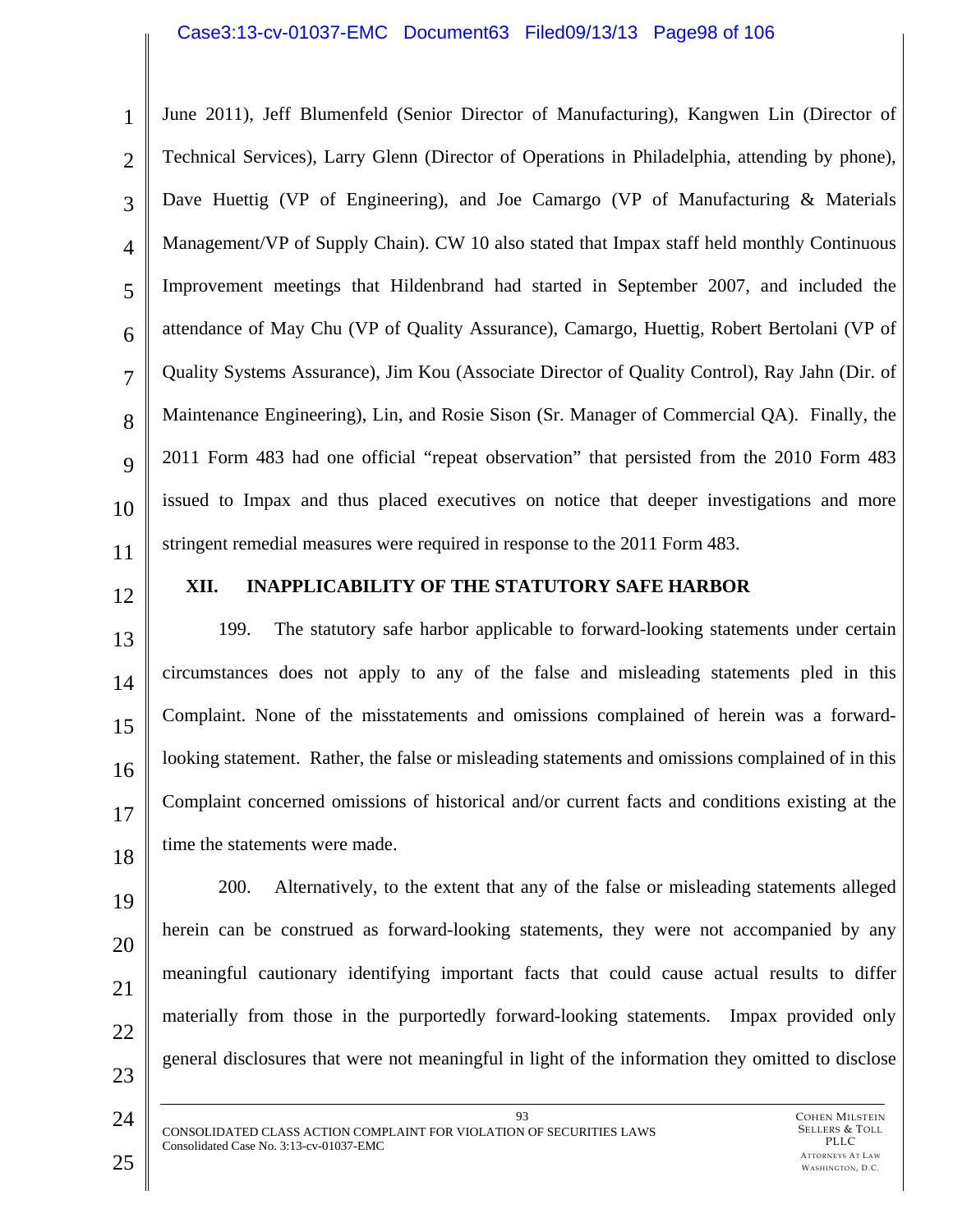# Case3:13-cv-01037-EMC Document63 Filed09/13/13 Page99 of 106

| $\mathbf{1}$   | concerning the nature and impact of the FDA inspections and Form 483s, as well as the May                                                                                                                                               |
|----------------|-----------------------------------------------------------------------------------------------------------------------------------------------------------------------------------------------------------------------------------------|
| $\overline{2}$ | 2011 Warning Letter. Alternatively, to the extent the statutory safe harbor would otherwise apply                                                                                                                                       |
| 3              | to any forward-looking statements pleaded herein, the Defendants are liable under the Exchange                                                                                                                                          |
| $\overline{4}$ | Act for those false or misleading forward-looking statements because at the time those statements                                                                                                                                       |
| 5              | were made, the speaker(s) knew the statement was false or misleading, or the statement was                                                                                                                                              |
| 6              | authorized and/or approved by an executive officer of Impax who knew that the statement was                                                                                                                                             |
| $\overline{7}$ | materially false or misleading when made.                                                                                                                                                                                               |
| 8              | XIII.<br>APPLICABILITY OF PRESUMPTION OF RELIANCE: FRAUD ON THE<br><b>MARKET DOCTRINE</b>                                                                                                                                               |
| 9              | 201.<br>Plaintiffs are entitled to a presumption of reliance under <i>Affiliated Ute Citizens of</i>                                                                                                                                    |
| 10             | Utah v. U.S., 406 U.S. 128 (1972), because claims asserted herein against Defendants are                                                                                                                                                |
| 11             | predicated in part upon material omissions of fact that Defendants had a duty to disclose.                                                                                                                                              |
| 12             | In the alternative, Plaintiffs are entitled to a presumption of reliance on<br>202.                                                                                                                                                     |
| 13             | Defendants' material misrepresentations and omissions pursuant to the fraud-on-the-market                                                                                                                                               |
| 14             | doctrine because, at all relevant times, the market for Impax securities was open, efficient and                                                                                                                                        |
| 15             | well-developed for the following reasons, among others:                                                                                                                                                                                 |
| 16             | The market for Impax securities was, at all relevant times, an efficient market that<br>(i)<br>promptly digested current information with respect to the Company from all                                                               |
| 17             | reliable, publicly-available sources and reflected such information in the price of<br>Impax securities;                                                                                                                                |
| 18<br>19       | Impax common stock met the requirements for listing and were listed and actively<br>(ii)                                                                                                                                                |
| 20             | traded on the NASDAQ, a highly efficient and automated market;                                                                                                                                                                          |
| 21             | The Company was consistently followed, before and throughout the Class Period,<br>(iii)<br>by the media, which issued numerous news stories regarding Impax during the                                                                  |
| 22             | Class Period. Impax was followed by numerous securities analysts employed by<br>firms including Wells Fargo Securities, LLC; Thomson Reuters; Piper Jaffray;                                                                            |
| 23             | Guggenheim Securities, LLC; Wright Investors Service; Marketline; Buckingham<br>Research Group, Inc.; JPMorgan; RBC Capital Markets; Canaccord Genuity<br>Jeffries & Co., Inc.; Leerink Swann; Sadif-Investment Analytics SA; Cowan and |
| 24             | 94<br><b>COHEN MILSTEIN</b>                                                                                                                                                                                                             |
| 25             | Sellers & Toll<br>CONSOLIDATED CLASS ACTION COMPLAINT FOR VIOLATION OF SECURITIES LAWS<br>PLLC<br>Consolidated Case No. 3:13-cv-01037-EMC<br><b>ATTORNEYS AT LAW</b><br>WASHINGTON, D.C.                                                |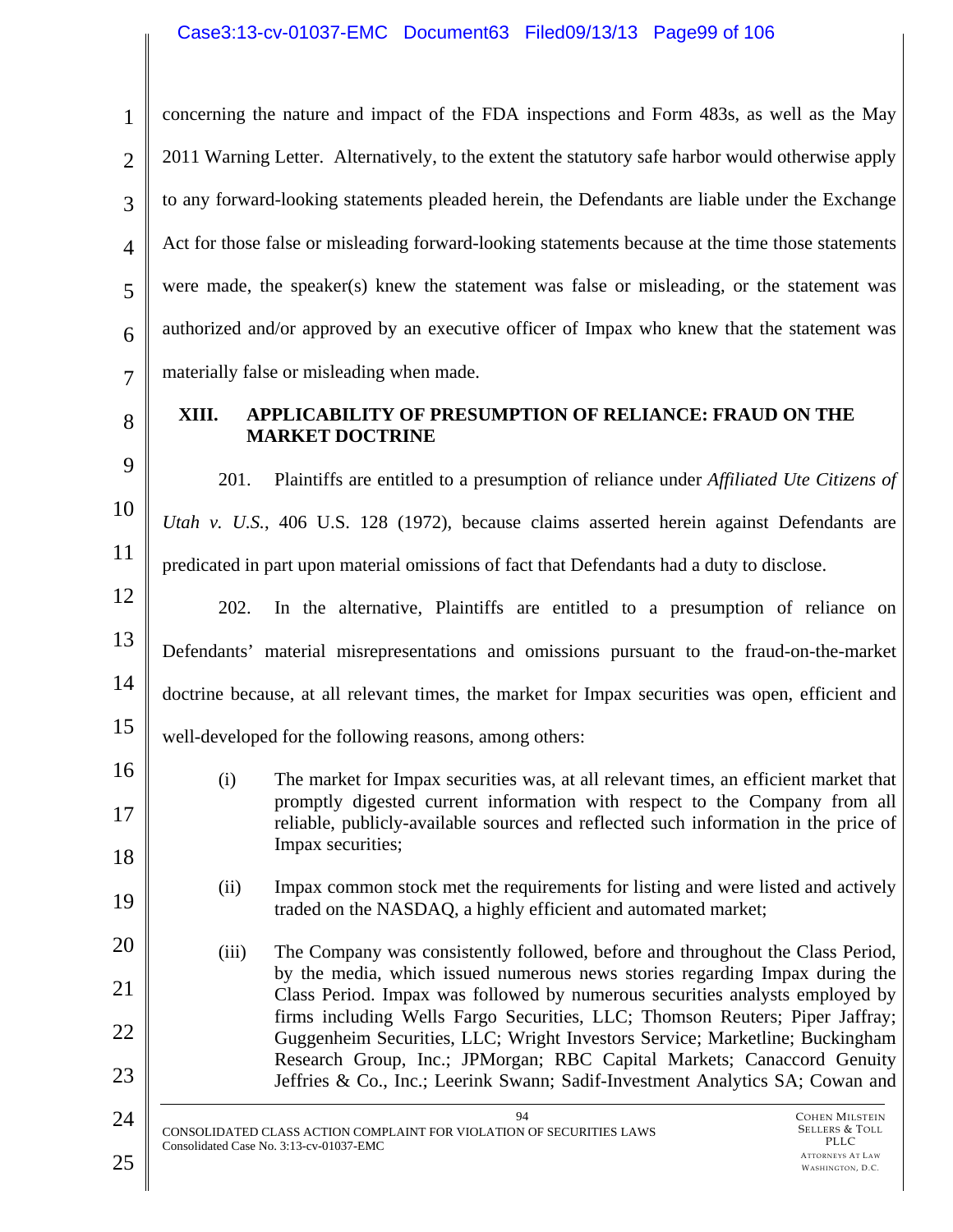Company; Summer Street Research; and ThinkEquity LLC, among others, who wrote reports about the Company and the value of its securities that were publicly available and entered the public marketplace. Indeed, there was extensive securities analyst coverage of Impax, with approximately 400 analyst reports published during the Class Period from June 6, 2011 through March 4, 2013;

(iv) The price of Impax common stock reacted promptly to the dissemination of new information regarding the Company, as set forth above. Impax securities were actively traded throughout the Class Period, with substantial trading volume and average weekly turnover and high institutional investor participation. The average daily trading volume for Impax common stock during the Class Period was 640,652 shares;

- (v) Impax regularly communicated with public investors through established market communication mechanisms, including through regular press releases, which were carried by national and international news wires, and through other wide ranging public disclosures, such as communications and conferences with investors, the financial press and other similar reporting services; and
- 10

1

2

3

4

5

6

7

8

9

(vi) As a public company, Impax filed period public reports with the SEC.

11 12 13 14 15 203. As a result of the foregoing, the market for Impax common stock promptly digested current information regarding Impax from all reliable, publicly available sources and reflected such information in the price of Impax's securities. Under these circumstances, purchasers of Impax securities during the Class Period suffered injury through their purchase of Impax securities at artificially-inflated prices and a presumption of reliance applies.

16 17 18 19 20 21 204. Accordingly, Lead Plaintiff and other members of the Class did rely and are entitled to have relied upon the integrity of the market price for Impax securities and to a presumption of reliance on Defendants' materially false and misleading statements and omissions during the Class Period. Additionally, Lead Plaintiff is entitled to a presumption of reliance because the claims asserted herein against Defendants are also predicated upon omissions of material fact which there was a duty to disclose.

22 23

> 95 CONSOLIDATED CLASS ACTION COMPLAINT FOR VIOLATION OF SECURITIES LAWS Consolidated Case No. 3:13-cv-01037-EMC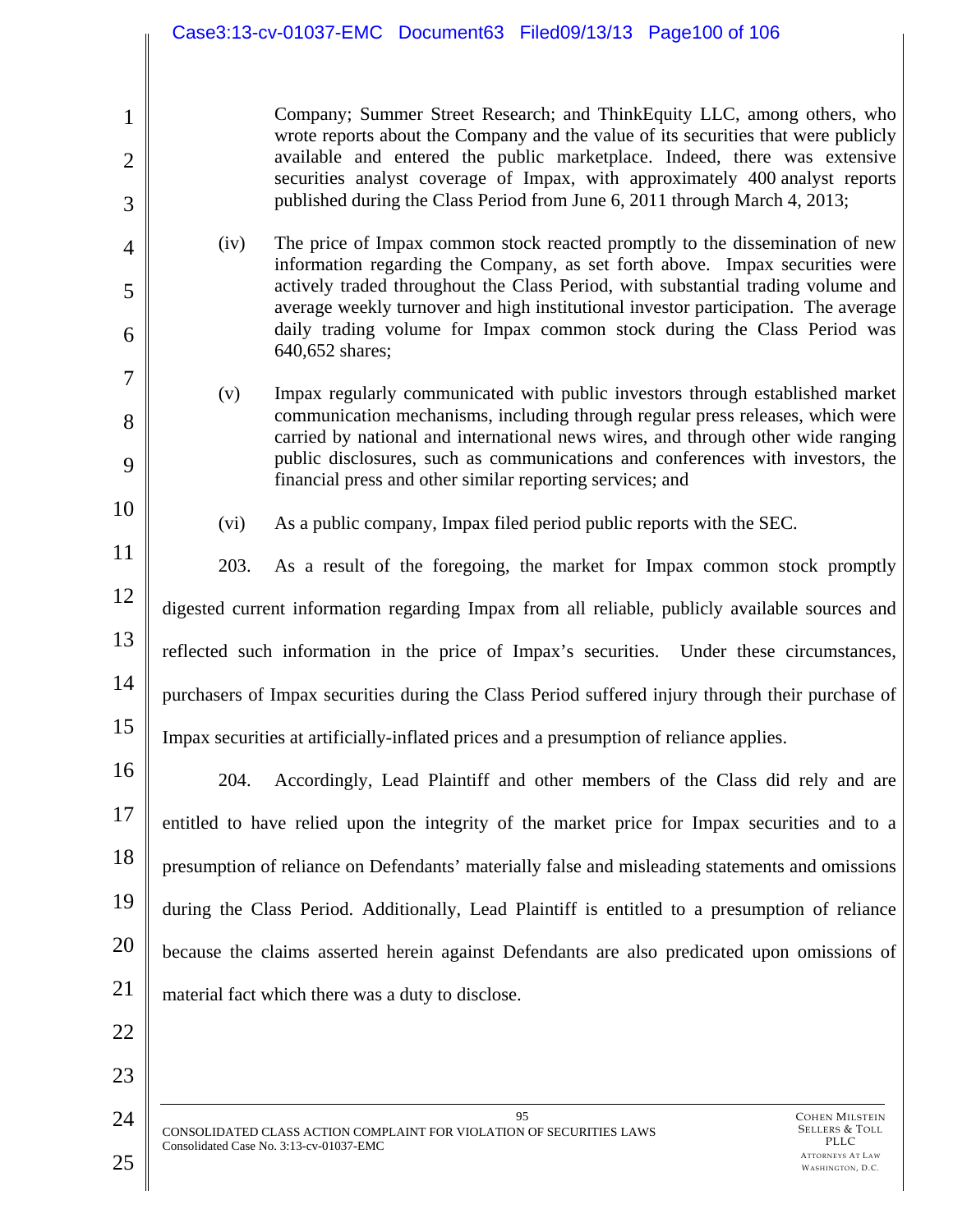1 2

### **XIV. CLASS ACTION ALLEGATIONS**

3 4 5 6 7 205. Lead Plaintiff brings this action as a class action pursuant to Federal Rule of Civil Procedure  $23(a)$  and (b)(3) on behalf of a class consisting of all those who purchased the common stock of Impax during the Class Period and who were damaged thereby (the "Class"). Excluded from the Class are Defendants; the officers and directors of the Company, at all relevant times; members of their immediate families; and their legal representatives, heirs, successors or assigns, and any entity in which Defendants have or had a controlling interest.

8 9 10 11 12 13 14 15 206. The members of the Class are so numerous that joinder of all members is impracticable. Throughout the Class Period, Impax shares were actively traded on the NASDAQ. While the exact number of Class members is unknown to Lead Plaintiff at this time and can only be ascertained through appropriate discovery, Lead Plaintiff believes that there are hundreds or thousands of members in the proposed Class. Record owners and other members of the Class may be identified from records maintained by Impax or its transfer agent and may be notified of the pendency of this action by mail, using the form of notice similar to that customarily used in securities class actions.

16 17 18 207. Lead Plaintiff's claims are typical of the claims of the members of the Class as all members of the Class are similarly affected by Defendants' wrongful conduct in violation of federal law that is complained of herein.

19 20 208. Lead Plaintiff will fairly and adequately protect the interests of the members of the Class and have retained counsel competent and experienced in class and securities litigation.

21 22 23 209. Common questions of law and fact exist as to all members of the Class and predominate over any questions solely affecting individual members of the Class. Among the questions of law and fact common to the Class are:

96 CONSOLIDATED CLASS ACTION COMPLAINT FOR VIOLATION OF SECURITIES LAWS Consolidated Case No. 3:13-cv-01037-EMC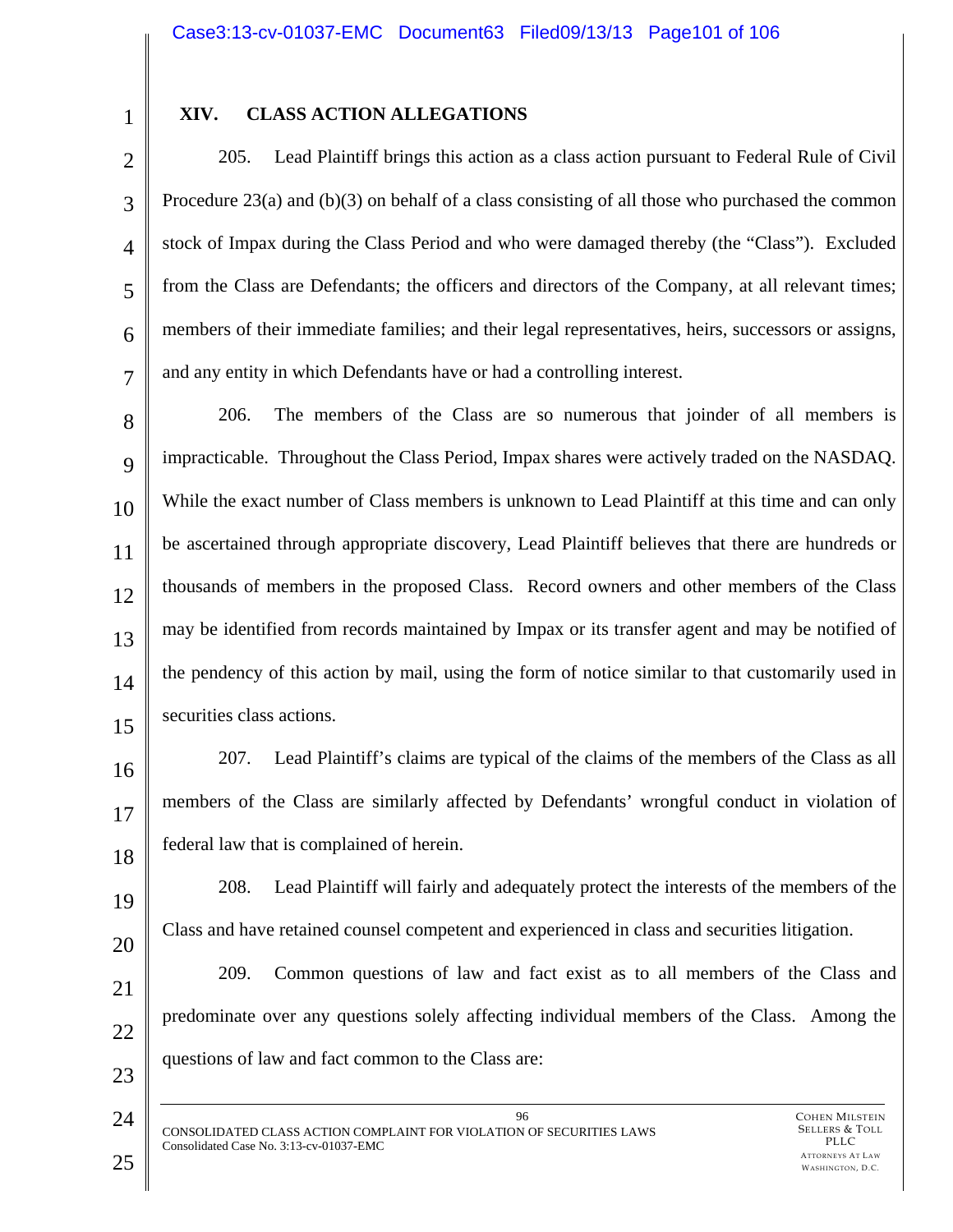|                     |                                                                                                  | Case3:13-cv-01037-EMC Document63 Filed09/13/13 Page102 of 106                                                                                                                     |
|---------------------|--------------------------------------------------------------------------------------------------|-----------------------------------------------------------------------------------------------------------------------------------------------------------------------------------|
| $\mathbf{1}$        | (a)                                                                                              | whether the federal securities laws were violated by Defendants' acts as alleged                                                                                                  |
| $\overline{2}$      |                                                                                                  | herein;                                                                                                                                                                           |
| 3                   | (b)                                                                                              | whether statements made by Defendants to the investing public during the Class<br>Period misrepresented material facts about the business, operations and<br>management of Impax; |
| $\overline{4}$<br>5 | (c)                                                                                              | whether the Individual Defendants are personally liable for the alleged<br>misrepresentations or omissions described herein; and                                                  |
| 6                   | (d)                                                                                              | to what extent the members of the Class have sustained damages and the proper<br>measure of damages.                                                                              |
| $\overline{7}$      | 210.                                                                                             | A class action is superior to all other available methods for the fair and efficient                                                                                              |
| 8                   |                                                                                                  | adjudication of this controversy since joinder of all members is impracticable. Furthermore, as                                                                                   |
| 9                   | the damages suffered by individual Class members may be relatively small, the expense and        |                                                                                                                                                                                   |
| 10                  | burden of individual litigation make it impossible for members of the Class to individually      |                                                                                                                                                                                   |
| 11                  | redress the wrongs done to them. There will be no difficulty in the management of this action as |                                                                                                                                                                                   |
| 12                  | a class action.                                                                                  |                                                                                                                                                                                   |
|                     |                                                                                                  |                                                                                                                                                                                   |
| 13                  |                                                                                                  | <b>COUNT I</b>                                                                                                                                                                    |
| 14                  |                                                                                                  | Violation of Section 10(b) of the Exchange Act<br>and Rule 10b-5 Promulgated Thereunder<br><b>Against All Defendants</b>                                                          |
| 15<br>16            | 211.                                                                                             | Lead Plaintiff incorporates ¶ 1-200 by reference.                                                                                                                                 |
| 17                  | 212.                                                                                             | During the Class Period, Defendants disseminated or approved the false statements                                                                                                 |
| 18                  |                                                                                                  | specified above, which they knew or deliberately disregarded were misleading in that they                                                                                         |
| 19                  |                                                                                                  | contained misrepresentations and/or failed to disclose material facts necessary in order to make                                                                                  |
| 20                  |                                                                                                  | the statements made, in light of the circumstances under which they were made, not misleading.                                                                                    |
| 21                  |                                                                                                  | Defendants violated Section 10(b) of the Exchange Act and Rule 10b-5 in that they:                                                                                                |
| 22                  | (a)                                                                                              | employed devices, schemes, and artifices to defraud;                                                                                                                              |
| 23                  |                                                                                                  |                                                                                                                                                                                   |
| 24                  |                                                                                                  | 97<br><b>COHEN MILSTEIN</b><br><b>SELLERS &amp; TOLL</b><br>CONSOLIDATED CLASS ACTION COMPLAINT FOR VIOLATION OF SECURITIES LAWS                                                  |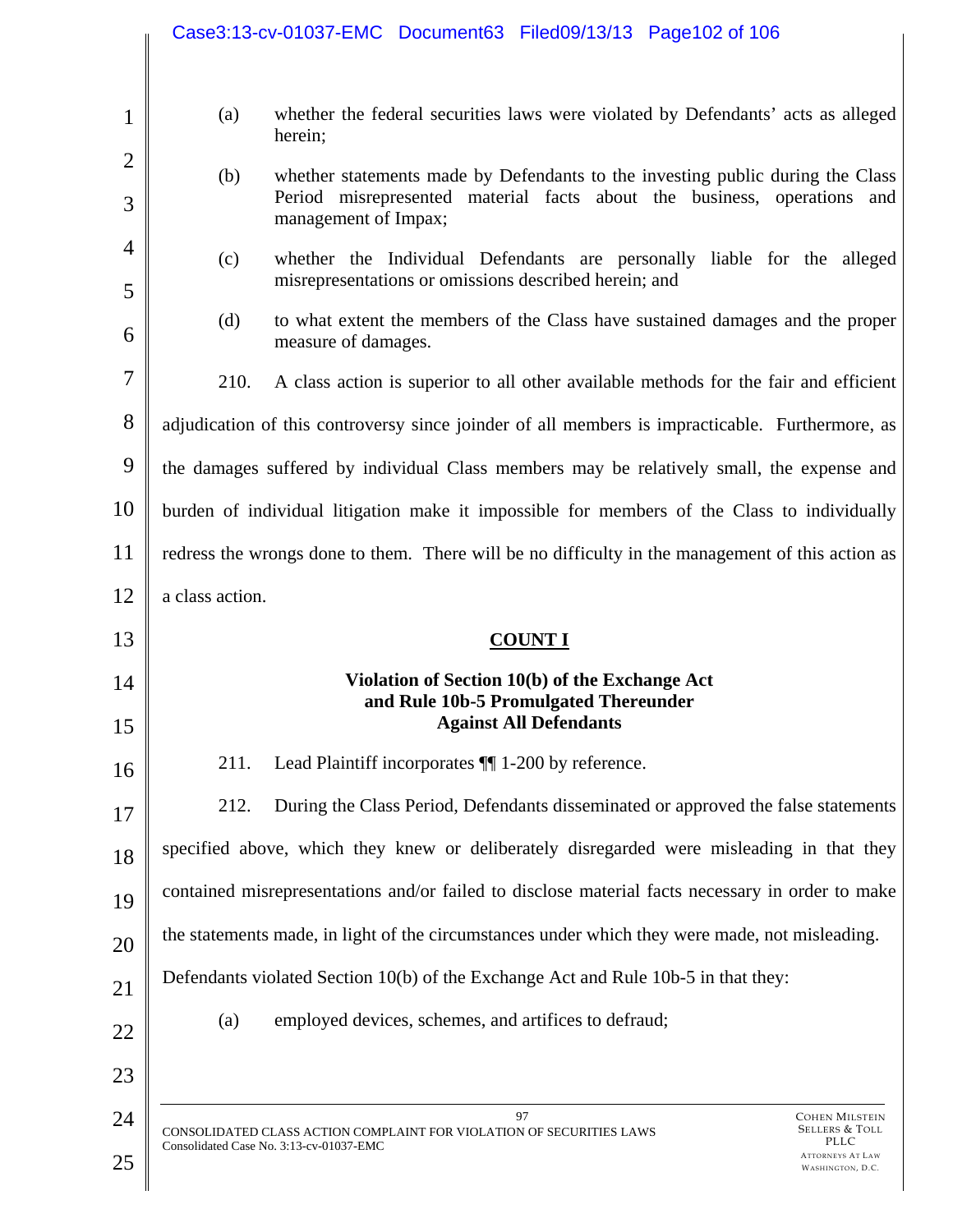|                | Case3:13-cv-01037-EMC Document63 Filed09/13/13 Page103 of 106                                                                                                                |
|----------------|------------------------------------------------------------------------------------------------------------------------------------------------------------------------------|
|                |                                                                                                                                                                              |
| $\mathbf{1}$   | (b)<br>made untrue statements of material facts or omitted to state material facts<br>necessary in order to make the statements made, in light of the circumstances          |
| $\overline{2}$ | under which they were made, not misleading; or                                                                                                                               |
| 3              | engaged in acts, practices, and a course of business that operated as a fraud or<br>(c)<br>deceit upon Lead Plaintiff and others similarly situated in connection with their |
| $\overline{4}$ | purchases of Impax common stock during the Class Period.                                                                                                                     |
| 5              | 213.<br>As described herein, during the Class Period, Defendants made or caused to be                                                                                        |
| 6              | made a series of materially false or misleading statements about Impax's ability to correct                                                                                  |
| $\overline{7}$ | deficient practices and cure observations as noted both in the five Form 483s issued from 2009 to                                                                            |
| 8              | 2013 as well as the Warning Letter that the FDA issued in May 2011.<br>These material                                                                                        |
| 9              | misstatements and omissions had the cause and effect of creating in the market an unrealistically                                                                            |
| 10             | positive assessment of Impax and its business, prospects and operations, thus causing the                                                                                    |
| 11             | Company's common stock to be overvalued and artificially inflated at all relevant times. When                                                                                |
| 12             | the true facts about the Company were revealed to the market, namely that Impax was incapable                                                                                |
| 13             | of resolving deficiencies cited in the May 2011 Warning Letter, inflation in the price of Impax                                                                              |
| 14             | stock was removed and the price of Impax stock declined dramatically causing loss to Lead                                                                                    |
| 15             | Plaintiff and the other members of the Class.                                                                                                                                |
| 16             | Thus, at all relevant times, the material misrepresentations and omissions<br>214.                                                                                           |
| 17             | particularized in this Complaint directly or proximately caused or were a substantial contributing                                                                           |
| 18             | cause of the damages sustained by Lead Plaintiffs and other members of the Class.                                                                                            |
| 19             | <b>COUNT II</b>                                                                                                                                                              |
| 20             | Violation of Section 20(a) of the Exchange Act<br><b>Against The Individual Defendants</b>                                                                                   |
| 21             | 215.<br>Lead Plaintiff incorporates $\P$ 1-214 by reference.                                                                                                                 |
| 22             | 216.<br>The Individual Defendants acted as controlling persons of Impax within the                                                                                           |
| 23             | meaning of Section 20(a) of the Exchange Act as alleged herein. By virtue of their high-level                                                                                |
| 24             | 98<br><b>COHEN MILSTEIN</b><br><b>SELLERS &amp; TOLL</b>                                                                                                                     |
| 25             | CONSOLIDATED CLASS ACTION COMPLAINT FOR VIOLATION OF SECURITIES LAWS<br>PLLC<br>Consolidated Case No. 3:13-cv-01037-EMC<br><b>ATTORNEYS AT LAW</b><br>WASHINGTON, D.C.       |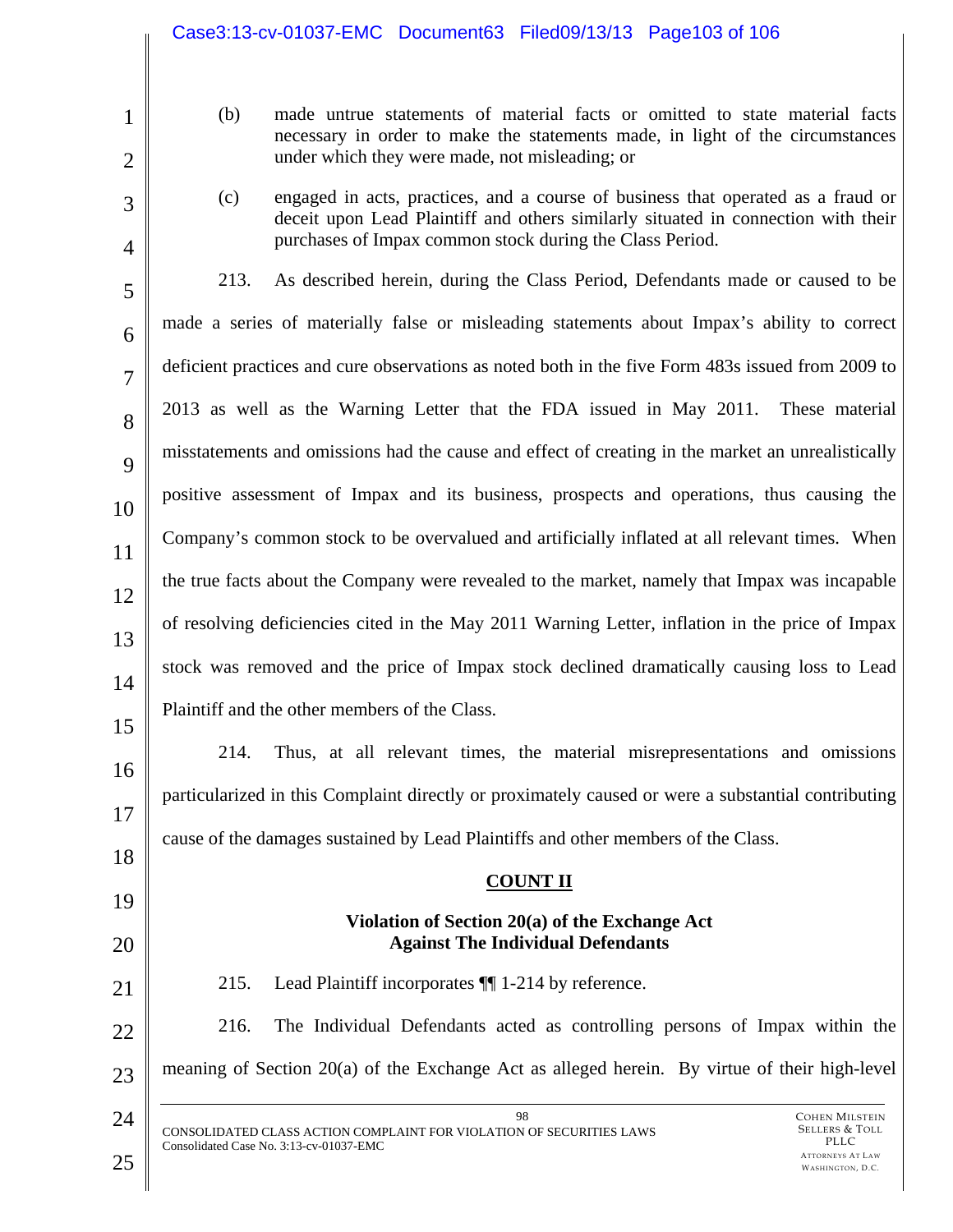#### Case3:13-cv-01037-EMC Document63 Filed09/13/13 Page104 of 106

1 2 3 4 5 6 7 8  $\mathbf Q$ 10 positions, and their ownership and contractual rights, participation in and/or awareness of the Company's operations and/or intimate knowledge of the false financial statements filed by the Company with the SEC and disseminated to the investing public, the Individual Defendants had the power to influence and control and did influence and control, directly or indirectly, the decision-making of the Company, including the content and dissemination of the various statements which Lead Plaintiff contends are false and misleading. The Individual Defendants were provided with or had unlimited access to copies of the Company's reports, press releases, public filings and other statements alleged by Lead Plaintiff to be misleading prior to and/or shortly after these statements were issued and had the ability to prevent the issuance of the statements or cause the statements to be corrected.

11 12 13 14 217. In particular, each of these Individual Defendants had direct and supervisory involvement in the day-to-day operations of the Company and, therefore, is presumed to have had the power to control or influence the particular transactions giving rise to the securities violations as alleged herein, and exercised the same.

15 16 17 18 19 20 218. As set forth above, Impax, and the Individual Defendants each violated Section 10(b) and Rule 10b-5 by their acts and omissions as alleged in this Complaint. By virtue of their positions as controlling persons, the Individual Defendants are liable pursuant to Section 20(a) of the Exchange Act. As a direct and proximate result of Defendants' wrongful conduct, Lead Plaintiff and other members of the Class suffered damages in connection with their purchases of the Company's securities during the Class Period.

- 21 22 23 219. Defendant Hsu acted as a controlling person of Impax within the meaning of Section 20(a) of the Exchange Act. By reason of his position as CEO, President and director of Impax, and his ownership of Impax stock, Hsu had the power and authority to cause Impax to
	- 99 CONSOLIDATED CLASS ACTION COMPLAINT FOR VIOLATION OF SECURITIES LAWS Consolidated Case No. 3:13-cv-01037-EMC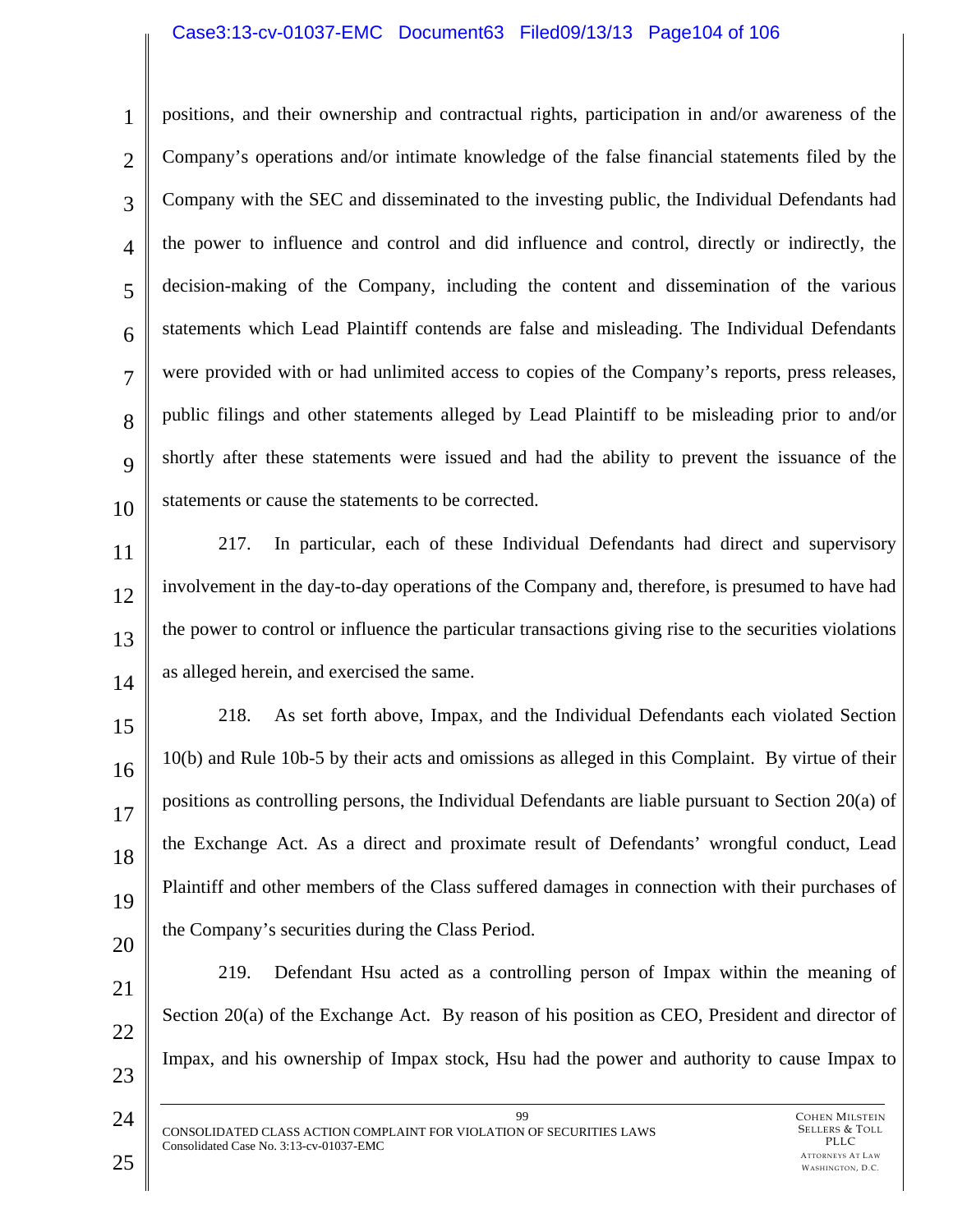#### Case3:13-cv-01037-EMC Document63 Filed09/13/13 Page105 of 106

1 2 3 4 5 6 engage in the wrongful conduct complained of herein. By reason of such conduct Hsu is liable pursuant to Section 20(a) of the Exchange Act. At the end of the class period on March 4, 2013, Hsu directly owned 621,060 shares of Impax common stock, and indirectly owned over 2.3 million shares of Impax common stock via the Hsu Family trust, with another 151,213 shares of Impax common stock indirectly owned through his spouse. Hsu signed Impax's filings with the SEC including Forms 10-K and 10-Q.

7 8  $\mathbf Q$ 10 11 12 13 14 220. Defendant Koch acted as a controlling person of Impax within the meaning of Section 20(a) of the Exchange Act. By reason of his position as CFO and Executive Vice President, Finance, and his ownership of Impax stock, Koch had the power and authority to cause Impax to engage in the wrongful conduct complained of herein. By reason of such conduct Koch is liable pursuant to Section 20(a) of the Exchange Act. Koch left Impax on June 29, 2012, and his most recent filing with the SEC on May 30, 2012 stated that Koch owned 142,415 shares of Impax common stock. Koch also signed Impax's filings with the SEC including Forms 10-K and 10-Q.

15

**WHEREFORE**, Lead Plaintiff prays for relief and judgment, as follows:

16 17 A. Determining that this action is a proper class action and certifying Lead Plaintiff as class representative under Rule 23 of the Federal Rules of Civil Procedure;

18 19 20 B. Awarding compensatory damages in favor of Lead Plaintiff and the other Class members against all Defendants for all damages sustained as a result of Defendants' wrongdoing, in an amount to be proven at trial, including interest thereon;

21 22 C. Awarding Lead Plaintiff and the Class their reasonable costs and expenses incurred in this action, including counsel fees and expert fees; and

D. Such other and further relief as the Court may deem just and proper.

23